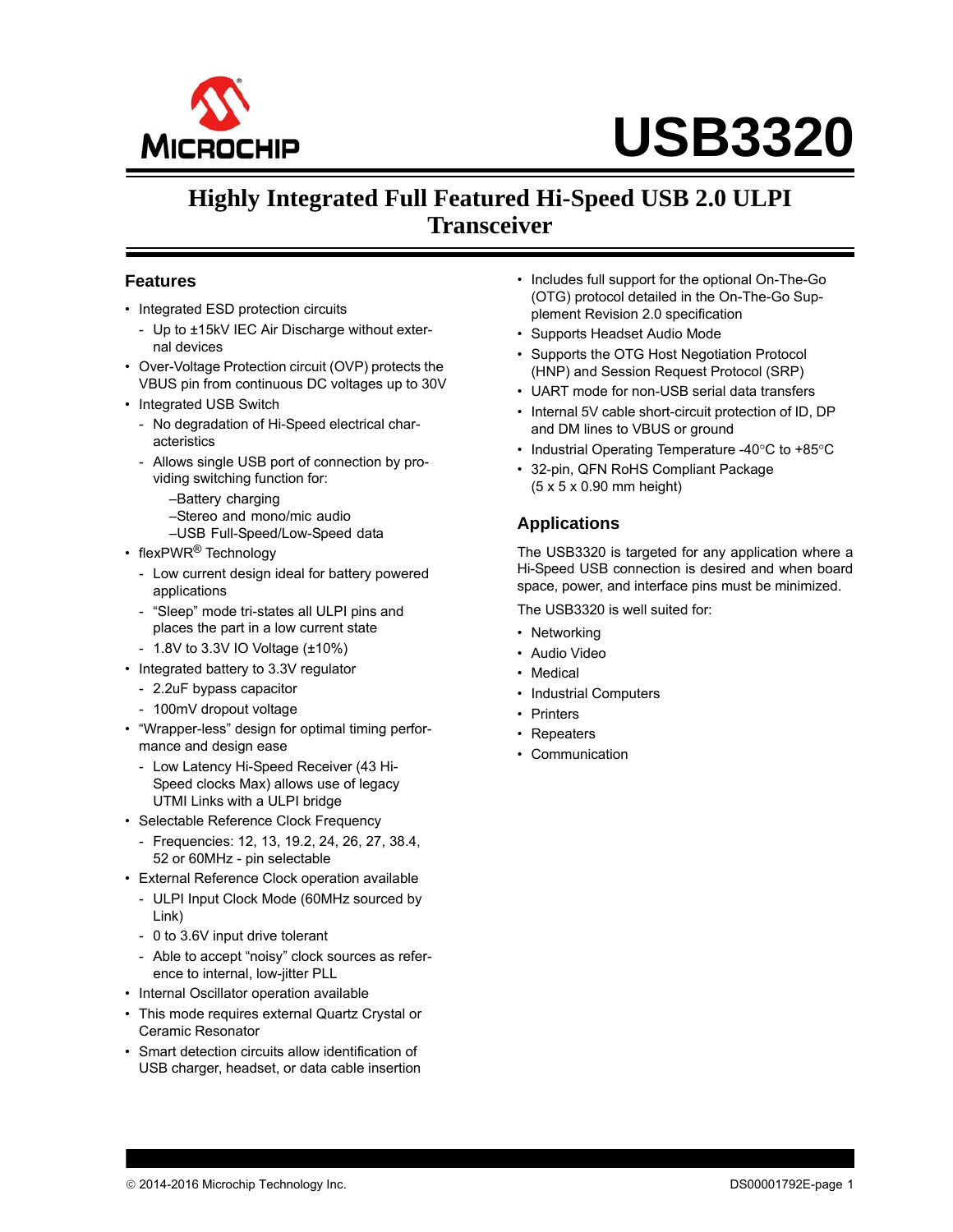## **TO OUR VALUED CUSTOMERS**

It is our intention to provide our valued customers with the best documentation possible to ensure successful use of your Microchip products. To this end, we will continue to improve our publications to better suit your needs. Our publications will be refined and enhanced as new volumes and updates are introduced.

If you have any questions or comments regarding this publication, please contact the Marketing Communications Department via E-mail at **[docerrors@microchip.com](mailto:docerrors@microchip.com)**. We welcome your feedback.

#### **Most Current Data Sheet**

To obtain the most up-to-date version of this data sheet, please register at our Worldwide Web site at:

#### **http://www.microchip.com**

You can determine the version of a data sheet by examining its literature number found on the bottom outside corner of any page. The last character of the literature number is the version number, (e.g., DS30000000A is version A of document DS30000000).

#### **Errata**

An errata sheet, describing minor operational differences from the data sheet and recommended workarounds, may exist for current devices. As device/documentation issues become known to us, we will publish an errata sheet. The errata will specify the revision of silicon and revision of document to which it applies.

To determine if an errata sheet exists for a particular device, please check with one of the following:

• [Microchip's Worldwide Web site; h](http://www.microchip.com)ttp://www.microchip.com

• Your local Microchip sales office (see last page)

When contacting a sales office, please specify which device, revision of silicon and data sheet (include -literature number) you are using.

#### **Customer Notification System**

Register on our web site at **[www.microchip.com](http://www.microchip.com)** to receive the most current information on all of our products.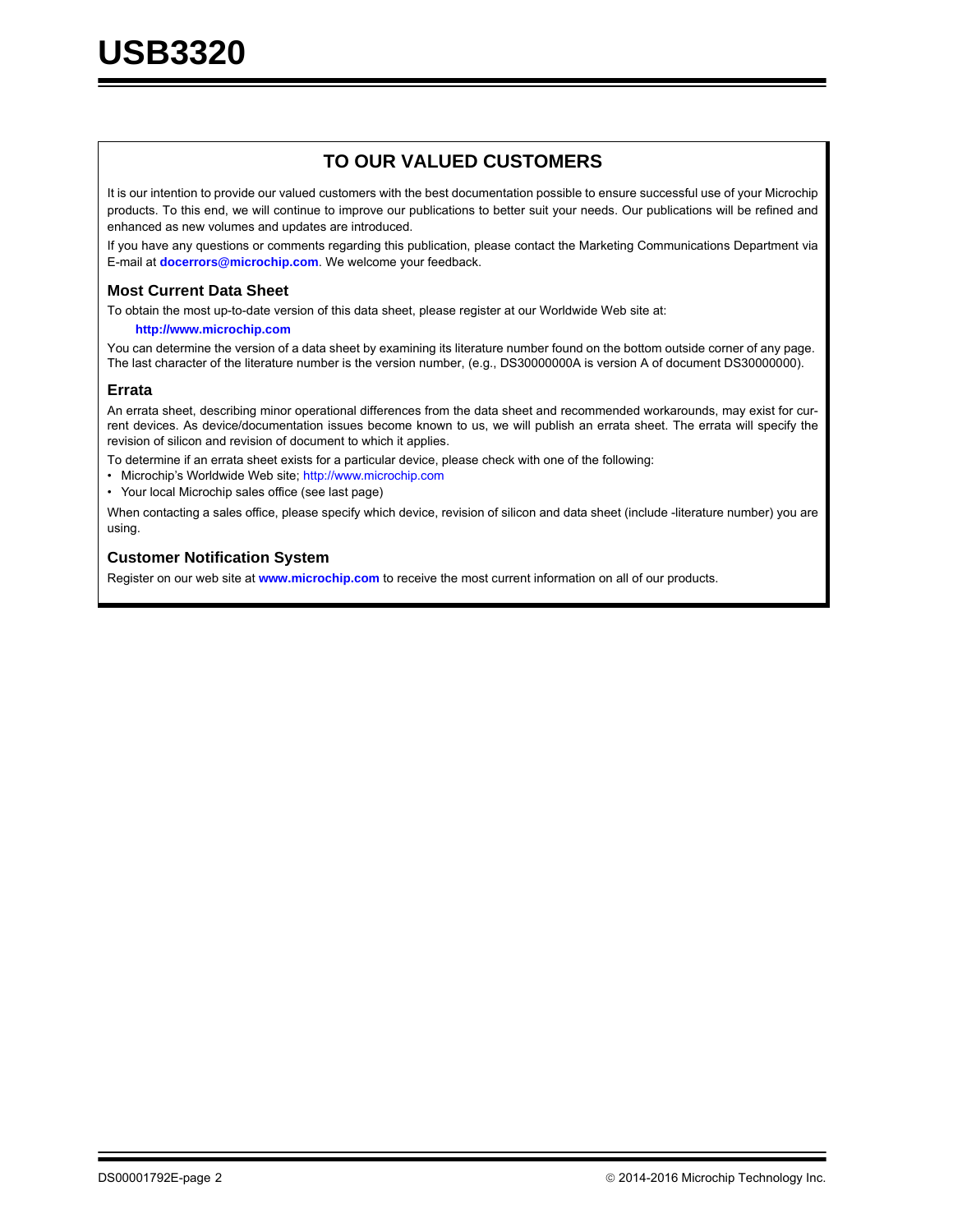## **Table of Contents**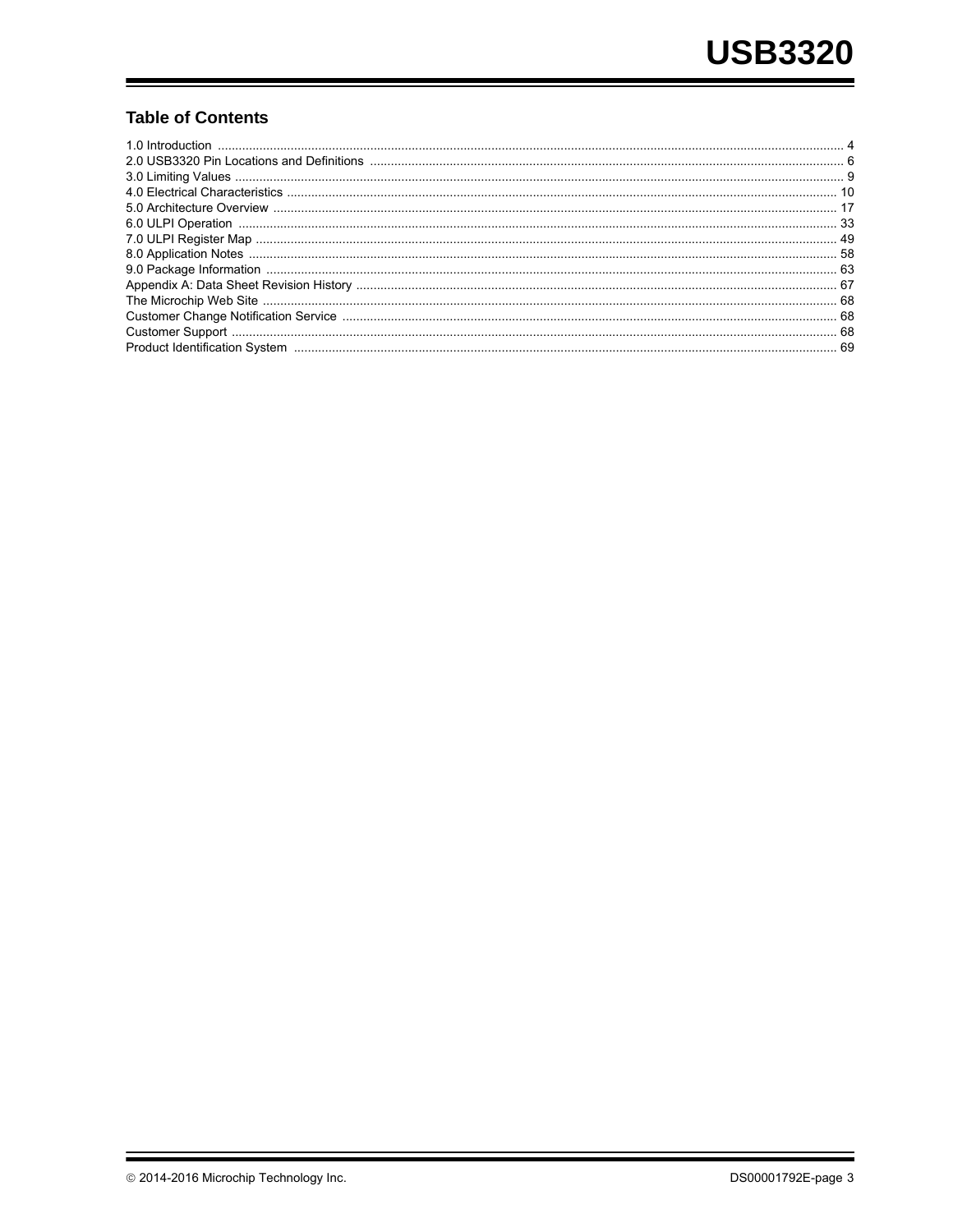## <span id="page-3-0"></span>**1.0 INTRODUCTION**

#### **1.1 General Description**

The Microchip USB3320 is a Hi-Speed USB 2.0 Transceiver that provides a configurable physical layer (PHY) solution and is an excellent match for a wide variety of products.

The frequency of the reference clock is user selectable. The USB3320 includes an internal oscillator that may be used with either a quartz crystal or a ceramic resonator. Alternatively, the crystal input can be driven by an external clock oscillator. Another option is the use of a 60MHz external clock when using the ULPI Input Clock mode.

Several advanced features make the USB3320 the transceiver of choice by reducing both electrical bill of material (eBOM) part count and printed circuit board (PCB) area. Outstanding ESD robustness eliminates the need for external ESD protection devices in typical applications. The internal Over-Voltage Protection circuit (OVP) protects the USB3320 from voltages up to 30V. By using a reference clock from the Link, the USB3320 removes the cost of a dedicated crystal reference from the design. And the integrated USB switch enables unique product features with a single USB port of connection.

The USB3320 meets all of the electrical requirements to be used as a Hi-Speed USB Host, Device, or an On-the-Go (OTG) transceiver. In addition to the supporting USB signaling, the USB3320 also provides USB UART mode and USB Audio mode.

USB3320 uses the industry standard UTMI+ Low Pin Interface (ULPI) to connect the USB Transceiver to the Link. ULPI uses a method of in-band signaling and status byte transfers between the Link and transceiver to facilitate a USB session with only 12 pins.

The USB3320 uses Microchip's "wrapper-less" technology to implement the ULPI interface. This "wrapper-less" technology allows the transceiver to achieve a low latency transmit and receive time. Microchip's low latency transceiver allows an existing UTMI Link to be reused by adding a UTMI to ULPI bridge. By adding a bridge to the ASIC the existing and proven UTMI Link IP can be reused.



#### **FIGURE 1-1: USB3320 BLOCK DIAGRAM**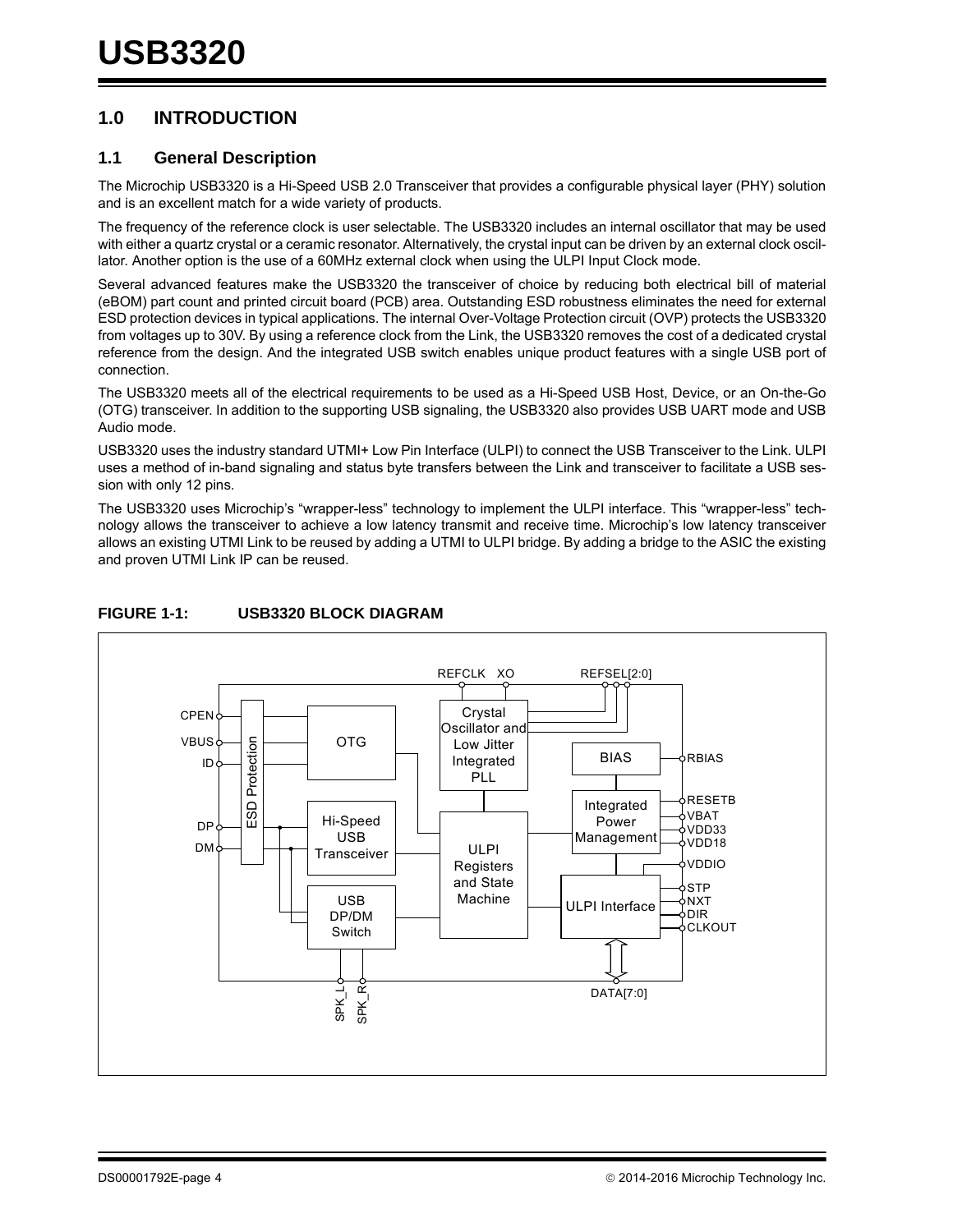The USB3320 includes an integrated 3.3V Low Drop Out (LDO) regulator that may optionally be used to generate 3.3V from power applied at the **VBAT** pin. The voltage on the **VBAT** pin can range from 3.1 to 5.5V. The regulator dropout voltage is less than 100mV which allows the transceiver to continue USB signaling when the voltage on **VBAT** drops to 3.1V. The USB transceiver will continue to operate at lower voltages, although some parameters may be outside the limits of the USB specifications. If the user would like to provide a 3.3V supply to the USB3320, the **VBAT** and **VDD33** pins should be connected together as described in [Section 5.5.1](#page-21-0).

The USB3320 also includes integrated pull-up resistors that can be used for detecting the attachment of a USB Charger. By sensing the attachment to a USB Charger, a product using the USB3320 can charge its battery at more than the 500mA allowed when charging from a USB Host. Please see Microchip Application Note AN 19.7 - Battery Charging Using Microchip USB Transceivers for more information on battery charging.

In USB UART mode, the USB3320 **DP** and **DM** pins are redefined to enable pass-through of asynchronous serial data. The USB3320 can only enter UART mode when the user programs the part into this mode, as described in [Section 6.5.1](#page-45-0).

In USB audio mode, a switch connects the **DP** pin to the **SPK\_R** pin, and another switch connects he **DM** pin to the **SPK\_L** pin. These switches are shown in the lower left-hand corner of [Figure 5.1](#page-16-1). The USB3320 can be configured to enter USB audio mode as described in [Section 6.5.2](#page-46-0). In addition, these switches are on when the **RESETB** pin of the USB3320 is asserted. The USB audio mode enables audio signaling from a single USB port of connection, and the switches may also be used to connect Full Speed USB from another transceiver onto the USB cable.

#### **1.2 Reference Documents**

- Universal Serial Bus Specification, Revision 2.0, April 27, 2000
- On-The-Go Supplement to the USB 2.0 Specification, Revision 2.0, May 8, 2009
- USB Specification Revision 2.0 "Pull-up/pull-down resistors" ECN (27% Resistor ECN)
- USB 2.0 Transceiver Macrocell Interface (UTMI) Specification, Version 1.02, May 27, 2000
- UTMI+ Specification, Revision 1.0, February 25, 2004
- UTMI+ Low Pin Interface (ULPI) Specification, Revision 1.1, October 20th, 2004
- Technical Requirements and Test Methods of Charger and Interface for Mobile Telecommunication Terminal Equipment (Chinese Charger Specification Approval Draft 11/29/2006)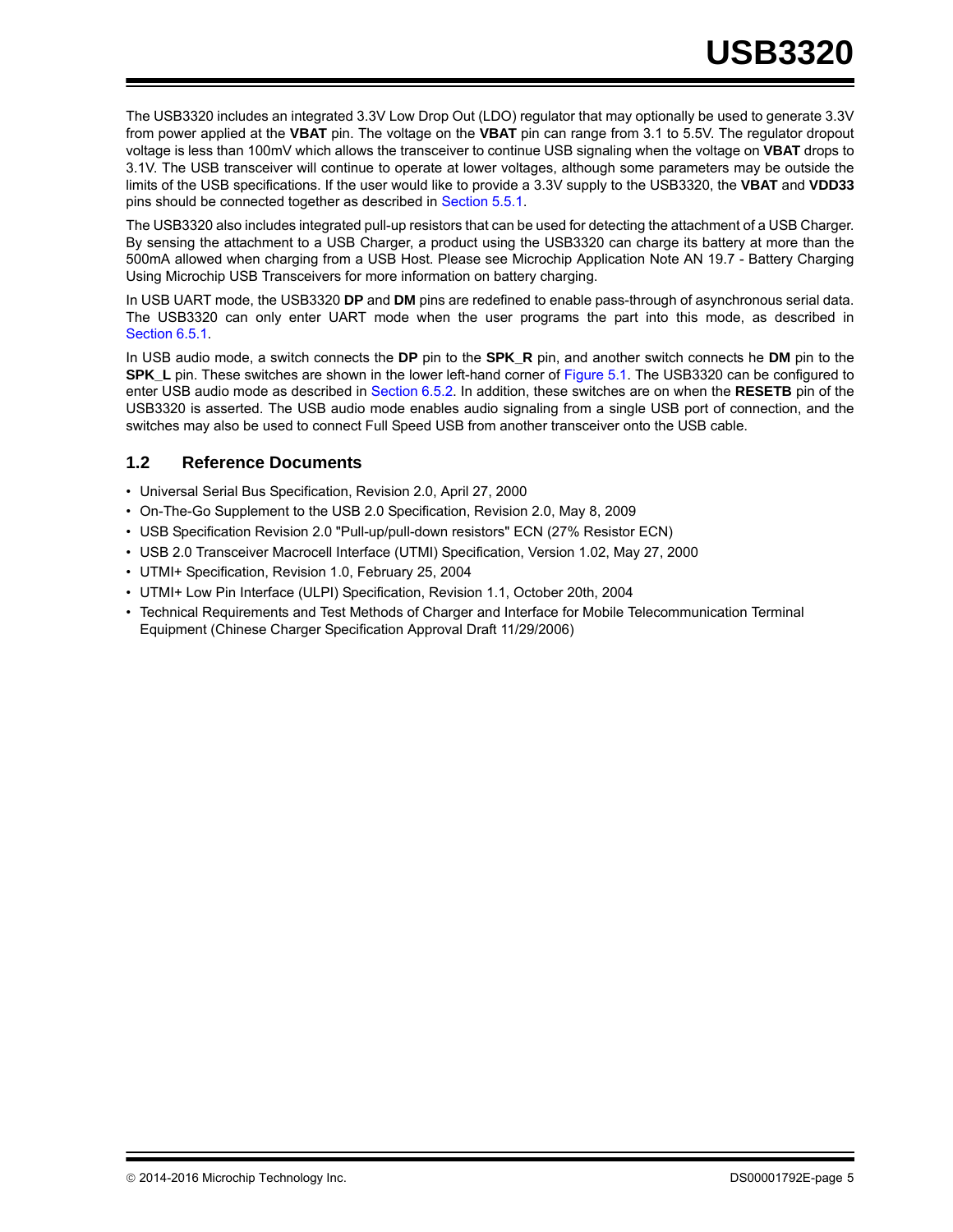## **USB3320**

## <span id="page-5-0"></span>**2.0 USB3320 PIN LOCATIONS AND DEFINITIONS**

#### **2.1 USB3320 Pin Locations and Descriptions**

#### 2.1.1 PACKAGE DIAGRAM WITH PIN LOCATIONS

The illustration below is viewed from the top of the package.

#### **FIGURE 2-1: USB3320 PIN LOCATIONS - TOP VIEW**



#### 2.1.2 PIN DEFINITIONS

The following table details the pin definitions for the figure above.

#### **TABLE 2-1: USB3320 PIN DESCRIPTION**

| <b>Pin</b> | <b>Name</b>   | Direction/<br>Type     | <b>Active</b><br>Level | <b>Description</b>                                                                                                                                                                                                                                                                                                                                                                                                          |
|------------|---------------|------------------------|------------------------|-----------------------------------------------------------------------------------------------------------------------------------------------------------------------------------------------------------------------------------------------------------------------------------------------------------------------------------------------------------------------------------------------------------------------------|
|            | <b>CLKOUT</b> | Output,<br><b>CMOS</b> | N/A                    | <b>ULPI Output Clock Mode:</b><br>60MHz ULPI clock output. All ULPI signals<br>are driven synchronous to the rising edge<br>of this clock.<br><b>ULPI Input Clock Mode:</b><br>This pin is connected to VDDIO to<br>configure 60MHz ULPI Input Clock mode<br>as described in Section 5.4.1.<br>Following POR or hardware reset, the<br>voltage at CLKOUT must not exceed<br>$V_{\text{IH}}$ $E_D$ as provided in Table 4-4. |
| 2          | <b>NXT</b>    | Output,<br><b>CMOS</b> | High                   | The transceiver asserts NXT to throttle the<br>data. When the Link is sending data to the<br>transceiver, NXT indicates when the<br>current byte has been accepted by the<br>transceiver. The Link places the next byte<br>on the data bus in the following clock<br>cycle.                                                                                                                                                 |
| 3          | DATA[0]       | $IO$<br>CMOS           | N/A                    | ULPI bi-directional data bus.                                                                                                                                                                                                                                                                                                                                                                                               |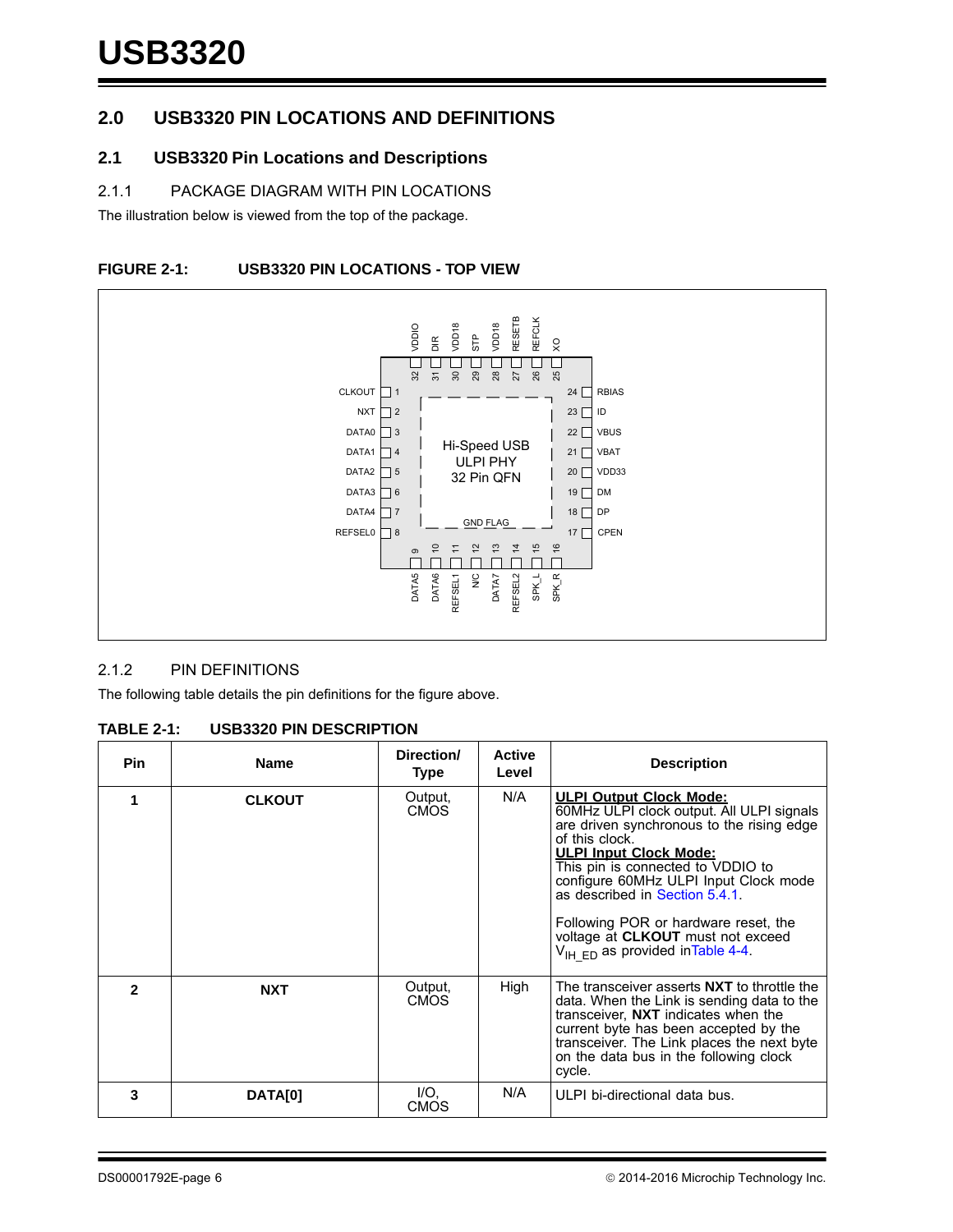| IADLL 4-I.              | <b>USBSSZU FIN DESCRIF HON (CONTINUED)</b> |                           |                        |                                                                                                                                                                                                                                      |
|-------------------------|--------------------------------------------|---------------------------|------------------------|--------------------------------------------------------------------------------------------------------------------------------------------------------------------------------------------------------------------------------------|
| Pin                     | <b>Name</b>                                | Direction/<br><b>Type</b> | <b>Active</b><br>Level | <b>Description</b>                                                                                                                                                                                                                   |
| 4                       | DATA[1]                                    | $I/O$ ,<br>CMOS           | N/A                    | ULPI bi-directional data bus.                                                                                                                                                                                                        |
| 5                       | DATA[2]                                    | $IVO$<br><b>CMOS</b>      | N/A                    | ULPI bi-directional data bus.                                                                                                                                                                                                        |
| 6                       | DATA[3]                                    | $I/O$ ,<br><b>CMOS</b>    | N/A                    | ULPI bi-directional data bus.                                                                                                                                                                                                        |
| $\overline{\mathbf{r}}$ | DATA[4]                                    | $IIO1$<br>CMOS            | N/A                    | ULPI bi-directional data bus.                                                                                                                                                                                                        |
| 8                       | REFSEL[0]                                  | Input,<br><b>CMOS</b>     | N/A                    | This signal, along with REFSEL[1] and<br>REFSEL[2] selects one of the available<br>reference frequencies as defined in<br>Table 5-10.<br>Note: This signal must be tied to VDDIO<br>when in ULPI 60MHz REFCLK IN mode.               |
| 9                       | DATA[5]                                    | $I/O$ ,<br><b>CMOS</b>    | N/A                    | ULPI bi-directional data bus.                                                                                                                                                                                                        |
| 10                      | DATA[6]                                    | $IIO$ ,<br><b>CMOS</b>    | N/A                    | ULPI bi-directional data bus.                                                                                                                                                                                                        |
| 11                      | REFSEL[1]                                  | Input,<br><b>CMOS</b>     | N/A                    | This signal, along with REFSEL[0] and<br>REFSEL[2] selects one of the available<br>reference frequencies as defined in<br><b>Table 5-10.</b><br>Note: This signal must be tied to VDDIO<br>when in ULPI 60MHz REFCLK IN mode.        |
| $12 \,$                 | N/C                                        |                           | N/A                    | This pin must not be connected.                                                                                                                                                                                                      |
| 13                      | DATA[7]                                    | $I/O$ ,<br><b>CMOS</b>    | N/A                    | ULPI bi-directional data bus.                                                                                                                                                                                                        |
| 14                      | <b>REFSEL[2]</b>                           | Input,<br><b>CMOS</b>     | N/A                    | This signal, along with REFSEL[0] and<br><b>REFSEL[1]</b> selects one of the available<br>reference frequencies as defined in<br><b>Table 5-10.</b><br>Note: This signal must be tied to VDDIO<br>when in ULPI 60MHz REFCLK IN mode. |
| 15                      | SPK_L                                      | $I/O$ ,<br>Analog         | N/A                    | USB switch in/out for DM signals                                                                                                                                                                                                     |
| 16                      | SPK_R                                      | I/O,<br>Analog            | N/A                    | USB switch in/out for DP signals                                                                                                                                                                                                     |
| 17                      | <b>CPEN</b>                                | Output,<br><b>CMOS</b>    | N/A                    | External 5V supply enable. Controls the<br>external $V_{BUS}$ power switch. CPEN is low<br>on POR.                                                                                                                                   |
| 18                      | <b>DP</b>                                  | $IVO$<br>Analog           | N/A                    | D+ pin of the USB cable.                                                                                                                                                                                                             |
| 19                      | <b>DM</b>                                  | $IVO$<br>Analog           | N/A                    | D- pin of the USB cable.                                                                                                                                                                                                             |
| 20                      | VDD33                                      | Power                     | N/A                    | 3.3V Regulator Output. A 2.2uF (<1 ohm<br>ESR) bypass capacitor to ground is<br>required for regulator stability. The bypass<br>capacitor should be placed as close as<br>possible to the USB3320.                                   |
| 21                      | <b>VBAT</b>                                | Power                     | N/A                    | Regulator input.                                                                                                                                                                                                                     |

**TABLE 2-1: USB3320 PIN DESCRIPTION (CONTINUED)**

Ξ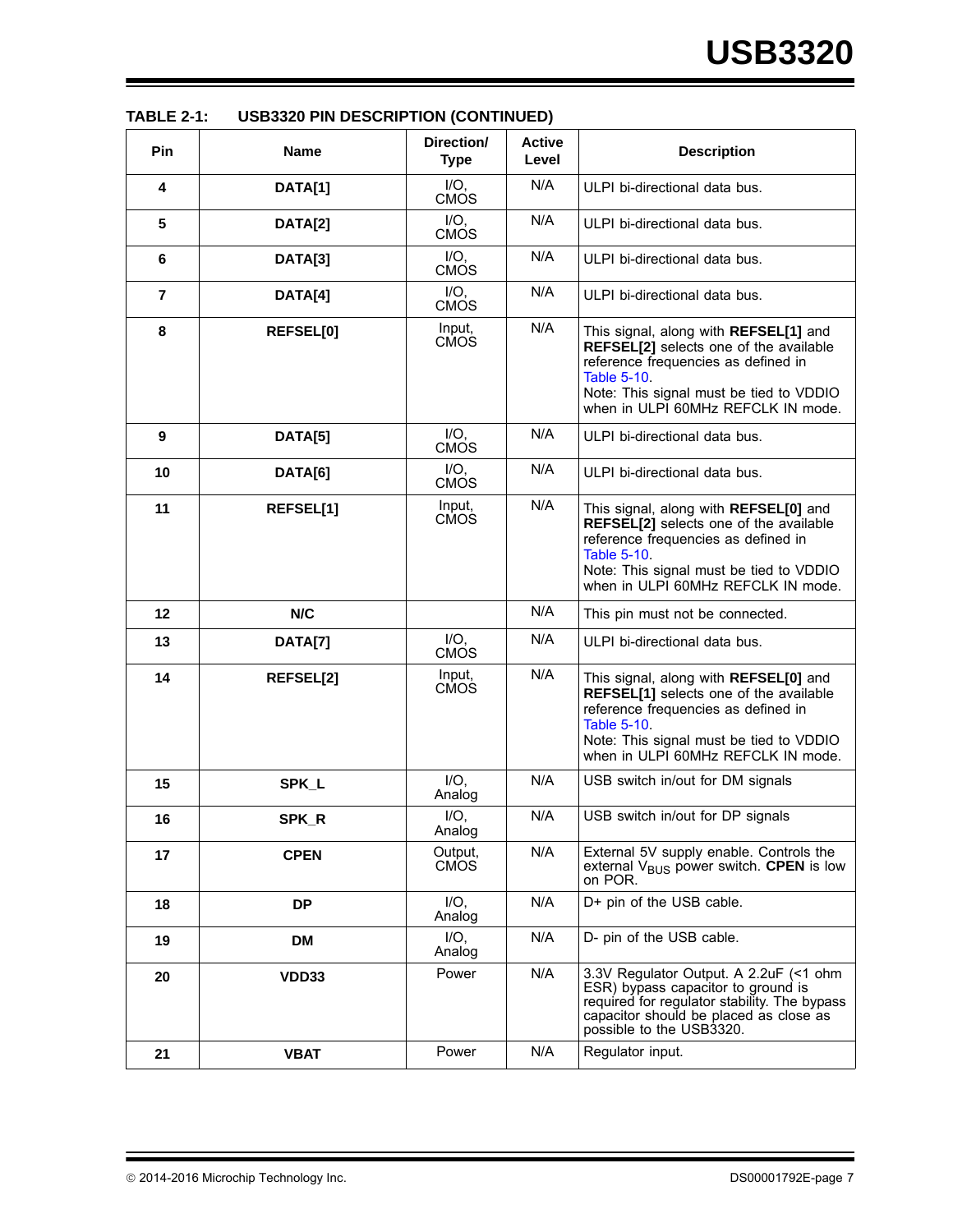## **USB3320**

| Pin         | <b>Name</b>       | Direction/<br><b>Type</b> | Active<br>Level | <b>Description</b>                                                                                                                                                                                                                                                                                                                                                                                                                   |
|-------------|-------------------|---------------------------|-----------------|--------------------------------------------------------------------------------------------------------------------------------------------------------------------------------------------------------------------------------------------------------------------------------------------------------------------------------------------------------------------------------------------------------------------------------------|
| 22          | <b>VBUS</b>       | $I/O$ ,<br>Analog         | N/A             | This pin connects to an external resistor<br>(R <sub>VBUS</sub> ) connected to the VBUS pin of the<br>USB cable. This pin is used for the VBUS<br>comparator inputs and for VBUS pulsing<br>during session request protocol. See<br>Table 5-7, "Required RVBUS Resistor<br>Value".                                                                                                                                                   |
| 23          | ID                | Input,<br>Analog          | N/A             | ID pin of the USB cable. For applications<br>not using ID this pin can be connected to<br><b>VDD33.</b> For an A-Device <b>ID</b> is grounded.<br>For a B-Device <b>ID</b> is floated.                                                                                                                                                                                                                                               |
| 24          | <b>RBIAS</b>      | Analog,<br><b>CMOS</b>    | N/A             | Bias Resistor pin. This pin requires an<br>$8.06 \times \Omega$ (±1%) resistor to ground, placed as<br>close as possible to the USB3320.<br>Nominal voltage during ULPI operation is<br>0.8V.                                                                                                                                                                                                                                        |
| 25          | XO                | Output,<br><b>CMOS</b>    | N/A             | External resonator pin. When using an<br>external clock on REFCLK, this pin should<br>be floated.                                                                                                                                                                                                                                                                                                                                    |
| 26          | <b>REFCLK</b>     | Input,<br><b>CMOS</b>     | N/A             | <b>ULPI Output Clock Mode:</b><br>Reference frequency as defined in Table 5-<br>10.<br><b>ULPI Input Clock Mode:</b><br>60MHz ULPI clock input.                                                                                                                                                                                                                                                                                      |
| 27          | <b>RESETB</b>     | Input,<br>CMOS,           | Low             | When low, the part is suspended with all<br>ULPI outputs tri-stated. When high, the<br>USB3320 will operate as a normal ULPI<br>device, as described in Section 5.5.2. The<br>state of this pin may be changed<br>asynchronously to the clock signals. When<br>asserted for a minimum of 1 microsecond<br>and then de-asserted, the ULPI registers<br>are reset to their default state and all<br>internal state machines are reset. |
| 28          | VDD <sub>18</sub> | Power                     | N/A             | External 1.8V Supply input pin. This pad<br>needs to be bypassed with a 0.1uF<br>capacitor to ground, placed as close as<br>possible to the USB3320.                                                                                                                                                                                                                                                                                 |
| 29          | <b>STP</b>        | Input,<br><b>CMOS</b>     | High            | The Link asserts STP for one clock cycle<br>to stop the data stream currently on the<br>bus. If the Link is sending data to the<br>transceiver, STP indicates the last byte of<br>data was on the bus in the previous cycle.                                                                                                                                                                                                         |
| 30          | VDD <sub>18</sub> | Power                     | N/A             | External 1.8V Supply input pin. This pad<br>needs to be bypassed with a 0.1uF<br>capacitor to ground, placed as close as<br>possible to the USB3320.                                                                                                                                                                                                                                                                                 |
| 31          | <b>DIR</b>        | Output,<br><b>CMOS</b>    | N/A             | Controls the direction of the data bus.<br>When the transceiver has data to transfer<br>to the Link, it drives DIR high to take<br>ownership of the bus. When the<br>transceiver has no data to transfer it drives<br>DIR low and monitors the bus for<br>commands from the Link.                                                                                                                                                    |
| 32          | <b>VDDIO</b>      | Power                     | N/A             | External 1.8V to 3.3V ULPI supply input<br>pin. This voltage sets the value of $V_{OH}$ for<br>the ULPI signals. This pad needs to be<br>bypassed with a 0.1uF capacitor to ground,<br>placed as close as possible to the<br><b>USB3320.</b>                                                                                                                                                                                         |
| <b>FLAG</b> | <b>GND</b>        | Ground                    | N/A             | Ground.                                                                                                                                                                                                                                                                                                                                                                                                                              |

#### **TABLE 2-1: USB3320 PIN DESCRIPTION (CONTINUED)**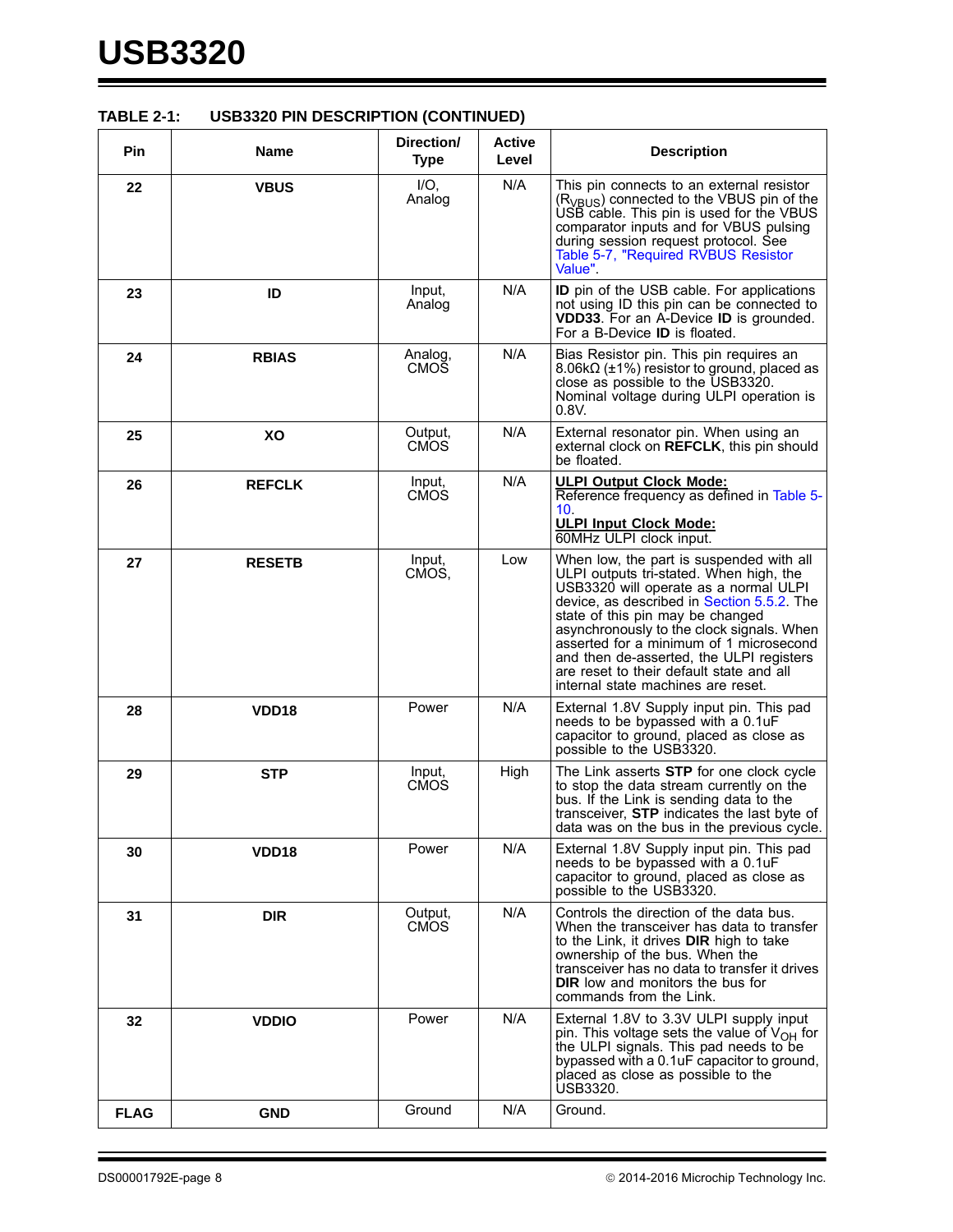## <span id="page-8-0"></span>**3.0 LIMITING VALUES**

#### **3.1 Absolute Maximum Ratings**

#### **TABLE 3-1: ABSOLUTE MAXIMUM RATINGS**

| <b>Parameter</b>                                                           | Symbol               | <b>Condition</b>                                                                             | <b>MIN</b> | <b>TYP</b> | <b>MAX</b>       | Units       |
|----------------------------------------------------------------------------|----------------------|----------------------------------------------------------------------------------------------|------------|------------|------------------|-------------|
| VBUS, VBAT, ID, CPEN,<br>DP, DM, SPK L, and<br><b>SPK R voltage to GND</b> | $V_{MAX_5V}$         | Voltage measured at pin.<br><b>VBUS</b> tolerant to 30V with<br>external R <sub>VBUS</sub> . | $-0.5$     |            | $+6.0$           | $\vee$      |
| Maximum VDD18 voltage<br>to Ground                                         | $V_{MAX_18V}$        |                                                                                              | $-0.5$     |            | 2.5              | $\vee$      |
| Maximum VDDIO voltage<br>to Ground                                         | V <sub>MAX_IOV</sub> | <b>VDD18</b> = $V_{DD18}$                                                                    | $-0.5$     |            | 4.0              | ν           |
| Maximum VDDIO voltage<br>to Ground                                         | V <sub>MAX_IOV</sub> | $VDD18 = 0V$                                                                                 | $-0.5$     |            | 0.7              | ν           |
| Maximum VDD33 voltage<br>to Ground                                         | $V_{MAX_33V}$        |                                                                                              | $-0.5$     |            | 4.0              | v           |
| Maximum I/O voltage to<br>Ground                                           | $V_{MAX\_IN}$        |                                                                                              | $-0.5$     |            | $V_{DDIO}$ + 0.7 | $\vee$      |
| Operating Temperature                                                      | $T_{MAX\_OP}$        |                                                                                              | $-40$      |            | 85               | $^{\circ}C$ |
| Storage Temperature                                                        | MAX STG              |                                                                                              | -55        |            | 150              | °C          |

**Note:** Stresses beyond those listed under "Absolute Maximum Ratings" may cause permanent damage to the device. Exposure to absolute maximum rating conditions for extended periods may affect device reliability.

#### **3.2 Recommended Operating Conditions**

#### <span id="page-8-1"></span>**TABLE 3-2: RECOMMENDED OPERATING CONDITIONS**

| <b>Parameter</b>                                                              | Symbol                  | <b>Condition</b>       | MIN   | <b>TYP</b>  | <b>MAX</b>        | <b>Units</b> |
|-------------------------------------------------------------------------------|-------------------------|------------------------|-------|-------------|-------------------|--------------|
| <b>VBAT to GND</b>                                                            | $V_{VBAT}$              |                        | 3.1   |             | 5.5               | V            |
| VDD33 to GND                                                                  | V <sub>DD33</sub>       |                        | 3.0   | 3.3         | 3.6               | $\vee$       |
| <b>VDDIO</b> to GND                                                           | V <sub>DDIO</sub>       | $VDDIO \ge VDD18(min)$ | 1.6   | $1.8 - 3.3$ | 3.6               | $\vee$       |
| VDD18 to GND                                                                  | $V_{DD18}$              |                        | 1.6   | 1.8         | 2.0               | V            |
| Input Voltage on Digital<br>Pins (RESETB, STP, DIR,<br><b>NXT, DATA[7:0])</b> | $V_{1}$                 |                        | 0.0   |             | V <sub>DDIO</sub> | v            |
| Voltage on Analog I/O<br>Pins (DP, DM, ID, CPEN,<br>SPK L. SPK R)             | $V_{I(I/O)}$            |                        | 0.0   |             | V <sub>DD33</sub> | v            |
| <b>VBUS to GND</b>                                                            | <b>V<sub>VMAX</sub></b> |                        | 0.0   |             | 5.5               | V            |
| Ambient Temperature                                                           | $T_A$                   |                        | $-40$ |             | 85                | $^{\circ}C$  |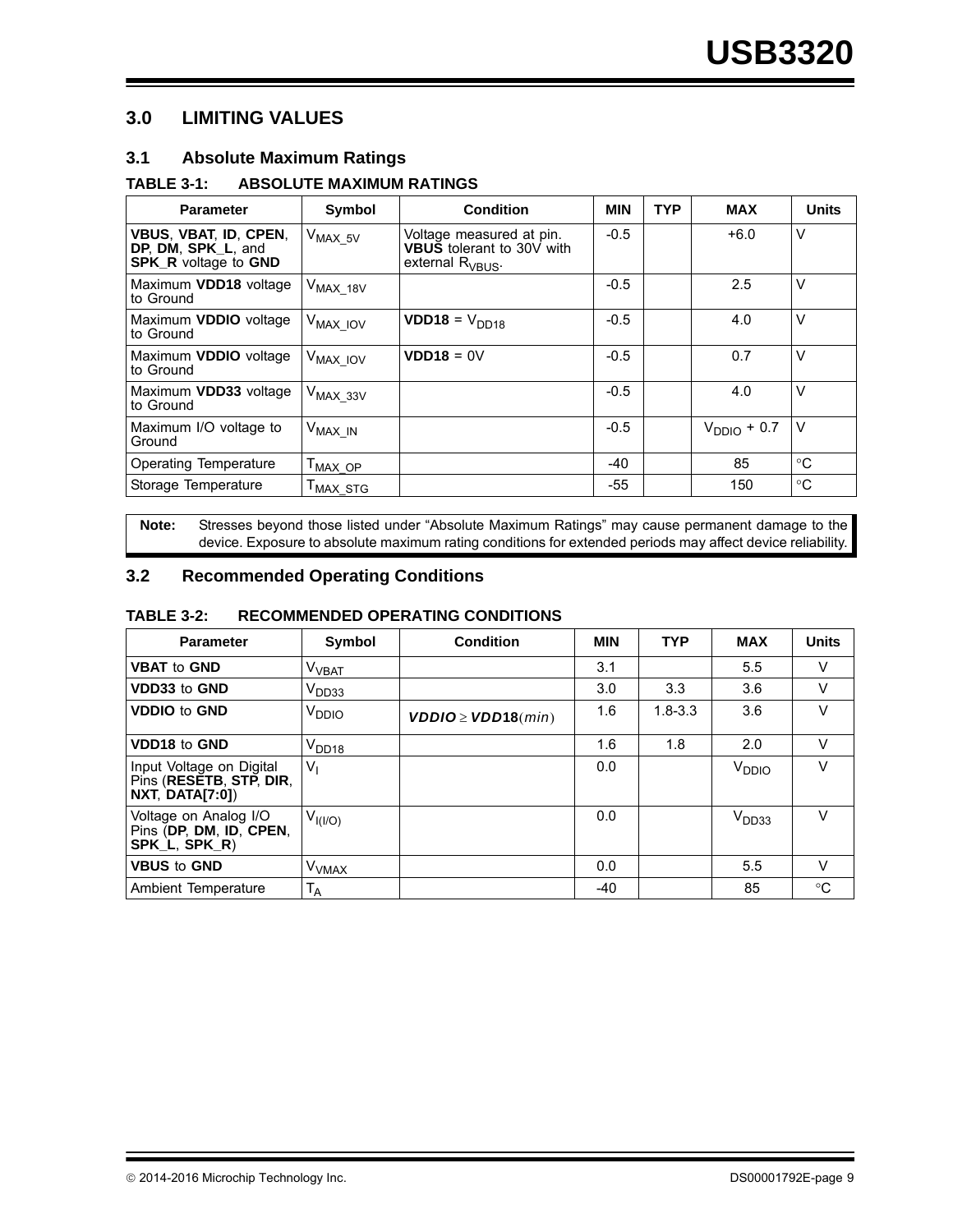## <span id="page-9-0"></span>**4.0 ELECTRICAL CHARACTERISTICS**

The following conditions are assumed unless otherwise specified:

 $V_{VBAT}$  = 3.1 to 5.5V;  $V_{DD18}$  = 1.6 to 2.0V;  $V_{DDIO}$  = 1.6 to 2.0V;  $V_{SS}$  = 0V; T<sub>A</sub> = -40°C to +85°C

The current for 3.3V circuits is sourced at the VBAT pin, except when using an external 3.3V supply as shown in [Figure 5-7.](#page-22-0)

## **4.1 Operating Current**

| <b>Parameter</b>         | Symbol                 | <b>Condition</b>                       | <b>MIN</b> | <b>TYP</b> | <b>MAX</b> | <b>Units</b> |
|--------------------------|------------------------|----------------------------------------|------------|------------|------------|--------------|
| Synchronous Mode Current | 133AVG(SYNC)           | Start-up sequence defined in           |            | 7.5        |            | mA           |
| (Default Configuration)  | 18AVG(SYNC)            | Section 5.5.4 has<br>completed.        |            | 28.0       |            | mA           |
|                          | IOAVG(SYNC)            |                                        |            | 4.1        |            | mA           |
| Synchronous Mode Current | I <sub>33AVG(HS)</sub> | <b>Active USB Transfer</b>             |            | 11.1       |            | mA           |
| (HS USB operation)       | <sup>1</sup> 18AVG(HS) |                                        |            | 29.4       |            | mA           |
|                          | <b>I</b> IOAVG(HS)     |                                        |            | 5.9        |            | mA           |
| Synchronous Mode Current | 133AVG(FS)             | Active USB Transfer                    |            | 6.3        |            | mA           |
| (FS/LS USB operation)    | 18AVG(FS)              |                                        |            | 22.5       |            | mA           |
|                          | IOAVG(FS)              |                                        |            | 5.0        |            | mA           |
| Serial Mode Current      | 33AVG(FS S)            |                                        |            | 5.6        |            | mA           |
| (FS/LS USB)              | 18AVG(FS S)            |                                        |            | 2.4        |            | mA           |
| <b>Note 4-1</b>          | <b>IOAVG(FS S)</b>     |                                        |            | 86         |            | uA           |
| <b>USB UART Current</b>  | 133AVG(UART)           |                                        |            | 5.6        |            | mA           |
| <b>Note 4-1</b>          | 18AVG(UART)            |                                        |            | 2.4        |            | mA           |
|                          | <b>IOAVG(UART)</b>     |                                        |            | 58         |            | uA           |
| Low Power Mode           | <b>IDD33(LPM)</b>      | $V_{VBAT} = 4.2V$<br>$V_{DD18} = 1.8V$ |            | 18.8       |            | uA           |
| Note 4-2                 | DD18(LPM)              | $V_{\text{DDIO}} = 1.8V$               |            | 0.7        |            | uA           |
|                          | <b>I</b> DDIO(LPM)     |                                        |            | 30         |            | uA           |
| Standby Mode             | <b>IDD33(RSTB)</b>     | $RESETB = 0$                           |            | 18         |            | uA           |
|                          | <b>IDD18(RSTB)</b>     | $V_{VBAT} = 4.2V$<br>$V_{DD18} = 1.8V$ |            | 0.6        |            | uA           |
|                          | <b>IDDIO(RSTB)</b>     | $VDDIO = 1.8V$                         |            | 0.1        |            | uA           |

<span id="page-9-3"></span>

| TABLE 4-1: | ELECTRICAL CHARACTERISTICS: OPERATING CURRENT |
|------------|-----------------------------------------------|
|------------|-----------------------------------------------|

<span id="page-9-1"></span>**Note 4-1** *ClockSuspendM* bit = 0.

<span id="page-9-2"></span>**Note 4-2** SessEnd, VbusVld, and IdFloat comparators disabled. STP Interface protection disabled.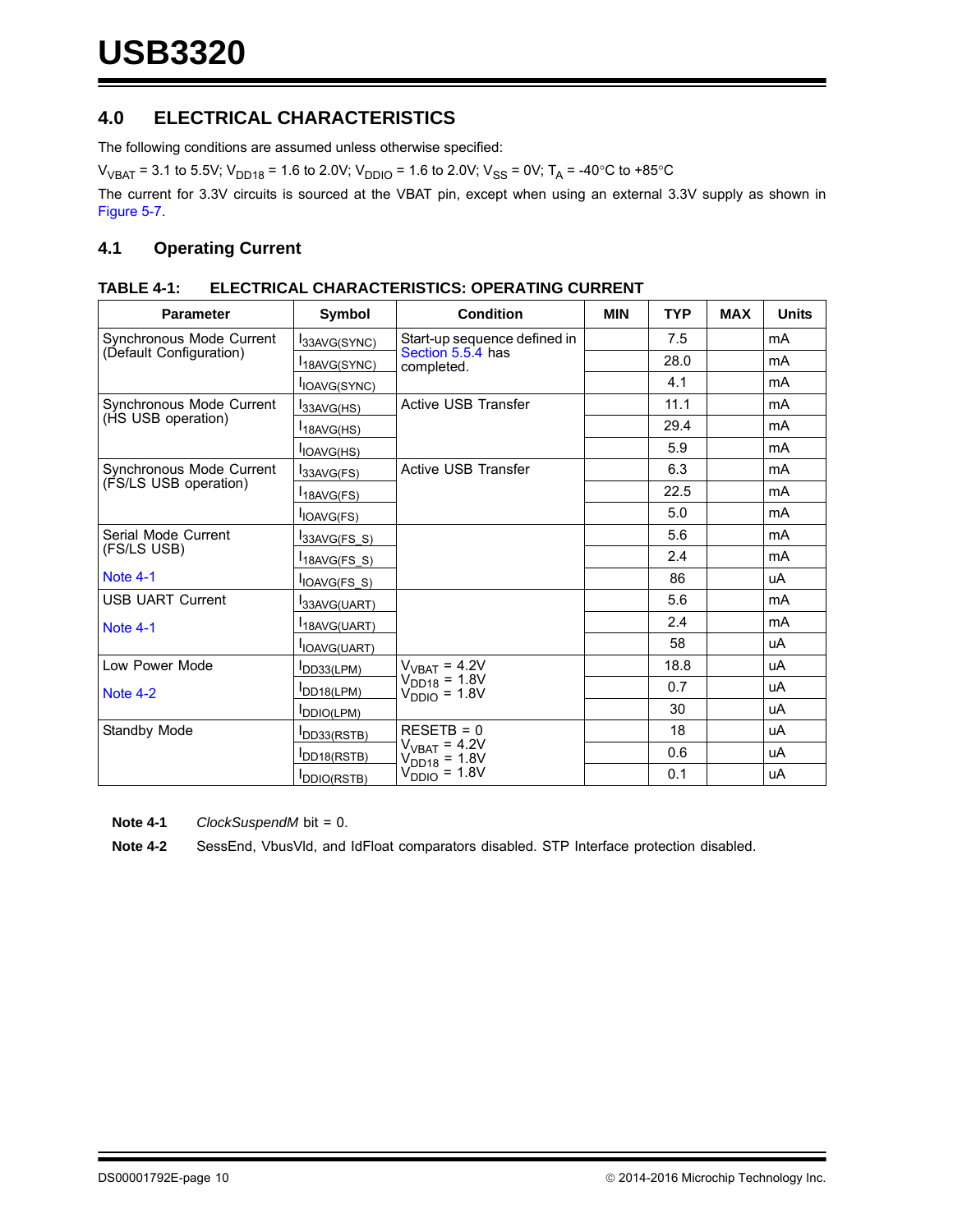## **4.2 Clock Specifications**

| <b>Parameter</b>                 | Symbol                   | <b>Condition</b>                             | <b>MIN</b> | <b>TYP</b> | MAX    | <b>Units</b> |
|----------------------------------|--------------------------|----------------------------------------------|------------|------------|--------|--------------|
| Suspend Recovery Time            | <sup>I</sup> START       | 26MHz REFCLK                                 |            | 1.03       | 2.28   | ms           |
| Note $4-3$                       |                          | 12MHz REFCLK                                 |            | 2.24       | 3.49   | ms           |
|                                  |                          | 52MHz REFCLK                                 |            | 0.52       | 1.77   | ms           |
|                                  |                          | 24MHz REFCLK                                 |            | 1.12       | 2.37   | ms           |
|                                  |                          | 19.2MHz REFCLK                               |            | 1.40       | 2.65   | ms           |
|                                  |                          | 27MHz REFCLK                                 |            | 1.00       | 2.25   | ms           |
|                                  |                          | 38.4MHz REFCLK                               |            | 0.70       | 1.95   | ms           |
|                                  |                          | <b>13MHz REFCLK</b>                          |            | 2.07       | 3.32   | ms           |
| <b>PHY Preparation Time</b>      | <b>T</b> <sub>PREP</sub> | 60MHz REFCLK<br><b>ULPI Input Clock Mode</b> | 0.4        | 0.45       | 0.5    | ms           |
| <b>CLKOUT</b> Duty Cycle         | <b>DCCLKOUT</b>          | <b>ULPI Input Clock Mode</b>                 | 45         |            | 55     | $\%$         |
| <b>REFCLK</b> Duty Cycle         | <b>DCREFCLK</b>          |                                              | 20         |            | 80     | $\%$         |
| <b>REFCLK</b> Frequency Accuracy | F <sub>REFCLK</sub>      |                                              | $-500$     |            | $+500$ | <b>PPM</b>   |

#### <span id="page-10-2"></span>**TABLE 4-2: ULPI CLOCK SPECIFICATIONS**

#### <span id="page-10-0"></span>**Note 4-3** The Suspend Recovery Time is measured from the start of the REFCLK to when the USB3320 deasserts **DIR**.

| Note: | The USB3320 uses the AutoResume feature, Section 6.2.4.4, to allow a host start-up time of less than |
|-------|------------------------------------------------------------------------------------------------------|
|       | 1 <sub>ms</sub>                                                                                      |

## **4.3 ULPI Interface Timing**

#### <span id="page-10-3"></span>**TABLE 4-3: ULPI INTERFACE TIMING**

| <b>Parameter</b>                                                                                 | Symbol                                                  | <b>Condition</b>      | <b>MIN</b> | <b>MAX</b> | <b>Units</b> |  |  |  |
|--------------------------------------------------------------------------------------------------|---------------------------------------------------------|-----------------------|------------|------------|--------------|--|--|--|
| 60MHz ULPI Output Clock Note 4-4                                                                 |                                                         |                       |            |            |              |  |  |  |
| Setup time (STP, data in)                                                                        | $\mathsf{T}_{\mathsf{SC}}$ , $\mathsf{T}_{\mathsf{SD}}$ | Model-specific REFCLK | 5.0        |            | ns           |  |  |  |
| Hold time (STP, data in)                                                                         | T <sub>HC</sub> , T <sub>HD</sub>                       | Model-specific REFCLK | 0.0        |            | ns           |  |  |  |
| Output delay (control out, 8-bit data out)                                                       | $T_{DC}$ , $T_{DD}$                                     | Model-specific REFCLK | 1.0        | 3.5        | ns           |  |  |  |
| <b>60MHz ULPI Input Clock</b>                                                                    |                                                         |                       |            |            |              |  |  |  |
| Setup time (STP, data in)                                                                        | T <sub>SC</sub> , T <sub>SD</sub>                       | 60MHz REFCLK          | $1.5\,$    |            | ns           |  |  |  |
| Hold time (STP, data in)                                                                         | T <sub>HC</sub> , T <sub>HD</sub>                       | <b>60MHz REFCLK</b>   | $-0.5$     |            | ns           |  |  |  |
| Output delay (control out, 8-bit data out)                                                       | $T_{DC}$ , $T_{DD}$                                     | 60Mhz REFCLK          | $1.5\,$    | 6.0        | ns           |  |  |  |
|                                                                                                  |                                                         |                       |            |            |              |  |  |  |
| Note:<br>$V_{\text{DD18}}$ = 1.6 to 2.0V; $V_{\text{SS}}$ = 0V; T <sub>A</sub> = -40°C to +85°C. |                                                         |                       |            |            |              |  |  |  |

<span id="page-10-1"></span>**Note 4-4 REFCLK** does not need to be aligned in any way to the ULPI signals.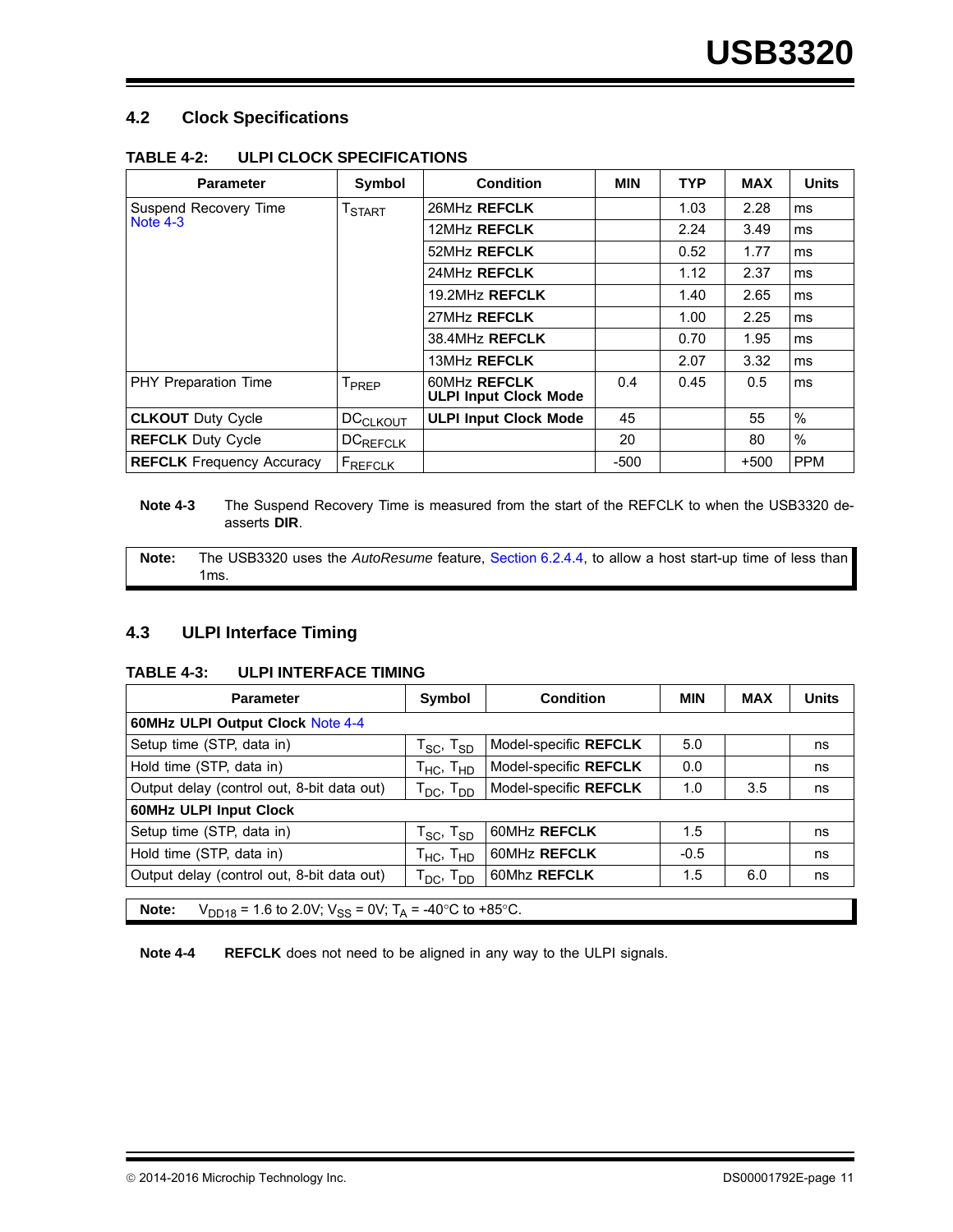## **4.4 Digital IO Pins**

#### <span id="page-11-0"></span>**TABLE 4-4: DIGITAL IO CHARACTERISTICS: RESETB, CLKOUT, STP, DIR, NXT, DATA[7:0] & REFCLK PINS**

| <b>Parameter</b>                               | Symbol                | <b>Condition</b>               | <b>MIN</b>                   | <b>TYP</b> | <b>MAX</b>                   | <b>Units</b> |
|------------------------------------------------|-----------------------|--------------------------------|------------------------------|------------|------------------------------|--------------|
| Low-Level Input Voltage                        | $V_{IL}$              |                                | $V_{SS}$                     |            | $0.4 *$<br>V <sub>DDIO</sub> | V            |
| High-Level Input Voltage                       | $V_{IH}$              |                                | $0.68*$<br>V <sub>DDIO</sub> |            | V <sub>DDIO</sub>            | V            |
| High-Level Input Voltage<br><b>REFCLK only</b> | $V_{IH}$              |                                | $0.68*$<br>$V_{DD18}$        |            | V <sub>DD33</sub>            | $\vee$       |
| Low-Level Output Voltage                       | $V_{OL}$              | $I_{OL}$ = 8mA                 |                              |            | 0.4                          | V            |
| High-Level Output Voltage                      | $V_{OH}$              | $I_{OH}$ = -8mA                | V <sub>DDIO</sub> -<br>0.4   |            |                              | $\vee$       |
| High-Level Output Voltage<br><b>CPEN Only</b>  | $V_{OH}$              | $I_{OH}$ = -8mA                | $V_{DD33} - 0.4$             |            |                              | $\vee$       |
| Input Leakage Current                          | կ լ                   |                                | V <sub>DD33</sub> -<br>0.4   |            | ±10                          | uA           |
| Pin Capacitance                                | Cpin                  |                                |                              |            | 4                            | pF           |
| <b>STP</b> pull-up resistance                  | $R_{\mathrm{STP}}$    | InterfaceProtectDisable = 0    | 55                           | 67         | 77                           | kΩ           |
| DATA[7:0] pull-dn resistance                   | $R_{\text{DATA\_PD}}$ | ULPI Synchronous Mode          | 55                           | 67         | 77                           | $k\Omega$    |
| <b>CLKOUT</b> External Drive                   | $V_{IH\_ED}$          | At start-up or following reset |                              |            | $0.4 *$<br>V <sub>DDIO</sub> | $\vee$       |

## **4.5 DC Characteristics: Analog I/O Pins**

## <span id="page-11-1"></span>**TABLE 4-5: DC CHARACTERISTICS: ANALOG I/O PINS (DP/DM)**

| <b>Parameter</b>                                  | Symbol                  | Condition                                                             | <b>MIN</b> | <b>TYP</b> | <b>MAX</b> | <b>Units</b> |
|---------------------------------------------------|-------------------------|-----------------------------------------------------------------------|------------|------------|------------|--------------|
| <b>LS/FS FUNCTIONALITY</b>                        |                         |                                                                       |            |            |            |              |
| Input levels                                      |                         |                                                                       |            |            |            |              |
| Differential Receiver Input<br>Sensitivity        | <b>V<sub>DIFS</sub></b> | $V(DP) - V(DM)$                                                       | 0.2        |            |            | $\vee$       |
| Differential Receiver<br>Common-Mode Voltage      | $V_{CMFS}$              |                                                                       | 0.8        |            | 2.5        | $\vee$       |
| Single-Ended Receiver Low<br>Level Input Voltage  | $V_{ILSE}$              | Note 4-6                                                              |            |            | 0.8        | $\vee$       |
| Single-Ended Receiver High<br>Level Input Voltage | $V_{IHSE}$              | Note 4-6                                                              | 2.0        |            |            | $\vee$       |
| Single-Ended Receiver<br><b>Hysteresis</b>        | V <sub>HYSSE</sub>      |                                                                       | 0.050      |            | 0.150      | V            |
| <b>Output Levels</b>                              |                         |                                                                       |            |            |            |              |
| Low Level Output Voltage                          | V <sub>FSOL</sub>       | Pull-up resistor on DP;<br>$R_1 = 1.5k\Omega$ to $V_{DD33}$           |            |            | 0.3        | $\vee$       |
| High Level Output Voltage                         | V <sub>FSOH</sub>       | Pull-down resistor on DP,<br>DM: Note 4-6<br>$R_1 = 15k\Omega$ to GND | 2.8        |            | 3.6        | $\vee$       |
| <b>Termination</b>                                |                         |                                                                       |            |            |            |              |
| Driver Output Impedance for<br>HS and FS          | Z <sub>HSDRV</sub>      | Steady state drive                                                    | 40.5       | 45         | 49.5       | Ω            |
| Input Impedance                                   | $Z_{INP}$               | RX, RPU, RPD disabled                                                 | 1.0        |            |            | MΩ           |
| Pull-up Resistor Impedance                        | $R_{PU}$                | Bus Idle, Note 4-5                                                    | 0.900      | 1.24       | 1.575      | $k\Omega$    |
| Pull-up Resistor Impedance                        | $R_{PU}$                | Device Receiving, Note 4-5                                            | 1.425      | 2.26       | 3.09       | $k\Omega$    |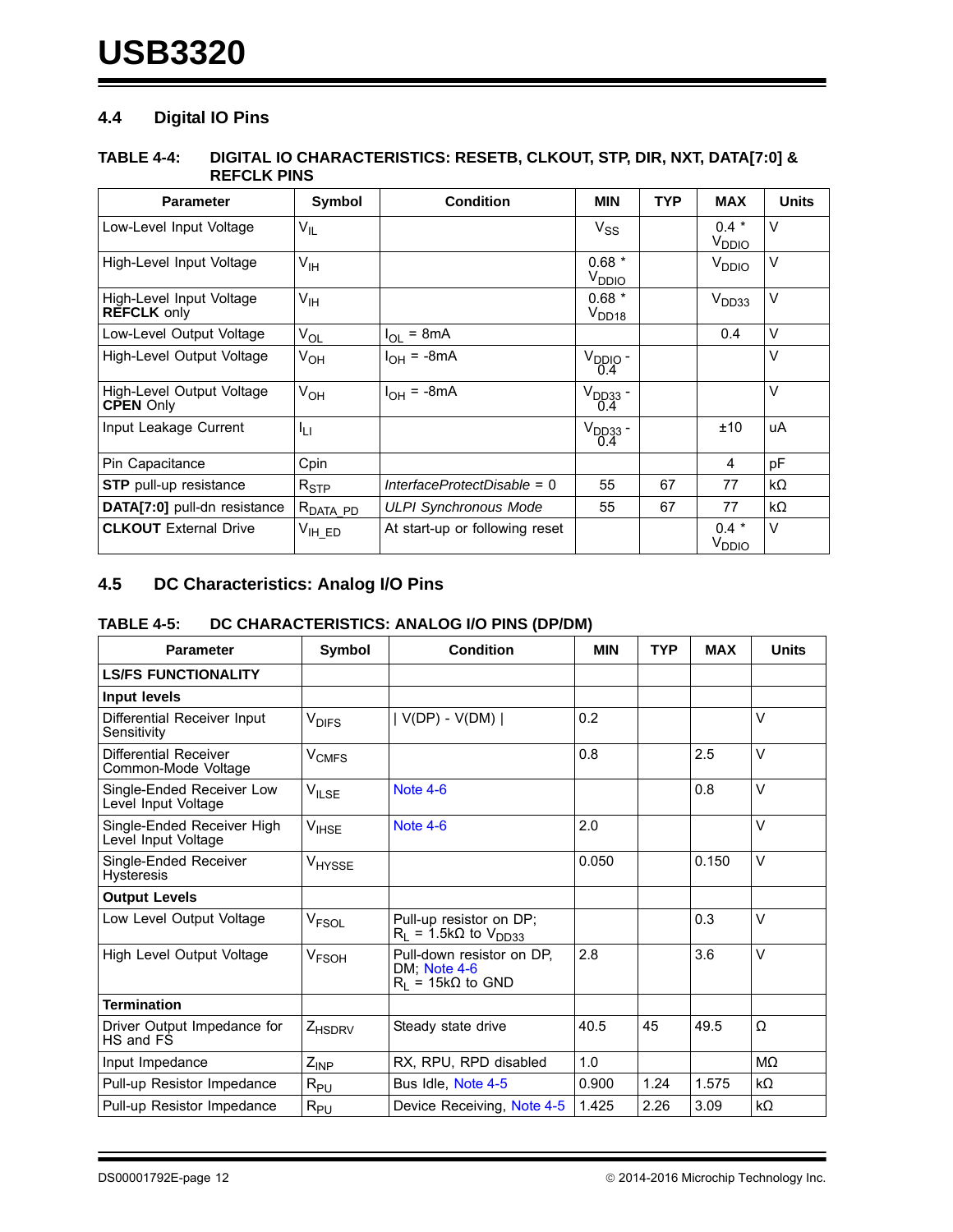| <b>Parameter</b>                                                                    | Symbol                    | <b>Condition</b>                                                                     | <b>MIN</b> | <b>TYP</b> | <b>MAX</b> | <b>Units</b> |
|-------------------------------------------------------------------------------------|---------------------------|--------------------------------------------------------------------------------------|------------|------------|------------|--------------|
| Pull-dn Resistor Impedance                                                          | $R_{PD}$                  | <b>Note 4-5</b>                                                                      | 14.25      | 16.9       | 20         | $k\Omega$    |
| Weak Pull-up Resistor<br>Impedance                                                  | $R_{CD}$                  | Configured by bits 4 and 5<br>in USB IO & Power<br>Management register.              | 128        | 170        | 212        | $k\Omega$    |
| <b>HS FUNCTIONALITY</b>                                                             |                           |                                                                                      |            |            |            |              |
| Input levels                                                                        |                           |                                                                                      |            |            |            |              |
| HS Differential Input Sensitivity                                                   | $V_{DIHS$                 | $V(DP) - V(DM)$                                                                      | 100        |            |            | mV           |
| HS Data Signaling Common<br>Mode Voltage Range                                      | <b>V<sub>CMHS</sub></b>   |                                                                                      | $-50$      |            | 500        | mV           |
| <b>High-Speed Squelch Detection</b><br>Threshold (Differential Signal<br>Amplitude) | V <sub>HSSQ</sub>         | <b>Note 4-7</b>                                                                      | 100        |            | 150        | mV           |
| <b>Output Levels</b>                                                                |                           |                                                                                      |            |            |            |              |
| Hi-Speed Low Level<br>Output Voltage (DP/DM<br>referenced to GND)                   | V <sub>HSOL</sub>         | $45\Omega$ load                                                                      | $-10$      |            | 10         | mV           |
| Hi-Speed High Level<br>Output Voltage (DP/DM<br>referenced to GND)                  | V <sub>HSOH</sub>         | $45\Omega$ load                                                                      | 360        |            | 440        | mV           |
| Hi-Speed IDLE Level<br>Output Voltage (DP/DM<br>referenced to GND)                  | <b>V<sub>OLHS</sub></b>   | $45\Omega$ load                                                                      | $-10$      |            | 10         | mV           |
| Chirp-J Output Voltage<br>(Differential)                                            | VCHIRPJ                   | HS termination resistor<br>disabled, pull-up resistor<br>connected. $45\Omega$ load. | 700        |            | 1100       | mV           |
| Chirp-K Output Voltage<br>(Differential)                                            | <b>V<sub>CHIRPK</sub></b> | HS termination resistor<br>disabled, pull-up resistor<br>connected, $45\Omega$ load. | $-900$     |            | $-500$     | mV           |
| <b>Leakage Current</b>                                                              |                           |                                                                                      |            |            |            |              |
| OFF-State Leakage Current                                                           | $I_{LZ}$                  |                                                                                      |            |            | ±10        | uA           |
| <b>Port Capacitance</b>                                                             |                           |                                                                                      |            |            |            |              |
| Transceiver Input Capacitance                                                       | $\mathrm{C_{IN}}$         | Pin to GND                                                                           |            | 5          | 10         | pF           |

## **TABLE 4-5: DC CHARACTERISTICS: ANALOG I/O PINS (DP/DM) (CONTINUED)**

<span id="page-12-1"></span>**Note 4-5** The resistor value follows the 27% Resistor ECN published by the USB-IF.

<span id="page-12-0"></span>**Note 4-6** The values shown are valid when the *USB RegOutput* bits in the [USB IO & Power Management](#page-56-0) register are set to the default value.

<span id="page-12-2"></span>**Note 4-7** An automatic waiver up to 200mV is granted to accommodate system-level elements such as measurement/test fixtures, captive cables, EMI components, and ESD suppression.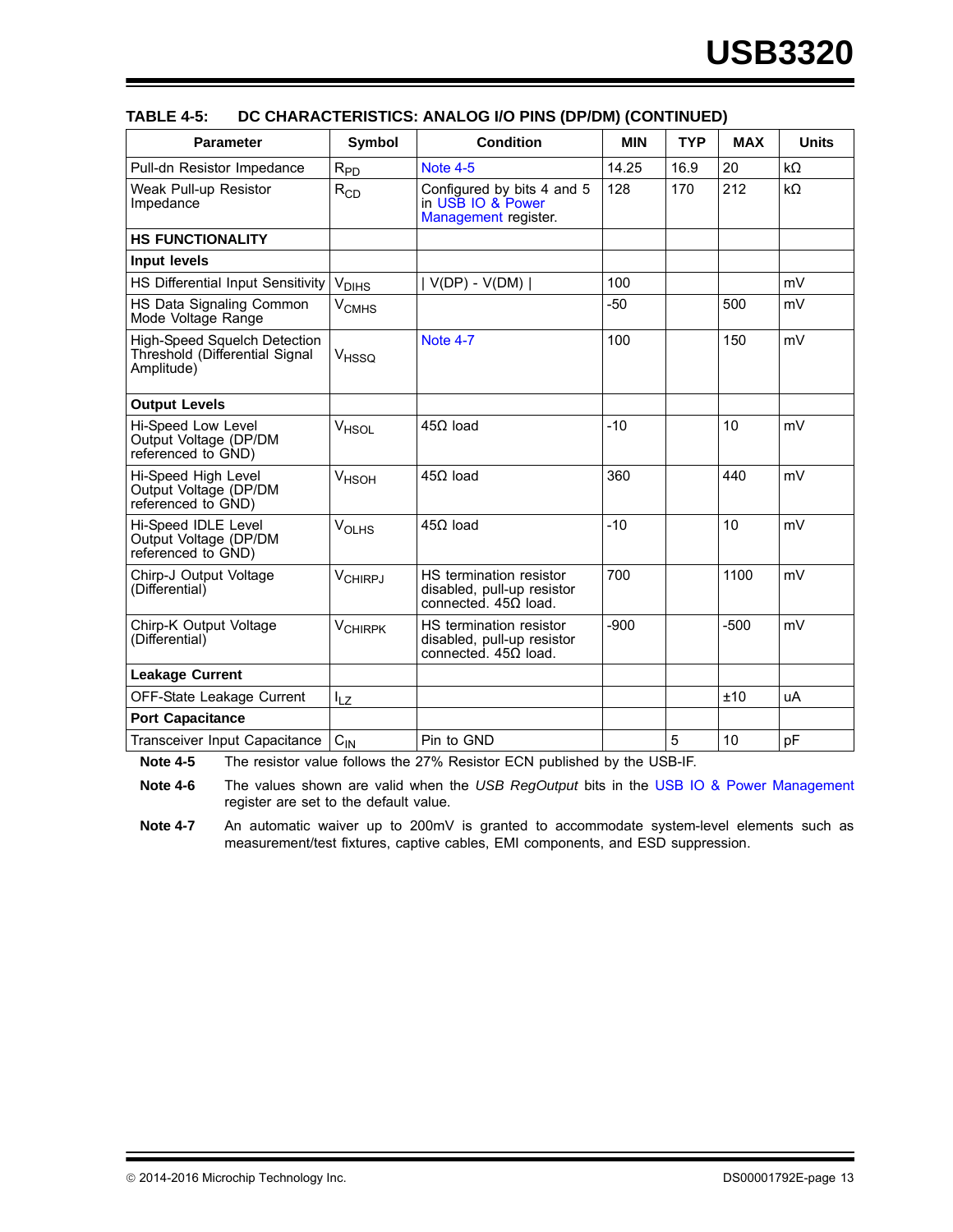## **4.6 Dynamic Characteristics: Analog I/O Pins**

| <b>Parameter</b>                                    | Symbol                      | <b>Condition</b>                                                   | <b>MIN</b>     | <b>TYP</b> | <b>MAX</b> | <b>Units</b> |
|-----------------------------------------------------|-----------------------------|--------------------------------------------------------------------|----------------|------------|------------|--------------|
| <b>FS Output Driver Timing</b>                      |                             |                                                                    |                |            |            |              |
| <b>FS Rise Time</b>                                 | $T_{FR}$                    | $C_1$ = 50pF; 10 to 90% of<br>IV <sub>OH</sub> - V <sub>OL</sub> I | $\overline{4}$ |            | 20         | ns           |
| FS Fall Time                                        | $T_{\mathsf{FF}}$           | $C_1$ = 50pF; 10 to 90% of<br>IV <sub>OH</sub> - V <sub>OL</sub> I | $\overline{4}$ |            | 20         | ns           |
| Output Signal Crossover<br>Voltage                  | <b>V<sub>CRS</sub></b>      | Excluding the first transition<br>from <b>IDLE</b> state           | 1.3            |            | 2.0        | $\vee$       |
| Differential Rise/Fall Time<br>Matching             | <b>TFRFM</b>                | Excluding the first transition<br>from IDLE state                  | 90             |            | 111.1      | $\%$         |
| <b>LS Output Driver Timing</b>                      |                             |                                                                    |                |            |            |              |
| <b>LS Rise Time</b>                                 | $T_{LR}$                    | $C_{L}$ = 50-600pF;<br>10 to 90% of<br>$ V_{OH} - V_{OL} $         | 75             |            | 300        | ns           |
| <b>LS Fall Time</b>                                 | $T_{LF}$                    | $C_1 = 50 - 600pF;$<br>10 to 90% of<br>$ V_{OH} - V_{OL} $         | 75             |            | 300        | ns           |
| Differential Rise/Fall Time<br>Matching             | <b>TLRFM</b>                | Excluding the first transition<br>from <b>IDLE</b> state           | 80             |            | 125        | $\%$         |
| <b>HS Output Driver Timing</b>                      |                             |                                                                    |                |            |            |              |
| Differential Rise Time                              | $T_{HSE}$                   |                                                                    | 500            |            |            | ps           |
| Differential Fall Time                              | $\mathsf{T}_{\mathsf{HSF}}$ |                                                                    | 500            |            |            | ps           |
| <b>Driver Waveform</b><br>Requirements              |                             | Eye pattern of Template 1<br>in USB 2.0 specification              |                |            |            |              |
| <b>Hi-Speed Mode Timing</b>                         |                             |                                                                    |                |            |            |              |
| Receiver Waveform<br>Requirements                   |                             | Eye pattern of Template 4<br>in USB 2.0 specification              |                |            |            |              |
| Data Source Jitter and<br>Receiver Jitter Tolerance |                             | Eye pattern of Template 4<br>in USB 2.0 specification              |                |            |            |              |

#### **TABLE 4-6: DYNAMIC CHARACTERISTICS: ANALOG I/O PINS (DP/DM)**

## **4.7 OTG Electrical Characteristics**

## <span id="page-13-0"></span>**TABLE 4-7: OTG ELECTRICAL CHARACTERISTICS**

| <b>Parameter</b>           | Symbol               | <b>Condition</b>                                     | <b>MIN</b> | TYP  | <b>MAX</b> | <b>Units</b> |
|----------------------------|----------------------|------------------------------------------------------|------------|------|------------|--------------|
| SessEnd trip point         | V <sub>SessEnd</sub> |                                                      | 0.2        | 0.5  | 0.8        | $\vee$       |
| SessVId trip point         | V <sub>SessVld</sub> |                                                      | 0.8        | 1.4  | 2.0        | $\vee$       |
| VbusVId trip point         | V <sub>VbusVld</sub> |                                                      | 4.4        | 4.58 | 4.75       | $\vee$       |
| A-Device Impedance         | $R_{\text{IdGnd}}$   | Maximum A device<br>Impedance to ground on ID<br>pin |            |      | 100        | $k\Omega$    |
| ID Float trip point        | V <sub>IdFloat</sub> |                                                      | 1.9        | 2.2  | 2.5        | $\vee$       |
| <b>VBUS Pull-Up</b>        | $R_{VPU}$            | VBUS to VDD33 Note 4-8<br>$(ChargeVbus = 1)$         | 1.29       | 1.34 | 1.45       | $k\Omega$    |
| <b>VBUS Pull-down</b>      | $R_{VPD}$            | <b>VBUS to GND Note 4-8</b><br>$(DisChargeVbus = 1)$ | 1.55       | 1.7  | 1.85       | $k\Omega$    |
| <b>VBUS Impedance</b>      | $R_{VB}$             | <b>VBUS to GND</b>                                   | 40         | 75   | 100        | $k\Omega$    |
| ID pull-up resistance      | $R_{ID}$             | $Id$ Pullup = 1                                      | 80         | 100  | 120        | kΩ           |
| ID weak pull-up resistance | $R_{IDW}$            | $Id$ Pullup = 0                                      | 1          |      |            | MΩ           |
| ID pull-dn resistance      | $R_{\text{IDPD}}$    | $IdGndDrv = 1$                                       |            |      | 1000       | Ω            |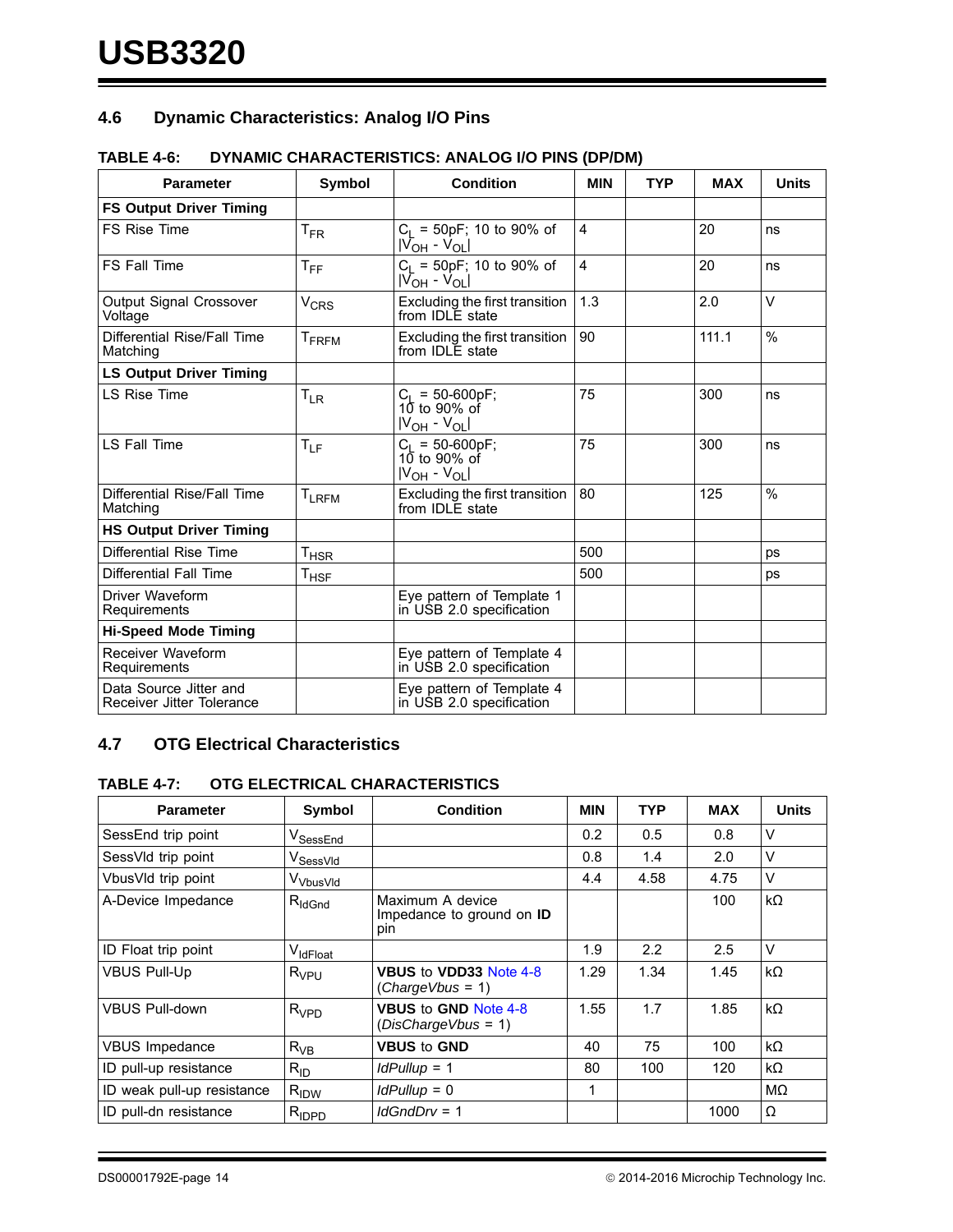<span id="page-14-0"></span>**Note 4-8** The R<sub>VPD</sub> and R<sub>VPU</sub> values include the required 1kΩ external R<sub>VBUS</sub> resistor.

#### **4.8 USB Audio Switch Characteristics**

<span id="page-14-3"></span>

| <b>TABLE 4-8:</b> | USB AUDIO SWITCH CHARACTERISTICS |
|-------------------|----------------------------------|
|                   |                                  |

| <b>Parameter</b>         | <b>Symbol</b>        | <b>Condition</b>                   | <b>MIN</b> | <b>TYP</b> | <b>MAX</b> | <b>Units</b> |
|--------------------------|----------------------|------------------------------------|------------|------------|------------|--------------|
| Minimum "ON" Resistance  | $R_{ON$ Min          | $10 \leq V_{switch} \leq V_{DD33}$ | 2.7        |            | 5.8        | ۱Ω           |
| Maximum "ON" Resistance  | $R_{ON \text{ Max}}$ | $0 < Vswitch < VDD33$              | 4.5        |            | 10         | ے ک          |
| Minimum "OFF" Resistance | $R_{OFF~Min}$        | $0 < Vswitch < VDD33$              |            |            |            | $M\Omega$    |

## **4.9 Regulator Output Voltages and Capacitor Requirement**

#### <span id="page-14-2"></span>**TABLE 4-9: REGULATOR OUTPUT VOLTAGES AND CAPACITOR REQUIREMENT**

| <b>Parameter</b>            | Symbol                      | <b>Condition</b>                                                  | <b>MIN</b> | <b>TYP</b> | <b>MAX</b> | <b>Units</b> |
|-----------------------------|-----------------------------|-------------------------------------------------------------------|------------|------------|------------|--------------|
| Regulator Output Voltage    | $\rm V_{DD33}$              | 6V > VBAT > 3.1V                                                  | 3.0        | 3.3        | 3.6        | V            |
| Regulator Output Voltage    | $\rm V_{DD33}$              | USB UART Mode & UART<br>$RegOutput[1:0] = 01$<br>6V > VBAT > 3.1V | 2.7        | 3.0        | 3.3        | ν            |
| Regulator Output Voltage    | $V_{DD33}$                  | USB UART Mode & UART<br>$RegOutput[1:0] = 10$<br>6V > VBAT > 3.1V | 2.47       | 2.75       | 3.03       | v            |
| Regulator Output Voltage    | V <sub>DD33</sub>           | USB UART Mode & UART<br>$RegOutput[1:0] = 11$<br>6V > VBAT > 3.1V | 2.25       | 2.5        | 2.75       | V            |
| Regulator Bypass Capacitor  | $C_{\text{OUT}}$            |                                                                   | 2.2        |            |            | uF           |
| <b>Bypass Capacitor ESR</b> | $\mathsf{C}_{\mathsf{ESR}}$ |                                                                   |            |            |            | Ω            |

#### <span id="page-14-4"></span>**TABLE 4-10: ESD AND LATCH-UP PERFORMANCE**

| <b>Parameter</b>            | <b>Conditions</b>                     | <b>MIN</b>             | <b>TYP</b> | <b>MAX</b> | Units | <b>Comments</b>       |  |
|-----------------------------|---------------------------------------|------------------------|------------|------------|-------|-----------------------|--|
|                             |                                       | <b>ESD PERFORMANCE</b> |            |            |       |                       |  |
| Note 4-9                    | Human Body Model                      |                        |            | ±8         | kV    | Device                |  |
| System                      | EN/IEC 61000-4-2 Contact<br>Discharge |                        |            | ±8         | kV    | 3rd party system test |  |
| System                      | EN/IEC 61000-4-2 Air-gap<br>Discharge |                        |            | ±15        | kV    | 3rd party system test |  |
| <b>LATCH-UP PERFORMANCE</b> |                                       |                        |            |            |       |                       |  |
| All Pins                    | EIA/JESD 78, Class II                 |                        | 150        |            | mA    |                       |  |

<span id="page-14-1"></span>**Note 4-9 REFCLK**, **XO, SPK\_L** and **SPK\_R** pins: ±5kV Human Body Model.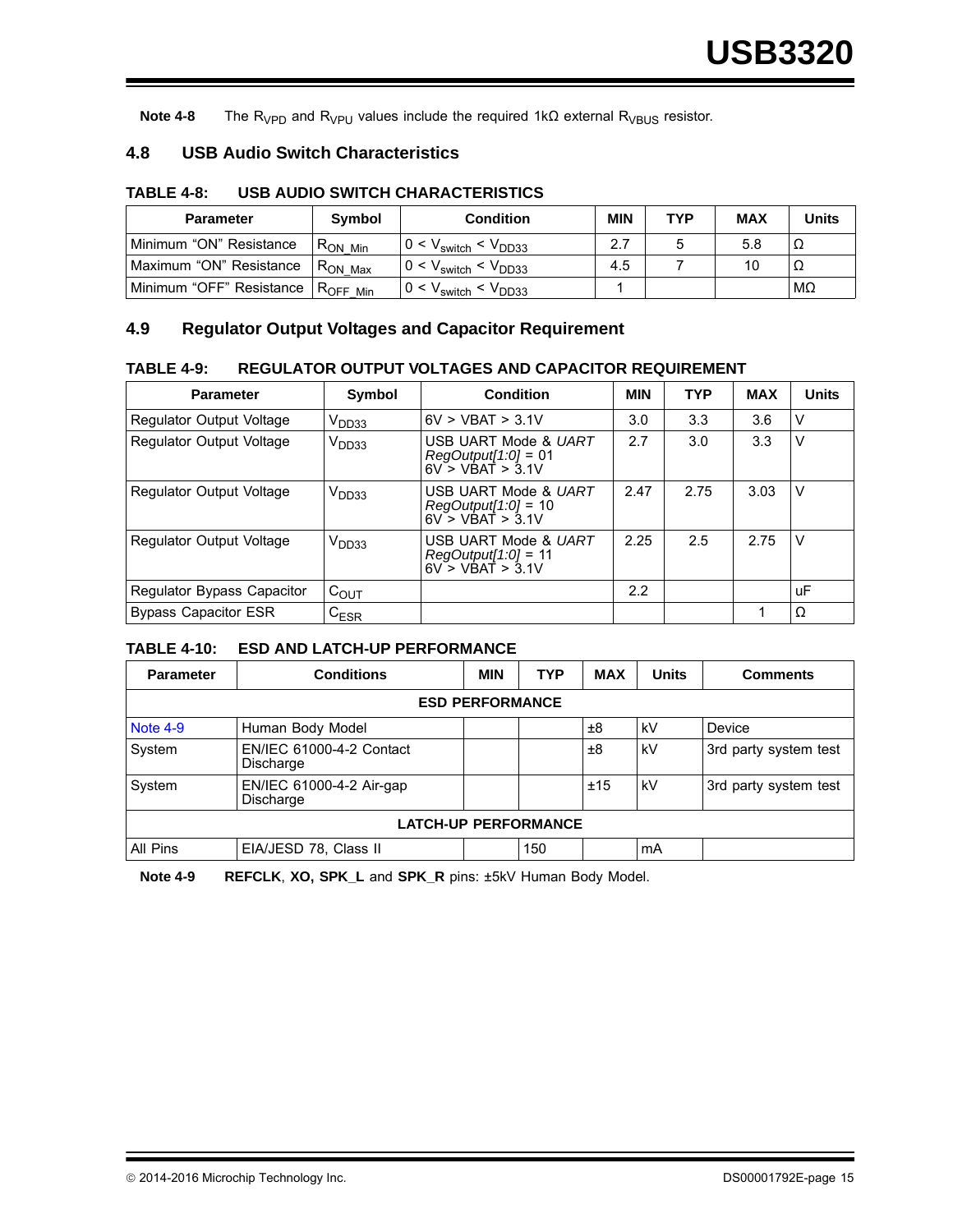#### **4.10 Piezoelectric Resonator for Internal Oscillator**

The internal oscillator may be used with an external quartz crystal or ceramic resonator as described in [Section 5.4.1.2.](#page-19-0) See [Table 4-11](#page-15-0) for the recommended crystal specifications.

| <b>Parameter</b>                    | Symbol      | <b>MIN</b>                               | <b>TYP</b>              | <b>MAX</b>                             | <b>Units</b> | <b>Notes</b>     |  |  |  |  |
|-------------------------------------|-------------|------------------------------------------|-------------------------|----------------------------------------|--------------|------------------|--|--|--|--|
| <b>Crystal Cut</b>                  |             |                                          | AT, typ                 |                                        |              |                  |  |  |  |  |
| <b>Crystal Oscillation Mode</b>     |             |                                          | <b>Fundamental Mode</b> |                                        |              |                  |  |  |  |  |
| <b>Crystal Calibration Mode</b>     |             | Parallel Resonant Mode                   |                         |                                        |              |                  |  |  |  |  |
| Frequency                           | $F_{fund}$  | -                                        | <b>Table 5-10</b>       | <b>MHz</b><br>$\overline{\phantom{a}}$ |              |                  |  |  |  |  |
| <b>Total Allowable PPM Budget</b>   |             | -                                        |                         | ±500                                   | <b>PPM</b>   | <b>Note 4-10</b> |  |  |  |  |
| Shunt Capacitance                   | $C_{\rm O}$ |                                          | 7 typ                   |                                        | рF           |                  |  |  |  |  |
| Load Capacitance                    | $C_{L}$     | 20 typ<br>рF<br>$\overline{\phantom{a}}$ |                         |                                        |              |                  |  |  |  |  |
| Drive Level                         | $P_W$       | 0.5                                      |                         |                                        | mW           |                  |  |  |  |  |
| <b>Equivalent Series Resistance</b> | $R_1$       | $\overline{\phantom{0}}$                 |                         | 30                                     | Ohm          |                  |  |  |  |  |
| <b>Operating Temperature Range</b>  |             | $-40$                                    |                         | $+85$                                  | $^{\circ}$ C |                  |  |  |  |  |
| USB3320 REFCLK Pin<br>Capacitance   |             |                                          | 3 typ                   |                                        | рF           | <b>Note 4-11</b> |  |  |  |  |
| USB3320 XO Pin Capacitance          |             |                                          | 3 typ                   |                                        | рF           | <b>Note 4-11</b> |  |  |  |  |

#### <span id="page-15-3"></span><span id="page-15-0"></span>**TABLE 4-11: USB3320 QUARTZ CRYSTAL SPECIFICATIONS**

<span id="page-15-1"></span>**Note 4-10** The required bit rate accuracy for Hi-Speed USB applications is ±500 ppm as provided in the USB 2.0 Specification. This takes into account the effect of voltage, temperature, aging, etc.

<span id="page-15-2"></span>**Note 4-11** This number includes the pad, the bond wire and the lead frame. Printed Circuit Board (PCB) capacitance is not included in this value. The PCB capacitance value and the capacitance value of the **XO** and **REFCLK** pins are required to accurately calculate the value of the two external load capacitors.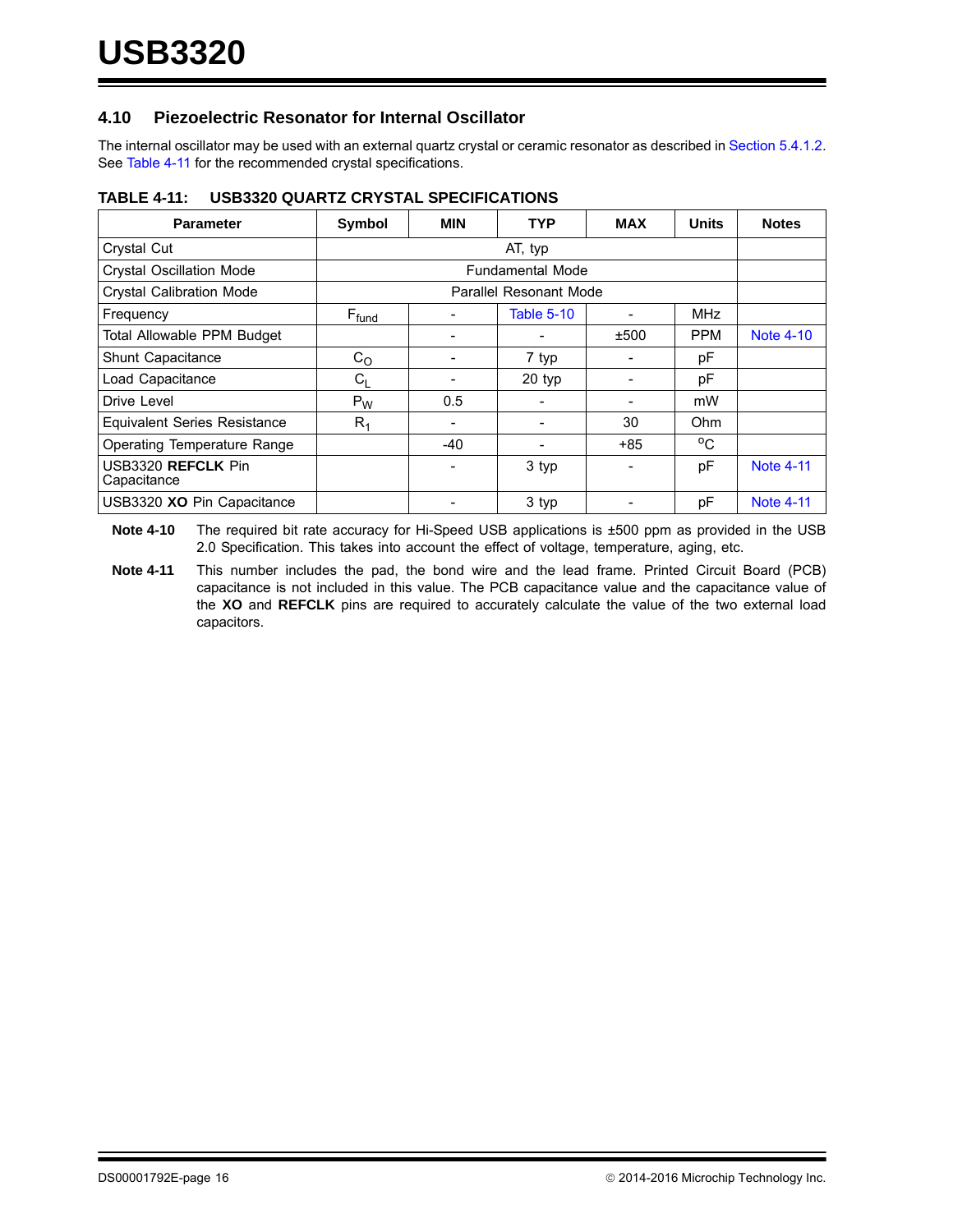## <span id="page-16-0"></span>**5.0 ARCHITECTURE OVERVIEW**

The USB3320 consists of the blocks shown in the diagram below. All pull-up resistors shown in this diagram are connected internally to the **VDD33** pin.





## <span id="page-16-2"></span><span id="page-16-1"></span>**5.1 ULPI Digital Operation and Interface**

This section of the USB3320 is covered in detail in [Section 6.0, "ULPI Operation"](#page-32-1).

#### **5.2 USB 2.0 Hi-Speed Transceiver**

The blocks in the lower left-hand corner of [Figure 5.1](#page-16-2) interface to the DP/DM pins.

#### <span id="page-16-4"></span><span id="page-16-3"></span>5.2.1 USB TRANSCEIVER

The USB3320 includes the receivers and transmitters that are compliant to the Universal Serial Bus Specification Rev 2.0. The DP/DM signals in the USB cable connect directly to the receivers and transmitters.

The RX block consists of a differential receiver for HS and separate receivers for FS/LS mode. Depending on the mode, the selected receiver provides the serial data stream through the multiplexer to the RX Logic block. For HS mode support, the HS RX block contains a squelch circuit to insure that noise is not interpreted as data. The RX block also includes a single-ended receiver on each of the data lines to determine the correct FS linestate.

Data from the TX Logic block is encoded, bit stuffed, serialized and transmitted onto the USB cable by the TX block. Separate differential FS/LS and HS transmitters are included to support all modes.

The USB3320 TX block meets the HS signaling level requirements in the USB 2.0 Specification when the PCB traces from the **DP** and **DM** pins to the USB connector have very little loss. In some systems, it may be desirable to compensate for loss by adjusting the HS transmitter amplitude. The *Boost* bits in the [HS TX Boost](#page-55-0) register may be configured to adjust the HS transmitter amplitude at the **DP** and **DM** pins.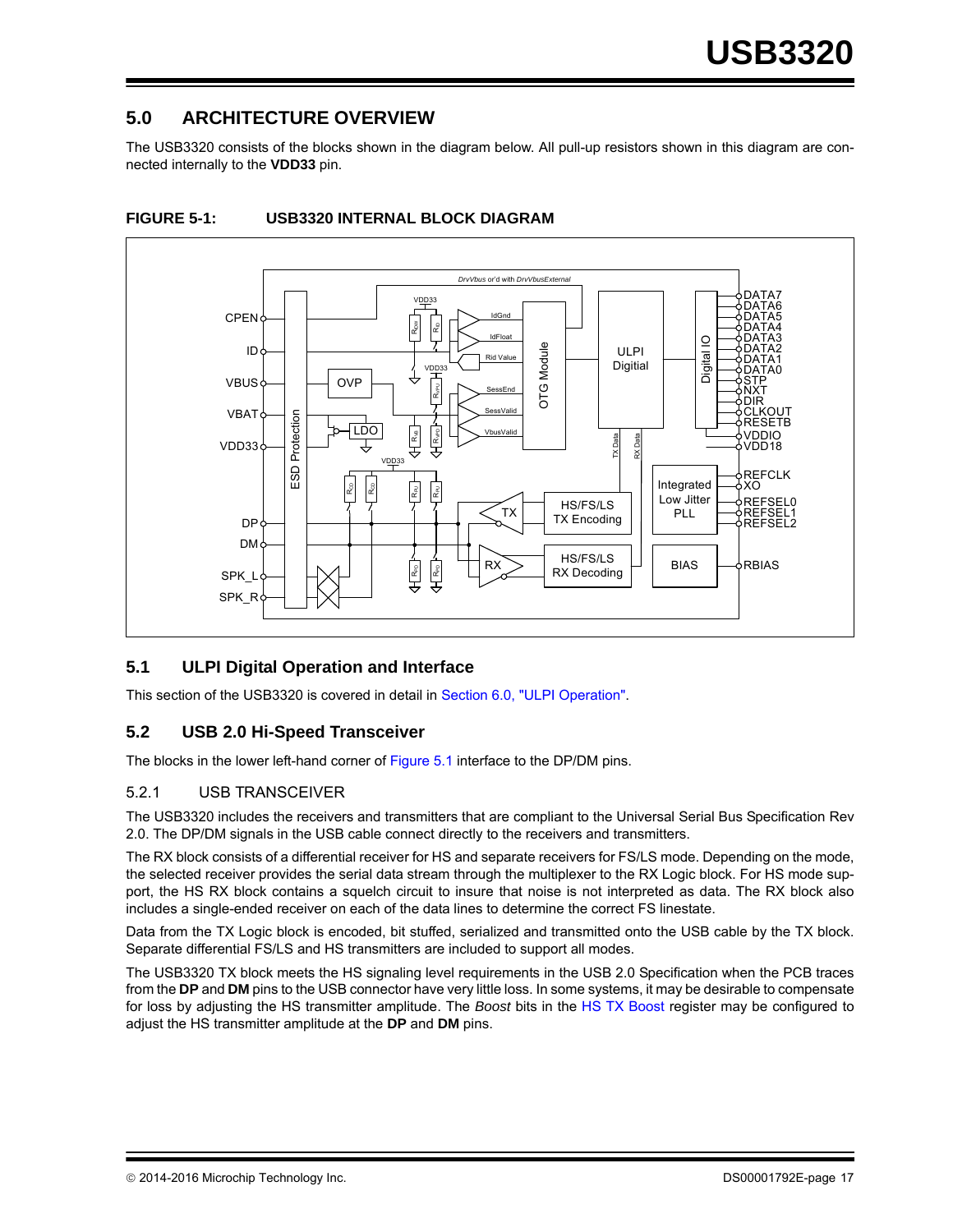#### 5.2.2 TERMINATION RESISTORS

The USB3320 transceiver fully integrates all of the USB termination resistors on both **DP** and **DM**. This includes 1.5kΩ pull-up resistors, 15kΩ pull-down resistors and the 45Ω high speed termination resistors. These resistors require no tuning or trimming by the Link. The state of the resistors is determined by the operating mode of the transceiver when operating in synchronous mode.

The *XcvrSelect[1:0]*, *TermSelect* and *OpMode[1:0]* bits in the [Function Control](#page-49-0) register, and the *DpPulldown* and *DmPulldown* bits in the [OTG Control](#page-50-0) register control the configuration. The possible valid resistor combinations are shown in [Table 5-1](#page-17-0), and operation is maintained in only the configurations shown. If a ULPI Register Setting is configured that does not match a setting in the table, the transceiver operation is not ensured and the settings in the last row of [Table 5-1](#page-17-0) will be used.

- RPU\_DP\_EN activates the 1.5kΩ DP pull-up resistor
- RPU\_DM\_EN activates the 1.5kΩ DM pull-up resistor
- RPD\_DP\_EN activates the 15kΩ DP pull-down resistor
- RPD\_DM\_EN activates the 15kΩ DM pull-down resistor
- HSTERM EN activates the 45Ω DP and DM high speed termination resistors

The USB3320 also includes two **DP** and **DM** pull-up resistors described in [Section 5.8.](#page-30-0)

#### <span id="page-17-1"></span><span id="page-17-0"></span>**TABLE 5-1: DP/DM TERMINATION VS. SIGNALING MODE**

|                                         | <b>ULPI Register Settings</b> |                   |                 |                   | <b>USB3320 Termination Resistor</b><br><b>Settings</b> |                |                |                |                |                  |
|-----------------------------------------|-------------------------------|-------------------|-----------------|-------------------|--------------------------------------------------------|----------------|----------------|----------------|----------------|------------------|
| <b>Signaling Mode</b>                   | <b>XCVRSELECT[1:0]</b>        | <b>TERMSELECT</b> | OPMODE[1:0]     | <b>DPPULLDOWN</b> | <b>DWPULLDOWN</b>                                      | RPU_DP_EN      | RPU_DM_EN      | RPD_DP_EN      | RPD_DM_EN      | <b>HSTERM_EN</b> |
| <b>General Settings</b>                 |                               |                   |                 |                   |                                                        |                |                |                |                |                  |
| <b>Tri-State Drivers</b>                | <b>XXb</b>                    | Xb                | 01 <sub>b</sub> | Xb                | Xb                                                     | 0 <sub>b</sub> | 0 <sub>b</sub> | 0b             | 0b             | 0 <sub>b</sub>   |
| Power-up or VBUS < V <sub>SESSEND</sub> | 01 <sub>b</sub>               | 0 <sub>b</sub>    | 00b             | 1 <sub>b</sub>    | 1 <sub>b</sub>                                         | 0b             | 0b             | 1 <sub>b</sub> | 1b             | 0b               |
| <b>Host Settings</b>                    |                               |                   |                 |                   |                                                        |                |                |                |                |                  |
| Host Chirp                              | 00 <sub>b</sub>               | 0b                | 10 <sub>b</sub> | 1 <sub>b</sub>    | 1 <sub>b</sub>                                         | 0b             | 0 <sub>b</sub> | 1 <sub>b</sub> | 1 <sub>b</sub> | 1 <sub>b</sub>   |
| Host Hi-Speed                           | 00 <sub>b</sub>               | 0 <sub>b</sub>    | 00b             | 1 <sub>b</sub>    | 1 <sub>b</sub>                                         | 0 <sub>b</sub> | 0 <sub>b</sub> | 1 <sub>b</sub> | 1 <sub>b</sub> | 1 <sub>b</sub>   |
| Host Full Speed                         | X <sub>1</sub> b              | 1b                | 00b             | 1b                | 1b                                                     | 0b             | 0 <sub>b</sub> | 1 <sub>b</sub> | 1 <sub>b</sub> | 0b               |
| Host HS/FS Suspend                      | 01 <sub>b</sub>               | 1 <sub>b</sub>    | 00b             | 1 <sub>b</sub>    | 1 <sub>b</sub>                                         | 0 <sub>b</sub> | 0 <sub>b</sub> | 1 <sub>b</sub> | 1 <sub>b</sub> | 0b               |
| Host HS/FS Resume                       | 01 <sub>b</sub>               | 1b                | 10 <sub>b</sub> | 1b                | 1b                                                     | 0 <sub>b</sub> | 0 <sub>b</sub> | 1 <sub>b</sub> | 1 <sub>b</sub> | 0 <sub>b</sub>   |
| Host low Speed                          | 10 <sub>b</sub>               | 1 <sub>b</sub>    | 00b             | 1 <sub>b</sub>    | 1 <sub>b</sub>                                         | 0 <sub>b</sub> | 0 <sub>b</sub> | 1 <sub>b</sub> | 1 <sub>b</sub> | 0b               |
| Host LS Suspend                         | 10 <sub>b</sub>               | 1 <sub>b</sub>    | 00 <sub>b</sub> | 1 <sub>b</sub>    | 1b                                                     | 0 <sub>b</sub> | 0 <sub>b</sub> | 1 <sub>b</sub> | 1 <sub>b</sub> | 0 <sub>b</sub>   |
| Host LS Resume                          | 10 <sub>b</sub>               | 1 <sub>b</sub>    | 10 <sub>b</sub> | 1 <sub>b</sub>    | 1 <sub>b</sub>                                         | 0b             | 0b             | 1 <sub>b</sub> | 1 <sub>b</sub> | 0b               |
| Host Test J/Test K                      | 00 <sub>b</sub>               | 0 <sub>b</sub>    | 10 <sub>b</sub> | 1 <sub>b</sub>    | 1 <sub>b</sub>                                         | 0b             | 0b             | 1 <sub>b</sub> | 1 <sub>b</sub> | 1 <sub>b</sub>   |
| <b>Peripheral Settings</b>              |                               |                   |                 |                   |                                                        |                |                |                |                |                  |
| Peripheral Chirp                        | 00 <sub>b</sub>               | 1 <sub>b</sub>    | 10 <sub>b</sub> | 0b                | 0 <sub>b</sub>                                         | 1 <sub>b</sub> | 0b             | 0b             | 0b             | 0b               |
| Peripheral HS                           | 00 <sub>b</sub>               | 0b                | 00 <sub>b</sub> | 0b                | 0 <sub>b</sub>                                         | 0b             | 0b             | 0b             | 0b             | 1 <sub>b</sub>   |
| Peripheral FS                           | 01 <sub>b</sub>               | 1 <sub>b</sub>    | 00 <sub>b</sub> | 0 <sub>b</sub>    | 0 <sub>b</sub>                                         | 1 <sub>b</sub> | 0 <sub>b</sub> | 0 <sub>b</sub> | 0b             | 0 <sub>b</sub>   |
| Peripheral HS/FS Suspend                | 01 <sub>b</sub>               | 1 <sub>b</sub>    | 00b             | 0 <sub>b</sub>    | 0 <sub>b</sub>                                         | 1 <sub>b</sub> | 0 <sub>b</sub> | 0 <sub>b</sub> | 0 <sub>b</sub> | 0 <sub>b</sub>   |
| Peripheral HS/FS Resume                 | 01 <sub>b</sub>               | 1 <sub>b</sub>    | 10 <sub>b</sub> | 0b                | 0 <sub>b</sub>                                         | 1 <sub>b</sub> | 0 <sub>b</sub> | 0 <sub>b</sub> | 0 <sub>b</sub> | 0 <sub>b</sub>   |
| Peripheral LS                           | 10 <sub>b</sub>               | 1 <sub>b</sub>    | 00 <sub>b</sub> | 0b                | 0 <sub>b</sub>                                         | 0b             | 1 <sub>b</sub> | 0 <sub>b</sub> | 0b             | 0b               |
| Peripheral LS Suspend                   | 10 <sub>b</sub>               | 1 <sub>b</sub>    | 00b             | 0b                | 0 <sub>b</sub>                                         | 0 <sub>b</sub> | 1 <sub>b</sub> | 0b             | 0b             | 0b               |
| Peripheral LS Resume                    | 10 <sub>b</sub>               | 1 <sub>b</sub>    | 10 <sub>b</sub> | 0b                | 0b                                                     | 0 <sub>b</sub> | 1 <sub>b</sub> | 0 <sub>b</sub> | 0 <sub>b</sub> | 0 <sub>b</sub>   |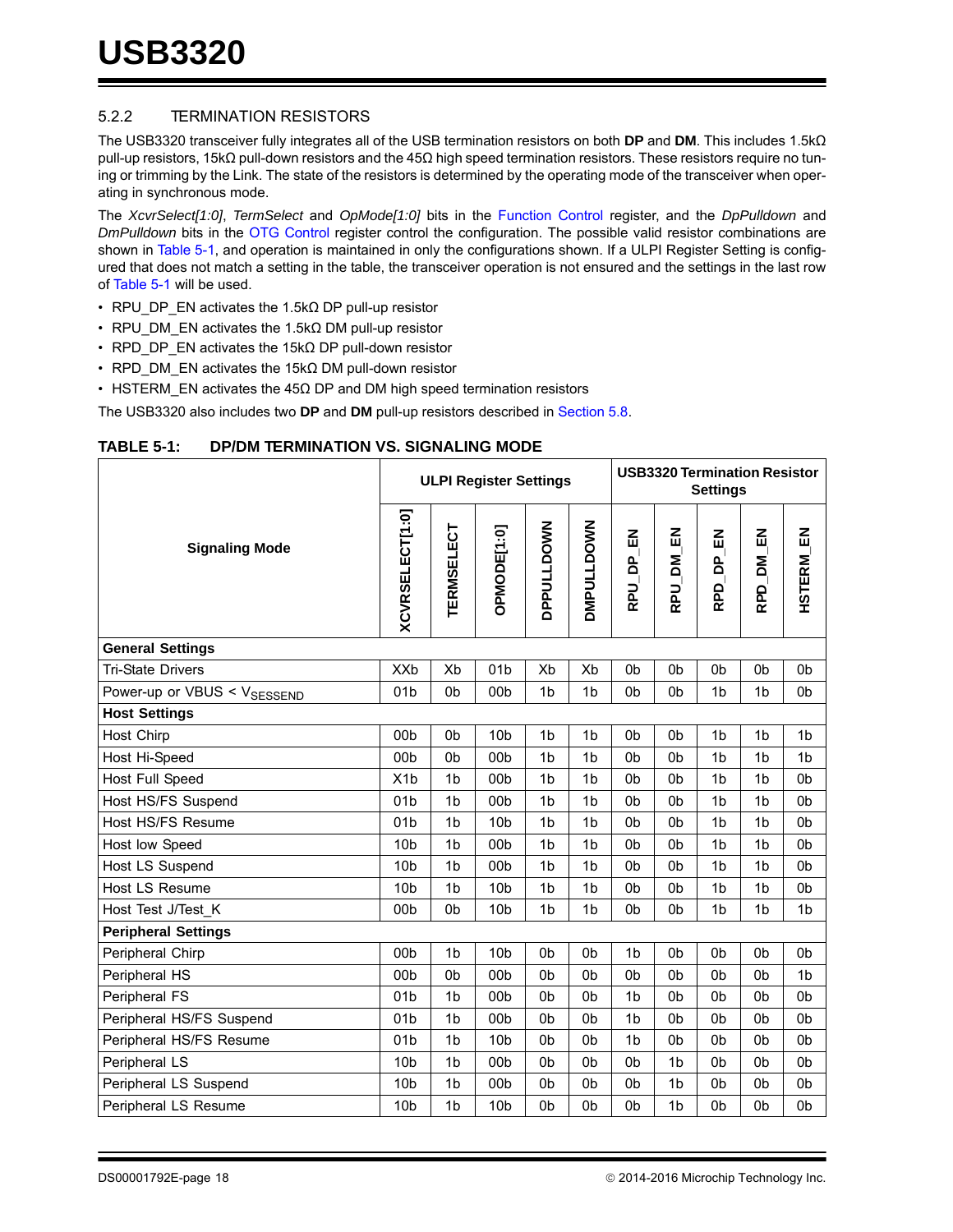|                                                                   | <b>ULPI Register Settings</b> |                   |                 |                   |                   | <b>USB3320 Termination Resistor</b><br><b>Settings</b> |                      |                                 |                                  |                    |
|-------------------------------------------------------------------|-------------------------------|-------------------|-----------------|-------------------|-------------------|--------------------------------------------------------|----------------------|---------------------------------|----------------------------------|--------------------|
| <b>Signaling Mode</b>                                             | <b>XCVRSELECT[1:0]</b>        | <b>TERMSELECT</b> | OPMODE[1:0]     | <b>DPPULLDOWN</b> | <b>DMPULLDOWN</b> | 즶<br>ਠੇ<br><b>Dd</b>                                   | 몺<br>ΣÑ<br><b>Dd</b> | 룹<br>$\mathsf{B}$<br><b>RPD</b> | $\mathbf{r}$<br>ΣÓ<br><b>Qd3</b> | 몺<br><b>HSTERM</b> |
| Peripheral Test J/Test K                                          | 00 <sub>b</sub>               | 0b                | 10 <sub>b</sub> | 0 <sub>b</sub>    | 0b                | 0b                                                     | 0b                   | 0b                              | 0 <sub>b</sub>                   | 1 <sub>b</sub>     |
| OTG device, Peripheral Chirp                                      | 00 <sub>b</sub>               | 1 <sub>b</sub>    | 10 <sub>b</sub> | 0b                | 1 <sub>b</sub>    | 1b                                                     | 0b                   | 0b                              | 1 <sub>b</sub>                   | 0 <sub>b</sub>     |
| OTG device, Peripheral HS                                         | 00 <sub>b</sub>               | 0b                | 00 <sub>b</sub> | 0 <sub>b</sub>    | 1b                | 0b                                                     | 0b                   | 0b                              | 1 <sub>b</sub>                   | 1 <sub>b</sub>     |
| OTG device, Peripheral FS                                         | 01 <sub>b</sub>               | 1b                | 00 <sub>b</sub> | 0b                | 1b                | 1b                                                     | 0b                   | 0b                              | 1 <sub>b</sub>                   | 0b                 |
| OTG device, Peripheral HS/FS Suspend                              | 01 <sub>b</sub>               | 1b                | 00 <sub>b</sub> | 0b                | 1 <sub>b</sub>    | 1b                                                     | 0b                   | 0b                              | 1 <sub>b</sub>                   | 0b                 |
| OTG device, Peripheral HS/FS Resume                               | 01 <sub>b</sub>               | 1 <sub>b</sub>    | 10 <sub>b</sub> | 0 <sub>b</sub>    | 1 <sub>b</sub>    | 1b                                                     | 0b                   | 0b                              | 1 <sub>b</sub>                   | 0b                 |
| OTG device, Peripheral Test J/Test K                              | 00 <sub>b</sub>               | 0b                | 10 <sub>b</sub> | 0b                | 1 <sub>b</sub>    | 0b                                                     | 0b                   | 0b                              | 1 <sub>b</sub>                   | 1 <sub>b</sub>     |
| Any combination not defined above Note 5-<br>$\blacktriangleleft$ |                               |                   |                 |                   |                   | 0b                                                     | 0b                   | 0b                              | 0 <sub>b</sub>                   | 0b                 |

**TABLE 5-1: DP/DM TERMINATION VS. SIGNALING MODE (CONTINUED)**

**Note 1:** This is the same as Table 40, Section 4.4 of the ULPI 1.1 specification.

**2:** USB3320 does not support operation as an upstream hub port. See [Section 6.2.4.3, "UTMI+ Level 3".](#page-39-1)

<span id="page-18-1"></span>**Note 5-1** The transceiver operation is not ensured in a combination that is not defined.

The USB3320 uses the 27% resistor ECN resistor tolerances. The resistor values are shown in [Table 4-5.](#page-11-1)

#### <span id="page-18-3"></span>**5.3 Bias Generator**

This block consists of an internal bandgap reference circuit used for generating the driver current and the biasing of the analog circuits. This block requires an external 8.06KQ, 1% tolerance, reference resistor connected from RBIAS to ground. This resistor should be placed as close as possible to the USB3320 to minimize the trace length. The nominal voltage at RBIAS is 0.8V +/- 10% and therefore the resistor will dissipate approximately 80µW of power.

#### **5.4 Integrated Low Jitter PLL**

The USB3320 uses an integrated low jitter phase locked loop (PLL) to provide a clean 480MHz clock required for HS USB signal quality. This clock is used by the transceiver during both transmit and receive. The USB3320 PLL requires an accurate frequency reference to be driven on the **REFCLK** pin.

#### <span id="page-18-0"></span>5.4.1 REFCLK MODE SELECTION

The USB3320 is designed to operate in one of two available modes as shown in [Table 5-2.](#page-18-2) In the first mode, a 60MHz ULPI clock is driven on the **REFCLK** pin as described in [Section 5.4.1.1.](#page-19-1) In the second mode, the USB3320 generates the ULPI clock as described in [Section 5.4.1.2.](#page-19-2) When using the second mode, the frequency of the reference clock is configured by **REFSEL[2]**, **REFSEL[1]** and **REFSEL[0]** as described in [Section 5.10](#page-31-2).

| Mode                             | <b>REFCLK</b><br><b>Frequency</b> | <b>ULPI Clock Description</b>             |
|----------------------------------|-----------------------------------|-------------------------------------------|
| <b>ULPI Input Clock Mode</b>     | 60Mhz                             | Sourced by Link, driven on the REFCLK pin |
| <b>ULPI Output Clock</b><br>Mode | <b>Table 5-10</b>                 | Sourced by USB3320 at the CLKOUT pin      |

#### <span id="page-18-2"></span>**TABLE 5-2: REFCLK MODES**

During start-up, the USB3320 monitors the **CLKOUT** pin to determine which mode has been configured as described in [Section 5.4.1.1](#page-19-1).

 <sup>2014-2016</sup> Microchip Technology Inc. DS00001792E-page 19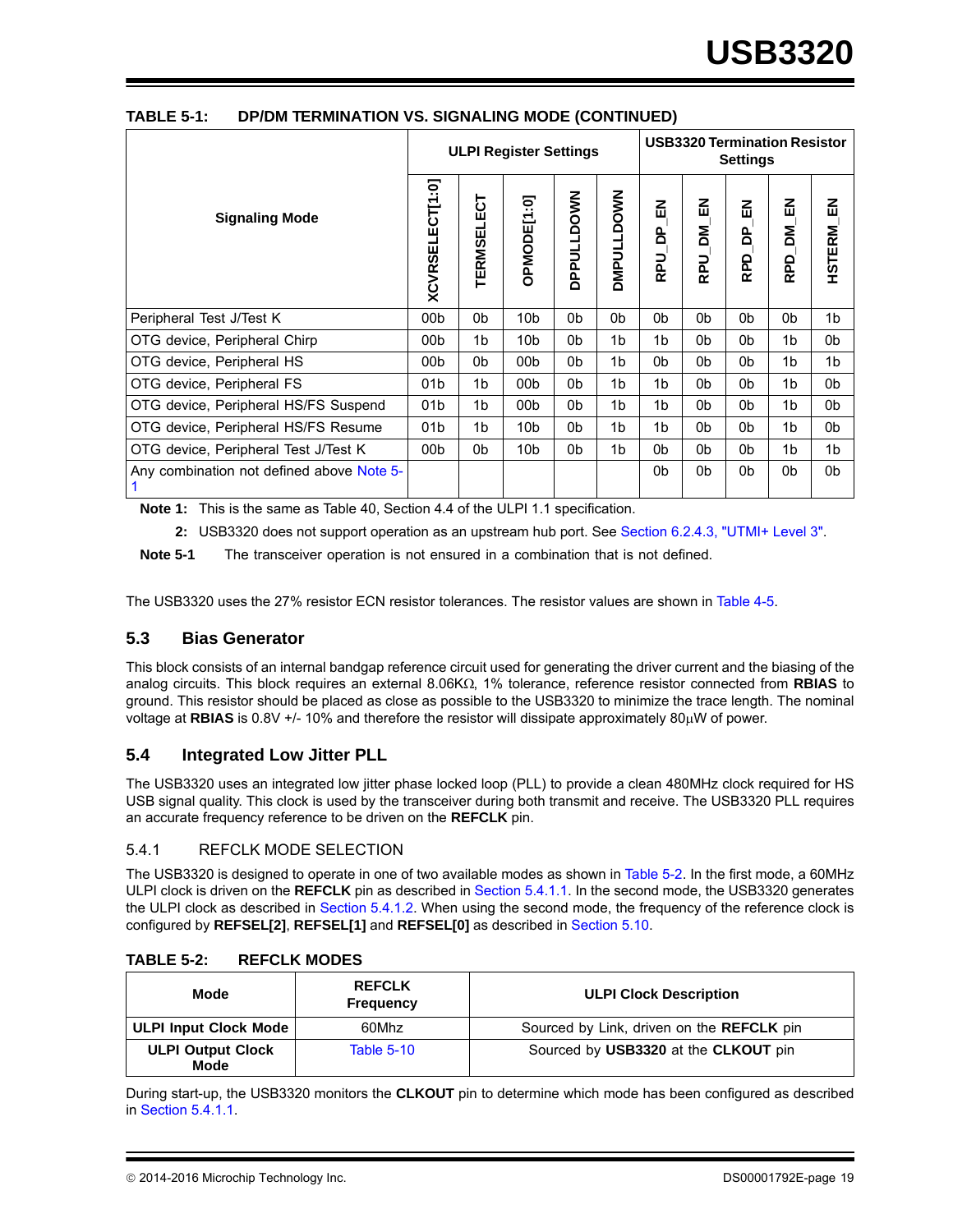The system must not drive voltage on the **CLKOUT** pin following POR or hardware reset that exceeds the value of  $V_{\text{IH}}$  <sub>ED</sub> provided in [Table 4-4](#page-11-0).

#### <span id="page-19-5"></span><span id="page-19-1"></span>5.4.1.1 ULPI Input Clock Mode (60MHz REFCLK Mode)

When using ULPI Input Clock Mode, the Link must supply the 60MHz ULPI clock to the USB3320. As shown in [Figure 5-](#page-19-4) [2,](#page-19-4) the 60MHz ULPI Clock is connected to the **REFCLK** pin, and the **CLKOUT** pin is tied high to **VDDIO**. A simplified schematic using the ULPI Input Clock Mode is shown in [Figure 8-2.](#page-59-0)

After the PLL has locked to the correct frequency, the USB3320 will de-assert **DIR** and the Link can begin using the ULPI interface. The USB3320 is ensured to start the clock within the time specified in [Table 4-2](#page-10-2). For Host applications, the ULPI *AutoResume* bit should be enabled. This is described in [Section 6.2.4.4.](#page-39-0)

**REFSEL[2]**, **REFSEL[1]** and **REFSEL[0]** should all be tied to VDDIO for ULPI Input Clock Mode.

#### <span id="page-19-4"></span>**FIGURE 5-2: CONFIGURING THE USB332X FOR ULPI INPUT CLOCK MODE (60 MHZ)**



#### <span id="page-19-2"></span><span id="page-19-0"></span>5.4.1.2 ULPI Output Clock

When using ULPI Output Clock Mode, the USB3320 generates the 60MHz ULPI clock used by the Link. The frequency of the reference clock is configured by **REFSEL[2]**, **REFSEL[1]** and **REFSEL[0]** as described in [Table 5-10](#page-31-1). As shown in [Figure 5-3](#page-19-3), the **CLKOUT** pin sources the 60MHz ULPI clock to the Link.

#### <span id="page-19-3"></span>**FIGURE 5-3: CONFIGURING THE USB332X FOR ULPI OUTPUT CLOCK MODE**

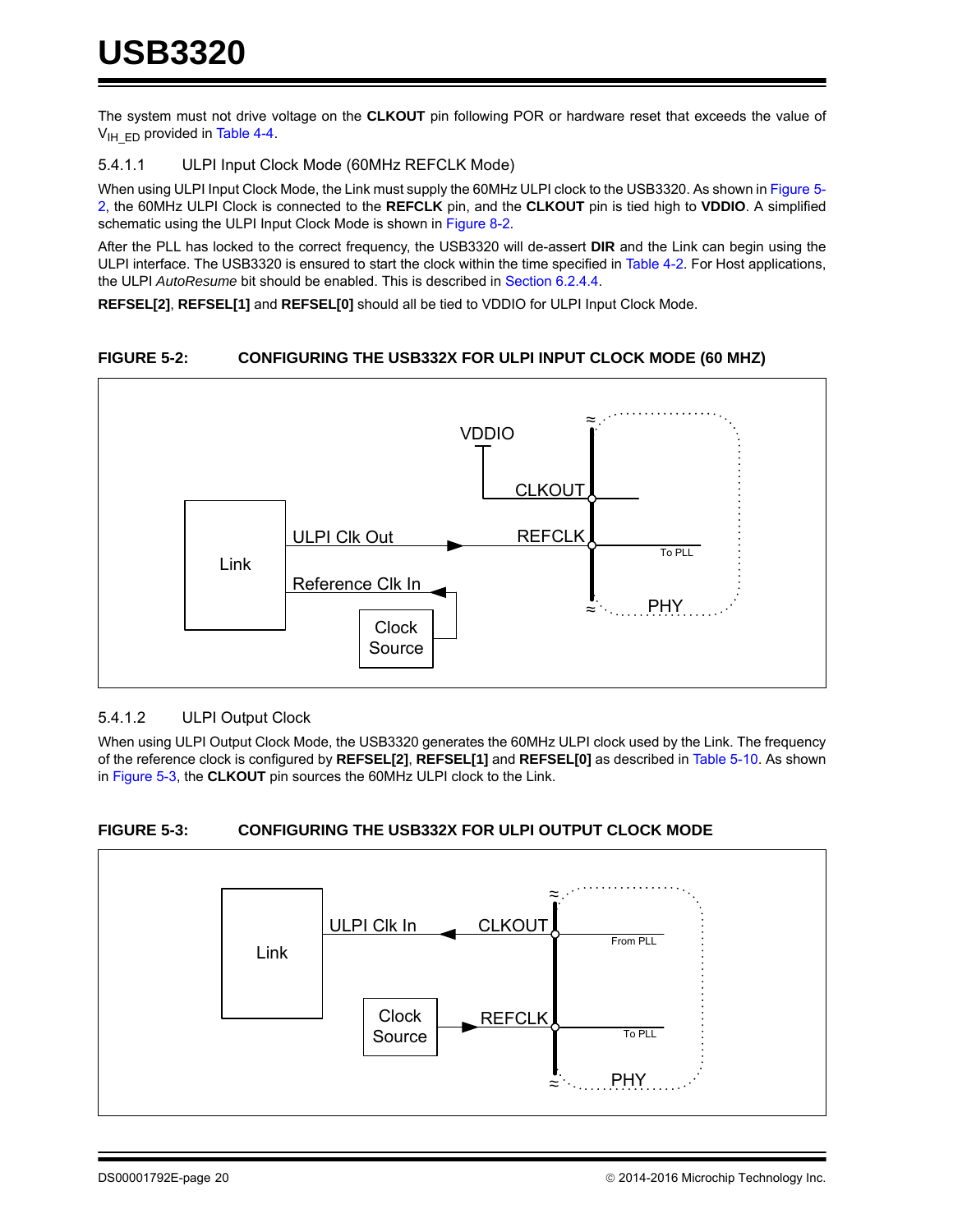In this mode, the **REFCLK** pin may be driven at the reference clock frequency. Alternatively, the internal oscillator may be used with an external crystal or resonator as shown in [Figure 5-4](#page-20-0).

An example of ULPI Output Clock Mode is shown in [Figure 8-1.](#page-58-0)

#### <span id="page-20-0"></span>**FIGURE 5-4: ULPI OUTPUT CLOCK MODE**



After the PLL has locked to the correct frequency, the USB3320 generates the 60MHz ULPI clock on the **CLKOUT** pin, and de-asserts **DIR** to indicate that the PLL is locked. The USB3320 is ensured to start the clock within the time specified in [Table 4-2,](#page-10-2) and it will be accurate to within ±500ppm. For Host applications the ULPI *AutoResume* bit should be enabled. This is described in [Section 6.2.4.4](#page-39-0).

When using ULPI Output Clock Mode, the edges of the reference clock do not need to be aligned in any way to the ULPI interface signals; in other words, there is no need to align the phase of the **REFCLK** and the **CLKOUT**.

#### 5.4.2 REFCLK AMPLITUDE

The reference clock is connected to the **REFCLK** pin as shown in the application diagrams, [Figure 8-1,](#page-58-0) [Figure 8-2](#page-59-0) and [Figure 8-3.](#page-60-0) The REFCLK pin is designed to be driven with a square wave from 0V to V<sub>DD18</sub>, but can be driven with a square wave from 0V to as high as 3.6V. The USB3320 uses only the positive edge of the **REFCLK**.

If a digital reference is not available, the **REFCLK** pin can be driven by an analog sine wave that is AC coupled into the **REFCLK** pin. If using an analog clock, the DC bias should be set at the mid-point of the **VDD18** supply using a bias circuit as shown in [Figure 5-5.](#page-20-1) The amplitude must be greater than 300mV peak to peak. The component values provided in [Figure 5-5](#page-20-1) are for example only. The actual values should be selected to satisfy system requirements.

The **REFCLK** amplitude must comply with the signal amplitudes shown in [Table 4-4](#page-11-0) and the duty cycle in [Table 4-2.](#page-10-2)

#### <span id="page-20-1"></span>**FIGURE 5-5: EXAMPLE OF CIRCUIT USED TO SHIFT A REFERENCE CLOCK COMMON-MODE VOLTAGE LEVEL**

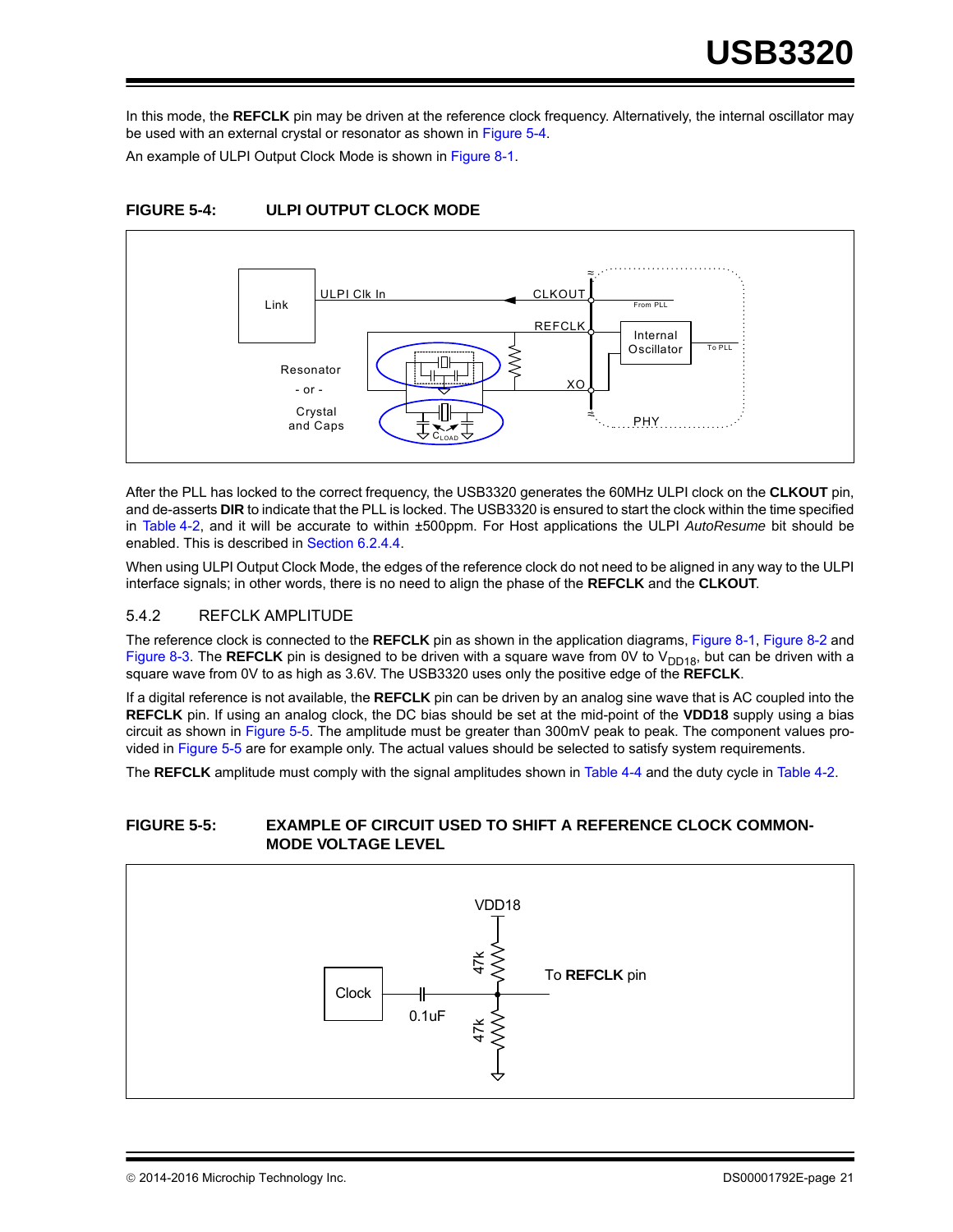#### 5.4.3 REFCLK JITTER

The USB3320 is tolerant to jitter on the reference clock. The REFCLK jitter should be limited to a peak to peak jitter of less than 1nS over a 10uS time interval. If this level of jitter is exceeded when configured for either ULPI Input Clock Mode or ULPI Output Clock Mode, the USB3320 Hi-Speed eye diagram may be degraded.

The frequency accuracy of the REFCLK must meet the  $+/$ -500ppm requirement as shown in [Table 4-2](#page-10-2).

#### 5.4.4 REFCLK ENABLE/DISABLE

The **REFCLK** should be enabled when the **RESETB** pin is brought high. The ULPI interface will start running after the time specified in [Table 4-2](#page-10-2). If the REFCLK enable is delayed relative to the RESETB pin, the ULPI interface will start operation delayed by the same amount. The REFCLK can be run at anytime the **RESETB** pin is low without causing the USB3320 to start-up or draw current.

When the USB3320 is placed in Low Power Mode or Carkit Mode, the REFCLK can be stopped after the final ULPI register write is complete. The **STP** pin is asserted to bring the USB3320 out of Low Power Mode. The **REFCLK** should be started at the same time **STP** is asserted to minimize the USB3320 start-up time.

If the **REFCLK** is stopped while **CLKOUT** is running, the PLL will come out of lock and the frequency of the **CLKOUT** signal will decrease to the minimum allowed by the PLL design. If the **REFCLK** is stopped during a USB session, the session may drop.

#### **5.5 Internal Regulators and POR**

The USB3320 includes integrated power management functions, including a Low-Dropout regulator that can be used to generate the 3.3V USB supply, and a POR generator described in [Section 5.5.2.](#page-23-1)

#### <span id="page-21-0"></span>5.5.1 INTEGRATED LOW DROPOUT REGULATOR

The USB3320 has an integrated linear regulator. Power sourced at the **VBAT** pin is regulated to 3.3V and the regulator output is on the VDD33 pin. To ensure stability, the regulator requires an external bypass capacitor  $(C_{\text{OUT}})$  as specified in [Table 4-9](#page-14-2) placed as close to the pin as possible.

The USB3320 regulator is designed to generate a 3.3 volt supply for the USB3320 only. Using the regulator to provide current for other circuits is not recommended and Microchip does not support USB performance or regulator stability.

During USB UART mode the regulator output voltage can be changed to allow the USB3320 to work with UARTs operating at different operating voltages. The regulator output is configured to the voltages shown in [Table 4-9](#page-14-2) with the *UART RegOutput[1:0]* bits in the [USB IO & Power Management](#page-56-0) register.

The USB3320 regulator can be powered in the three methods as shown below.

For USB Peripheral, Host, and OTG operations the regulator can be connected as shown in [Figure 5-6](#page-22-1) or [Figure 5-7](#page-22-2) below. For OTG operation, the **VDD33** supply on the USB3320 must be powered to detect devices attaching to the USB connector and detect a SRP during an OTG session. When using a battery to supply the USB3320, the battery voltage must be within the range of 3.1V to 5.5V.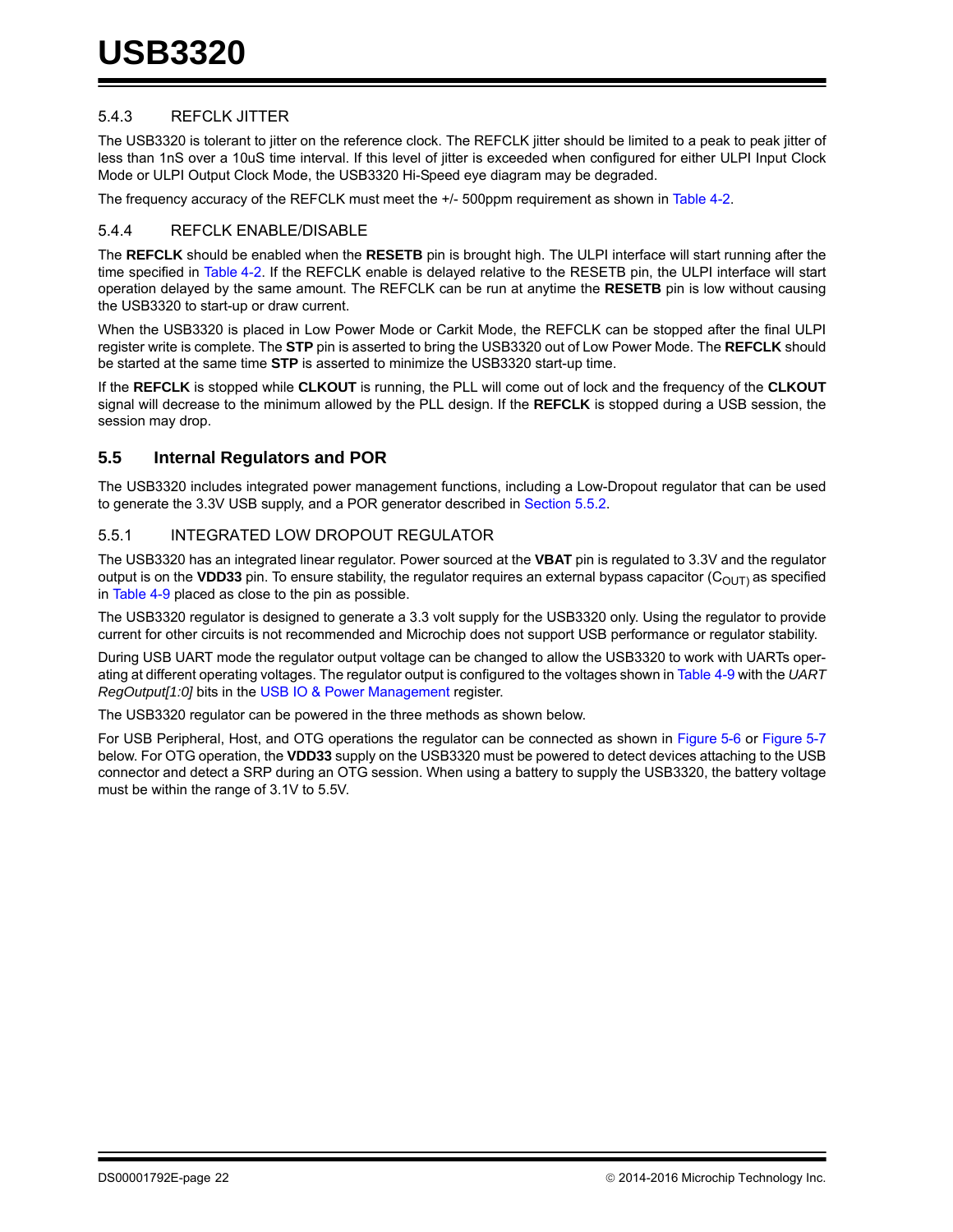#### <span id="page-22-1"></span>**FIGURE 5-6: POWERING THE USB3320 FROM A BATTERY**



The USB3320 can be powered from an external 3.3V supply as shown below in [Figure 5-7.](#page-22-2) When using the external supply, both the VBAT and VDD33 pins are connected together. The bypass capacitor, C<sub>BYP</sub>, is recommended when using the external supply.

<span id="page-22-2"></span><span id="page-22-0"></span>



For peripheral only or host only operation, the **VBAT** supply shown below in [Figure 5-8](#page-23-2) may be connected to the **VBUS** pin of the USB connector for bus powered applications. In this configuration, external overvoltage protection is required to protect the **VBAT** supply from any transient voltage present at the **VBUS** pin of the USB connector.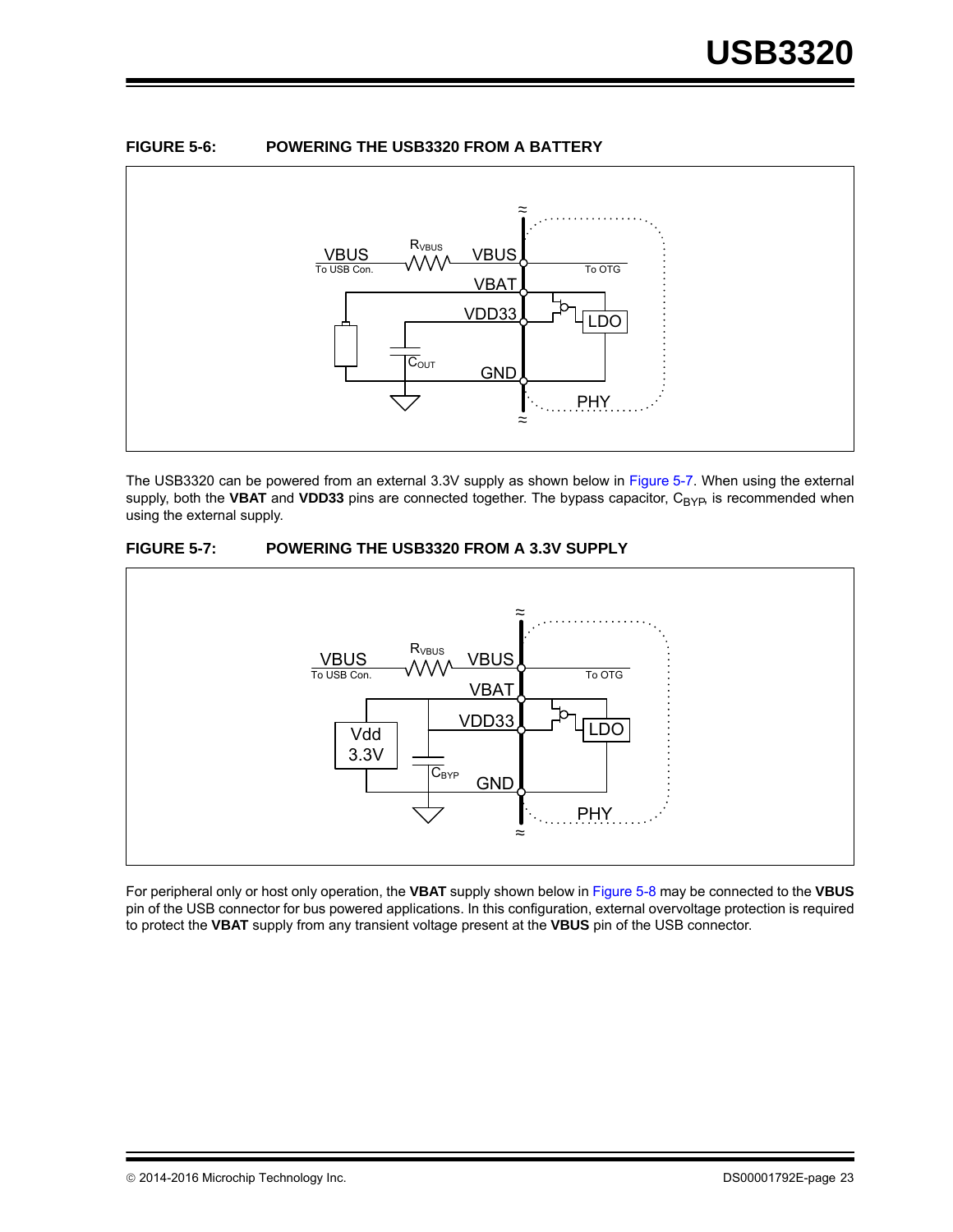The VBAT input must never be exposed to a voltage that exceeds  $V_{VBAT}$ . (See [Table 3-2](#page-8-1))



#### <span id="page-23-2"></span>**FIGURE 5-8: POWERING THE USB3320 FROM VBUS**

#### <span id="page-23-1"></span><span id="page-23-0"></span>5.5.2 POWER ON RESET (POR)

The USB3320 provides a POR circuit that generates an internal reset pulse after the **VDD18** supply is stable. After the internal POR goes high and the **RESETB** pin is high, the USB3320 will release from reset and begin normal ULPI operation as described in [Section 5.5.4](#page-24-1).

The ULPI registers will power up in their default state summarized in [Table 7-1](#page-48-1) when the 1.8V supply is brought up. Cycling the 1.8 volt power supply will reset the ULPI registers to their default states. The **RESETB** pin can also be used to reset the ULPI registers to their default state (and reset all internal state machines) by bringing the pin low for a minimum of 1 microsecond and then high.

The Link is not required to assert the **RESETB** pin. A pull-down resistor is not present on the **RESETB** pin and therefore the Link must drive the **RESETB** pin to the desired state at all times (including system start-up) or connect the **RESETB** pin to **VDDIO.** 

#### 5.5.3 RECOMMENDED POWER SUPPLY SEQUENCE

For USB operation the USB3320 requires the **VBAT**, **VDD33**, **VDDIO** and **VDD18** supples. **VBAT**, **VDD33**, and **VDD18** can be applied in any order. The **VDD18** supply must be turned on and stable before the **VDDIO** supply is applied. This does not apply in cases where the **VDD18** and **VDDIO** supply pins are tied together.

When the **VBAT** supply is applied, the integrated regulator will automatically start-up and regulate **VBAT** to **VDD33**. If the **VDD33** supply is powered and the **VDD18** supply is not powered, the 3.3V circuits are powered off and the **VDD33** current will be limited as shown in [Table 4-1](#page-9-3).

The ULPI interface will start operating after the **VDD18** and **VDDIO** supplies are applied and the **RESETB** pin is brought high. The **RESETB** pin must be held low until the **VDD18** and **VDDIO** supplies are stable. If the Link is not ready to interface the USB3320, the Link may choose to hold the **RESETB** pin low until it is ready to control the ULPI interface.

| VDD33 | VDD <sub>18</sub> | <b>RESETB</b> | <b>Operating Modes Available</b>                                                                                                                                                        |  |
|-------|-------------------|---------------|-----------------------------------------------------------------------------------------------------------------------------------------------------------------------------------------|--|
|       |                   |               | Powered Off                                                                                                                                                                             |  |
|       |                   |               | <b>RESET Mode.</b>                                                                                                                                                                      |  |
|       |                   |               | In this configuration the ULPI interface is available and can<br>be programed into all operating modes described in Section<br>6.0, "ULPI Operation". All USB signals will read 0.      |  |
|       |                   |               | In this mode the ULPI interface is not active and the circuits<br>powered from the VDD33 supply are turned off and the<br>current will be limited to the RESET Mode current. (Note 5-2) |  |

| <b>TABLE 5-3:</b> | <b>OPERATING MODE VS. POWER SUPPLY CONFIGURATION</b> |
|-------------------|------------------------------------------------------|
|                   |                                                      |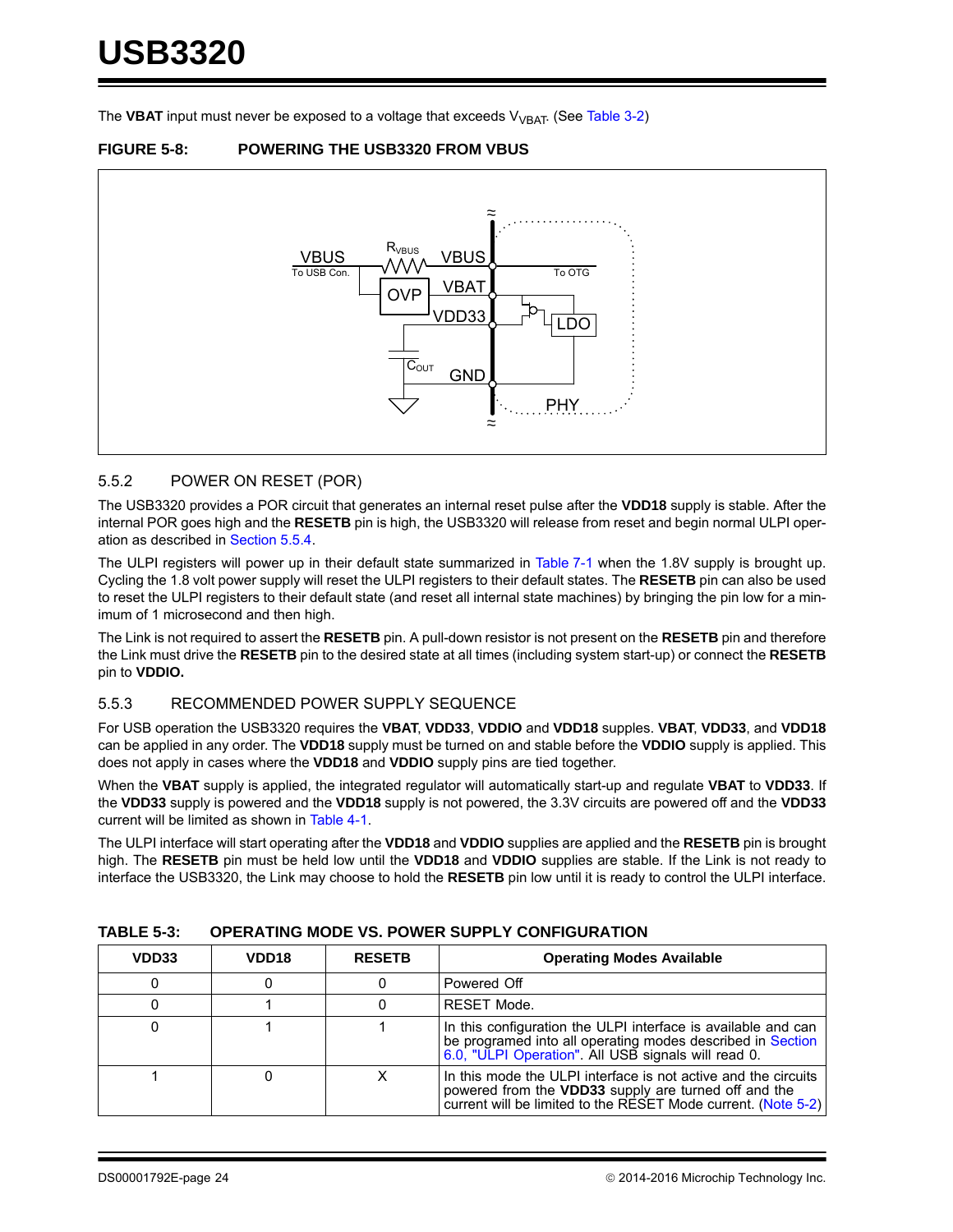| VDD33 | VDD <sub>18</sub> | <b>RESETB</b> | <b>Operating Modes Available</b>                                    |
|-------|-------------------|---------------|---------------------------------------------------------------------|
|       |                   |               | RESET Mode                                                          |
|       |                   |               | Full USB operation as described in Section 6.0, "ULPI<br>Operation" |

| TABLE 5-3: | <b>OPERATING MODE VS. POWER SUPPLY CONFIGURATION (CONTINUED)</b> |  |
|------------|------------------------------------------------------------------|--|
|            |                                                                  |  |

**Note:** Anytime **VBAT** is powered per [Table 3-2](#page-8-1), the **VDD33** pin will be powered up.

<span id="page-24-2"></span>**Note 5-2** VDDIO must be powered to tri-state the ULPI interface in this configuration.

#### <span id="page-24-1"></span><span id="page-24-0"></span>5.5.4 START-UP

The power on default state of the USB3320 is ULPI Synchronous mode. The USB3320 requires the following conditions to begin operation: the power supplies must be stable, the **REFCLK** must be present and the **RESETB** pin must be high. After these conditions are met, the USB3320 will begin ULPI operation that is described in [Section 6.0, "ULPI Opera](#page-32-1)[tion".](#page-32-1)

[Figure 5-9](#page-24-3) below shows a timing diagram to illustrate the start-up of the USB3320. At T0, the supplies are stable and the USB3320 is held in reset mode. At T1, the Link drives **RESETB** high after the **REFCLK** has started. The **RESETB** pin may be brought high asynchronously to **REFCLK**. At this point the USB3320 will drive idle on the data bus and assert **DIR** until the internal PLL has locked. After the PLL has locked, the USB3320 will check that the Link has de-asserted **STP** and at T2 it will de-assert **DIR** and begin ULPI operation.

The ULPI bus will be available as shown in [Figure 5-9](#page-24-3) in the time defined as  $T<sub>START</sub>$  given in [Table 4-2](#page-10-2). If the **REFCLK** signal starts after the **RESETB** pin is brought high, then time T0 will begin when **REFCLK** starts. T<sub>START</sub> also assumes that the Link has de-asserted **STP**. If the Link has held **STP** high the USB3320 will hold **DIR** high until **STP** is deasserted. When the LINK de-asserts STP, it must drive a ULPI IDLE one cycle after **DIR** de-asserts.



#### <span id="page-24-3"></span>**FIGURE 5-9: ULPI START-UP TIMING**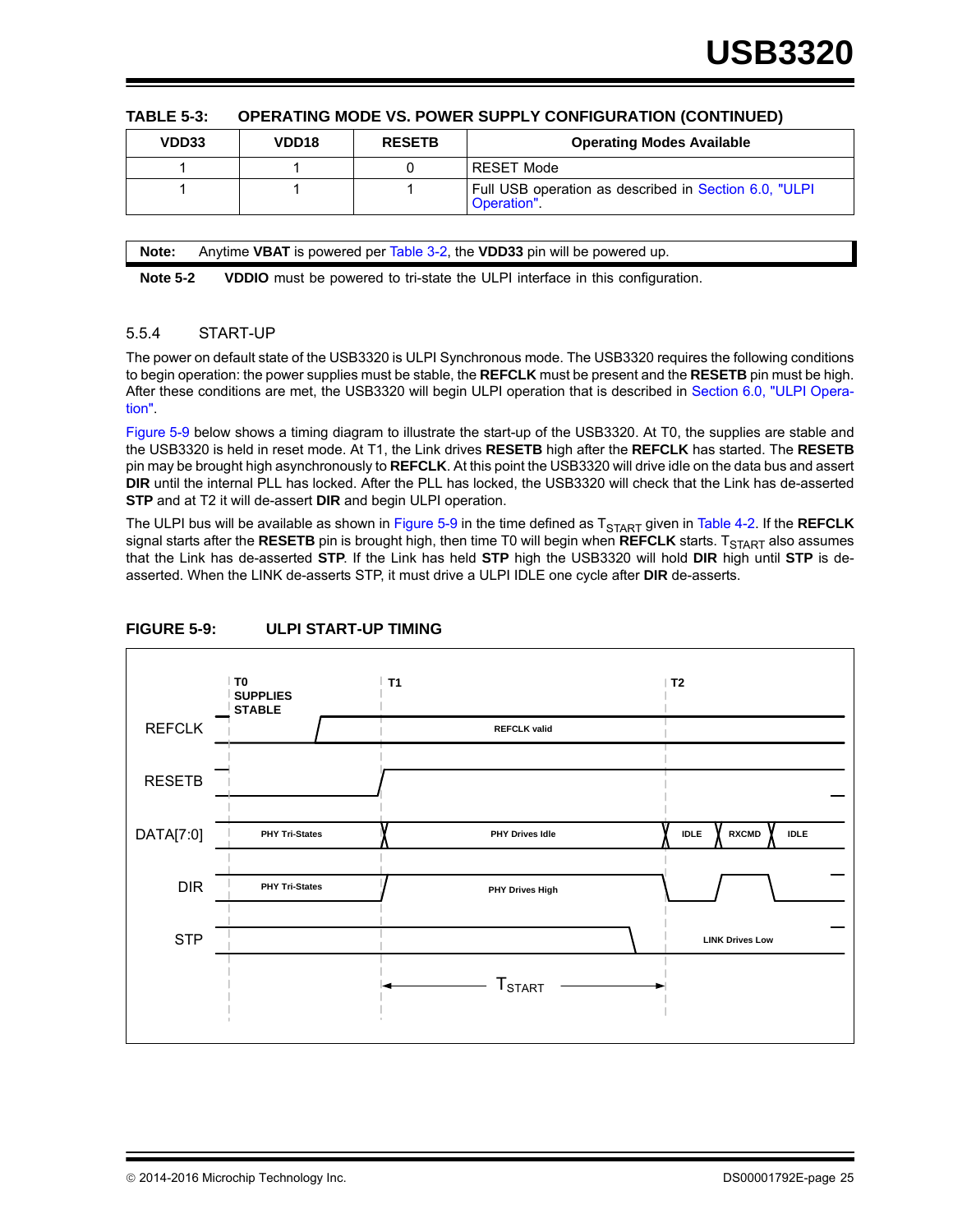#### **5.6 USB On-The-Go (OTG)**

The USB3320 provides full support for USB OTG protocol. OTG allows the USB3320 to be dynamically configured as a host or device depending on the type of cable inserted into the receptacle. When the Micro-A plug of a cable is inserted into the Micro-AB receptacle, the USB device becomes the A-device. When a Micro-B plug is inserted, the device becomes the B-device. The OTG A-device behaves similar to a Host while the B-device behaves similar to a peripheral. The differences are covered in the "On-The-Go Supplement to the USB 2.0 Specification". In applications where only Host or Device is required, the OTG Module is unused.

#### <span id="page-25-1"></span>5.6.1 ID RESISTOR DETECTION

The ID pin of the USB connector is monitored by the **ID** pin of the USB3320 to detect the attachment of different types of USB devices and cables. For device only applications that do not use the ID signal the **ID** pin should be connected to **VDD33**. The block diagram of the ID detection circuitry is shown in [Figure 5-10](#page-25-0) and the related parameters are given in [Table 4-7](#page-13-0).



#### <span id="page-25-0"></span>**FIGURE 5-10: USB3320 ID RESISTOR DETECTION CIRCUITRY**

#### 5.6.1.1 USB OTG Operation

The USB3320 can detect **ID** grounded and **ID** floating to determine if an A or B cable has been inserted. The A plug will ground the **ID** pin while the B plug will float the **ID** pin. These are the only two valid states allowed in the OTG Protocol.

To monitor the status of the **ID** pin, the Link activates the *IdPullup* bit in the [OTG Control](#page-50-0) register, waits 50mS and then reads the status of the *IdGnd* bit in the [USB Interrupt Status](#page-52-0) register. If an A cable has been inserted the *IdGnd* bit will read 0. If a B cable is inserted, the **ID** pin is floating and the *IdGnd* bit will read 1.

The USB3320 provides an integrated weak pull-up resistor on the **ID** pin, R<sub>IDW</sub>. This resistor is present to keep the **ID** pin in a known state when the *IdPullup* bit is disabled and the **ID** pin is floated. In addition to keeping the **ID** pin in a known state, it enables the USB3320 to generate an interrupt to inform the link when a cable with a resistor to ground has been attached to the **ID** pin. The weak pull-up is small enough that the largest valid Rid resistor pulls the **ID** pin low and causes the IdGnd comparator to go low.

After the link has detected an **ID** pin state change, the RID converter can be used to determine the resistor value as described in [Section 5.6.1.2.](#page-26-0)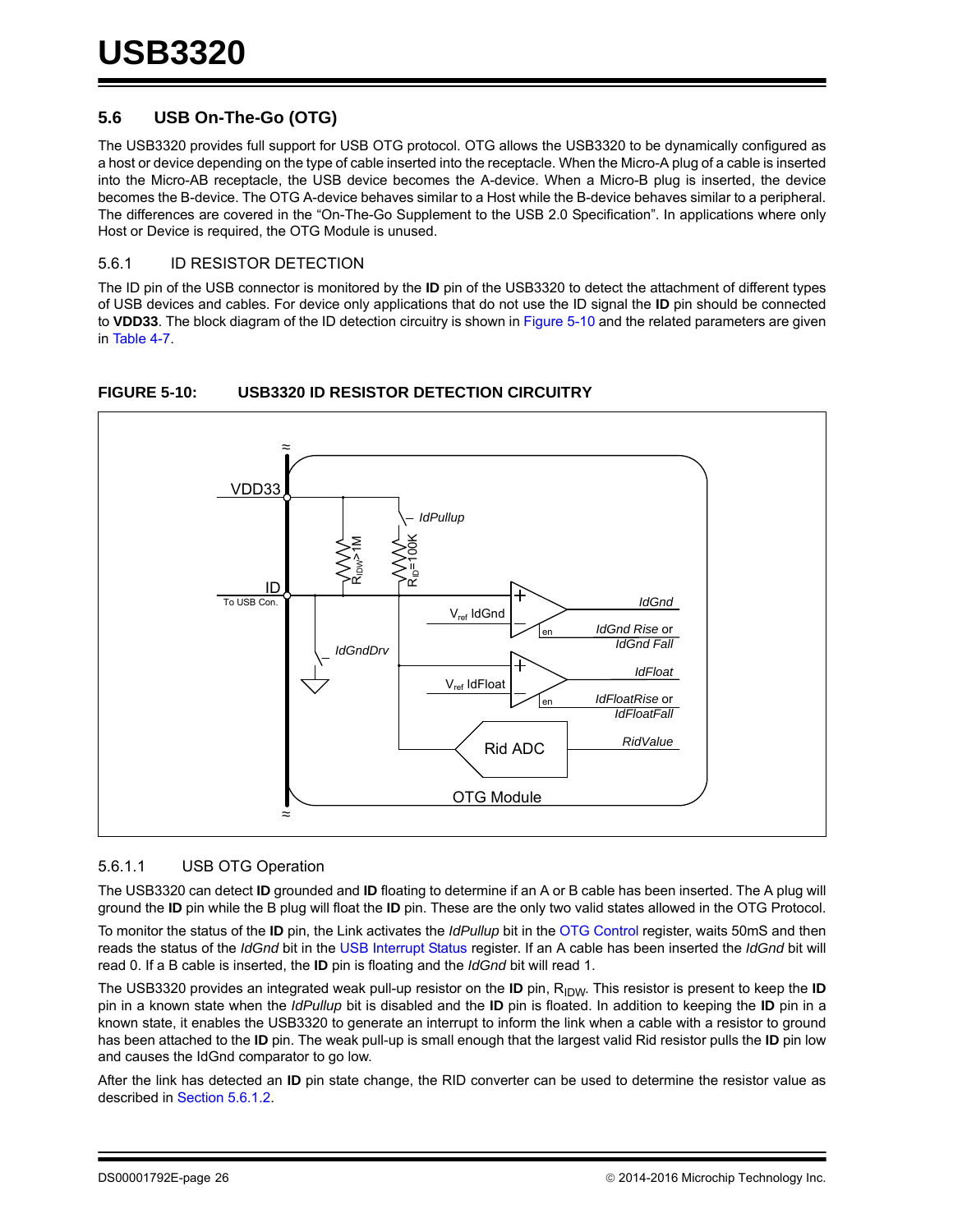#### <span id="page-26-0"></span>5.6.1.2 Measuring ID Resistance to Ground

The Link can used the integrated resistance measurement capabilities to determine the value of an ID resistance to ground. [Table 5-4](#page-26-2) lists the valid values of resistance, to ground, that the USB3320 can detect.

| <b>ID Resistance to Ground</b> | <b>RID Value</b> |
|--------------------------------|------------------|
| Ground                         | 000              |
| $75\Omega + 1\%$               | 001              |
| $102k\Omega$ +/-1%             | 010              |
| $200k\Omega+/-1\%$             | 011              |
| $440k\Omega +1.1\%$            | 100              |
| Floating                       | 101              |

#### <span id="page-26-2"></span>**TABLE 5-4: VALID VALUES OF ID RESISTANCE TO GROUND**

| Note: | <b>IdPullUp</b><br>$\overline{\phantom{0}}$<br>. .<br>-<br>.<br>. . |
|-------|---------------------------------------------------------------------|
|-------|---------------------------------------------------------------------|

The Rid resistance can be read while the USB3320 is in Synchronous Mode. When a resistor to ground is attached to the **ID** pin, the state of the IdGnd comparator will change. After the Link has detected **ID** transition to ground, it can use the methods described in [Section 6.6](#page-46-1) to operate the Rid converter.

#### <span id="page-26-3"></span>5.6.1.3 Using IdFloat Comparator

**Note:** The ULPI specification details a method to detect a 102kΩ resistance to ground using the IdFloat comparator. This method can only detect 0ohms, 102kΩ, and floating terminations of the **ID** pin. Due to this limitation it is recommended to use the RID Converter as described in [Section 5.6.1.2.](#page-26-0)

The **ID** pin can be either grounded, floated, or connected to ground with a 102kΩ external resistor. To detect the 102K resistor, set the *idPullup* bit in the [OTG Control](#page-50-0) register, causing the USB3320 to apply the 100K internal pull-up connected between the **ID** pin and VDD33. Set the *idFloatRise* and *idFloatFall* bits in both the [USB Interrupt Enable Rising](#page-51-0) and [USB Interrupt Enable Falling](#page-51-1) registers to enable the IdFloat comparator to generate an RXCMD to the Link when the state of the IdFloat changes. As described in [Figure 6-3,](#page-35-0) the alt\_int bit of the RXCMD will be set. The values of IdGnd and IdFloat are shown for the three types cables that can attach to the USB Connector in [Table 5-5.](#page-26-1)

#### <span id="page-26-1"></span>**TABLE 5-5: IDGND AND IDFLOAT VS. ID RESISTANCE TO GROUND**

| <b>ID Resistance</b> | <b>IDGND</b> | <b>IDFLOAT</b> |
|----------------------|--------------|----------------|
| Float                |              |                |
| 102K                 |              |                |
| <b>GND</b>           |              |                |

**Note:** The ULPI register bits *IdPullUp*, *IdFloatRise,* and *IdFloatFall* should be enabled.

To save current when an A Plug is inserted, the internal 102kΩ pull-up resistor can be disabled by clearing the *IdPullUp* bit in the [OTG Control](#page-50-0) register and the *IdFloatRise* and *IdFloatFall* bits in both the [USB Interrupt Enable Rising](#page-51-0) and [USB](#page-51-1) [Interrupt Enable Falling](#page-51-1) registers. If the cable is removed the weak R<sub>IDW</sub> will pull the **ID** pin high.

The *IdGnd* value can be read using the ULPI [USB Interrupt Status](#page-52-0) register, bit 4. In host mode, it can be set to generate an interrupt when *IdGnd* changes by setting the appropriate bits in the [USB Interrupt Enable Rising](#page-51-0) and [USB Interrupt](#page-51-1) [Enable Falling](#page-51-1) registers. The *IdFloat* value can be read by reading the ULPI [Carkit Interrupt Status](#page-54-0) register bit 0.

**Note:** The IdGnd switch has been provided to ground the **ID** pin for future applications.

2014-2016 Microchip Technology Inc. DS00001792E-page 27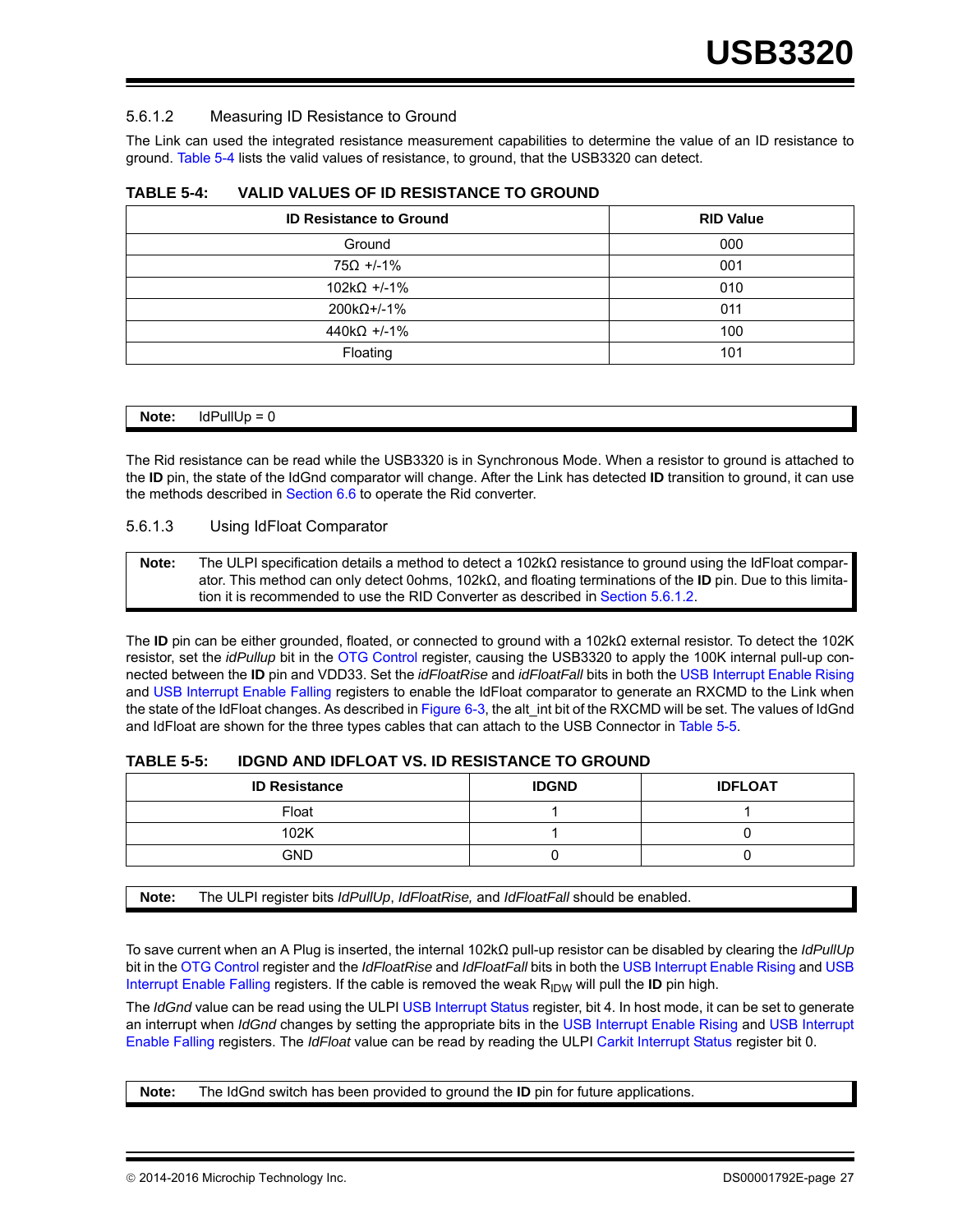#### <span id="page-27-2"></span><span id="page-27-1"></span>5.6.2 VBUS MONITOR AND PULSING

The USB3320 includes all of the VBUS comparators required for OTG. The VBUSVId, SessVId, and SessEnd compar-ators shown in [Figure 5-11](#page-27-0) are fully integrated into the USB3320. These comparators are used to monitor changes in the VBUS voltage, and the state of each comparator can be read from the [USB Interrupt Status](#page-52-0) register.

The VbusVld comparator is used by the Link, when configured as an A device, to ensure that the VBUS voltage on the cable is valid. The SessVld comparator is used by the Link when configured as both an A or B device to indicate a session is requested or valid. Finally the SessEnd comparator is used by the B-device to indicate a USB session has ended.

Also included in the VBUS Monitor and Pulsing block are the resistors used for VBUS pulsing in SRP. The resistors used for VBUS pulsing include a pull-down to ground and a pull-up to VDD33.

In some applications, voltages much greater than 5.5V may be present at the VBUS pin of the USB connector. The USB3320 includes an overvoltage protection circuit that protects the **VBUS** pin of the USB3320 from excessive voltages as described in [Section 5.6.2.6,](#page-29-1) and shown in [Figure 5-11.](#page-27-0)



#### <span id="page-27-0"></span>**FIGURE 5-11: USB3320 OTG VBUS BLOCK**

#### 5.6.2.1 SessEnd Comparator

The SessEnd comparator is designed to trip when VBUS is less than 0.5 volts. When VBUS goes below 0.5 volts the USB session is considered to be ended, and SessEnd will transition from 0 to 1. The SessEnd comparator can be dis-abled by clearing this bit in both the [USB Interrupt Enable Rising](#page-51-0) and [USB Interrupt Enable Falling](#page-51-1) registers. When dis-abled, the SessEnd bit in the [USB Interrupt Status](#page-52-0) register will read 0. The SessEnd comparator trip points are detailed in [Table 4-7](#page-13-0).

#### 5.6.2.2 SessVld Comparator

The SessVld comparator is used when the transceiver is configured as both an A and B device. When configured as an A device, the SessVld is used to detect Session Request protocol (SRP). When configured as a B device, SessVld is used to detect the presence of VBUS. The SessVld interrupts can be disabled by clearing this bit in both the [USB Inter](#page-51-0)-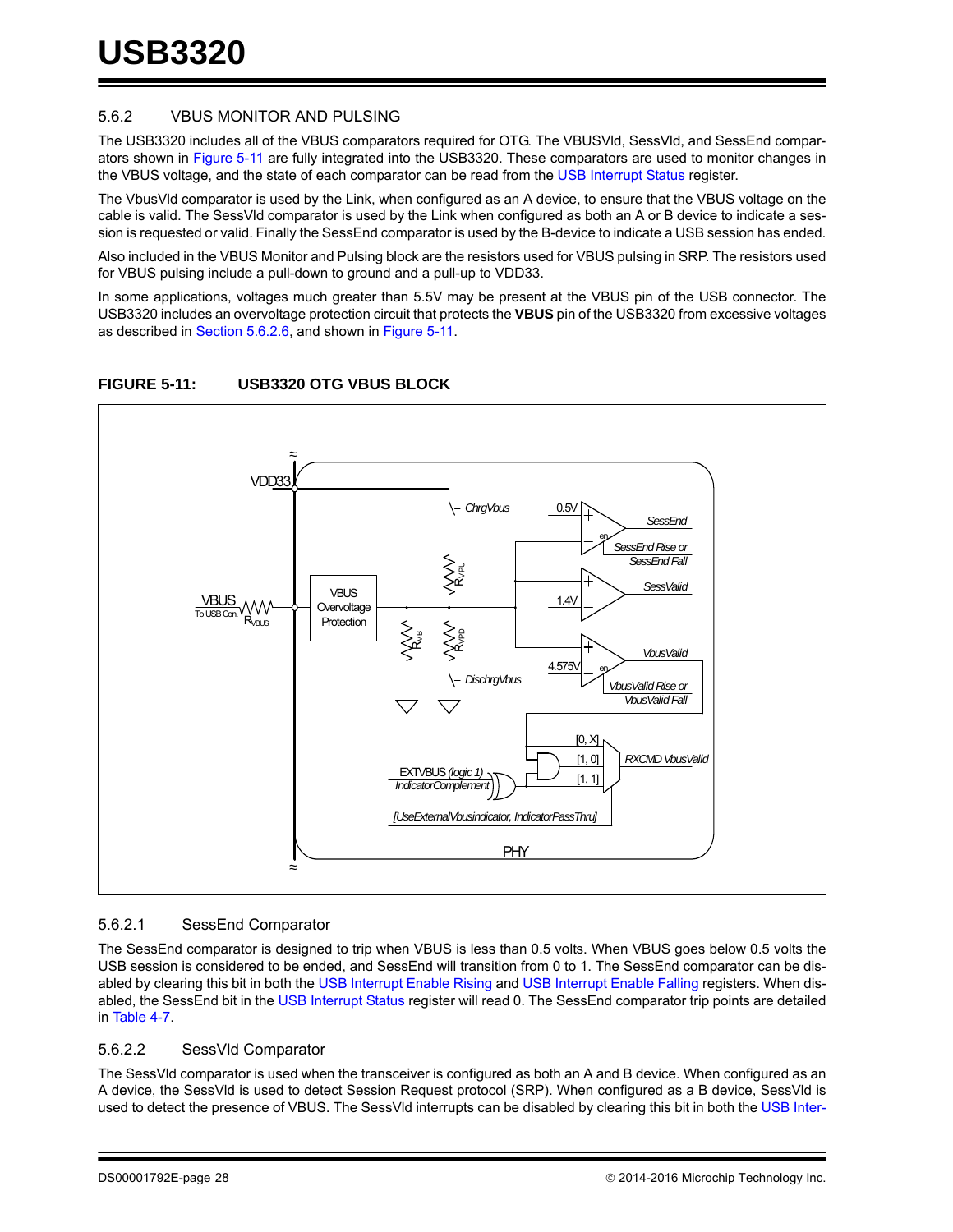[rupt Enable Rising](#page-51-0) and [USB Interrupt Enable Falling](#page-51-1) registers. When the interrupts are disabled, the SessVld compar-ator is not disabled and its state can be read in the [USB Interrupt Status](#page-52-0) register. The SessVId comparator trip point is detailed in [Table 4-7](#page-13-0).

| Note: | The OTG Supplement specifies a voltage range for A-Device Session Valid and B-Device Session Valid |
|-------|----------------------------------------------------------------------------------------------------|
|       | comparator. The USB3320 transceiver combines the two comparators into one and uses the narrower    |
|       | threshold range.                                                                                   |

#### 5.6.2.3 VbusVld Comparator

The final VBUS comparator is the VbusVld comparator. This comparator is only used when the USB3320 is configured as an A-device. In the USB protocol the A-device supplies the VBUS voltage and is responsible to ensure it remains within a specified voltage range. The VbusVId comparator can be disabled by clearing this bit in both the [USB Interrupt](#page-51-0) [Enable Rising](#page-51-0) and [USB Interrupt Enable Falling](#page-51-1) registers. When disabled, bit 1 of the [USB Interrupt Status](#page-52-0) register will return a 0. The VbusVld comparator trip points are detailed in [Table 4-7](#page-13-0).

The internal VbusValid comparator is designed to ensure the VBUS voltage remains above 4.4V.

The USB3320 includes the external vbus valid indicator logic as detail in the ULPI Specification. The external vbus valid indicator is tied to a logic one. The decoding of this logic is shown in [Table 5-6](#page-28-1) below. By default this logic is disabled.

| <b>Typical</b><br><b>Application</b> | Use External<br><b>VBus Indicator</b> | <b>Indicator Pass</b><br>Thru | Indicator<br><b>Complement</b> | <b>RXCMD VBUS Valid</b><br><b>Encoding Source</b>                                                |
|--------------------------------------|---------------------------------------|-------------------------------|--------------------------------|--------------------------------------------------------------------------------------------------|
| OTG Device                           |                                       | X                             | x                              | Internal VbusVId comparator (Default)                                                            |
|                                      |                                       |                               | 0                              | Fixed 1                                                                                          |
|                                      |                                       |                               |                                | Fixed 0                                                                                          |
|                                      |                                       |                               | 0                              | Internal VbusVId comparator.                                                                     |
|                                      |                                       | $\Omega$                      |                                | Fixed 0                                                                                          |
| Standard Host                        |                                       |                               | 0                              | Fixed 1                                                                                          |
|                                      |                                       |                               |                                | Fixed 0                                                                                          |
| Standard<br>Peripheral               | 0                                     | x                             | X                              | Internal VbusVId comparator. This<br>information should not be used by the Link.<br>$(Note 5-3)$ |

<span id="page-28-2"></span><span id="page-28-1"></span>**TABLE 5-6: EXTERNAL VBUS INDICATOR LOGIC**

#### 5.6.2.4 VBUS Pulsing with Pull-up and Pull-down Resistors

In addition to the internal VBUS comparators, the USB3320 also includes the integrated VBUS pull-up and pull-down resistors used for VBUS Pulsing during OTG Session Request Protocol. To discharge the VBUS voltage so that a Session Request can begin, the USB3320 provides a pull-down resistor from VBUS to Ground. This resistor is controlled by the *DischargeVbus* bit 3 of the [OTG Control](#page-50-0) register. The pull-up resistor is connected between VBUS and VDD33. This resistor is used to pull VBUS above 2.1 volts so that the A-Device knows that a USB session has been requested. The state of the pull-up resistor is controlled by the bit 4 *ChargeVbus* of the [OTG Control](#page-50-0) register. The Pull-Up and Pull-Down resistor values are detailed in [Table 4-7.](#page-13-0)

The internal VBUS Pull-up and Pull-down resistors are designed to include the  $R_{VBLIS}$  external resistor in series. This external resistor is used by the VBUS Overvoltage protection described below.

#### 5.6.2.5 VBUS Input Impedance

The OTG Supplement requires an A-Device that supports Session Request Protocol to have a VBUS input impedance less than 100kΩ and greater the 40kΩ to ground. The USB3320 provides a 75kΩ resistance to ground, R<sub>VB</sub>. The R<sub>VB</sub> resistor tolerance is detailed in [Table 4-7.](#page-13-0)

<span id="page-28-0"></span>**Note 5-3** A peripheral should not use VbusVld to begin operation. The peripheral should use SessVld because the internal VbusVld threshold can be above the VBUS voltage required for USB peripheral operation.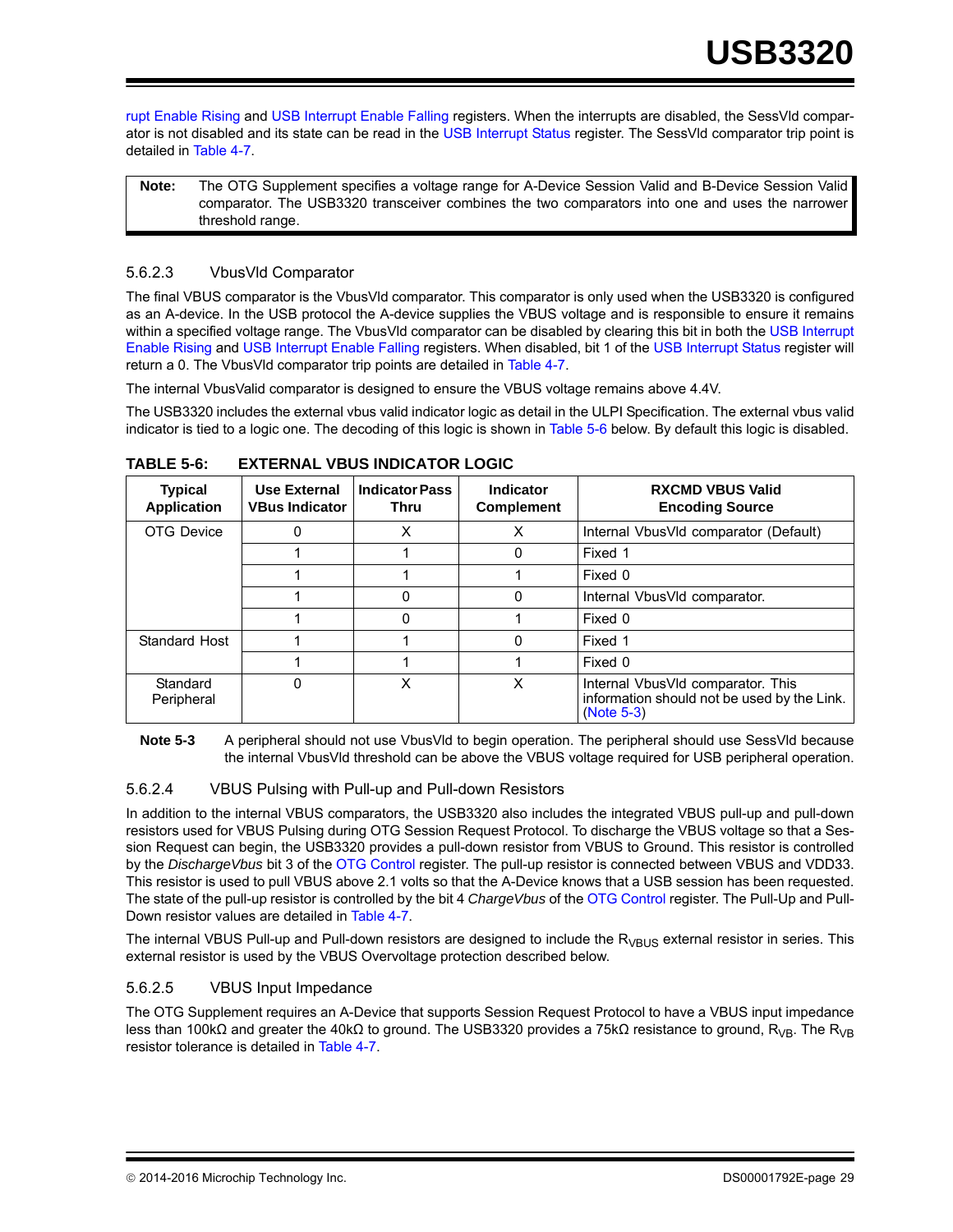#### <span id="page-29-3"></span><span id="page-29-1"></span>5.6.2.6 VBUS Overvoltage Protection

The USB3320 provides an integrated overvoltage protection circuit to protect the **VBUS** pin from excessive voltages that may be present at the USB connector. The overvoltage protection circuit works with an external resistor ( $R_{VBLIS}$ ) by drawing current across the resistor to reduce the voltage at the **VBUS** pin.

When voltage at the **VBUS** pin exceeds 5.5V, the Overvoltage Protection block will sink current to ground until VBUS is below 5.5V. The current drops the excess voltage across R<sub>VBUS</sub> and protects the USB3320 **VBUS** pin. The required  $R_{VBUS}$  value is dependent on the operating mode of the USB3320 as shown in [Table 5-7.](#page-29-2)

#### <span id="page-29-2"></span><span id="page-29-0"></span>TABLE 5-7: REQUIRED R<sub>VBUS</sub> RESISTOR VALUE

| <b>Operating Mode</b>                  | R <sub>VBUS</sub> |
|----------------------------------------|-------------------|
| Device only                            | 10k $\Omega$ ±5%  |
| OTG Capable                            | 1k $\Omega$ ±5%   |
| Host<br>UseExternalVbusIndicator = $1$ | 10kQ $\pm$ 5%     |

The Overvoltage Protection circuit is designed to protect the USB3320 from continuous voltages up to 30V on the R<sub>VBUS</sub> resistor.

The R<sub>VBUS</sub> resistor must be sized to handle the power dissipated across the resistor. The resistor power can be found using the equation below:

$$
P_{RVBUS} = \frac{(Vprotect - 5.0)^2}{R_{VBUS}}
$$

#### Where:

- Vprotect is the VBUS protection required
- R<sub>VBUS</sub> is the resistor value, 1kΩ or 10kΩ.
- $P_{RVBUS}$  is the required power rating of  $R_{VRUS}$

For example, protecting a peripheral or device only application to 15V would require a 10k $\Omega$  R<sub>VBUS</sub> resistor with a power rating of 0.01W. To protect an OTG product to 15V would require a 1kΩ R<sub>VBUS</sub> resistor with a power rating of 0.1W.

#### 5.6.3 DRIVING EXTERNAL VBUS

The USB3320 monitors VBUS as described in [VBUS Monitor and Pulsing](#page-27-1). For OTG and Host applications, the system is required to source 5 volts on VBUS. The USB3320 fully supports VBUS power control using an external VBUS switch as shown in [Figure 8-3](#page-60-0). The USB3320 provides an active high control signal, **CPEN**, that is dedicated to controlling the Vbus supply when configured as an A-Device.

**CPEN** is asserted by setting the *DrvVbus* or *DrvVbusExternal* bit of the [OTG Control](#page-50-0) register. To be compatible with Link designs that support both internal and external Vbus supplies the *DrvVbus* and *DrvVbusExternal* bits in the OTG Control Register are or'd together. This enables the Link to set either bit to access the external Vbus enable (**CPEN**). This logic is shown in [Figure 5-12.](#page-30-1) *DrvVbus* and *DrvVbusExternal* are set to 0 on [Power On Reset \(POR\)](#page-23-1) as shown in [Section 7.1.1.7.](#page-50-0)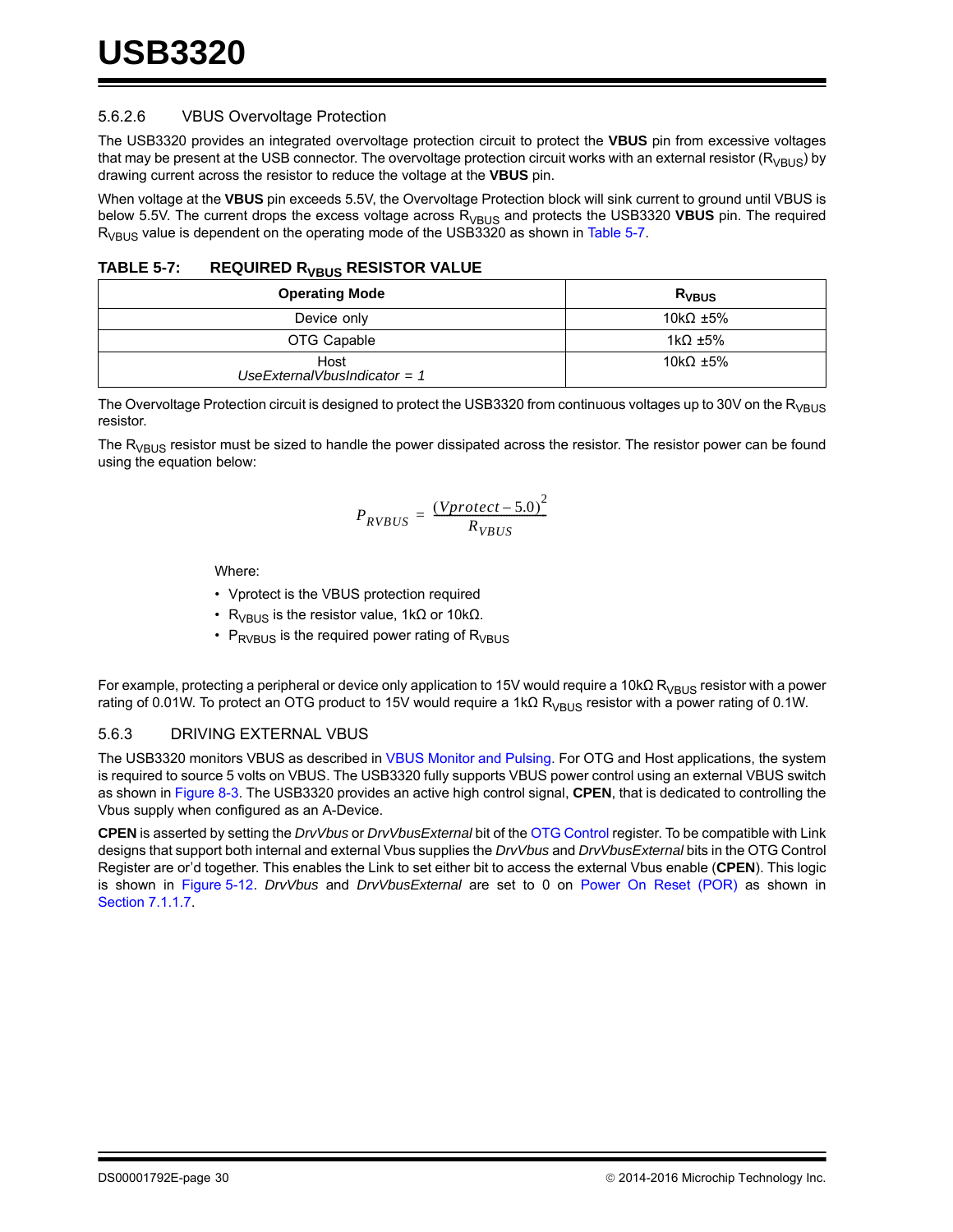#### <span id="page-30-1"></span>**FIGURE 5-12: USB3320 DRIVES CONTROL SIGNAL (CPEN) TO EXTERNAL VBUS SWITCH**



#### **5.7 USB UART Support**

The USB3320 provides support for the USB UART interface as detailed in the ULPI specification and the former CEA-936A specification. The USB3320 can be placed in UART Mode using the method described in [Section 6.5,](#page-45-1) and the regulator output will automatically switch to the value configured by the *UART RegOutput bits in the* [USB IO & Power](#page-56-0) [Management](#page-56-0) register. While in UART mode, the Linestate signals cannot be monitored on the DATA[0] and DATA[1] pins.

#### <span id="page-30-0"></span>**5.8 USB Charger Detection Support**

To support the detection and identification of different types of USB chargers the USB3320 provides integrated pull-up resistors,  $R_{CD}$ , on both DP and DM. These pull-up resistors along with the single ended receivers can be used to help determine the type of USB charger attached. Reference information on implementing charger detection is provided in Microchip Application Note AN 19.7 - Battery Charging Using Microchip USB Transceivers.

**TABLE 5-8: USB WEAK PULL-UP ENABLE**

| <b>RESETB</b> | DP Pullup Enable      | <b>DM Pullup Enable</b> |  |
|---------------|-----------------------|-------------------------|--|
|               |                       |                         |  |
|               | ChargerPullupEnableDP | ChargerPullupEnableDM   |  |

**Note:** *ChargerPullupEnableDP* and *ChargerPullupEnableDM* are enabled in the [USB IO & Power Management](#page-56-0) register.

#### **5.9 USB Audio Support**

**Note:** The USB3320 supports "USB Digital Audio" through the USB protocol in ULPI and USB Serial modes described in [Section 6.0.](#page-32-1)

The USB3320 provides two low resistance analog switches that allow analog audio to be multiplexed over the DP and DM terminals of the USB connector. The audio switches are shown in [Figure 5.1.](#page-16-2) The electrical characteristics of the USB Audio Switches are provided in [Table 4-8.](#page-14-3)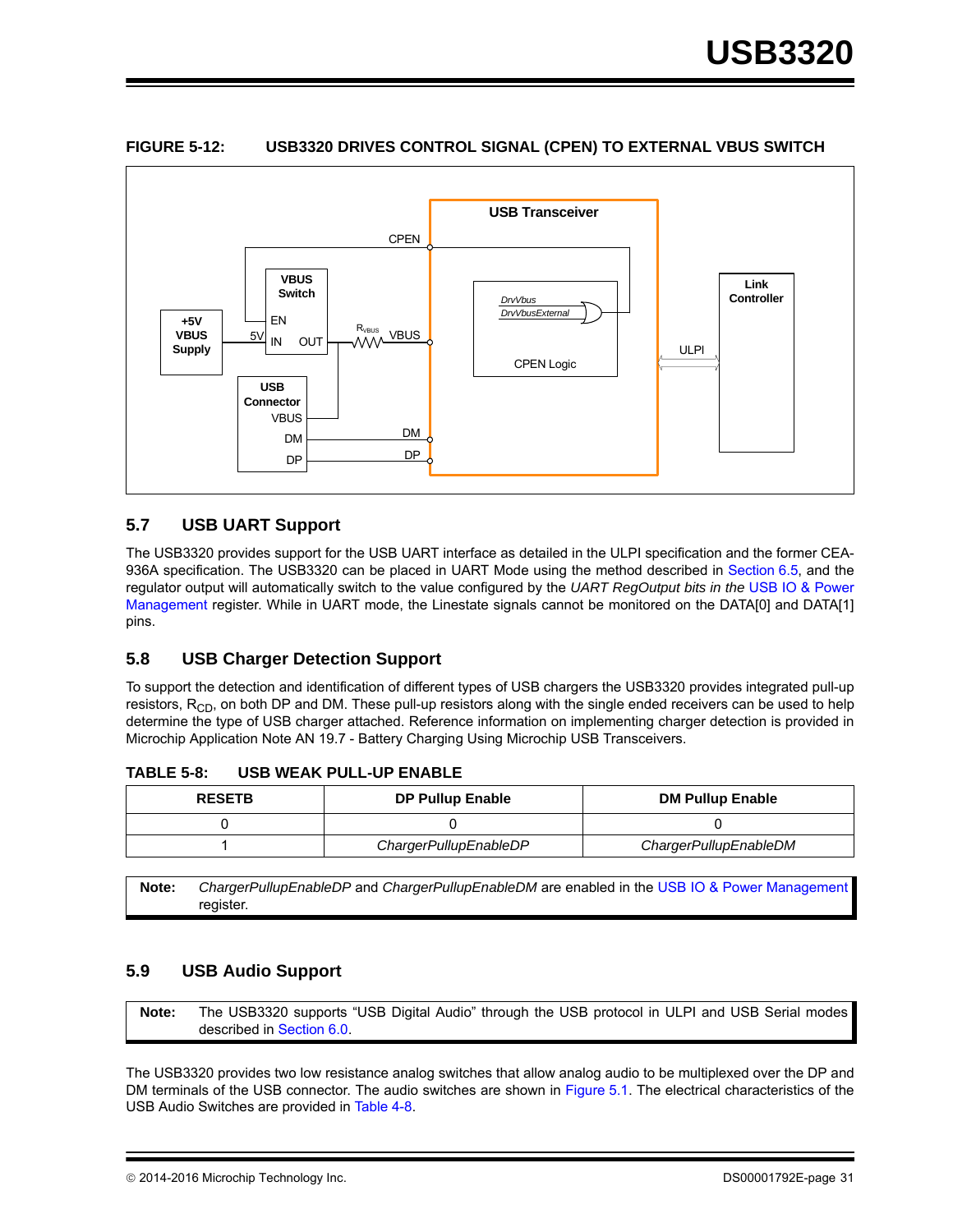During normal USB operation the switches are off. When USB Audio is desired the switches can be turned "on" by enabling the *SpkLeftEn, SpkRightEn,* or *MicEn* bits in the [Carkit Control](#page-53-0) register as described in [Section 6.5.2.](#page-46-0) These bits are disabled by default. The USB Audio Switches can also be enabled by asserting the **RESETB** pin or removing the voltage at **VDD18** as shown in [Table 5-9.](#page-31-3) While using the USB switches, **VDD18** is not required, but 3.3V must be present at **VDD33**. The integrated 3.3V LDO regulator may be used to generate **VDD33** from power applied at the VBAT pin.

| <b>RESETB</b> | VDD <sub>18</sub> | <b>DP Switch Enable</b> | <b>DM Switch Enable</b> |
|---------------|-------------------|-------------------------|-------------------------|
|               |                   |                         |                         |
|               |                   |                         |                         |
|               |                   | SpkLeftEn               | SpkRightEn or MicEn     |

<span id="page-31-3"></span>**TABLE 5-9: USB AUDIO SWITCH ENABLE**

**Note:** *SpkLeftEn, SpkRightEn,* and *MicEn* are enabled in the [Carkit Control](#page-53-0) register.

In addition to USB Audio support the switches can also be used to multiplexed a second FS USB transceiver to the USB connector. The signal quality will be degraded slightly due to the "on" resistance of the switches. The USB3320 singleended receivers described in [Section 5.2.1](#page-16-3) are disabled when either USB Audio switch is enabled.

The USB3320 does not provide the DC bias for the audio signals. The **SPK\_R** and **SPK\_L** pins should be biased to 1.65V when audio signals are routed through the USB3320. This DC bias is necessary to prevent the audio signal from swinging below ground and being clipped by ESD Diodes.

When the system is not using the USB Audio switches, the **SPK\_R** and **SPK\_L** pins should not be connected.

#### <span id="page-31-2"></span>**5.10 Reference Frequency Selection**

The USB3320 is configured for the desired reference frequency by the **REFSEL[2]**, **REFSEL[1]** and **REFSEL[0]** pins. If a pin is connected to **VDDIO,** the value of "1" is assigned. Connect the pin to ground to assign a "0." When using the [ULPI Input Clock Mode \(60MHz REFCLK Mode\)](#page-19-1), the reference frequency is always fixed at 60 MHz. Eight reference clock frequencies are available as described in [Table 5-10](#page-31-1).

|           | <b>Configuration Pins</b> | <b>Description</b> |                            |
|-----------|---------------------------|--------------------|----------------------------|
| REFSEL[2] | REFSEL[1]                 | REFSEL[0]          | <b>Reference Frequency</b> |
|           |                           |                    | 52 MHz                     |
| 0         | 0                         |                    | 38.4 MHz                   |
|           |                           | 0                  | 12 MHz                     |
|           |                           |                    | 27 MHz                     |
|           |                           |                    | 13 MHz                     |
|           | O                         |                    | 19.2 MHz                   |
|           |                           | 0                  | 26 MHz                     |
|           |                           |                    | 24 MHz                     |

#### <span id="page-31-1"></span><span id="page-31-0"></span>**TABLE 5-10: CONFIGURATION TO SELECT REFERENCE CLOCK FREQUENCY**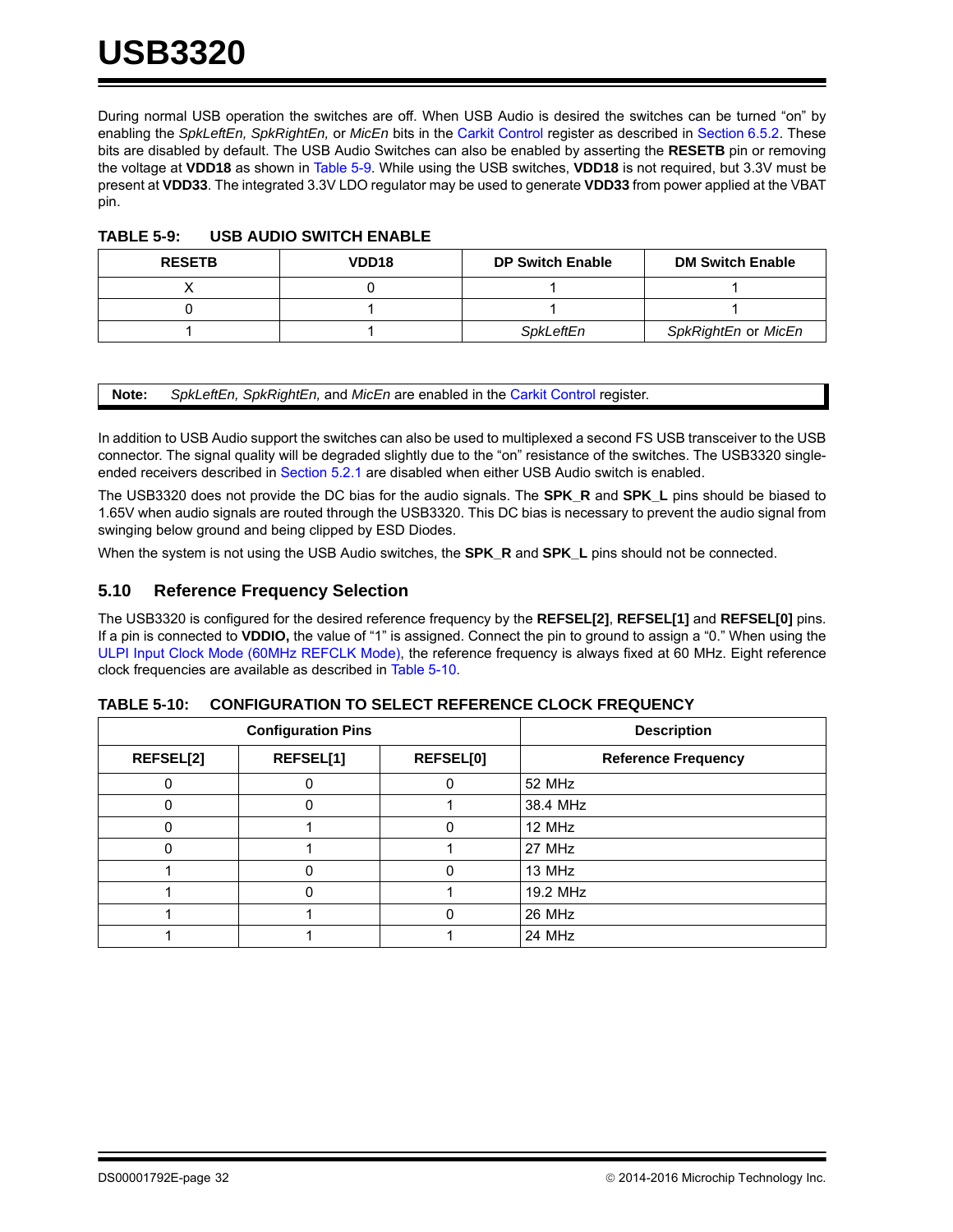## <span id="page-32-1"></span><span id="page-32-0"></span>**6.0 ULPI OPERATION**

#### **6.1 Overview**

The USB3320 uses the industry standard ULPI digital interface to facilitate communication between the USB Transceiver (PHY) and Link (device controller). The ULPI interface is designed to reduce the number of pins required to connect a discrete USB Transceiver to an ASIC or digital controller. For example, a full UTMI+ Level 3 OTG interface requires 54 signals while a ULPI interface requires only 12 signals.

The ULPI interface is documented completely in the "UTMI+ Low Pin Interface (ULPI) Specification Revision 1.1". The following sections describe the operating modes of the USB3320 digital interface.

[Figure 6-1](#page-32-2) illustrates the block diagram of the ULPI digital functions. It should be noted that this USB3320 does not use a "ULPI wrapper" around a UTMI+ PHY core as the ULPI specification implies.



<span id="page-32-2"></span>**FIGURE 6-1: ULPI DIGITAL BLOCK DIAGRAM**

The advantage of a "wrapper less" architecture is that the USB3320 has a lower USB latency than a design which must first register signals into the PHY's wrapper before the transfer to the PHY core. A low latency PHY allows a Link to use a wrapper around a UTMI Link and still make the required USB turn-around timing given in the USB 2.0 specification.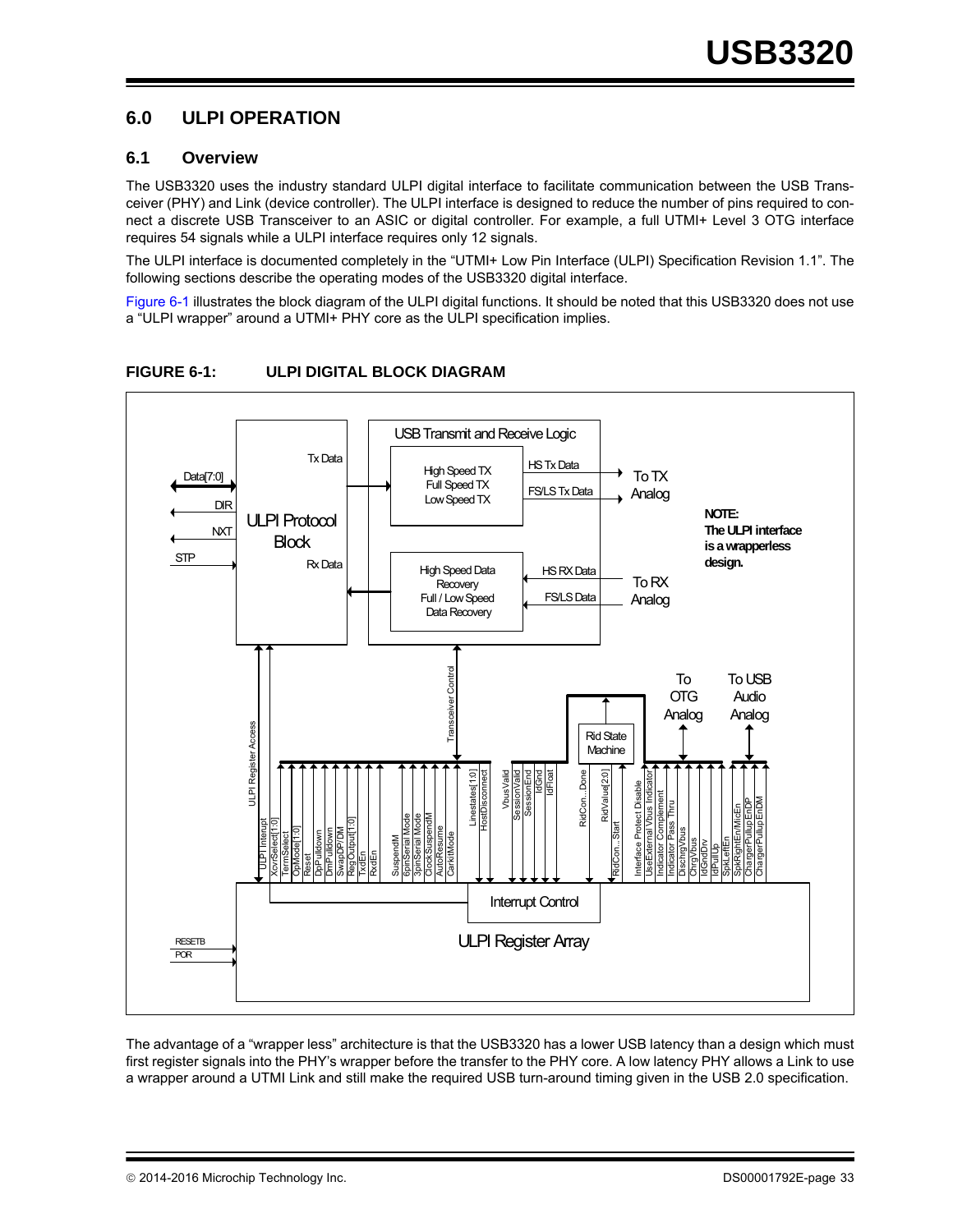RxEndDelay maximum allowed by the UTMI+/ULPI for 8-bit data is 63 high speed clocks. USB3320 uses a low latency high speed receiver path to lower the RxEndDelay to 43 high speed clocks. This low latency design gives the Link more cycles to make decisions and reduces the Link complexity. This is the result of the "wrapper less" architecture of the USB3320. This low RxEndDelay should allow legacy UTMI Links to use a "wrapper" to convert the UTMI+ interface to a ULPI interface.

In [Figure 6-1,](#page-32-2) a single ULPI Protocol Block decodes the ULPI 8-bit bi-directional bus when the Link addresses the PHY. The Link must use the **DIR** output to determine direction of the ULPI data bus. The USB3320 is the "bus arbitrator". The ULPI Protocol Block will route data/commands to the transmitter or the ULPI register array.

#### 6.1.1 ULPI INTERFACE SIGNALS

The UTIM+ Low Pin Interface (ULPI) uses twelve pins to connect a full OTG Host / Device USB Transceiver to an SOC. A reduction of external pins on the transceiver is accomplished by realizing that many of the relatively static configuration pins (xcvrselect[1:0], termselect, opmode[1:0], and DpPullDown DmPulldown to list a few,) can be implemented by having an internal static register array.

An 8-bit bi-directional data bus clocked at 60MHz allows the Link to access this internal register array and transfer USB packets to and from the transceiver. The remaining 3 pins function to control the data flow and arbitrate the data bus.

Direction of the 8-bit data bus is controlled by the **DIR** output from the transceiver. Another output, **NXT**, is used to control data flow into and out of the device. Finally, **STP**, which is in input to the transceiver, terminates transfers and is used to start up and resume from Low Power Mode.

The twelve signals are described below in [Table 6-1.](#page-33-0)

| Signal     | <b>Direction</b> | <b>Description</b>                                                                                                                                                                                                                                                                                                                                                                                          |
|------------|------------------|-------------------------------------------------------------------------------------------------------------------------------------------------------------------------------------------------------------------------------------------------------------------------------------------------------------------------------------------------------------------------------------------------------------|
| <b>CLK</b> | 1/O              | 60MHz ULPI clock. All ULPI signals are driven synchronous to the rising edge of<br>this clock. This clock can be either driven by the transceiver or the Link as described<br>in Section 5.4.1                                                                                                                                                                                                              |
| DATA[7:0]  | UQ               | 8-bit bi-directional data bus. Bus ownership is determined by DIR. The Link and<br>transceiver initiate data transfers by driving a non-zero pattern onto the data bus.<br>ULPI defines interface timing for a single-edge data transfers with respect to rising<br>edge of the ULPI clock.                                                                                                                 |
| <b>DIR</b> | <b>OUT</b>       | Controls the direction of the data bus. When the transceiver has data to transfer to<br>the Link, it drives DIR high to take ownership of the bus. When the transceiver has<br>no data to transfer it drives <b>DIR</b> low and monitors the bus for commands from the<br>Link. The transceiver will pull DIR high whenever the interface cannot accept data<br>from the Link, such as during PLL start-up. |
| <b>STP</b> | IN               | The Link asserts <b>STP</b> for one clock cycle to stop the data stream currently on the<br>bus. If the Link is sending data to the transceiver, <b>STP</b> indicates the last byte of data<br>was on the bus in the previous cycle.                                                                                                                                                                        |
| <b>NXT</b> | <b>OUT</b>       | The transceiver asserts NXT to throttle the data. When the Link is sending data to<br>the transceiver, NXT indicates when the current byte has been accepted by the<br>transceiver. The Link places the next byte on the data bus in the following clock<br>cycle.                                                                                                                                          |

#### <span id="page-33-0"></span>**TABLE 6-1: ULPI INTERFACE SIGNALS**

USB3320 implements a Single Data Rate (SDR) ULPI interface with all data transfers happening on the rising edge of the 60MHz ULPI Clock while operating in Synchronous Mode. The direction of the data bus is determined by the state of **DIR**. When **DIR** is high, the transceiver is driving **DATA[7:0]**. When **DIR** is low, the Link is driving **DATA[7:0]**.

Each time DIR changes, a "turn-around" cycle occurs where neither the Link nor transceiver drive the data bus for one clock cycle. During the "turn–around"cycle, the state of **DATA[7:0]** is unknown and the transceiver will not read the data bus.

Because USB uses a bit-stuffing encoding, some means of allowing the transceiver to throttle the USB transmit data is needed. The ULPI signal **NXT** is used to request the next byte to be placed on the data bus by the Link layer.

The ULPI interface supports the two basic modes of operation: Synchronous Mode and asynchronous modes that include Low Power Mode, Serial Modes, and Carkit Mode. In Synchronous Mode, all signals change synchronously with the 60MHz ULPI clock. In asynchronous modes the clock is off and the ULPI bus is redefined to bring out the signals required for that particular mode of operations. The description of synchronous Mode is described in the following sections while the descriptions of the asynchronous modes are described in [Section 6.3](#page-41-0), [Section 6.4](#page-44-0), and [Section 6.5.](#page-45-2)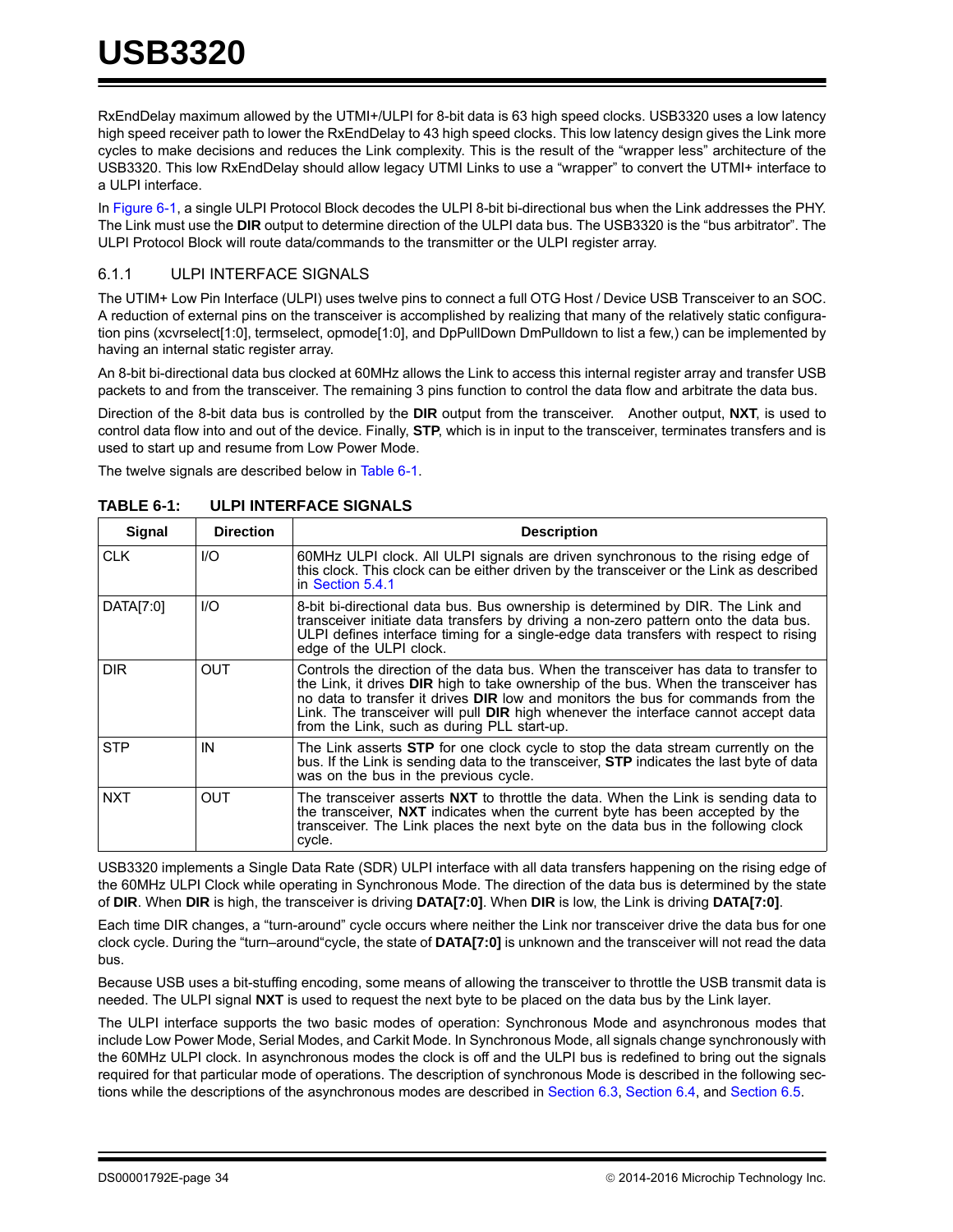#### 6.1.2 ULPI INTERFACE TIMING IN SYNCHRONOUS MODE

The control and data timing relationships are given in [Figure 6-2](#page-34-0) and [Table 4-3.](#page-10-3) All timing is relative to the rising clock edge of the 60MHz ULPI Clock.

![](_page_34_Figure_3.jpeg)

#### <span id="page-34-0"></span>**FIGURE 6-2: ULPI SINGLE DATA RATE TIMING DIAGRAM IN SYNCHRONOUS MODE**

#### **6.2 ULPI Register Access**

A command from the Link begins a ULPI transfer from the Link to the USB3320. Before reading a ULPI register, the Link must wait until DIR is low, and then send a Transmit Command Byte (TXD CMD) byte. The TXD CMD byte informs the USB3320 of the type of data being sent. The TXD CMD is followed by a data transfer to or from the USB3320. [Table 6-](#page-34-1) [2](#page-34-1) gives the TXD command byte (TXD CMD) encoding for the USB3320. The upper two bits of the TX CMD instruct the transceiver as to what type of packet the Link is transmitting. The ULPI registers retain their contents when the transceiver is in Low Power Mode, Full Speed/Low Speed Serial Mode, or Carkit Mode.

| <b>Command Name</b>                                        | CMD Bits[7:6]   | <b>CMD Bits[5:0]</b> | <b>Command Description</b>                                                                                                   |
|------------------------------------------------------------|-----------------|----------------------|------------------------------------------------------------------------------------------------------------------------------|
| Idle                                                       | 00 <sub>b</sub> | 000000b              | ULPI Idle                                                                                                                    |
| Transmit                                                   | 01b             | 000000b              | USB Transmit Packet with No Packet Identifier (NOPID)                                                                        |
|                                                            |                 | 00XXXXb              | USB Transmit Packet Identifier (PID) where DATA[3:0]<br>is equal to the 4-bit PID. $P_3P_2P_1P_0$ where $P_3$ is the<br>MSB. |
| 10 <sub>b</sub><br><b>XXXXXXb</b><br><b>Register Write</b> |                 |                      | Immediate Register Write Command where: DATA[5:0]<br>= 6-bit register address                                                |
|                                                            |                 | 101111b              | Extended Register Write Command where the 8-bit<br>register address is available on the next cycle.                          |
| 11 <sub>b</sub><br><b>Register Read</b>                    |                 | <b>XXXXXXb</b>       | Immediate Register Read Command where: DATA[5:0]<br>= 6-bit register address                                                 |
|                                                            |                 | 101111b              | Extended Register Read Command where the 8-bit<br>register address is available on the next cycle.                           |

<span id="page-34-1"></span>

| <b>TABLE 6-2:</b> | ULPI TXD CMD BYTE ENCODING |
|-------------------|----------------------------|
|-------------------|----------------------------|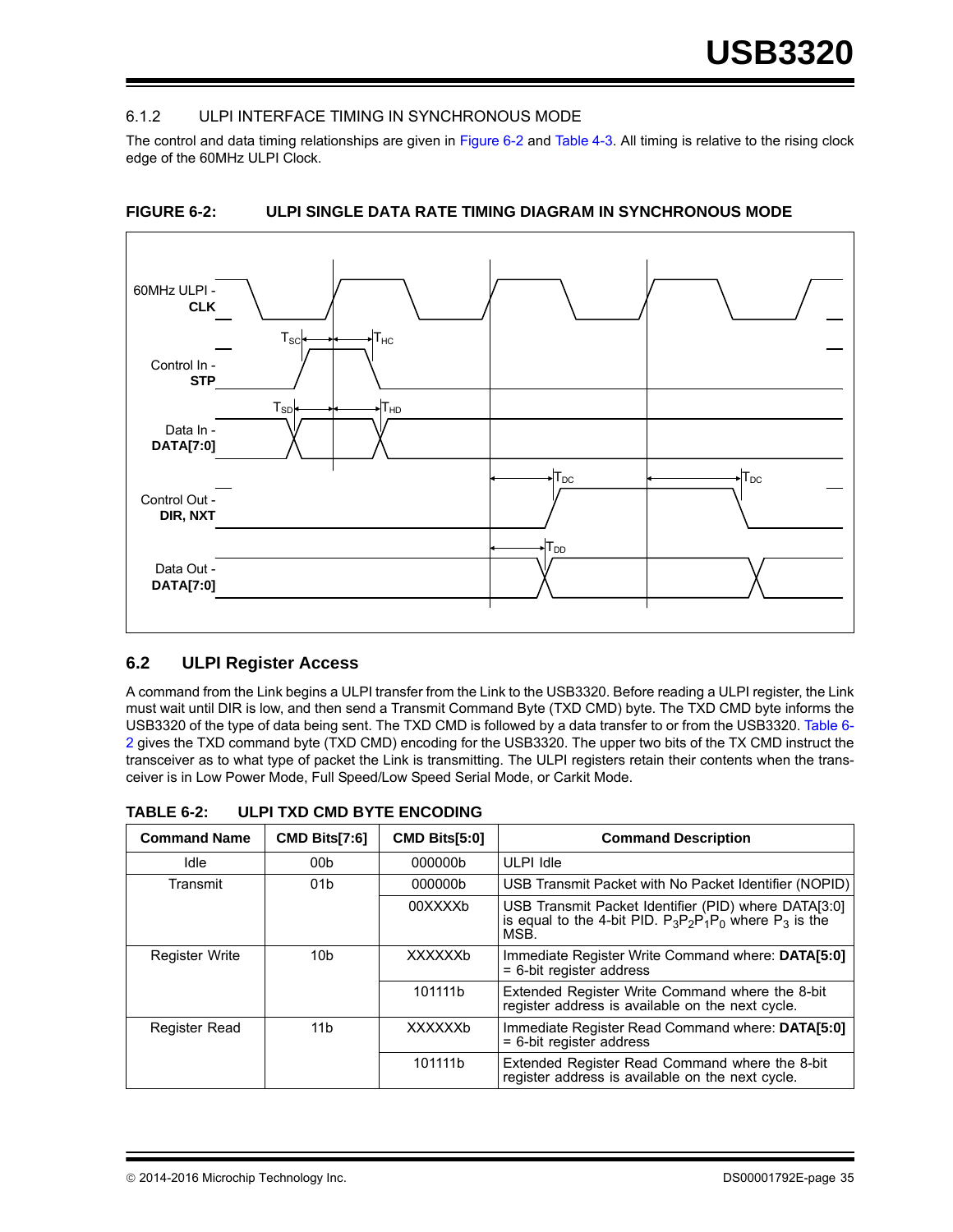#### 6.2.1 ULPI REGISTER WRITE

A ULPI register write operation is given in [Figure 6-3.](#page-35-1) The TXD command with a register write **DATA[7:6]** = 10b is driven by the Link at T0. The register address is encoded into **DATA[5:0]** of the TXD CMD byte.

![](_page_35_Figure_3.jpeg)

<span id="page-35-1"></span><span id="page-35-0"></span>![](_page_35_Figure_4.jpeg)

To write a register, the Link will wait until **DIR** is low, and at T0, drive the TXD CMD on the data bus. At T2 the transceiver will drive **NXT** high. On the next rising clock edge, T3, the Link will write the register data. At T4, the transceiver will accept the register data and drive **NXT** low. The Link will drive an Idle on the bus and drive **STP** high to signal the end of the data packet. Finally, at T5, the transceiver will latch the data into the register and the Link will pull **STP** low.

**NXT** is used to control when the Link drives the register data on the bus. **DIR** is low throughout this transaction since the transceiver is receiving data from the Link. **STP** is used to end the transaction and data is registered after the deassertion of **STP**. After the write operation completes, the Link must drive a ULPI Idle (00h) on the data bus or the USB3320 may decode the bus value as a ULPI command.

A ULPI extended register write operation is shown in [Figure 6-4.](#page-36-0) To write an extended register, the Link will wait until **DIR** is low, and at T0, drive the TXD CMD on the data bus. At T2 the transceiver will drive **NXT** high. On the next clock T3 the Link will drive the extended address. On the next rising clock edge, T4, the Link will write the register data. At T5, the transceiver will accept the register data and drive **NXT** low. The Link will drive an Idle on the bus and drive **STP** high to signal the end of the data packet. Finally, at T5, the transceiver will latch the data into the register. The Link will pull **STP** low.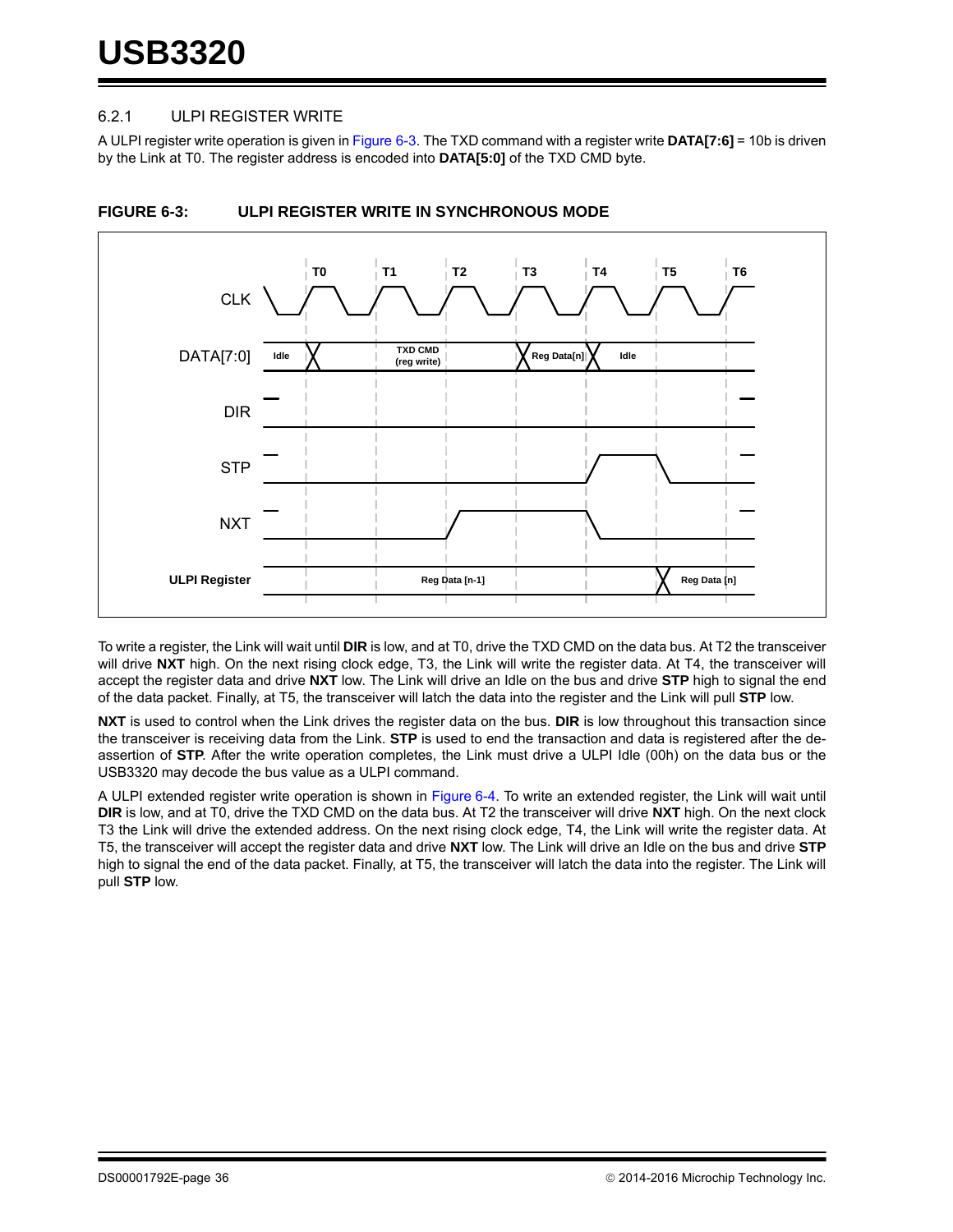![](_page_36_Figure_1.jpeg)

#### <span id="page-36-0"></span>**FIGURE 6-4: ULPI EXTENDED REGISTER WRITE IN SYNCHRONOUS MODE**

#### 6.2.2 ULPI REGISTER READ

A ULPI register read operation is given in [Figure 6-5](#page-36-1). The Link drives a TXD CMD byte with **DATA[7:6]** = 11h for a register read. **DATA[5:0]** of the ULPI TXD command bye contain the register address.

<span id="page-36-1"></span>![](_page_36_Figure_5.jpeg)

![](_page_36_Figure_6.jpeg)

2014-2016 Microchip Technology Inc. DS00001792E-page 37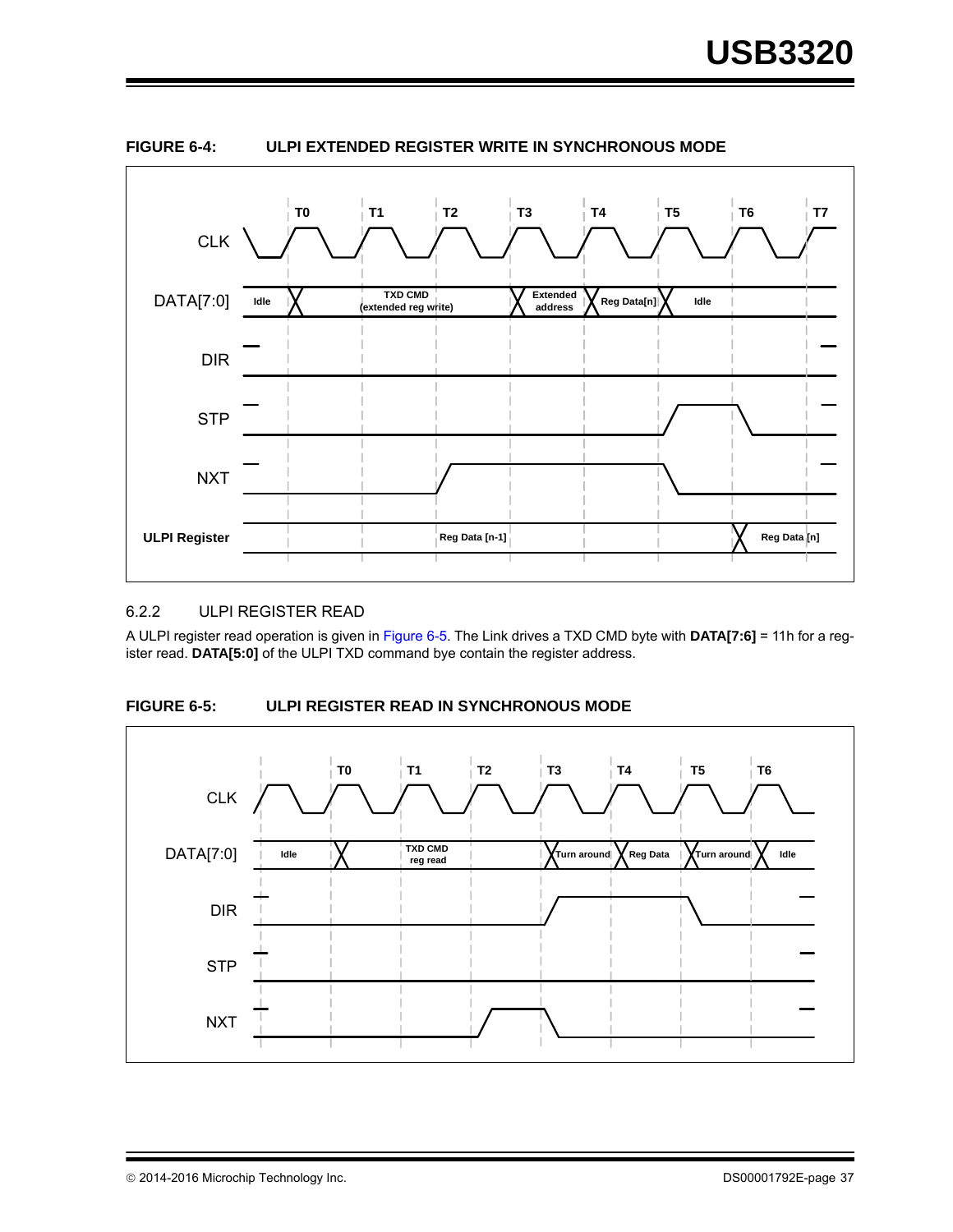At T0, the Link will place the TXD CMD on the data bus. At T2, the transceiver will bring **NXT** high, signaling the Link it is ready to accept the data transfer. At T3, the transceiver reads the TXD CMD, determines it is a register read, and asserts **DIR** to gain control of the bus. The transceiver will also de-assert **NXT**. At T4, the bus ownership has transferred back to the transceiver and the transceiver drives the requested register onto the data bus. At T5, the Link will read the data bus and the transceiver will drop **DIR** low returning control of the bus back to the Link. After the turn around cycle, the Link must drive a ULPI Idle command at T6.

A ULPI extended register read operation is shown in [Figure 6-6.](#page-37-0)To read an extended register, the Link writes the TX CMD with the address set to 2Fh. At T2, the transceiver will assert **NXT**, signaling the Link it is ready to accept the extended address. At T3, the Link places the extended register address on the bus. At T4, the transceiver reads the extended address, and asserts **DIR** to gain control of the bus. The transceiver will also de-assert **NXT**. At T5, the bus ownership has transferred back to the transceiver and the transceiver drives the requested register onto the data bus. At T6, the Link will read the data bus and the transceiver will de-assert **DIR** returning control of the bus back to the Link. After the turn around cycle, the Link must drive a ULPI Idle command at T6.

<span id="page-37-0"></span>![](_page_37_Figure_3.jpeg)

![](_page_37_Figure_4.jpeg)

#### 6.2.3 ULPI RXCMD

The ULPI Link needs information which was provided by the following pins in a UTMI implementation: linestate[1:0], rxactive, rxvalid and rxerror. When implementing the OTG functions, the **VBUS** and **ID** pin states must also be transferred to the Link.

ULPI defines a Receive Command Byte (RXCMD) that contains this information. The Encoding of the RXCMD byte is given in the [Table 6-3](#page-38-0).

Transfer of the RXCMD byte occurs in Synchronous Mode when the transceiver has control of the bus. The ULPI Protocol Block shown in [Figure 6-1](#page-32-2) determines when to send an RXCMD.

A RXCMD can occur:

- When a linestate change occurs.
- When VBUS or ID comparators change state.
- During a USB receive when **NXT** is low.
- After the USB3320 deasserts **DIR** and **STP** is low during start-up
- After the USB3320 exits Low Power Mode, Serial Modes, or Carkit Mode after detecting that the Link has deasserted **STP**, and **DIR** is low.

When a USB Receive is occurring, RXCMD's are sent whenever **NXT** = 0 and **DIR** = 1. During a USB Transmit, the RXCMD's are returned to the Link after **STP** is asserted.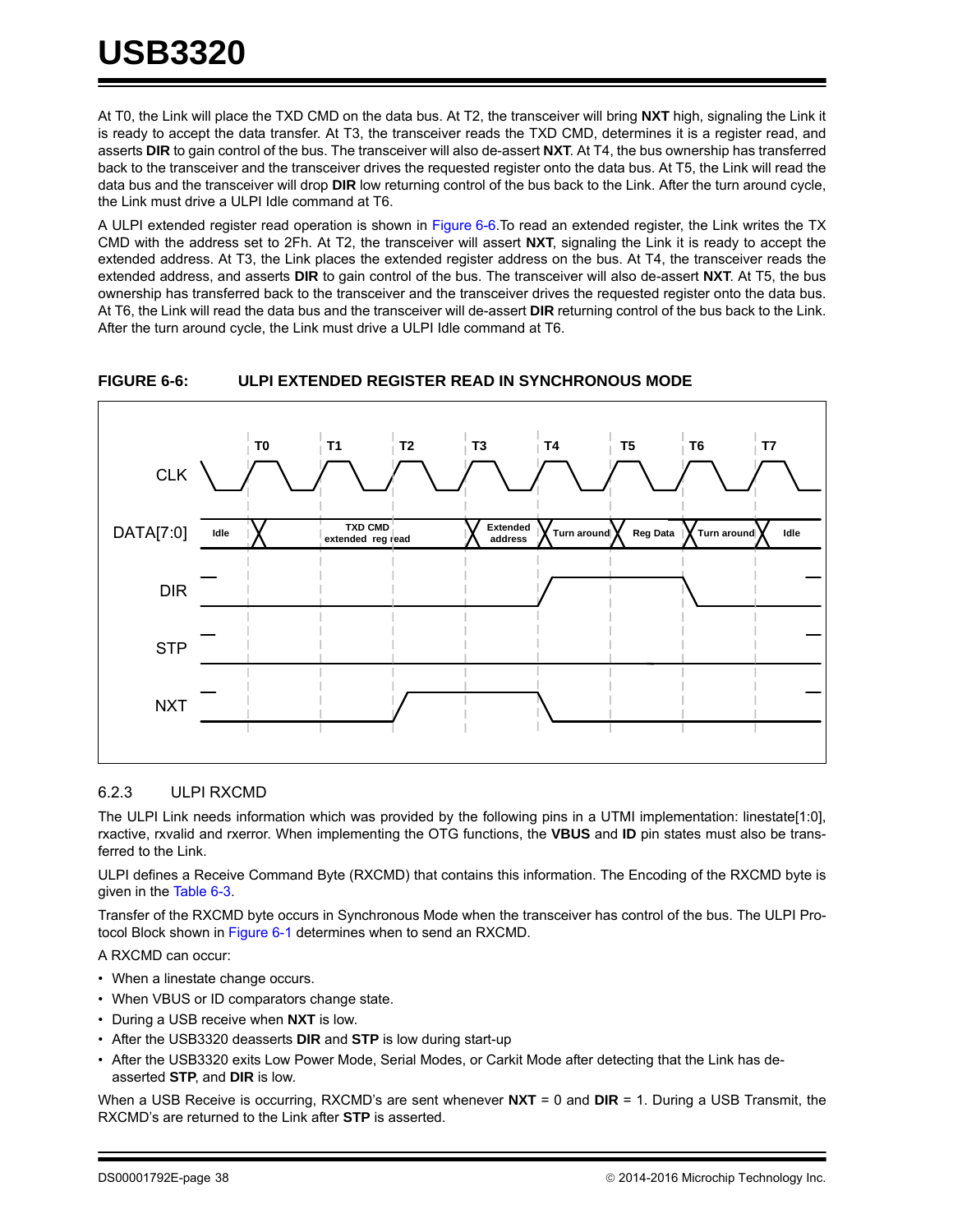If an RXCMD event occurs during a USB transmit, the RXCMD is blocked until **STP** de-asserts at the end of the transmit. The RXCMD contains the status that is current at the time the RXCMD is sent.

| Data[7:0] | <b>Name</b>                  | <b>Description and Value</b>                                                                                                                                                                                                                                                                                                                                                                                                           |                                                                      |                |                       |                 |  |
|-----------|------------------------------|----------------------------------------------------------------------------------------------------------------------------------------------------------------------------------------------------------------------------------------------------------------------------------------------------------------------------------------------------------------------------------------------------------------------------------------|----------------------------------------------------------------------|----------------|-----------------------|-----------------|--|
| $[1:0]$   | Linestate                    | UTMI Linestate Signals Note 6-1                                                                                                                                                                                                                                                                                                                                                                                                        |                                                                      |                |                       |                 |  |
| [3:2]     | Encoded<br><b>VBUS State</b> | <b>ENCODED VBUS VOLTAGE STATES</b>                                                                                                                                                                                                                                                                                                                                                                                                     |                                                                      |                |                       |                 |  |
|           |                              | <b>VALUE</b>                                                                                                                                                                                                                                                                                                                                                                                                                           | <b>VBUS VOLTAGE</b>                                                  | <b>SESSEND</b> | <b>SESSVLD</b>        | <b>VBUSVLD2</b> |  |
|           |                              | 00                                                                                                                                                                                                                                                                                                                                                                                                                                     | V <sub>VBUS</sub> < V <sub>SESS END</sub>                            | 1              | 0                     | 0               |  |
|           |                              | 01                                                                                                                                                                                                                                                                                                                                                                                                                                     | V <sub>SESS_END</sub> < V <sub>VBUS</sub> <<br>V <sub>SESS_VLD</sub> | $\Omega$       | 0                     | $\Omega$        |  |
|           |                              | 10                                                                                                                                                                                                                                                                                                                                                                                                                                     | $V_{\text{SESS VLD}}$ < $V_{\text{VBUS}}$ <<br>V <sub>VBUS_VLD</sub> | X              | 1                     | $\Omega$        |  |
|           |                              | 11                                                                                                                                                                                                                                                                                                                                                                                                                                     | V <sub>VBUS VLD</sub> < V <sub>VBUS</sub>                            | X              | X                     | 1               |  |
| $[5:4]$   | <b>Rx Event</b><br>Encoding  | <b>ENCODED UTMI EVENT SIGNALS</b>                                                                                                                                                                                                                                                                                                                                                                                                      |                                                                      |                |                       |                 |  |
|           |                              | <b>VALUE</b><br><b>RXACTIVE</b><br><b>RXERROR</b>                                                                                                                                                                                                                                                                                                                                                                                      |                                                                      |                | <b>HOSTDISCONNECT</b> |                 |  |
|           |                              | 00                                                                                                                                                                                                                                                                                                                                                                                                                                     | 0                                                                    | 0              | 0                     |                 |  |
|           |                              | 01                                                                                                                                                                                                                                                                                                                                                                                                                                     | 1                                                                    | $\mathbf{0}$   |                       | $\mathbf{0}$    |  |
|           |                              | 11                                                                                                                                                                                                                                                                                                                                                                                                                                     | 1                                                                    | 1              | $\Omega$              |                 |  |
|           |                              | 10                                                                                                                                                                                                                                                                                                                                                                                                                                     | X                                                                    | X              |                       |                 |  |
| [6]       | State of <b>ID</b><br>pin    | Set to the logic state of the ID pin. A logic low indicates an A device. A logic high<br>indicates a B device.                                                                                                                                                                                                                                                                                                                         |                                                                      |                |                       |                 |  |
| $[7]$     | alt int                      | Asserted when a non-USB interrupt occurs. This bit is set when an unmasked event<br>occurs on any bit in the Carkit Interrupt Latch register. The Link must read the Carkit<br>Interrupt Latch register to determine the source of the interrupt. Section 5.6.1.3<br>describes how a change on the ID pin can generate an interrupt. Section 6.6 describes<br>how an interrupt can be generated when the RidConversionDone bit is set. |                                                                      |                |                       |                 |  |

<span id="page-38-0"></span>**TABLE 6-3: ULPI RX CMD ENCODING**

**Note 1:** An 'X' is a do not care and can be either a logic 0 or 1.

- **2:** The value of VbusValid is defined in [Table 5-6](#page-28-2).
- <span id="page-38-1"></span>**Note 6-1** LineState: These bits in the RXCMD byte reflect the current state of the Full-Speed single ended receivers. LineState[0] directly reflects the current state of **DP**. LineState[1] directly reflects the current state of **DM**. When **DP**=**DM**=0 this is called "Single Ended Zero" (SE0). When **DP**=**DM**=1, this is called "Single Ended One" (SE1).

#### 6.2.4 USB3320 TRANSMITTER

The USB3320 ULPI transmitter fully supports HS, FS, and LS transmit operations. [Figure 6-1](#page-32-2) shows the high speed, full speed, and low speed transmitter block controlled by ULPI Protocol Block. Encoding of the USB packet follows the bitstuffing and NRZI outlined in the USB 2.0 specification. Many of these functions are re-used between the HS and FS/LS transmitters. When using the USB3320, [Table 5-1](#page-17-1) should always be used as a guideline on how to configure for various modes of operation. The transmitter decodes the inputs of *XcvrSelect[1:0]*, *TermSelect*, *OpMode[1:0]*, *DpPulldown,* and *DmPulldown* to determine what operation is expected. Users must strictly adhere to the modes of operation given in [Table 5-1.](#page-17-1)

Several important functions for a device and host are designed into the transmitter blocks.

The USB3320 transmitter will transmit a 32-bit long high speed sync before every high speed packet. In full and low speed modes a 8-bit sync is transmitted.

When the device or host needs to chirp for high speed port negotiation, the *OpMode* = 10b setting in the [Function Con](#page-49-0)[trol](#page-49-0) register will turn off the bit-stuffing and NRZI encoding in the transmitter. At the end of a chirp, the USB3320 *OpMode* bits should be changed only after the RXCMD linestate encoding indicates that the transmitter has completed transmitting. Should the opmode be switched to normal bit-stuffing and NRZI encoding before the transmit pipeline is empty, the remaining data in the pipeline may be transmitted in an bit-stuff encoding format.

Please refer to the ULPI specification for a detailed discussion of USB reset and HS chirp.

2014-2016 Microchip Technology Inc. DS00001792E-page 39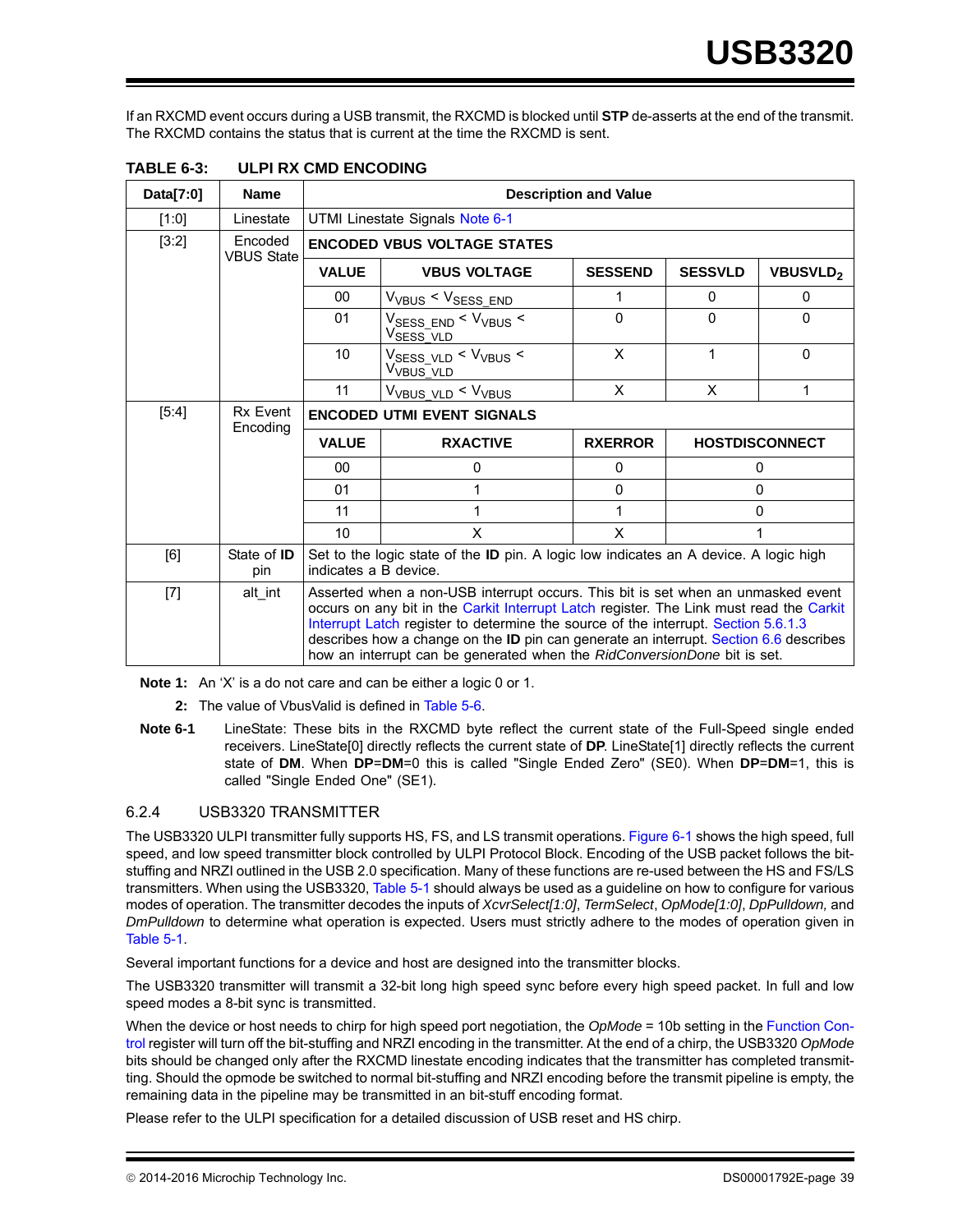#### 6.2.4.1 High Speed Long EOP

When operating as a Hi-Speed host, the USB3320 will automatically generate a 40 bit long End of Packet (EOP) after a SOF PID (A5h). The USB3320 determines when to send the 40-bit long EOP by decoding the ULPI TXD CMD bits [3:0] for the SOF. The 40-bit long EOP is only transmitted when the *DpPulldown* and *DmPulldown* bits in the [OTG Con](#page-50-0)[trol](#page-50-0) register are asserted. The Hi-Speed 40-bit long EOP is used to detect a disconnect in high speed mode.

In device mode, the USB3320 will not send a long EOP after a SOF PID.

#### 6.2.4.2 Low Speed Keep-Alive

Low speed keep alive is supported by the USB3320. When in Low speed (*XcvrSelect* = 10b in the [Function Control](#page-49-0) register), the USB3320 will send out two Low speed bit times of SE0 when a SOF PID is received.

#### <span id="page-39-1"></span>6.2.4.3 UTMI+ Level 3

Pre-amble is supported for UTMI+ Level 3 compatibility. When *XcvrSelect* = 11b in the [Function Control](#page-49-0) register in host mode (*DpPulldown* and *DmPulldown* both asserted), the USB3320 will pre-pend a full speed pre-amble before the low speed packet. Full speed rise and fall times are used in this mode. The pre-amble consists of the following: Full speed sync, the encoded pre-PID (C3h) and then full speed idle (DP=1 and DM = 0). A low speed packet follows with a sync, data and a LS EOP.

The USB3320 will only support UTMI+ Level 3 as a host. The USB3320 does not support UTMI+ Level 3 as a peripheral. A UTMI+ Level 3 peripheral is an upstream hub port. The USB3320 will not decode a pre-amble packet intended for a LS device when the USB3320 is configured as the upstream port of a FS hub, *XcvrSelect* = 11b, *DpPulldown* = 0b, *DmPulldown* =0b.

#### <span id="page-39-0"></span>6.2.4.4 Host Resume K

Resume K generation is supported by the USB3320. When the USB3320 exits the suspended (Low Power Mode), the USB3320, when operating as a host, will transmit a K on DP/DM. The transmitters will end the K with SE0 for two Low Speed bit times. If the USB3320 was operating in high speed mode before the suspend, the host must change to high speed mode before the SE0 ends. SE0 is two low speed bit times which is about 1.2 us. For more details please see sections 7.1.77 and 7.9 of the USB Specification.

In device mode, the resume K will not append an SE0, but release the bus to the correct idle state, depending upon the operational mode as shown in [Table 5-1.](#page-17-1)

The ULPI specification includes a detailed discussion of the resume sequence and the order of operations required. To support Host start-up of less than 1mS the USB3320 implements the ULPI *AutoResume* bit in the Interface Control register. The default *AutoResume* state is 0 and this bit should be enabled for Host applications.

#### 6.2.4.5 No SYNC and EOP Generation (*OpMode* = 11)

UTMI+ defines O*pMode* = 11 where no sync and EOP generation occurs in Hi-Speed operation. This is an option to the ULPI specification and not implemented in the USB3320.

#### 6.2.4.6 Typical USB Transmit with ULPI

[Figure 6-7](#page-40-0) shows a typical USB transmit sequence. A transmit sequence starts by the Link sending a TXD CMD where **DATA[7:6]** = 01b, **DATA[5:4]** = 00b, and **Data[3:0]** = PID. The TX CMD with the PID is followed by transmit data.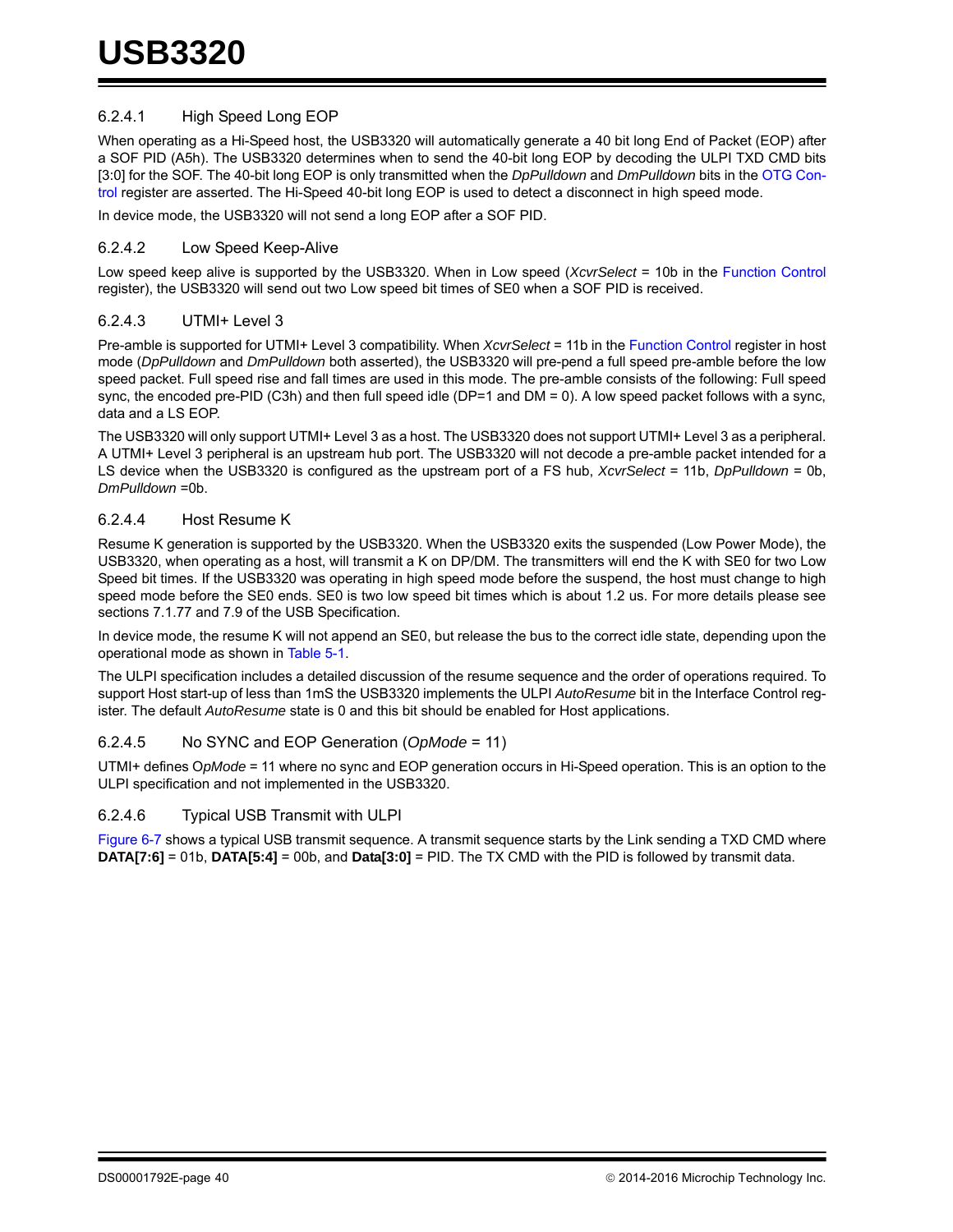![](_page_40_Figure_1.jpeg)

#### <span id="page-40-0"></span>**FIGURE 6-7: ULPI TRANSMIT IN SYNCHRONOUS MODE**

During transmit the transceiver will use **NXT** to control the rate of data flow into the transceiver. If the USB3320 pipeline is full or bit-stuffing causes the data pipeline to overfill **NXT** is de-asserted and the Link will hold the value on Data until **NXT** is asserted. The USB Transmit ends when the Link asserts **STP** while **NXT** is asserted.

**Note:** The Link cannot assert **STP** with **NXT** de-asserted since the USB3320 is expecting to fetch another byte from the Link.

After the USB3320 completes transmitting, the **DP** and **DM** lines return to idle and a RXCMD is returned to the Link so the inter-packet timers may be updated by linestate.

While operating in Full Speed or Low Speed, an End-of-Packet (EOP) is defined as SE0 for approximately two bit times, followed by J for one bit time. The transceiver drives a J state for one bit time following the SE0 to complete the EOP. The Link must wait for one bit time following line state indication of the SE0 to J transition to allow the transceiver to complete the one bit time J state. All bit times are relative to the speed of transmission.

In the case of Full Speed or Low Speed, after **STP** is asserted each FS/LS bit transition will generate a RXCMD since the bit times are relatively slow.

#### 6.2.5 USB RECEIVER

The USB3320 ULPI receiver fully supports HS, FS, and LS transmit operations. In all three modes the receiver detects the start of packet and synchronizes to the incoming data packet. In the ULPI protocol, a received packet has the priority and will immediately follow register reads and RXCMD transfers. [Figure 6-8](#page-41-1) shows a basic USB packet received by the USB3320 over the ULPI interface.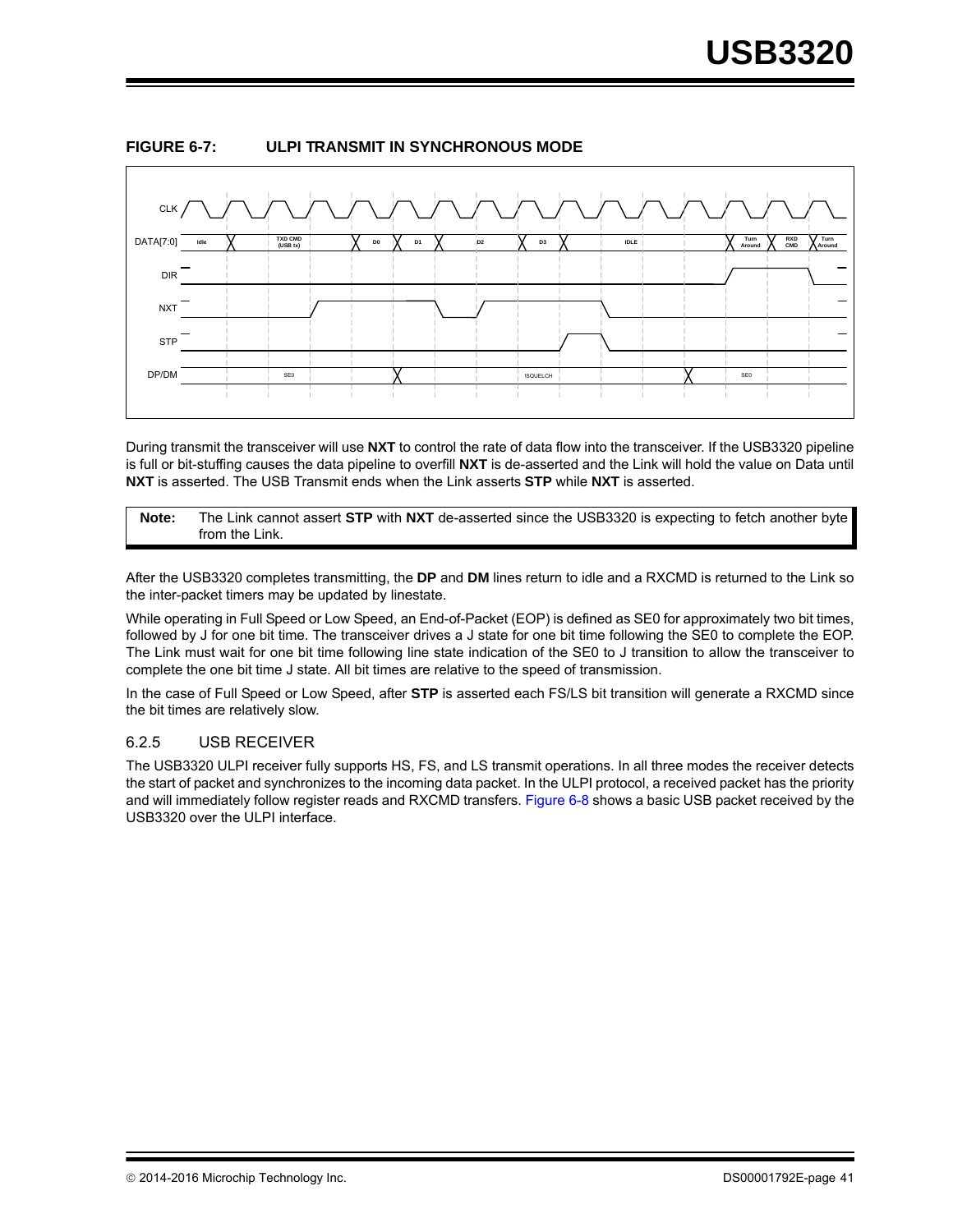![](_page_41_Figure_1.jpeg)

#### <span id="page-41-1"></span>**FIGURE 6-8: ULPI RECEIVE IN SYNCHRONOUS MODE**

In [Figure 6-8](#page-41-1) the transceiver asserts **DIR** to take control of the data bus from the Link. The assertion of **DIR** and **NXT** in the same cycle contains additional information that Rxactive has been asserted. When **NXT** is de-asserted and **DIR** is asserted, the RXCMD data is transferred to the Link. After the last byte of the USB receive packet is transferred to the transceiver, the linestate will return to idle.

The ULPI full speed receiver operates according to the UTMI / ULPI specification. In the full speed case, the **NXT** signal will assert only when the Data bus has a valid received data byte. When **NXT** is low with **DIR** high, the RXCMD is driven on the data bus.

In full speed, the USB3320 will not issue a Rxactive de-assertion in the RXCMD until the DP/DM linestate transitions to idle. This prevents the Link from violating the two full speed bit times minimum turn around time.

#### 6.2.5.1 Disconnect Detection

A High Speed host must detect a disconnect by sampling the transmitter outputs during the long EOP transmitted during a SOF packet. The USB3320 only looks for a high speed disconnect during the long EOP where the period is long enough for the disconnect reflection to return to the host transceiver. When a high speed disconnect occurs, the USB3320 will return a RXCMD and set the host disconnect bit in the [USB Interrupt Status](#page-52-0) register.

When in FS or LS modes, the Link is expected to handle all disconnect detection.

#### <span id="page-41-2"></span><span id="page-41-0"></span>**6.3 Low Power Mode**

Low Power Mode is a power down state to save current when the USB session is suspended. The Link controls when the transceiver is placed into or out of Low Power Mode. In Low Power Mode all of the circuits are powered down except the interface pins, full speed receiver, VBUS comparators, and IdGnd comparator.

Before entering Low Power Mode, the USB3320 must be configured to set the desired state of the USB transceiver. The *XcvrSelect[1:0]*, *TermSelect* and *OpMode[1:0]* bits in the [Function Control](#page-49-0) register, and the *DpPulldown* and *DmPulldown* bits in the [OTG Control](#page-50-0) register control the configuration as shown in [Table 5-1](#page-17-1). The **DP** and **DM** pins are configured to a high impedance state by configuring *OpMode[1:0]* = 01. Pull-down resistors with a value of approximately 2MΩ are present on the **DP** and **DM** pins to avoid false linestate indications that could result if the pins were allowed to float.

#### 6.3.1 ENTERING LOW POWER/SUSPEND MODE

To enter Low Power Mode, the Link will write a 0 or clear the *SuspendM* bit in the [Function Control](#page-49-0) register. After this write is complete, the transceiver will assert **DIR** high and after a minimum of five rising edges of **CLKOUT**, drive the clock low. After the clock is stopped, the transceiver will enter a low power state to conserve current. Placing the transceiver in Suspend Mode is not related to USB Suspend. To clarify this point, USB Suspend is initiated when a USB host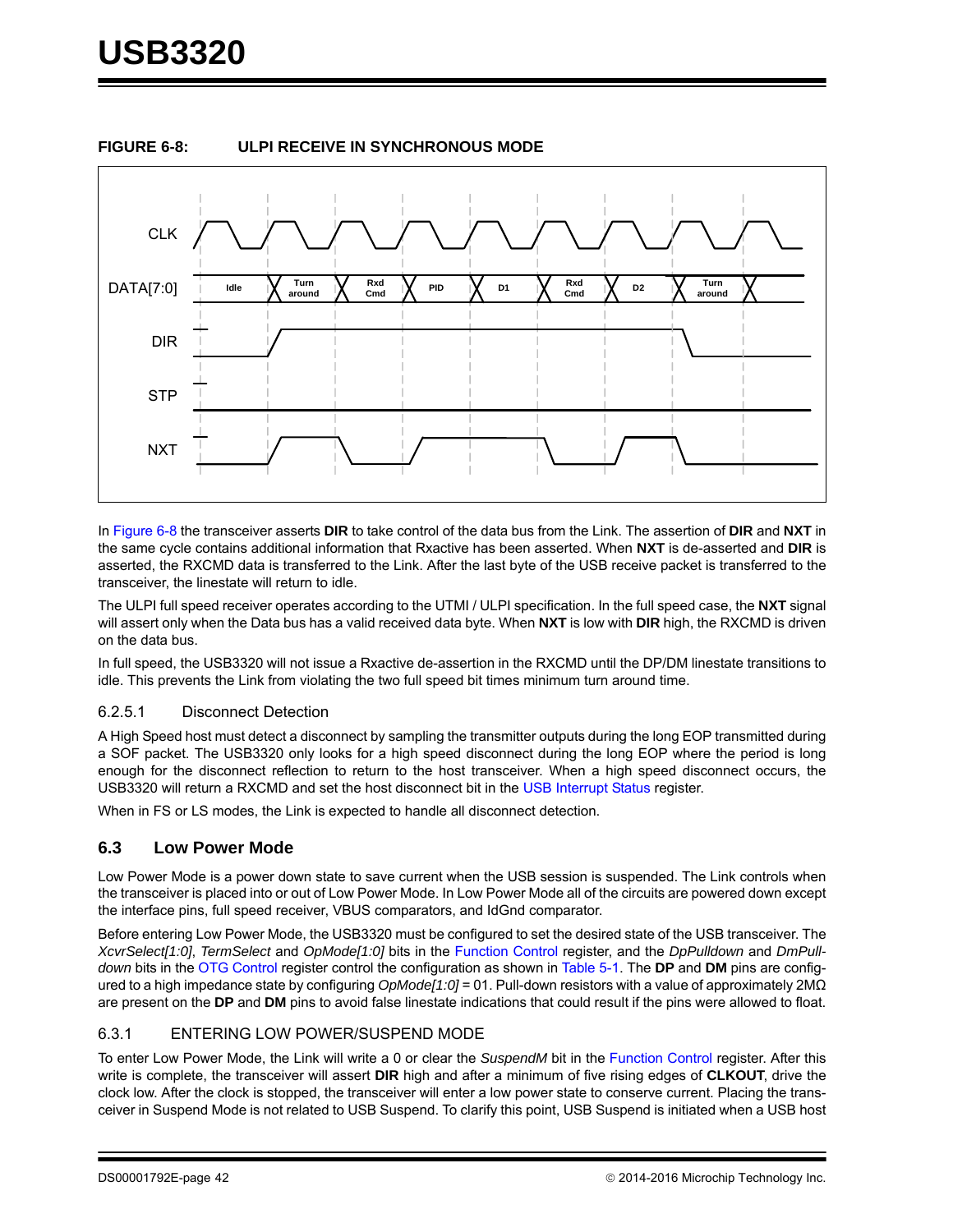stops data transmissions and enters Full-Speed mode with 15KΩ pull-down resistors on **DP** and **DM**. The suspended device goes to Full-Speed mode with a pull-up on **DP**. Both the host and device remain in this state until one of them drives **DM** high (this is called a resume).

![](_page_42_Figure_2.jpeg)

**FIGURE 6-9: ENTERING LOW POWER MODE FROM SYNCHRONOUS MODE**

While in Low Power Mode, the Data interface is redefined so that the Link can monitor Linestate and the VBUS voltage. In Low Power Mode **DATA[3:0]** are redefined as shown in [Table 6-4.](#page-42-1) Linestate[1:0] is the combinational output of the Single-Ended Receivers. The "int" or interrupt signal indicates an unmasked interrupt has occurred. When an unmasked interrupt or linestate change has occurred, the Link is notified and can determine if it should wake-up the transceiver.

| Signal                   | Maps to          | <b>Direction</b> | <b>Description</b>                                                                              |
|--------------------------|------------------|------------------|-------------------------------------------------------------------------------------------------|
| linestate <sup>[0]</sup> | DATA[0]          | OUT              | Combinatorial LineState[0] driven directly by the Full-Speed single<br>ended receiver. Note 6-2 |
| linestate <sup>[1]</sup> | DATA[1]          | OUT              | Combinatorial LineState[1] driven directly by the Full-Speed single<br>ended receiver. Note 6-2 |
| reserved                 | DATA[2]          | OUT              | Driven Low                                                                                      |
| int                      | DATA[3]          | OUT              | Active high interrupt indication. Must be asserted whenever any<br>unmasked interrupt occurs.   |
| reserved                 | <b>DATA[7:4]</b> | OUT              | Driven Low                                                                                      |

<span id="page-42-1"></span>

| TABLE 6-4: | INTERFACE SIGNAL MAPPING DURING LOW POWER MODE |  |  |
|------------|------------------------------------------------|--|--|
|            |                                                |  |  |

<span id="page-42-0"></span>**Note 6-2** LineState: These signals reflect the current state of the Full-Speed single ended receivers. LineState[0] directly reflects the current state of **DP**. LineState[1] directly reflects the current state of **DM**. When **DP**=**DM**=0 this is called "Single Ended Zero" (SE0). When **DP**=**DM**=1, this is called "Single Ended One" (SE1).

An unmasked interrupt can be caused by the following comparators changing state: VbusVld, SessVld, SessEnd, and IdGnd. If any of these signals change state during Low Power Mode and the bits are enabled in either the [USB Interrupt](#page-51-0) [Enable Rising](#page-51-0) or [USB Interrupt Enable Falling](#page-51-1) registers, **DATA[3]** will assert. During Low Power Mode, the VbusVld and SessEnd comparators can have their interrupts masked to lower the suspend current as described in [Section 6.3.4.](#page-44-1)

While in Low Power Mode, the Data bus is driven asynchronously because all of the transceiver clocks are stopped during Low Power Mode.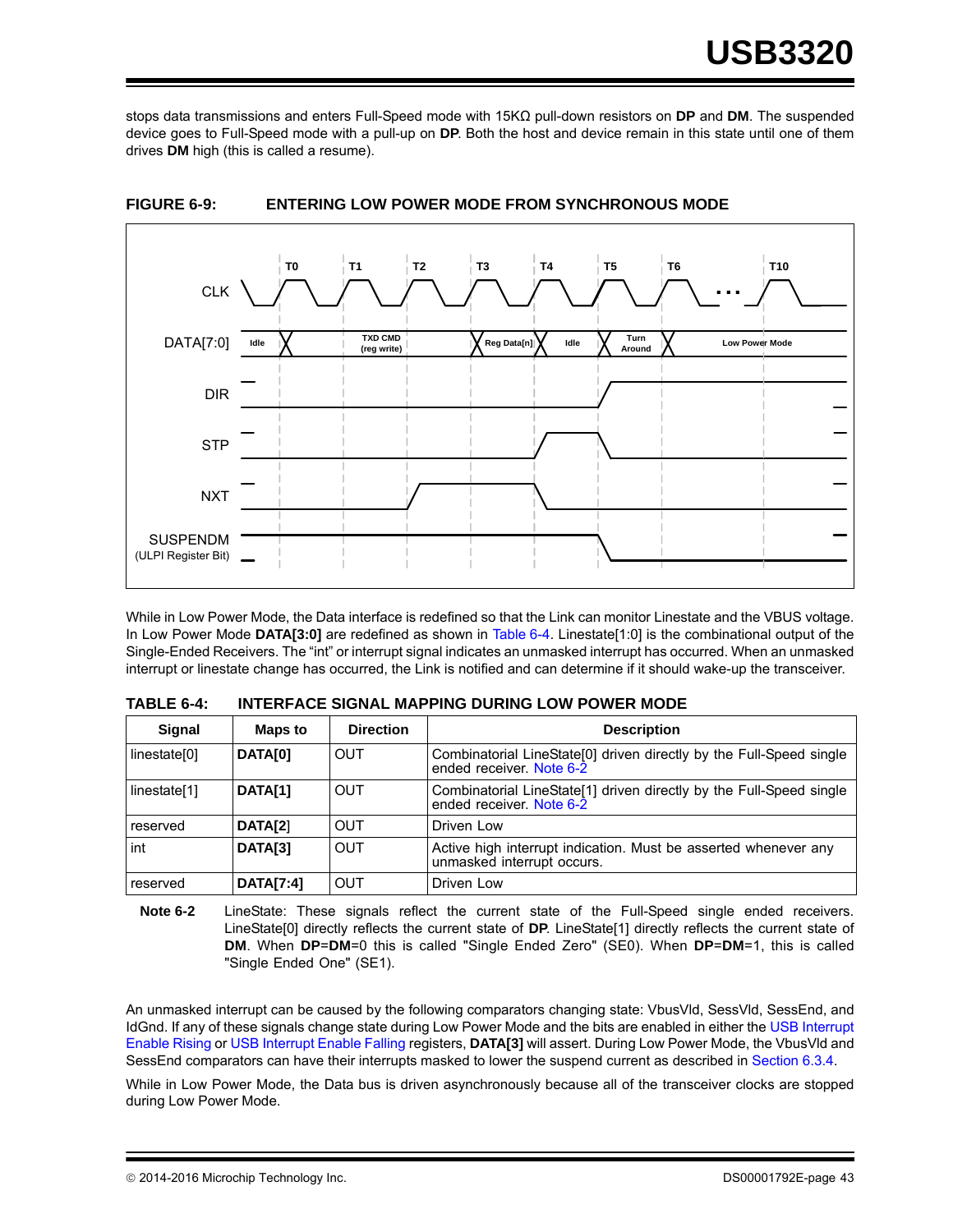#### <span id="page-43-0"></span>6.3.2 EXITING LOW POWER MODE

To exit Low Power Mode, the Link will assert **STP**. Upon the assertion of **STP**, the USB3320 will begin its start-up procedure. After the transceiver start-up is complete, the transceiver will start the clock on **CLKOUT** and de-assert **DIR**. After **DIR** has been de-asserted, the Link can de-assert **STP** when ready and start operating in Synchronous Mode. The transceiver will automatically set the *SuspendM* bit to a 1 in the [Function Control](#page-49-0) register.

![](_page_43_Figure_3.jpeg)

#### **FIGURE 6-10: EXITING LOW POWER MODE**

The value for  $T_{\text{START}}$  is given in [Table 4-2](#page-10-2).

Should the Link de-assert **STP** before **DIR** is de-asserted, the USB3320 will detect this as a false resume request and return to Low Power Mode. This is detailed in section 3.9.4 of the ULPI 1.1 specification.

#### <span id="page-43-1"></span>6.3.3 INTERFACE PROTECTION

ULPI protocol assumes that both the Link and transceiver will keep the ULPI data bus driven by either the Link when **DIR** is low or the transceiver when **DIR** is high. The only exception is when **DIR** has changed state and a turn around cycle occurs for 1 clock period.

In the design of a USB system, there can be cases where the Link may not be driving the ULPI bus to a known state while **DIR** is low. Two examples where this can happen is because of a slow Link start-up or a hardware reset.

#### 6.3.3.1 Start up Protection

Upon start-up, when the transceiver de-asserts **DIR**, the Link must be ready to receive commands and drive Idle on the data bus. If the Link is not ready to receive commands or drive Idle, it must assert **STP** before **DIR** is de-asserted. The Link can then de-assert **STP** when it has completed its start-up. If the Link doesn't assert **STP** before it can receive commands, the **transceiver** may interpret the data bus state as a TX CMD and transmit invalid data onto the **USB** bus, or make invalid register writes.

When the USB3320 sends a RXCMD the Link is required to drive the data bus back to idle at the end of the turn around cycle. If the Link does not drive the databus to idle the USB3320 may take the information on the data bus as a TXCMD and transmit data on **DP** and **DM** until the Link asserts stop. If the **ID** pin is floated the last RXCMD from the USB3320 will remain on the bus after **DIR** is de-asserted and the USB3320 will take this in as a TXCMD.

A Link should be designed to have the default POR state of the **STP** output high and the data bus tri-stated. The USB3320 has weak pull-downs on the data bus to prevent these inputs from floating when not driven. These resistors are only used to prevent the ULPI interface from floating during events when the link ULPI pins may be tri-stated. The strength of the pull down resistors can be found in [Table 4-4.](#page-11-0) The pull downs are not strong enough to pull the data bus low after a ULPI RXCMD, the Link must drive the data bus to idle after **DIR** is de-asserted.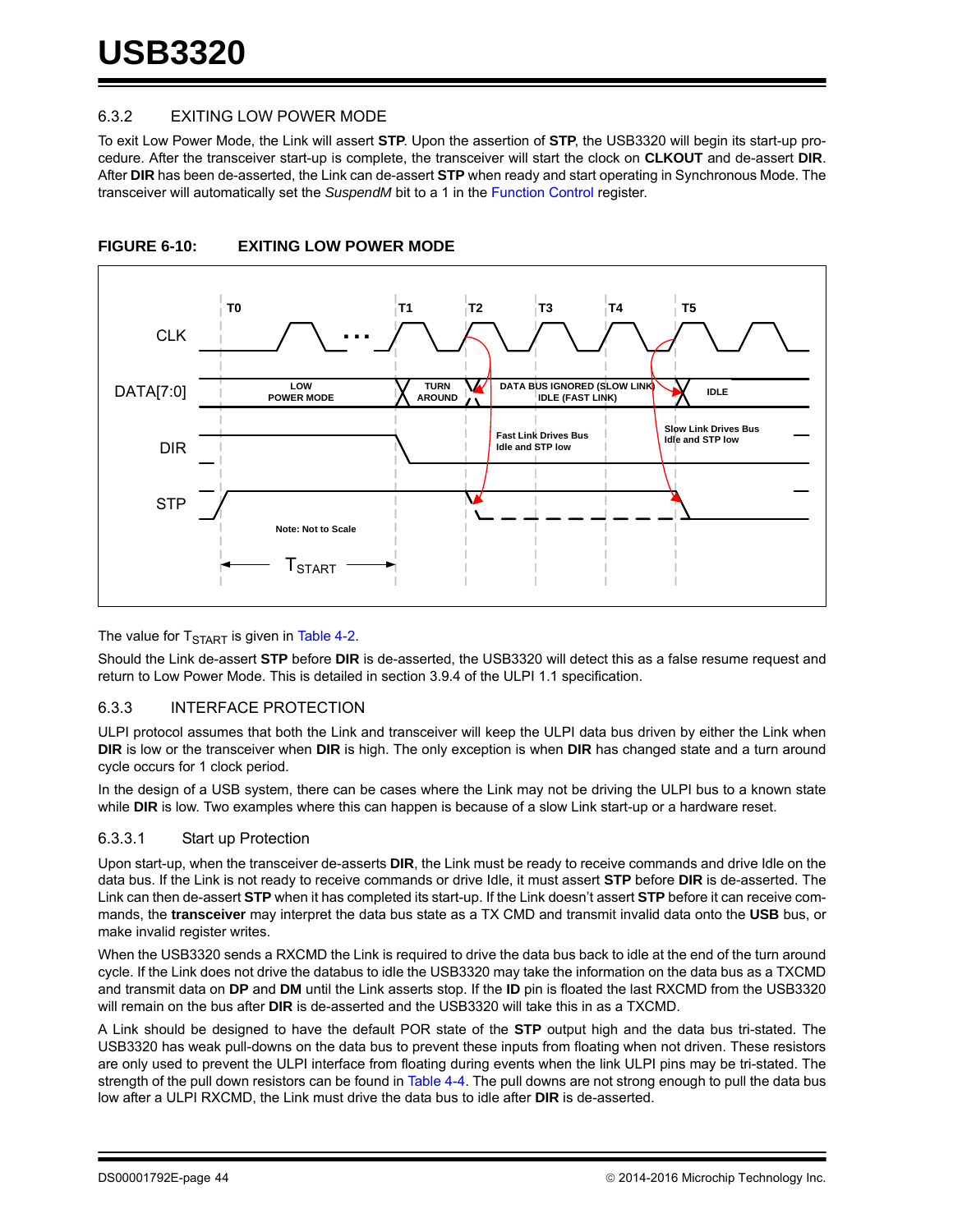In some cases, a Link may be software configured and not have control of its **STP** pin until after the transceiver has started. In this case, the USB3320 has in internal pull-up on the **STP** input pad which will pull **STP** high while the Link's **STP** output is tri-stated. The **STP** pull-up resistor is enabled on POR and can be disabled by setting the *InterfaceProtectDisable* bit 7 of the Interface Control register.

The **STP** pull-up resistor will pull-up the Link's **STP** input high until the Link configures and drives **STP** high. After the Link completes its start-up, **STP** can be synchronously driven low.

A Link design which drives **STP** high during POR can disable the pull-up resistor on **STP** by setting *InterfaceProtect-Disable* bit to 1. A motivation for this is to reduce the suspend current. In Low Power Mode, **STP** is held low, which would draw current through the pull-up resistor on **STP**.

#### 6.3.3.2 Warm Reset

Designers should also consider the case of a warm restart of a Link with a transceiver in Low Power Mode. After the transceiver enters Low Power Mode, **DIR** is asserted and the clock is stopped. The USB3320 looks for **STP** to be asserted to re-start the clock and then resume normal synchronous operation.

Should the USB3320 be suspended in Low Power Mode, and the Link receives a hardware reset, the transceiver must be able to recover from Low Power Mode and start its clock. If the Link asserts **STP** on reset, the transceiver will exit Low Power Mode and start its clock.

If the Link does not assert **STP** on reset, the interface protection pull-up can be used. When the Link is reset, its **STP** output will tri-state and the pull-up resistor will pull **STP** high, signaling the transceiver to restart its clock.

#### <span id="page-44-1"></span>6.3.4 MINIMIZING CURRENT IN LOW POWER MODE

In order to minimize the suspend current in Low Power Mode, the OTG comparators can be disabled to reduce suspend current. In Low Power Mode, the VbusVld and SessEnd comparators are not needed and can be disabled by clearing the associated bits in both the [USB Interrupt Enable Rising](#page-51-0) and [USB Interrupt Enable Falling](#page-51-1) registers. By disabling the interrupt in BOTH the rise and fall registers, the SessEnd and VbusVld comparators are turned off. The *IdFloatRise* and *IdFloatFall* bits in [Carkit Interrupt Enable](#page-53-1) register should also be disabled if they were set. When exiting Low Power Mode, the Link should immediately re-enable the VbusVld and SessEnd comparators if host or OTG functionality is required.

In addition to disabling the OTG comparators in Low Power Mode, the Link may choose to disable the Interface Protect Circuit. By setting the *InterfaceProtectDisable* bit high in the [Interface Control](#page-50-1) register, the Link can disable the pull-up resistor on **STP**. When **RESETB** is low the Interface Protect Circuit will be disabled.

#### <span id="page-44-0"></span>**6.4 Full Speed/Low Speed Serial Modes**

The USB3320 includes two serial modes to support legacy Links which use either the 3pin or 6pin serial format. To enter either serial mode, the Link will need to write a 1 to the *6-pin FsLsSerialMode* or the *3-pin FsLsSerialMode* bits in the Interface control register. Serial Mode may be used to conserve power when attached to a device that is not capable of operating in Hi-Speed.

The serial modes are entered in the same manner as the entry into Low Power Mode. The Link writes the Interface Control register bit for the specific serial mode. The USB3320 will assert **DIR** and shut off the clock after at least five clock cycles. Then the data bus goes to the format of the serial mode selected. Before entering Serial Mode the Link must set the ULPI transceiver to the appropriate mode as defined in [Table 5-1.](#page-17-1)

In ULPI Output Clock Mode, the transceiver will shut off the 60MHz clock to conserve power. Should the Link need the 60MHz clock to continue during the serial mode of operation, the *ClockSuspendM* bit[3] of the Interface Control Register should be set before entering a serial mode. If set, the 60 MHz clock will be present during serial modes.

In serial mode, interrupts are possible from unmasked sources. The state of each interrupt source is sampled prior to the assertion of **DIR** and this is compared against the asynchronous level from interrupt source.

Exiting the serial modes is the same as exiting Low Power Mode. The Link must assert **STP** to signal the transceiver to exit serial mode. When the transceiver can accept a command, **DIR** is de-asserted and the transceiver will wait until the Link de-asserts **STP** to resume synchronous ULPI operation. The **RESETB** pin can also be pulsed low to reset the USB3320 and return it to Synchronous Mode.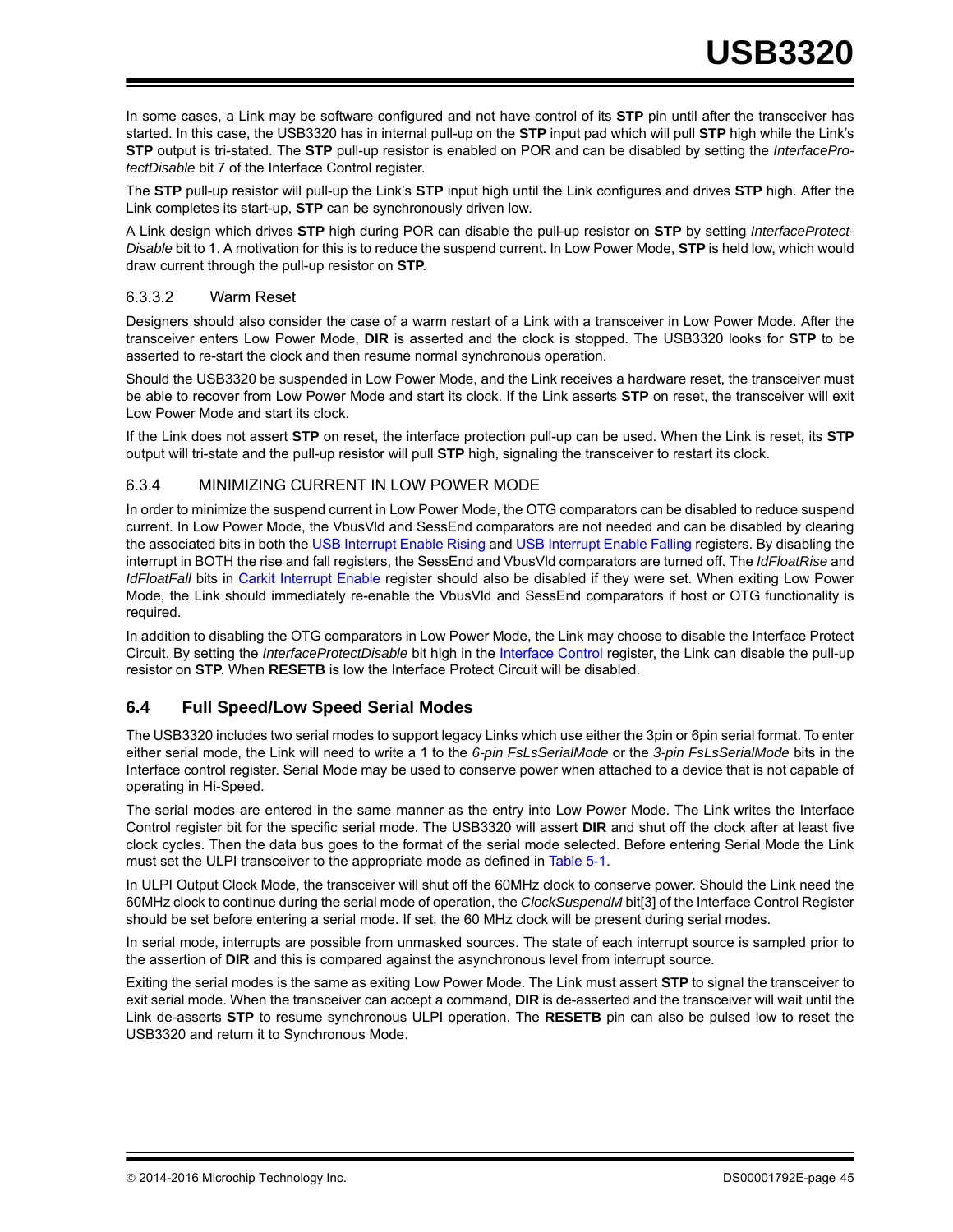#### 6.4.1 3PIN FS/LS SERIAL MODE

Three pin serial mode utilizes the data bus pins for the serial functions shown in [Table 6-5.](#page-45-3)

| <b>Signal</b>   | <b>Connected To</b> | <b>Direction</b> | <b>Description</b>                                                                                              |
|-----------------|---------------------|------------------|-----------------------------------------------------------------------------------------------------------------|
| tx enable       | DATA[0]             | IN               | Active High transmit enable.                                                                                    |
| data            | DATA[1]             | $II$             | TX differential data on DP/DM when tx enable is high.<br>RX differential data from DP/DM when tx_enable is low. |
| SE <sub>0</sub> | DATA[2]             | $II$             | TX SE0 on DP/DM when tx enable is high.<br>RX SE0_b from DP/DM when tx_enable is low.                           |
| interrupt       | DATA[3]             | OUT              | Asserted when any unmasked interrupt occurs. Active high.                                                       |
| Reserved        | <b>DATA[7:4]</b>    | OUT              | Driven Low.                                                                                                     |

#### <span id="page-45-3"></span>**TABLE 6-5: PIN DEFINITIONS IN 3 PIN SERIAL MODE**

#### 6.4.2 6PIN FS/LS SERIAL MODE

Six pin serial mode utilizes the data bus pins for the serial functions shown in [Table 6-6.](#page-45-4)

| Signal    | <b>Connected To</b> | <b>Direction</b> | <b>Description</b>                                        |
|-----------|---------------------|------------------|-----------------------------------------------------------|
| tx enable | DATA[0]             | IN               | Active High transmit enable.                              |
| tx data   | DATA[1]             | IN               | Tx differential data on DP/DM when tx enable is high.     |
| tx se0    | DATA[2]             | IN               | Tx SE0 on DP/DM when tx enable is high.                   |
| interrupt | DATA[3]             | OUT              | Asserted when any unmasked interrupt occurs. Active high. |
| rx_dp     | DATA[4]             | OUT              | Single ended receive data on DP.                          |
| rx_dm     | DATA[5]             | <b>OUT</b>       | Single ended receive data on DM.                          |
| rx rcv    | DATA[6]             | <b>OUT</b>       | Differential receive data from DP and DM.                 |
| Reserved  | DATA[7]             | OUT              | Driven Low.                                               |

<span id="page-45-4"></span>**TABLE 6-6: PIN DEFINITIONS IN 6 PIN SERIAL MODE**

#### <span id="page-45-2"></span><span id="page-45-1"></span>**6.5 Carkit Mode**

The USB3320 includes Carkit Mode to support a USB UART and USB Audio Mode.

By entering Carkit Mode, the USB3320 current drain is minimized. When operating in [ULPI Input Clock Mode \(60MHz](#page-19-5) [REFCLK Mode\),](#page-19-5) the **CLKOUT** is stopped to conserve power by default. The Link may configure the 60MHz clock to continue by setting the *ClockSuspendM* bit of the [Interface Control](#page-50-1) register before entering Carkit Mode. If set, the 60 MHz clock will continue during the Carkit Mode of operation.

In Carkit Mode, interrupts are possible if they have been enabled in the [Carkit Interrupt Enable](#page-53-1) register. The state of each interrupt source is sampled prior to the assertion of **DIR** and this is compared against the asynchronous level from interrupt source. In Carkit Mode, the Linestate signals are not available per the ULPI specification.

Exiting Carkit Mode is the same as exiting Low Power Mode as described in [Section 6.3.2.](#page-43-0) The Link must assert **STP** to signal the transceiver to exit serial mode. When the transceiver can accept a command, **DIR** is de-asserted and the transceiver will wait until the Link de-asserts **STP** to resume synchronous ULPI operation. The **RESETB** pin can also be pulsed low to reset the USB3320 and return it to Synchronous Mode.

#### <span id="page-45-0"></span>6.5.1 USB UART MODE

The USB3320 can be placed into UART Mode by first setting the *TxdEn* and *RxdEn* bits in the [Carkit Control](#page-53-0) register. Then the Link can set the *CarkitMode* bit in the [Interface Control](#page-50-1) register. The *TxdEn* and *RxdEn* bits must be written before the *CarkitMode* bit.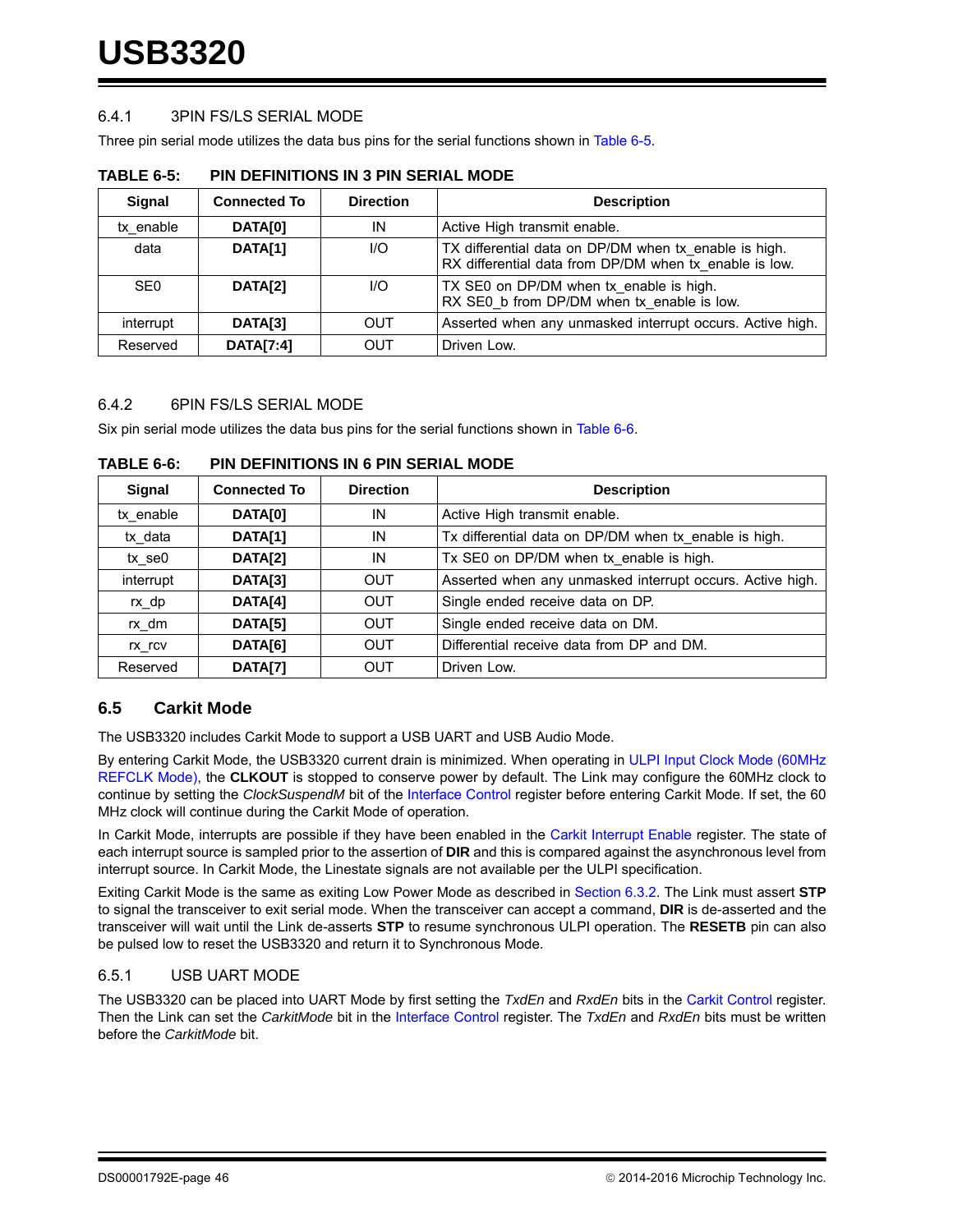| R/W | <b>Address</b><br>(HEX) | Value<br>(HEX) | <b>Description</b>                                          | Result                     |
|-----|-------------------------|----------------|-------------------------------------------------------------|----------------------------|
| w   | 04                      | 49             | Configure Non-Driving mode<br>Select FS transmit edge rates | OpMode=01<br>XcvrSelect=01 |
| W   | 39                      | 00             | Set regulator to 3.3V                                       | <b>UART RegOutput=00</b>   |
| w   | 19                      | 0C             | Enable UART connections                                     | $RxdEn=1$<br>$TxdEn=1$     |
| w   | 07                      | 04             | Enable carkit mode                                          | CarkitMode=1               |

|  | TABLE 6-7: ULPI REGISTER PROGRAMMING EXAMPLE TO ENTER UART MODE |
|--|-----------------------------------------------------------------|
|--|-----------------------------------------------------------------|

After the *CarkitMode* bit is set, the ULPI interface will become redefined as described in [Table 6-8](#page-46-3), and the USB3320 will transmit data through the **DATA[0]** to **DM** of the USB connector and receive data on **DP** and pass the information the Link on **DATA[1]**.

When entering UART mode, the regulator output will automatically switch to the value configured by the *UART RegOutput bits in the* [USB IO & Power Management](#page-56-0) register and a pull-up will be applied internally to **DP** and **DM**. This will hold the UART in its default operating state.

While in UART mode, the transmit edge rates can be set to either the Full Speed USB or Low Speed USB edge rates by using the *XcvrSelect[1:0]* bits in the [Function Control](#page-49-0) register.

| Signal   | <b>Connected To</b> | <b>Direction</b> | <b>Description</b>                                                                                      |  |
|----------|---------------------|------------------|---------------------------------------------------------------------------------------------------------|--|
| txd      | DATA[0]             | IN               | UART TXD signal that is routed to the DM pin if the TxdEn<br>is set in the Carkit Control register.     |  |
| rxd      | DATA[1]             | OUT              | UART RXD signal that is routed to the DP pin if the RxdEn<br>bit is set in the Carkit Control register. |  |
| reserved | DATA[2]             | OUT              | Driven Low.                                                                                             |  |
| int      | DATA[3]             | OUT              | Asserted when any unmasked interrupt occurs. Active high.                                               |  |
| reserved | <b>DATA[4:7]</b>    | OUT              | Driven Low.                                                                                             |  |

<span id="page-46-3"></span>**TABLE 6-8: PIN DEFINITIONS IN CARKIT MODE** 

#### <span id="page-46-0"></span>6.5.2 USB AUDIO MODE

When the USB3320 is powered in Synchronous Mode, the Audio switches can be enabled by asserting the *SpkLeftEn*, or *SpkRightEn* bits in the [Carkit Control](#page-53-0) register. After the register write is complete, the USB3320 will immediately enable or disable the audio switch. Then the Link can set the *CarkitMode* bit in the [Interface Control](#page-50-1) register. The *SpkLeftEn*, or *SpkRightEn* bits must be written before the *CarkitMode* bit.

| <b>TABLE 6-9:</b> | ULPI REGISTER PROGRAMMING EXAMPLE TO ENTER AUDIO MODE |
|-------------------|-------------------------------------------------------|
|-------------------|-------------------------------------------------------|

| R/W | <b>Address</b><br>(HEX) | Value<br>(HEX) | <b>Description</b>         | Result                      |
|-----|-------------------------|----------------|----------------------------|-----------------------------|
| W   | 04                      | 48             | Configure Non-Driving mode | OpMode=01                   |
| W   | 19                      | 30             | Enable Audio connections   | SpkrRightEn=1, SpkrLeftEn=1 |
| W   | 07                      | 04             | Enable carkit mode         | CarkitMode=1                |

After the *CarkitMode* bit is set, the ULPI interface will become redefined as described in [Table 6-8.](#page-46-3)

#### <span id="page-46-2"></span><span id="page-46-1"></span>**6.6 RID Converter Operation**

The RID converter is designed to read the value of the ID resistance to ground and report back its value through the ULPI interface.

When a resistor to ground is applied to the **ID** pin the state of the IdGnd comparator will change from a 1 to a 0 as described in [Section 5.6.1.](#page-25-1) If the USB3320 is in ULPI mode, an RXCMD will be generated with bit 6 low. If the USB3320 is in Low Power Mode (or one of the other non-ULPI modes), the DATA[3] interrupt signal will go high.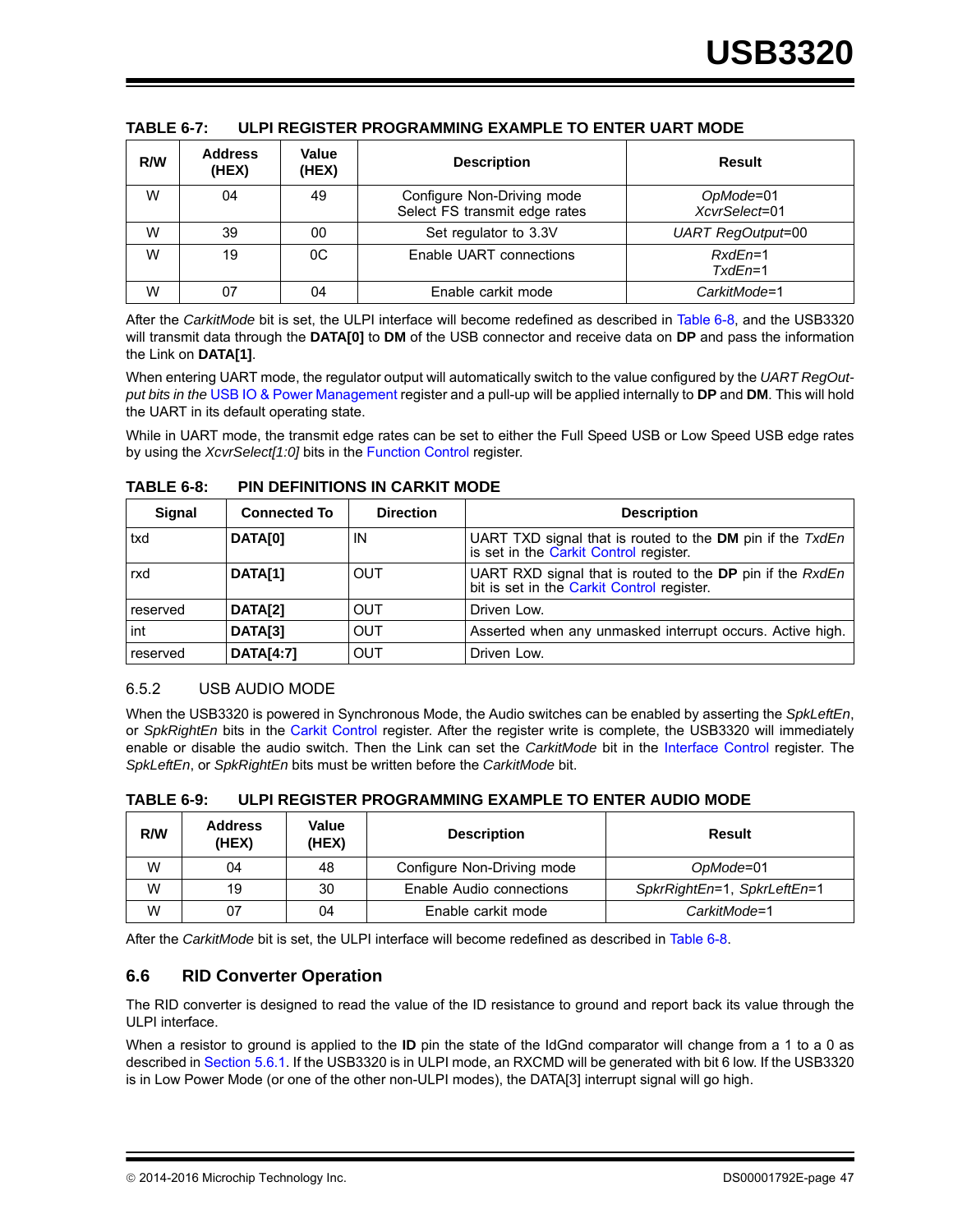After the USB3320 has detected the change of state on the **ID** pin, the RID converter can be used to determine the value of ID resistance. To start a ID resistance measurement, the *RidConversionStart* bit is set in the [Vendor Rid Conversion](#page-55-1) register.

The Link can use one of two methods to determine when the RID Conversion is complete. One method is polling the *RidConversionStart* bit as described in [Section 7.1.3.3.](#page-55-1) The preferred method is to set the *RidIntEn* bit in the [Vendor Rid](#page-55-1) [Conversion](#page-55-1) register. When *RidIntEn* is set, an RXCMD will be generated after the RID conversion is complete. As described in [Table 6-3,](#page-38-0) the alt int bit of the RXCMD will be set.

After the RID Conversion is complete, the Link can read *RidValue* from the [Vendor Rid Conversion](#page-55-1) register.

#### <span id="page-47-1"></span>**6.7 Headset Audio Mode**

This mode is designed to allow a user to view the status of several signals while using an analog audio headset with a USB connector. This feature, exclusive to Microchip, is provided as an alternate mode to the CarKit Mode defined in [Section 6.5.](#page-45-2) In the CarKit Mode, the Link is unable to view the source of the interrupt on ID, except by returning to synchronous mode to read the ULPI registers. This forces the audio switches to be deactivated, and may glitch the audio signals. In addition, the Link cannot change the resistance on the ID pin without starting up the PHY to access the ULPI registers.

The Headset Audio Mode is entered by writing to the [Headset Audio Mode](#page-55-2) register, and allows the Link access to the state of the **VBUS** and **ID** pins during audio without glitching the audio connection. The Headset Audio mode also enables the Link to change the resistance on the **ID** pin and to change the audio headset attached from mono to stereo.

The ULPI interface is redefined as shown in [Table 6-10](#page-47-0) when Headset Audio Mode is entered.

| Signal          | <b>Connected To</b> | <b>Direction</b> | <b>Description</b>                                                                                                                                                                                                                                    |
|-----------------|---------------------|------------------|-------------------------------------------------------------------------------------------------------------------------------------------------------------------------------------------------------------------------------------------------------|
| SessVld         | DATA[0]             | <b>OUT</b>       | Output of SessVId comparator                                                                                                                                                                                                                          |
| VbusVld         | DATA[1]             | <b>OUT</b>       | Output of VbusVId Comparator (interrupt must be enabled)                                                                                                                                                                                              |
| <b>IdGndDrv</b> | DATA[2]             | IN               | Drives <b>ID</b> pin to ground when asserted<br>0b: Not connected<br>1b: Connects <b>ID</b> to ground.                                                                                                                                                |
|                 | DATA[3]             | <b>OUT</b>       | Driven low                                                                                                                                                                                                                                            |
| <b>IdGround</b> | DATA[4]             | <b>OUT</b>       | Asserted when the <b>ID</b> pin is grounded.<br>0b: ID pin is grounded<br>1b: <b>ID</b> pin is floating                                                                                                                                               |
| <b>IdFloat</b>  | DATA[5]             | <b>OUT</b>       | Asserted when the <b>ID</b> pin is floating. IdPullup or d_pullup330<br>must be enabled as shown below.                                                                                                                                               |
| IdPullup330     | DATA[6]             | IN               | When enabled a 330k $\Omega$ pullup is applied to the <b>ID</b> pin. This<br>bit will also change the trip point of the IdGnd comparator to<br>the value shown in Table 4-7.<br>0b: Disables the pull-up resistor<br>1b: Enables the pull-up resistor |
| <b>IdPullup</b> | DATA[7]             | IN               | Connects the 100k $\Omega$ pull-up resistor from the ID pin to<br><b>VDD3.3</b><br>Ob: Disables the pull-up resistor<br>1b: Enables the pull-up resistor                                                                                              |

<span id="page-47-0"></span>**TABLE 6-10: PIN DEFINITIONS IN HEADSET AUDIO MODE**

Exiting Headset Audio Mode is the same as exiting Low Power Mode as described in [Section 6.3.2](#page-43-0). The Link must assert **STP** to signal the PHY to exit. When the PHY can accept a command, **DIR** is de-asserted and the PHY will wait until the Link de-asserts **STP** to resume synchronous ULPI operation. The **RESETB** pin can also be pulsed low to reset the USB3320 and return it to Synchronous Mode.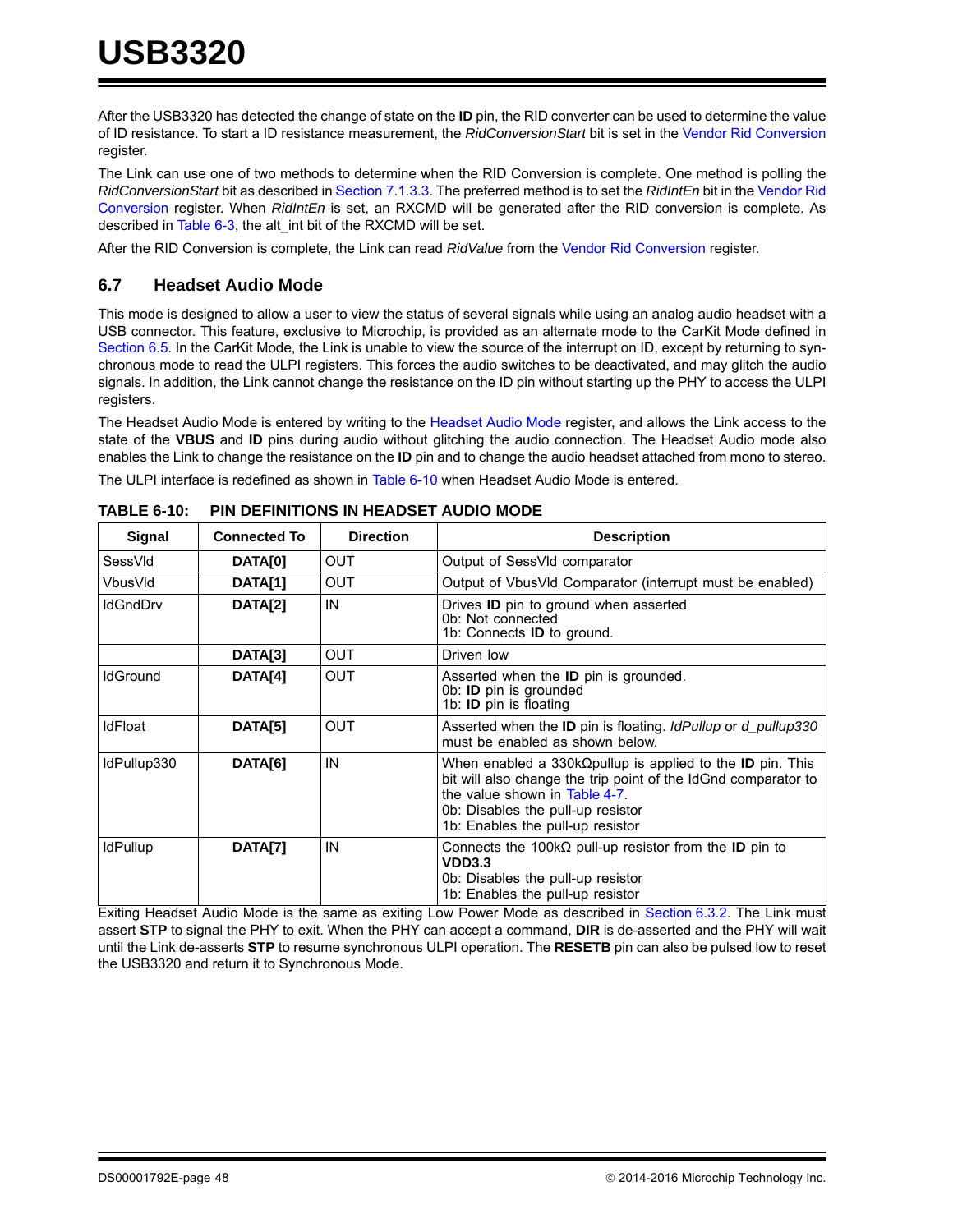## <span id="page-48-0"></span>**7.0 ULPI REGISTER MAP**

#### **7.1 ULPI Register Array**

The USB3320 Transceiver implements all of the ULPI registers detailed in the ULPI revision 1.1 specification. The complete USB3320 ULPI register set is shown in [Table 7-1.](#page-48-3) All registers are 8 bits. This table also includes the default state of each register upon POR or de-assertion of **RESETB**, as described in [Section 5.5.2.](#page-23-0) The RESET bit in the [Function](#page-49-5) [Control](#page-49-5) Register does not reset the bits of the ULPI register array. The Link should not read or write to any registers not listed in this table.

The USB3320 supports extended register access. The immediate register set (00-3Fh) can be accessed through either a immediate address or an extended register address.

|                                        | <b>Default</b> | Address (6bit) |                          |                              |                          |
|----------------------------------------|----------------|----------------|--------------------------|------------------------------|--------------------------|
| <b>Register Name</b>                   | <b>State</b>   | Read           | Write                    | <b>Set</b>                   | Clear                    |
| Vendor ID Low                          | 24h            | 00h            |                          |                              |                          |
| Vendor ID High                         | 04h            | 01h            | $\overline{\phantom{0}}$ | $\overline{\phantom{a}}$     | $\overline{\phantom{a}}$ |
| <b>Product ID Low</b>                  | 07h            | 02h            | $\overline{a}$           |                              | Ξ.                       |
| Product ID High                        | 00h            | 03h            | $\equiv$                 | $\overline{a}$               |                          |
| <b>Function Control</b>                | 41h            | 04-06h         | 04h                      | 05h                          | 06h                      |
| <b>Interface Control</b>               | 00h            | 07-09h         | 07h                      | 08h                          | 09h                      |
| <b>OTG Control</b>                     | 06h            | 0A-0Ch         | 0Ah                      | 0 <sub>Bh</sub>              | 0Ch                      |
| <b>USB Interrupt Enable Rising</b>     | 1Fh            | 0D-0Fh         | 0 <sub>Dh</sub>          | 0Eh                          | 0Fh                      |
| <b>USB Interrupt Enable Falling</b>    | 1Fh            | 10-12h         | 10 <sub>h</sub>          | 11h                          | 12h                      |
| <b>USB Interrupt Status (Note 7-1)</b> | 00h            | 13h            | $\blacksquare$           | $\blacksquare$               | $\overline{\phantom{a}}$ |
| <b>USB Interrupt Latch</b>             | 00h            | 14h            | $\overline{\phantom{a}}$ | $\qquad \qquad \blacksquare$ | $\overline{\phantom{a}}$ |
| Debug                                  | 00h            | 15h            | $\overline{a}$           |                              |                          |
| <b>Scratch Register</b>                | 00h            | 16-18h         | 16h                      | 17h                          | 18h                      |
| <b>Carkit Control</b>                  | 00h            | 19-1Bh         | 19h                      | 1Ah                          | 1Bh                      |
| Reserved                               | 00h            | 1Ch            |                          |                              |                          |
| <b>Carkit Interrupt Enable</b>         | 00h            | 1D-1Fh         | 1Dh                      | 1Eh                          | 1Fh                      |
| <b>Carkit Interrupt Status</b>         | 00h            | 20h            |                          |                              |                          |
| <b>Carkit Interrupt Latch</b>          | 00h            | 21h            | $\overline{\phantom{0}}$ | $\overline{\phantom{a}}$     | $\overline{\phantom{a}}$ |
| Reserved                               | 00h            |                | 22-30h                   |                              |                          |
| <b>HS TX Boost</b>                     | 00h            | 31h            | 31h                      |                              | $\blacksquare$           |
| Reserved                               | 00h            | 32h            | 32 <sub>h</sub>          | $\overline{\phantom{a}}$     | $\overline{\phantom{a}}$ |
| <b>Headset Audio Mode</b>              | 00h            | 33h            | 33h                      |                              | $\overline{a}$           |
| Reserved                               | 00h            |                | 34-35h                   |                              |                          |
| <b>Vendor Rid Conversion</b>           | 00h            | 36-38h         | 36h                      | 37h                          | 38h                      |
| <b>USB IO &amp; Power Management</b>   | 04h            | 39-3Bh         | 39h                      | 3Ah                          | 3Bh                      |
| Reserved                               | 00h            |                | 3C-3Fh                   |                              |                          |

#### <span id="page-48-3"></span><span id="page-48-1"></span>**TABLE 7-1: ULPI REGISTER MAP**

<span id="page-48-2"></span>**Note 7-1** Dynamically updates to reflect current status of interrupt sources.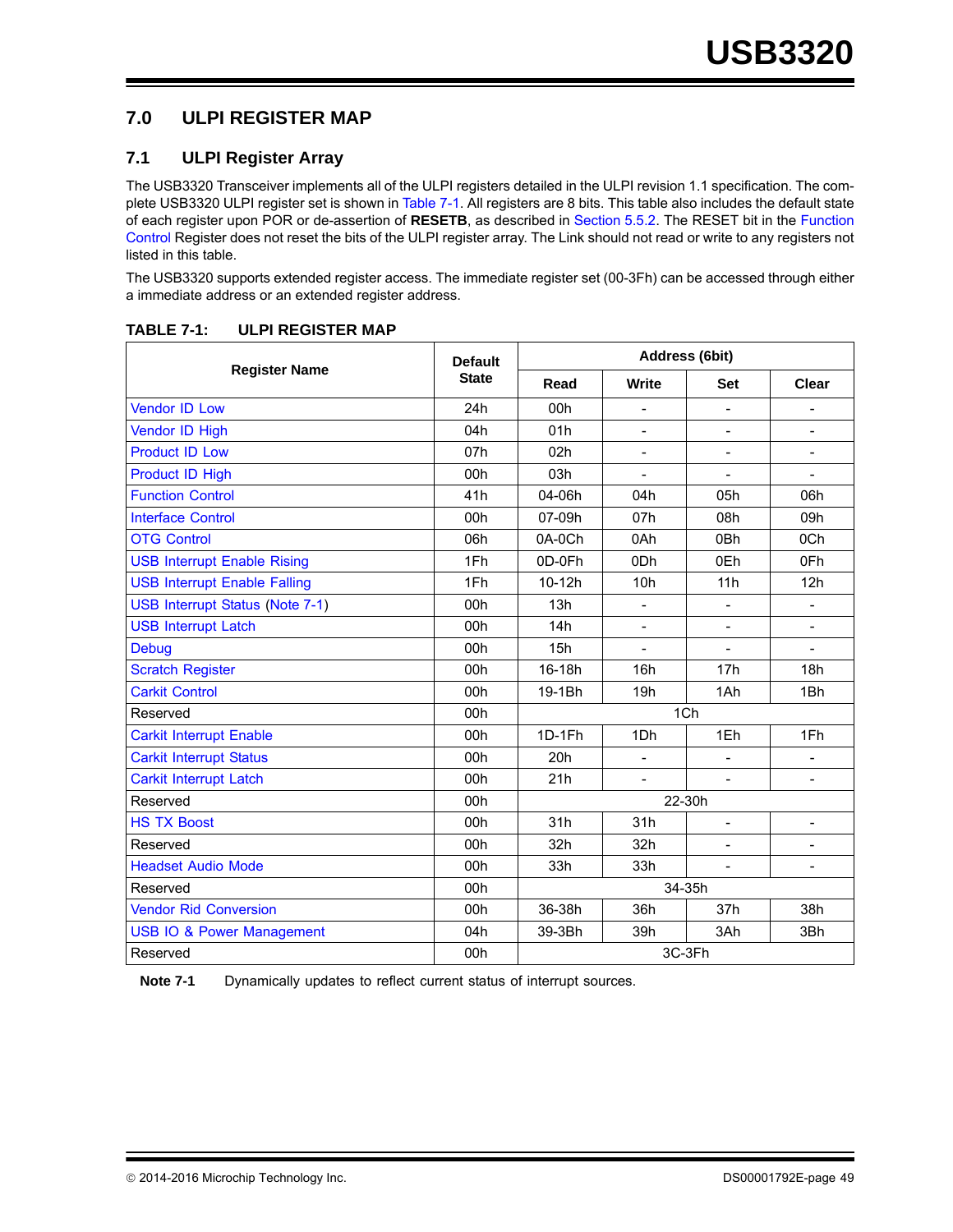#### 7.1.1 ULPI REGISTER SET

The following registers are used for the ULPI interface.

#### <span id="page-49-1"></span>7.1.1.1 Vendor ID Low

Address = 00h (read only)

| <b>Field Name</b>    | <b>Bit</b> | Access | <b>Default</b> | <b>Description</b>  |
|----------------------|------------|--------|----------------|---------------------|
| <b>Vendor ID Low</b> | 7.0<br>.v  | rd     | 24h            | Microchip Vendor ID |

## <span id="page-49-2"></span>7.1.1.2 Vendor ID High

Address = 01h (read only)

| <b>Field Name</b> | <b>Bit</b> | Access | Default | <b>Description</b>  |
|-------------------|------------|--------|---------|---------------------|
| Vendor ID High    | 7.0<br>.v  | rd     | 04h     | Microchip Vendor ID |

#### <span id="page-49-3"></span>7.1.1.3 Product ID Low

Address = 02h (read only)

| <b>Field Name</b> | <b>Bit</b> | Access | <b>Default</b> | <b>Description</b>   |
|-------------------|------------|--------|----------------|----------------------|
| Product ID Low    | 7:0        | rd     | 07h            | Microchip Product ID |

#### <span id="page-49-4"></span>7.1.1.4 Product ID High

Address = 03h (read only)

| <b>Field Name</b> | <b>Bit</b> | Access | Default | <b>Description</b>   |
|-------------------|------------|--------|---------|----------------------|
| Product ID High   | 7:0        | rd     | 00h     | Microchip Product ID |

#### <span id="page-49-5"></span><span id="page-49-0"></span>7.1.1.5 Function Control

Address = 04-06h (read), 04h (write), 05h (set), 06h (clear)

| <b>Field Name</b> | <b>Bit</b> | <b>Access</b> | <b>Default</b>  | <b>Description</b>                                                                                                                                                                                                           |
|-------------------|------------|---------------|-----------------|------------------------------------------------------------------------------------------------------------------------------------------------------------------------------------------------------------------------------|
| XcvrSelect[1:0]   | 1:0        | rd/w/s/c      | 01b             | Selects the required transceiver speed.<br>00b: Enables HS transceiver<br>01b: Enables FS transceiver<br>10b: Enables LS transceiver<br>11b: Enables FS transceiver for LS packets (FS<br>preamble automatically pre-pended) |
| <b>TermSelect</b> | 2          | rd/w/s/c      | 0b              | Controls the DP and DM termination depending on<br>XcvrSelect, OpMode, DpPulldown, and DmPulldown.<br>The DP and DM termination is detailed in Table 5-1.                                                                    |
| OpMode            | 4:3        | rd/w/s/c      | 00 <sub>b</sub> | Selects the required bit encoding style during transmit.<br>00b: Normal Operation<br>01b: Non-Driving<br>10b: Disable bit-stuff and NRZI encoding<br>11b: Reserved                                                           |
| Reset             | 5          | rd/w/s/c      | 0b              | Active high transceiver reset. This reset does not reset<br>the ULPI interface or register set. Automatically clears<br>after reset is complete.                                                                             |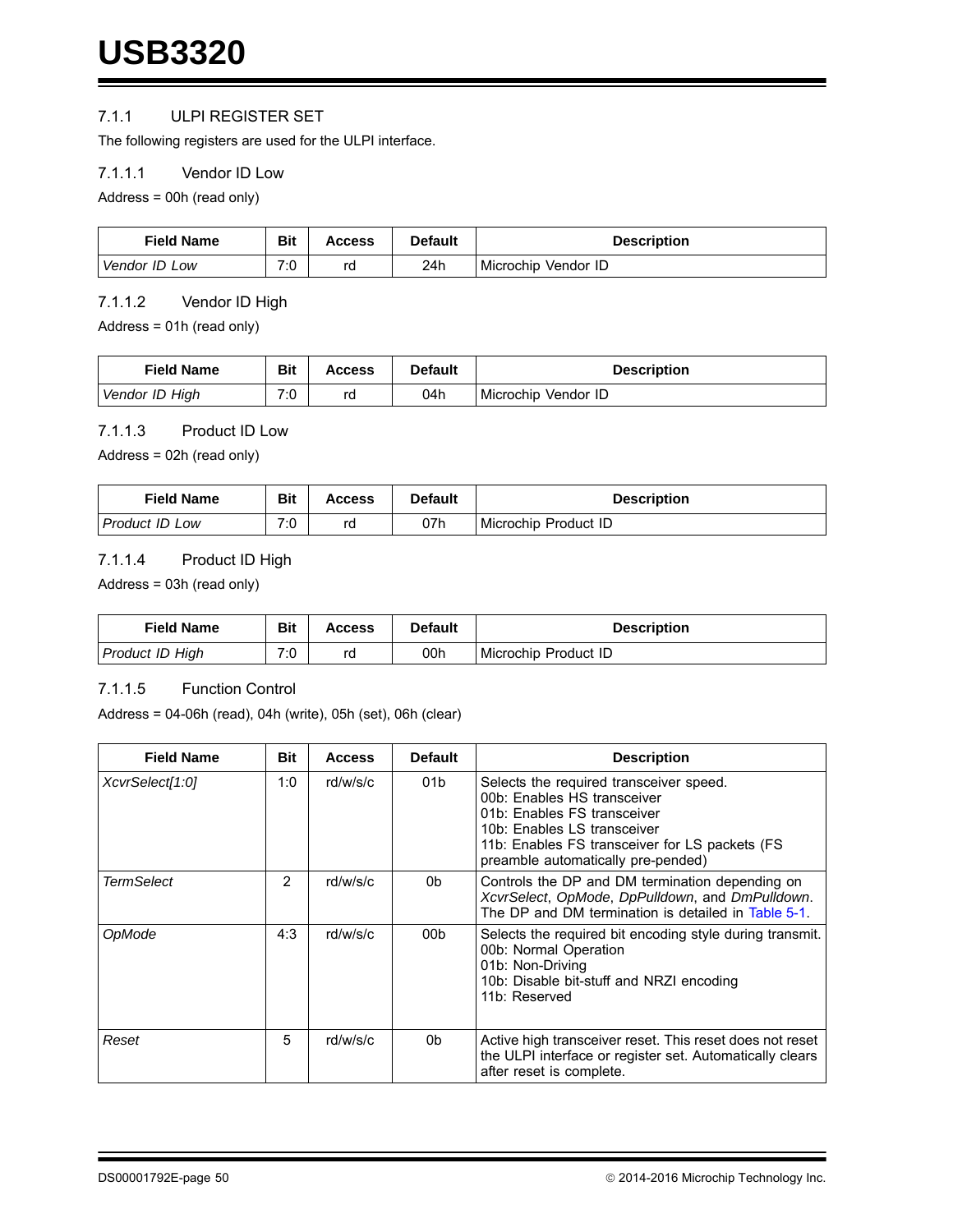| <b>Field Name</b> | <b>Bit</b> | <b>Access</b> | <b>Default</b> | <b>Description</b>                                                                                                                                                 |
|-------------------|------------|---------------|----------------|--------------------------------------------------------------------------------------------------------------------------------------------------------------------|
| SuspendM          | 6          | rd/w/s/c      | 1 <sub>b</sub> | Active low PHY suspend. When cleared the<br>transceiver will enter Low Power Mode as detailed in<br>Section 6.3. Automatically set when exiting Low Power<br>Mode. |
| Reserved          |            | rd            | 0 <sub>b</sub> | Read only, 0.                                                                                                                                                      |

<span id="page-50-2"></span><span id="page-50-1"></span>7.1.1.6 Interface Control

Address = 07-09h (read), 07h (write), 08h (set), 09h (clear)

| <b>Field Name</b>          | <b>Bit</b>     | <b>Access</b> | <b>Default</b> | <b>Description</b>                                                                                                                                                  |
|----------------------------|----------------|---------------|----------------|---------------------------------------------------------------------------------------------------------------------------------------------------------------------|
| 6-pin FsLsSerialMode       | $\Omega$       | rd/w/s/c      | 0 <sub>b</sub> | When asserted the ULPI interface is redefined to the<br>6-pin Serial Mode. The transceiver will automatically<br>clear this bit when exiting serial mode.           |
| 3-pin FsLsSerialMode       | 1              | rd/w/s/c      | 0 <sub>b</sub> | When asserted the ULPI interface is redefined to the<br>3-pin Serial Mode. The transceiver will automatically<br>clear this bit when exiting serial mode.           |
| CarkitMode                 | $\overline{2}$ | rd/w/s/c      | 0 <sub>b</sub> | When asserted the ULPI interface is redefined to the<br>Carkit interface. The transceiver will automatically<br>clear this bit when exiting Carkit Mode.            |
| ClockSuspendM              | 3              | rd/w/s/c      | 0 <sub>b</sub> | Enables Link to turn on 60MHz CLKOUT in Serial<br>Mode or Carkit Mode.<br>Ob: Disable clock in serial or Carkit Mode.<br>1b: Enable clock in serial or Carkit Mode. |
| AutoResume                 | 4              | rd/w/s/c      | 0 <sub>b</sub> | Only applicable in Host mode. Enables the transceiver<br>to automatically transmit resume signaling. This<br>function is detailed in Section 6.2.4.4.               |
| <b>IndicatorComplement</b> | 5              | rd/w/s/c      | 0 <sub>b</sub> | Inverts the EXTVBUS signal. This function is detailed<br>in Section 5.6.2.                                                                                          |
|                            |                |               |                | The EXTVBUS signal is always high on the<br>Note:<br><b>USB3320.</b>                                                                                                |
| <b>IndicatorPassThru</b>   | 6              | rd/w/s/c      | 0b             | Disables and ing the internal VBUS comparator with<br>the EXTVBUS signal when asserted. This function is<br>detailed in Section 5.6.2.                              |
|                            |                |               |                | The EXTVBUS signal is always high on the<br>Note:<br>USB3320                                                                                                        |
| InterfaceProtectDisable    | $\overline{7}$ | rd/w/s/c      | 0 <sub>b</sub> | Used to disable the integrated <b>STP</b> pull-up resistor<br>used for interface protection. This function is detailed<br>in Section 6.3.3.                         |

#### <span id="page-50-3"></span><span id="page-50-0"></span>7.1.1.7 OTG Control

Address = 0A-0Ch (read), 0Ah (write), 0Bh (set), 0Ch (clear)

| <b>Field Name</b> | Bit            | <b>Access</b> | <b>Default</b> | <b>Description</b>                                                                                                                                    |
|-------------------|----------------|---------------|----------------|-------------------------------------------------------------------------------------------------------------------------------------------------------|
| <b>IdPullup</b>   | 0              | rd/w/s/c      | 0b             | Connects a 100k $\Omega$ pull-up resistor from the <b>ID</b> pin to<br>VDD33<br>Ob: Disables the pull-up resistor<br>1b: Enables the pull-up resistor |
| DpPulldown        |                | rd/w/s/c      | 1b             | Enables the 15k Ohm pull-down resistor on DP.<br>0b: Pull-down resistor not connected<br>1b: Pull-down resistor connected                             |
| <b>DmPulldown</b> | $\overline{2}$ | rd/w/s/c      | 1 <sub>b</sub> | Enables the 15k Ohm pull-down resistor on DM.<br>0b: Pull-down resistor not connected<br>1b: Pull-down resistor connected                             |

© 2014-2016 Microchip Technology Inc. COMEXANDED SOUND THE DS00001792E-page 51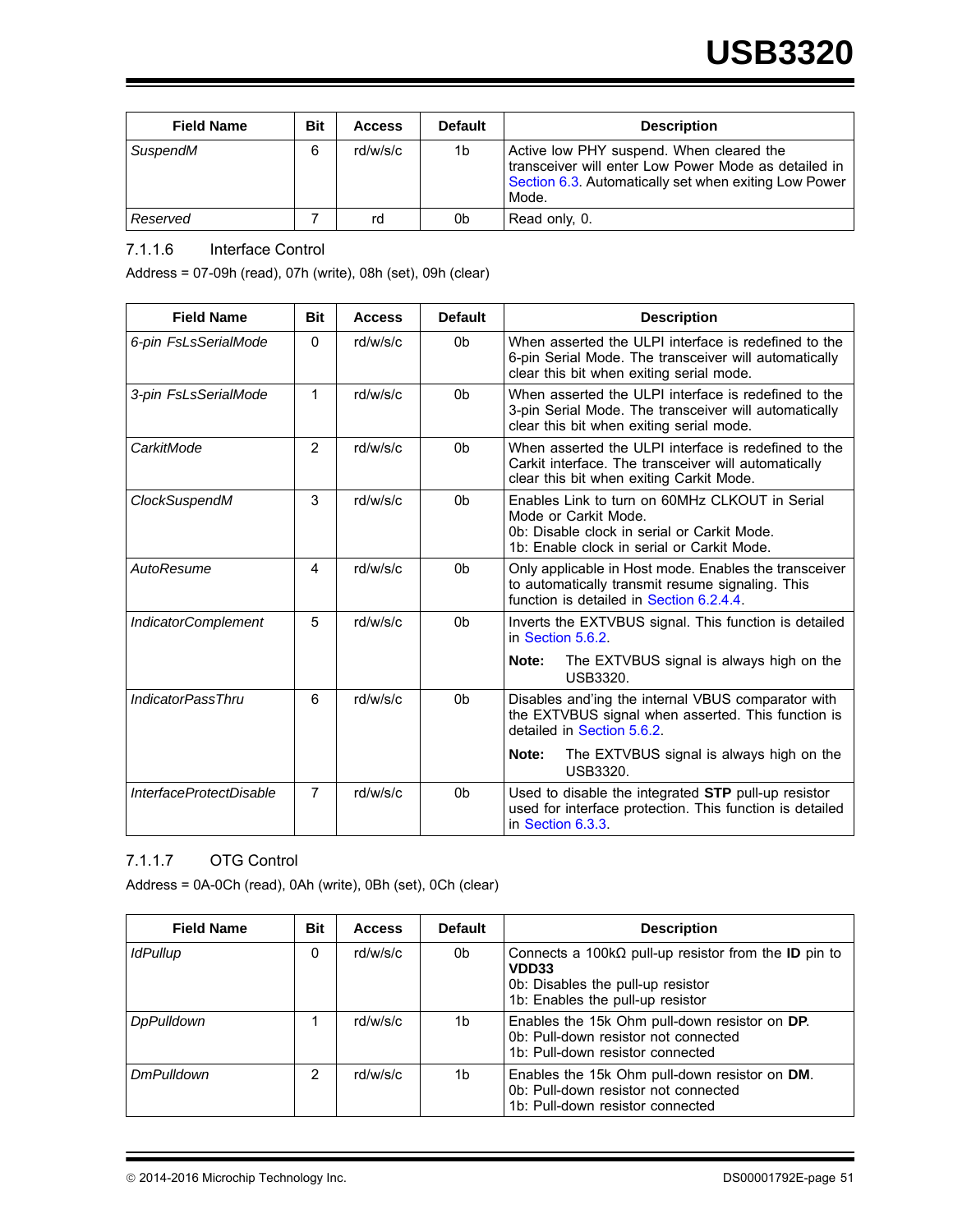| <b>Field Name</b>                   | <b>Bit</b>     | <b>Access</b> | <b>Default</b> | <b>Description</b>                                                                                                                                                                                                                     |
|-------------------------------------|----------------|---------------|----------------|----------------------------------------------------------------------------------------------------------------------------------------------------------------------------------------------------------------------------------------|
| DischrgVbus                         | 3              | rd/w/s/c      | 0b             | This bit is only used during SRP. Connects a resistor<br>from VBUS to ground to discharge VBUS.<br>0b: disconnect resistor from VBUS to ground<br>1b: connect resistor from VBUS to ground                                             |
| <b>ChrgVbus</b>                     | 4              | rd/w/s/c      | 0 <sub>b</sub> | This bit is only used during SRP. Connects a resistor<br>from VBUS to VDD33 to charge VBUS above the<br>SessValid threshold.<br>Ob: disconnect resistor from VBUS to VDD33<br>1b: connect resistor from VBUS to VDD33                  |
| <b>DrvVbus</b>                      | 5              | rd/w/s/c      | 0b             | Enables external 5 volt supply to drive 5 volts on<br>VBUS. This signal is or'ed with DrvVbusExternal.<br>0b: Do not drive Vbus, CPEN driven low.<br>1b: Drive Vbus, CPEN driven high.                                                 |
| <b>DrvVbusFxternal</b>              | 6              | rd/w/s/c      | 0b             | Enables external 5 volt supply to drive 5 volts on<br>VBUS. This signal is or'ed with DrvVbus.<br>0b: Do not drive Vbus, CPEN driven low.<br>1b: Drive Vbus, CPEN driven high.                                                         |
| <b>UseExternalVbus</b><br>Indicator | $\overline{7}$ | rd/w/s/c      | 0b             | Tells the transceiver to use an external VBUS over-<br>current or voltage indicator. This function is detailed in<br>Section 5.6.2.<br>0b: Use the internal VbusValid comparator<br>1b: Use the EXTVBUS input as for VbusValid signal. |
|                                     |                |               |                | The EXTVBUS signal is always high on the<br>Note:<br><b>USB3320.</b>                                                                                                                                                                   |

## <span id="page-51-2"></span><span id="page-51-0"></span>7.1.1.8 USB Interrupt Enable Rising

Address = 0D-0Fh (read), 0Dh (write), 0Eh (set), 0Fh (clear)

| <b>Field Name</b>          | <b>Bit</b> | <b>Access</b> | <b>Default</b> | <b>Description</b>                                                                                                         |
|----------------------------|------------|---------------|----------------|----------------------------------------------------------------------------------------------------------------------------|
| <b>HostDisconnect Rise</b> | 0          | rd/w/s/c      | 1 <sub>b</sub> | Generate an interrupt event notification when<br>Hostdisconnect changes from low to high. Applicable<br>only in host mode. |
| <b>VbusValid Rise</b>      |            | rd/w/s/c      | 1 <sub>b</sub> | Generate an interrupt event notification when<br>Vbusvalid changes from low to high.                                       |
| SessValid Rise             | 2          | rd/w/s/c      | 1 <sub>b</sub> | Generate an interrupt event notification when<br>SessValid changes from low to high.                                       |
| SessEnd Rise               | 3          | rd/w/s/c      | 1 <sub>b</sub> | Generate an interrupt event notification when SessEnd<br>changes from low to high.                                         |
| <b>IdGnd Rise</b>          | 4          | rd/w/s/c      | 1 <sub>b</sub> | Generate an interrupt event notification when IdGnd<br>changes from low to high.                                           |
| Reserved                   | 7:5        | rd            | 000b           | Read only, 0.                                                                                                              |

## <span id="page-51-3"></span><span id="page-51-1"></span>7.1.1.9 USB Interrupt Enable Falling

Address = 10-12h (read), 10h (write), 11h (set), 12h (clear)

| <b>Field Name</b>          | Bit      | <b>Access</b> | <b>Default</b> | <b>Description</b>                                                                                                         |
|----------------------------|----------|---------------|----------------|----------------------------------------------------------------------------------------------------------------------------|
| <b>HostDisconnect Fall</b> | $\Omega$ | rd/w/s/c      | 1b             | Generate an interrupt event notification when<br>Hostdisconnect changes from high to low. Applicable<br>only in host mode. |
| <b>VbusValid Fall</b>      |          | rd/w/s/c      | 1b             | Generate an interrupt event notification when<br>Vbusvalid changes from high to low.                                       |
| SessValid Fall             | ◠        | rd/w/s/c      | 1b             | Generate an interrupt event notification when<br>SessValid changes from high to low.                                       |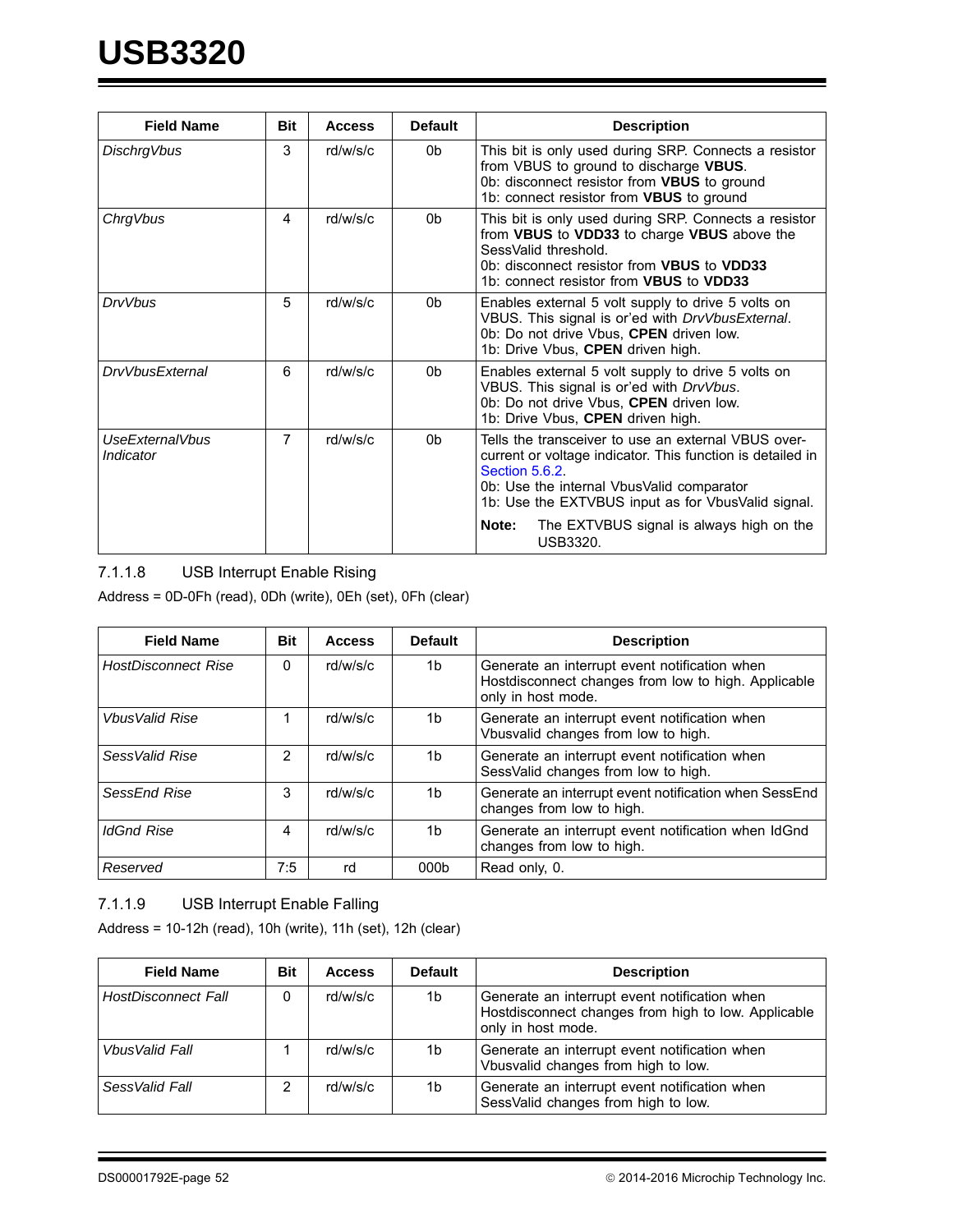| <b>Field Name</b> | <b>Bit</b> | <b>Access</b> | <b>Default</b> | <b>Description</b>                                                                 |
|-------------------|------------|---------------|----------------|------------------------------------------------------------------------------------|
| SessEnd Fall      | 3          | rd/w/s/c      | 1 <sub>b</sub> | Generate an interrupt event notification when SessEnd<br>changes from high to low. |
| IdGnd Fall        | 4          | rd/w/s/c      | 1 <sub>b</sub> | Generate an interrupt event notification when IdGnd<br>changes from high to low.   |
| Reserved          | 7:5        | rd            | 000b           | Read only, 0.                                                                      |

#### <span id="page-52-1"></span><span id="page-52-0"></span>7.1.1.10 USB Interrupt Status

Address = 13h (read only)

This register dynamically updates to reflect current status of interrupt sources.

| <b>Field Name</b> | <b>Bit</b> | <b>Access</b> | <b>Default</b> | <b>Description</b>                                                                          |
|-------------------|------------|---------------|----------------|---------------------------------------------------------------------------------------------|
| HostDisconnect    | 0          | rd            | 0b             | Current value of the UTMI+ Hi-Speed Hostdisconnect<br>output. Applicable only in host mode. |
| Vbus Valid        |            | rd            | 0b             | Current value of the UTMI+ Vbusvalid output.                                                |
| Sess Valid        | 2          | rd            | 0b             | Current value of the UTMI+ SessValid output.                                                |
| SessEnd           | 3          | rd            | 0b             | Current value of the UTMI+ SessEnd output.                                                  |
| <b>IdGnd</b>      | 4          | rd            | 0b             | Current value of the UTMI+ IdGnd output.                                                    |
| Reserved          | 7:5        | rd            | 000b           | Read only, 0.                                                                               |

**Note:** The default conditions will match the current status of the comparators. The values shown are for an unattached OTG device.

#### <span id="page-52-2"></span>7.1.1.11 USB Interrupt Latch

Address = 14h (read only with auto clear)

| <b>Field Name</b>           | <b>Bit</b> | <b>Access</b>    | <b>Default</b> | <b>Description</b>                                                                                                                                    |
|-----------------------------|------------|------------------|----------------|-------------------------------------------------------------------------------------------------------------------------------------------------------|
| <b>HostDisconnect Latch</b> | $\Omega$   | rd<br>(Note 7-2) | 0b             | Set to 1b by the transceiver when an unmasked event<br>occurs on Hostdisconnect. Cleared when this register<br>is read. Applicable only in host mode. |
| <b>VbusValid Latch</b>      |            | rd<br>(Note 7-2) | 0b             | Set to 1b by the transceiver when an unmasked event<br>occurs on VbusValid. Cleared when this register is<br>read.                                    |
| SessValid Latch             | 2          | rd<br>(Note 7-2) | 0b             | Set to 1b by the transceiver when an unmasked event<br>occurs on SessValid. Cleared when this register is<br>read.                                    |
| SessEnd Latch               | 3          | rd<br>(Note 7-2) | 0b             | Set to 1b by the transceiver when an unmasked event<br>occurs on SessEnd. Cleared when this register is read.                                         |
| <b>IdGnd Latch</b>          | 4          | rd<br>(Note 7-2) | 0b             | Set to 1b by the transceiver when an unmasked event<br>occurs on IdGnd. Cleared when this register is read.                                           |
| Reserved                    | 7:5        | rd               | 000b           | Read only, 0.                                                                                                                                         |

<span id="page-52-4"></span>**Note 7-2** rd: Read Only with auto clear.

#### <span id="page-52-3"></span>7.1.1.12 Debug

Address = 15h (read only)

| <b>Field Name</b> | <b>Bit</b> | <b>Access</b> | <b>Default</b> | <b>Description</b>                                       |
|-------------------|------------|---------------|----------------|----------------------------------------------------------|
| Linestate0        |            | rd            | 0 <sub>b</sub> | Contains the current value of Linestate[0].              |
| Linestate1        |            | rd            | 0 <sub>b</sub> | Contains the current value of Linestate <sup>[1]</sup> . |
| Reserved          | 7:2        | rd            | 000000b        | Read only, 0.                                            |

2014-2016 Microchip Technology Inc. DS00001792E-page 53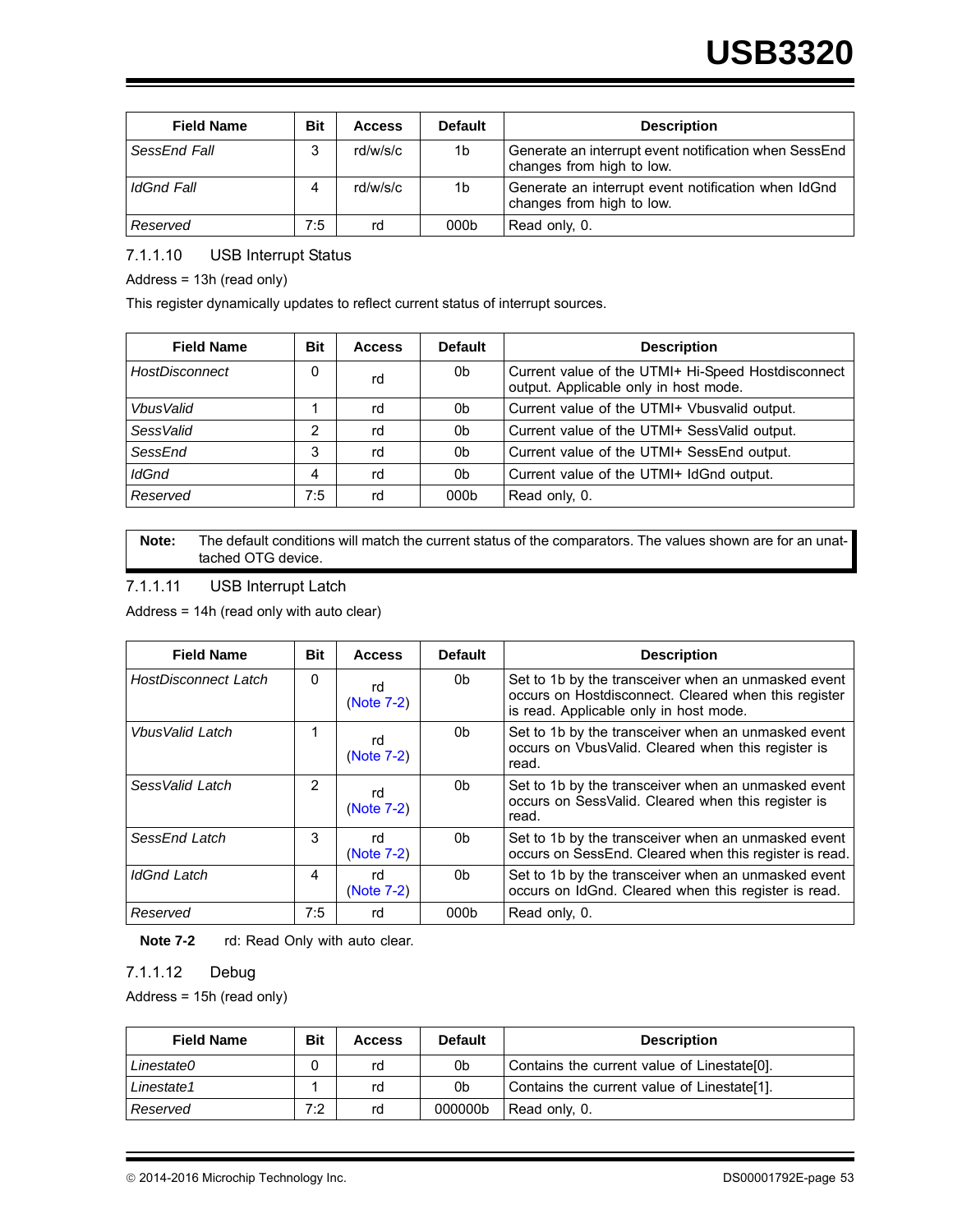#### <span id="page-53-2"></span>7.1.1.13 Scratch Register

Address = 16-18h (read), 16h (write), 17h (set), 18h (clear)

| <b>Field Name</b> | Bit | <b>Access</b> | <b>Default</b> | <b>Description</b>                                                                                                                                             |
|-------------------|-----|---------------|----------------|----------------------------------------------------------------------------------------------------------------------------------------------------------------|
| Scratch           | 7:0 | rd/w/s/c      | 00h            | Empty register byte for testing purposes. Software can<br>read, write, set, and clear this register and the<br>transceiver functionality will not be affected. |

#### 7.1.2 CARKIT CONTROL REGISTERS

The following registers are used to set-up and enable the USB UART and USB Audio functions.

#### <span id="page-53-3"></span><span id="page-53-0"></span>7.1.2.1 Carkit Control

Address = 19-1Bh (read), 19h (write), 1Ah (set), 1Bh (clear)

This register is used to program the USB3320 into and out of the Carkit Mode. When entering the UART mode the Link must first set the desired *TxdEn* and the *RxdEn* bits and then transition to Carkit Mode by setting the *CarkitMode* bit in the [Interface Control](#page-50-2) Register. When *RxdEn* is not set then the **DATA[1]** pin is held to a logic high.

| <b>Field Name</b> | Bit | <b>Access</b> | <b>Default</b> | <b>Description</b>                            |
|-------------------|-----|---------------|----------------|-----------------------------------------------|
| CarkitPwr         | 0   | rd            | 0b             | Read only, 0.                                 |
| <b>IdGndDrv</b>   |     | rd/w/s/c      | 0b             | Drives ID pin to ground                       |
| <b>TxdEn</b>      | 2   | rd/w/s/c      | 0b             | Connects UART TXD (DATA[0]) to DM             |
| <b>RxdEn</b>      | 3   | rd/w/s/c      | 0b             | Connects UART RXD (DATA[1]) to DP             |
| <b>SpkLeftEn</b>  | 4   | rd/w/s/c      | 0b             | Connects DM pin to SPK_L pin                  |
| <b>SpkRightEn</b> | 5   | rd/w/s/c      | 0b             | Connects DP pin to SPK_R pin. See Note below. |
| MicEn             | 6   | rd/w/s/c      | 0b             | Connects DP pin to SPK_R pin. See Note below. |
| Reserved          | 7   | rd            | 0b             | Read only, 0.                                 |

**Note:** If *SpkRightEn* or *MicEn* are asserted the **DP** pin will be connected to **SPK\_R**. To disconnect the **DP** pin from the **SPK\_R** pin both *SpkrRightEn* and *MicEn* must be set to de-asserted.

If using USB UART mode the UART data will appear at the **SPK\_L** and **SPK\_R** pins if the corresponding *SpkLeftEn*, *SpkRightEn*, or *MicEn* switches are enabled.

If using USB Audio the *TxdEn* and *RxdEn* bits should not be set when the *SpkLeftEn*, *SpkRightEn*, or *MicEn* switches are enabled. The USB single-ended receivers described in [Section 5.2.1](#page-16-4) are disabled when either *SpkLeftEn*, *SpkRightEn*, or *MicEn* are set.

#### <span id="page-53-4"></span><span id="page-53-1"></span>7.1.2.2 Carkit Interrupt Enable

Address = 1D-1Fh (read), 1Dh (write), 1Eh (set), 1Fh (clear)

| <b>Field Name</b>         | <b>Bit</b> | <b>Access</b> | <b>Default</b> | <b>Description</b>                                                                                                                                                                                           |
|---------------------------|------------|---------------|----------------|--------------------------------------------------------------------------------------------------------------------------------------------------------------------------------------------------------------|
| <i><b>IdFloatRise</b></i> | 0          | rd/w/s/c      | 0b             | When enabled an interrupt will be generated on the<br>alt int of the RXCMD byte when the ID pin transitions<br>from non-floating to floating. The IdPullup bit in the<br>OTG Control register should be set. |
| <b>IdFloatFall</b>        |            | rd/w/s/c      | 0b             | When enabled an interrupt will be generated on the<br>alt int of the RXCMD byte when the ID pin transitions<br>from floating to non-floating. The IdPullup bit in the<br>OTG Control register should be set. |
| CarlntDet                 | 2          | rd            | 0b             | Not Implemented. Reads as 0b.                                                                                                                                                                                |
| CarDpRise                 | 3          | rd            | 0b             | Not Implemented. Reads as 0b.                                                                                                                                                                                |
| CarDpFall                 | 4          | rd            | 0b             | Not Implemented. Reads as 0b.                                                                                                                                                                                |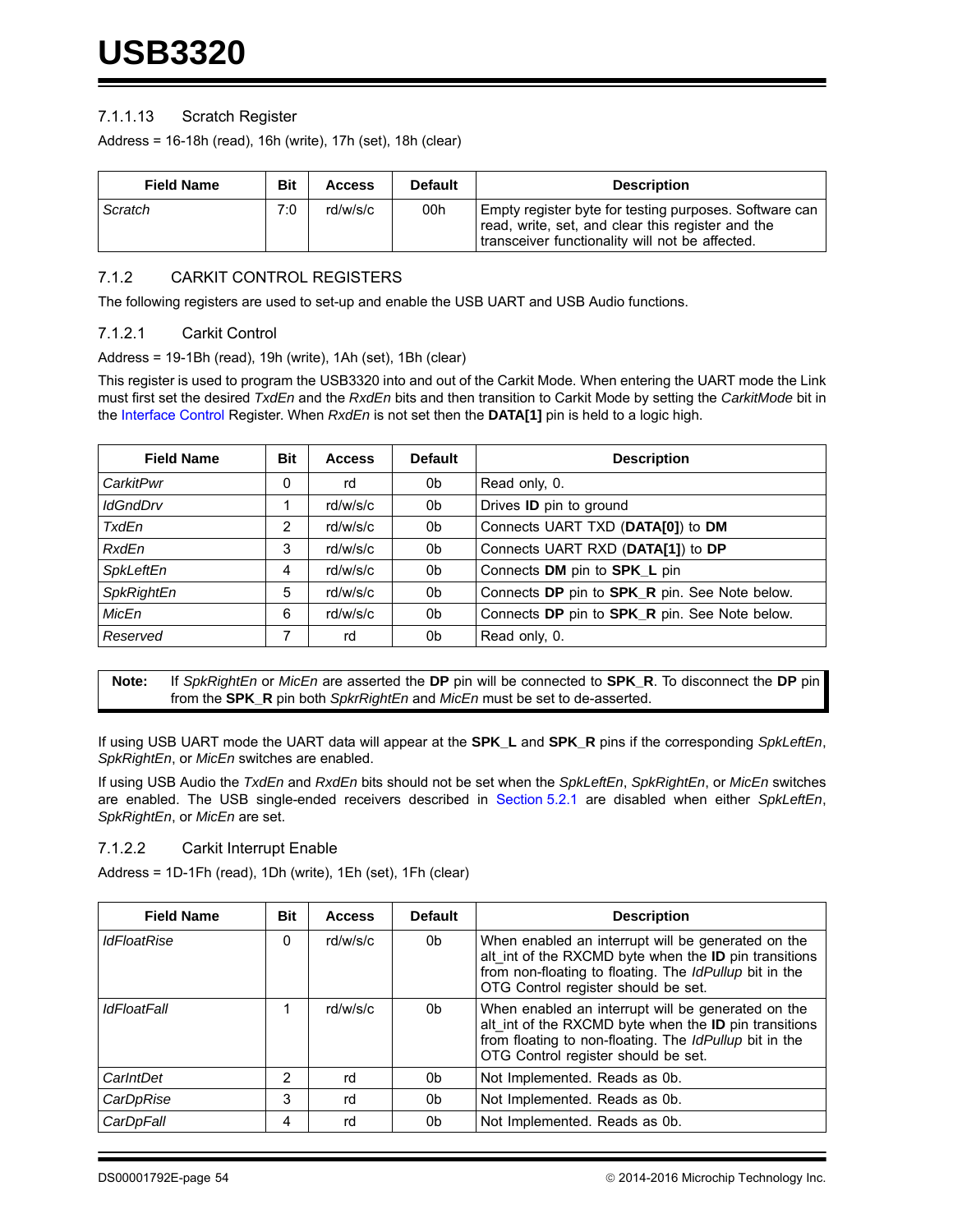| <b>Field Name</b> | Bit | <b>Access</b> | <b>Default</b> | <b>Description</b>                                                                                                                                                                                                                      |
|-------------------|-----|---------------|----------------|-----------------------------------------------------------------------------------------------------------------------------------------------------------------------------------------------------------------------------------------|
| <b>RidIntEn</b>   | 5   | rd/w/s/c      | 0 <sub>b</sub> | When enabled an interrupt will be generated on the<br>alt int of the RXCMD byte when RidConversionDone<br>bit is asserted.<br>This register bit is or'ed with the RidIntEn bit<br><b>Note:</b><br>of the Vendor Rid Conversion register |
|                   |     |               |                | described in Section 7.1.3.3.                                                                                                                                                                                                           |
| Reserved          | 7:6 | rd            | 00b            | Read only, 0.                                                                                                                                                                                                                           |

## <span id="page-54-2"></span><span id="page-54-0"></span>7.1.2.3 Carkit Interrupt Status

Address = 20h (read only)

| <b>Field Name</b>        | <b>Bit</b>     | <b>Access</b> | <b>Default</b>   | <b>Description</b>                                                                                                                                                                                                                                                                                                                                                                                                                                                               |
|--------------------------|----------------|---------------|------------------|----------------------------------------------------------------------------------------------------------------------------------------------------------------------------------------------------------------------------------------------------------------------------------------------------------------------------------------------------------------------------------------------------------------------------------------------------------------------------------|
| <i><b>IdFloat</b></i>    | $\Omega$       | rd            | 0 <sub>b</sub>   | Asserted when the <b>ID</b> pin is floating. <i>IdPullup</i> must be<br>enabled.                                                                                                                                                                                                                                                                                                                                                                                                 |
| CarIntDet                | 1              | rd            | 0b               | Not Implemented. Reads as 0b.                                                                                                                                                                                                                                                                                                                                                                                                                                                    |
| CarDp                    | $\overline{2}$ | rd            | 0b               | Not Implemented. Reads as 0b.                                                                                                                                                                                                                                                                                                                                                                                                                                                    |
| RidValue                 | 5:3            | rd            | 000 <sub>b</sub> | Conversion value of Rid resistor<br>$000:0$ ohms<br>001: 75 ohms<br>010: 102K ohms<br>$011:200K$ ohms<br>100: 440K ohms<br>101: ID floating<br>111: Frror<br>Note:<br>RidValue can also be read from the Vendor<br>Rid Conversion register described in                                                                                                                                                                                                                          |
| <b>RidConversionDone</b> | 6              | rd            | 0b               | Section 7.1.3.3.<br>Automatically asserted by the USB3320 when the Rid<br>Conversion is finished. The conversion will take<br>282uS. This bit will auto clear when the RidValue is<br>read from the Rid Conversion Register. Reading the<br>RidValue from the Carkit Interrupt Status register will<br>not clear either RidConversionDone status bit.<br>Note:<br>RidConversionDone can also be read from<br>the Vendor Rid Conversion register described<br>in Section 7.1.3.3. |
| Reserved                 | 7              | rd            | 0b               | Read only, 0.                                                                                                                                                                                                                                                                                                                                                                                                                                                                    |

#### <span id="page-54-3"></span><span id="page-54-1"></span>7.1.2.4 Carkit Interrupt Latch

Address = 21h (read only with auto-clear)

| <b>Field Name</b>           | Bit | <b>Access</b>                       | <b>Default</b> | <b>Description</b>                                                                                                                                                                                                                        |
|-----------------------------|-----|-------------------------------------|----------------|-------------------------------------------------------------------------------------------------------------------------------------------------------------------------------------------------------------------------------------------|
| <i><b>IdFloat Latch</b></i> | 0   | rd (Note 7-<br>3)                   | 0b             | Asserted if the state of the <b>ID</b> pin changes from non-<br>floating to floating while the IdFloatRise bit is enabled<br>or if the state of the ID pin changes from floating to<br>non-floating while the IdFloatFall bit is enabled. |
| CarlntDet Latch             |     | rd                                  | 0b             | Not Implemented. Reads as 0b.                                                                                                                                                                                                             |
| CarDp Latch                 | 2   | rd                                  | 0b             | Not Implemented. Reads as 0b.                                                                                                                                                                                                             |
| RidConversionLatch          | 3   | rd<br>(Note 7-3)                    | 0b             | If RidlntEn is set and the state of the<br>RidConversionDone bit changes from a 0 to 1 this bit<br>will be asserted.                                                                                                                      |
| Reserved<br>$N = 1272$      | 7:4 | rd<br>rd: Dood Only with outo oloor | 0000b          | Read only, 0.                                                                                                                                                                                                                             |

<span id="page-54-4"></span>**Note 7-3** rd: Read Only with auto clear.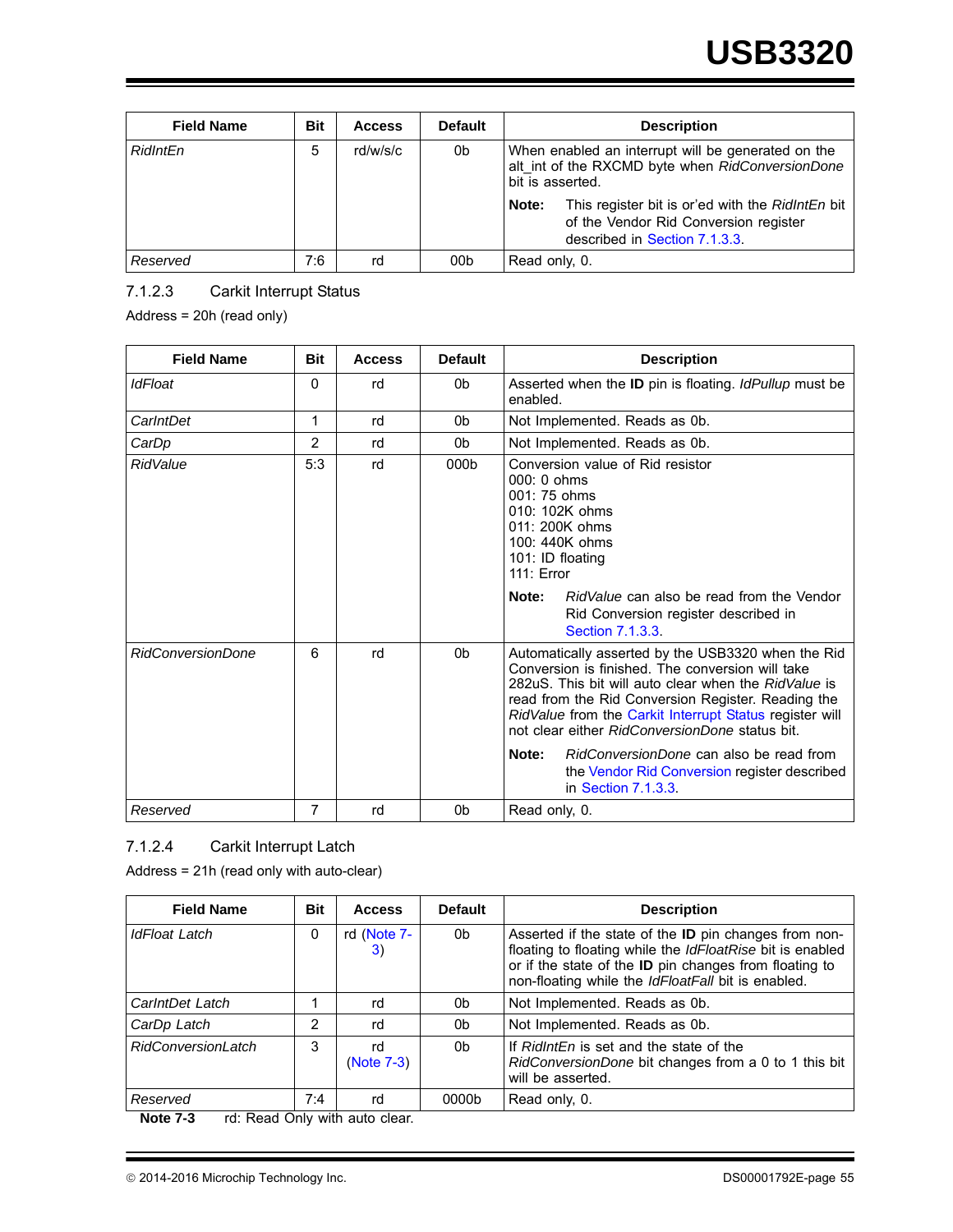#### 7.1.3 VENDOR REGISTER ACCESS

The vendor specific registers include the range from 30h to 3Fh. These can be accessed by the ULPI immediate register read / write.

#### <span id="page-55-4"></span><span id="page-55-0"></span>7.1.3.1 HS TX Boost

Address = 31h (read / write)

| <b>Field Name</b> | Bit | <b>Access</b> | <b>Default</b>  | <b>Description</b>                                                                                                                                                                                                             |
|-------------------|-----|---------------|-----------------|--------------------------------------------------------------------------------------------------------------------------------------------------------------------------------------------------------------------------------|
| Reserved          | 4:0 | rd            | 00000b          | Read only, 0.                                                                                                                                                                                                                  |
| <b>Boost</b>      | 6:5 | rd/w          | 00 <sub>b</sub> | Sets the HS transmitter amplitude as described in<br>Section 5.2.1.<br>00b: Nominal<br>01b: Enables 11.1% increased drive strength<br>10b: Enables 7.4% increased drive strength<br>11b: Enables 3.7% increased drive strength |
| Reserved          |     | rd            | 0b              | Read only, 0.                                                                                                                                                                                                                  |

#### <span id="page-55-5"></span><span id="page-55-2"></span>7.1.3.2 Headset Audio Mode

Address = 33h (read / write)

| <b>Field Name</b> | Bit | <b>Access</b> | <b>Default</b> | <b>Description</b>                                                                                           |
|-------------------|-----|---------------|----------------|--------------------------------------------------------------------------------------------------------------|
| HeadsetAudioEn    | 3:0 | rd/w          | 0000b          | When this field is set to a value of 1010, the Headset<br>Audio Mode is enabled as described in Section 6.7. |
| Reserved          | 7:4 | rd            | 0h             | Read only, 0.                                                                                                |

#### <span id="page-55-3"></span><span id="page-55-1"></span>7.1.3.3 Vendor Rid Conversion

Address = 36-38h (read), 36h (write), 37h (set), 38h (clear)

| <b>Field Name</b>         | Bit | <b>Access</b>     | <b>Default</b> | <b>Description</b>                                                                                                                                                                                                                                                                                                                |  |
|---------------------------|-----|-------------------|----------------|-----------------------------------------------------------------------------------------------------------------------------------------------------------------------------------------------------------------------------------------------------------------------------------------------------------------------------------|--|
| RidValue                  | 2:0 | rd/w              | 000b           | Conversion value of Rid resistor<br>$000:0$ ohms<br>001: 75 ohms<br>$010:100K$ ohms<br>011: 200K ohms<br>100: 440K ohms<br>101: ID floating<br>$111:$ Frror                                                                                                                                                                       |  |
|                           |     |                   |                | <i>RidValue</i> can also be read from the Carkit<br>Note:<br>Interrupt Status Register.                                                                                                                                                                                                                                           |  |
| <b>RidConversionDone</b>  | 3   | rd (Note 7-<br>4) | 0b             | Automatically asserted by the USB3320 when the Rid<br>Conversion is finished. The conversion will take<br>282uS. This bit will auto clear when the RidValue is<br>read from the Rid Conversion Register. Reading the<br>RidValue from the Carkit Interrupt Status Register will<br>not clear either RidConversionDone status bit. |  |
|                           |     |                   |                | RidConversionDone can also be read from<br>Note:<br>the Carkit Interrupt Status Register.                                                                                                                                                                                                                                         |  |
| <b>RidConversionStart</b> | 4   | rd/w/s/c          | 0b             | When this bit is asserted either through a register write<br>or set, the Rid converter will read the value of the ID<br>resistor. When the conversion is complete this bit will<br>auto clear.                                                                                                                                    |  |
| Reserved                  | 5   | rd/w/s/c          | 0b             | This bit must remain at 0.                                                                                                                                                                                                                                                                                                        |  |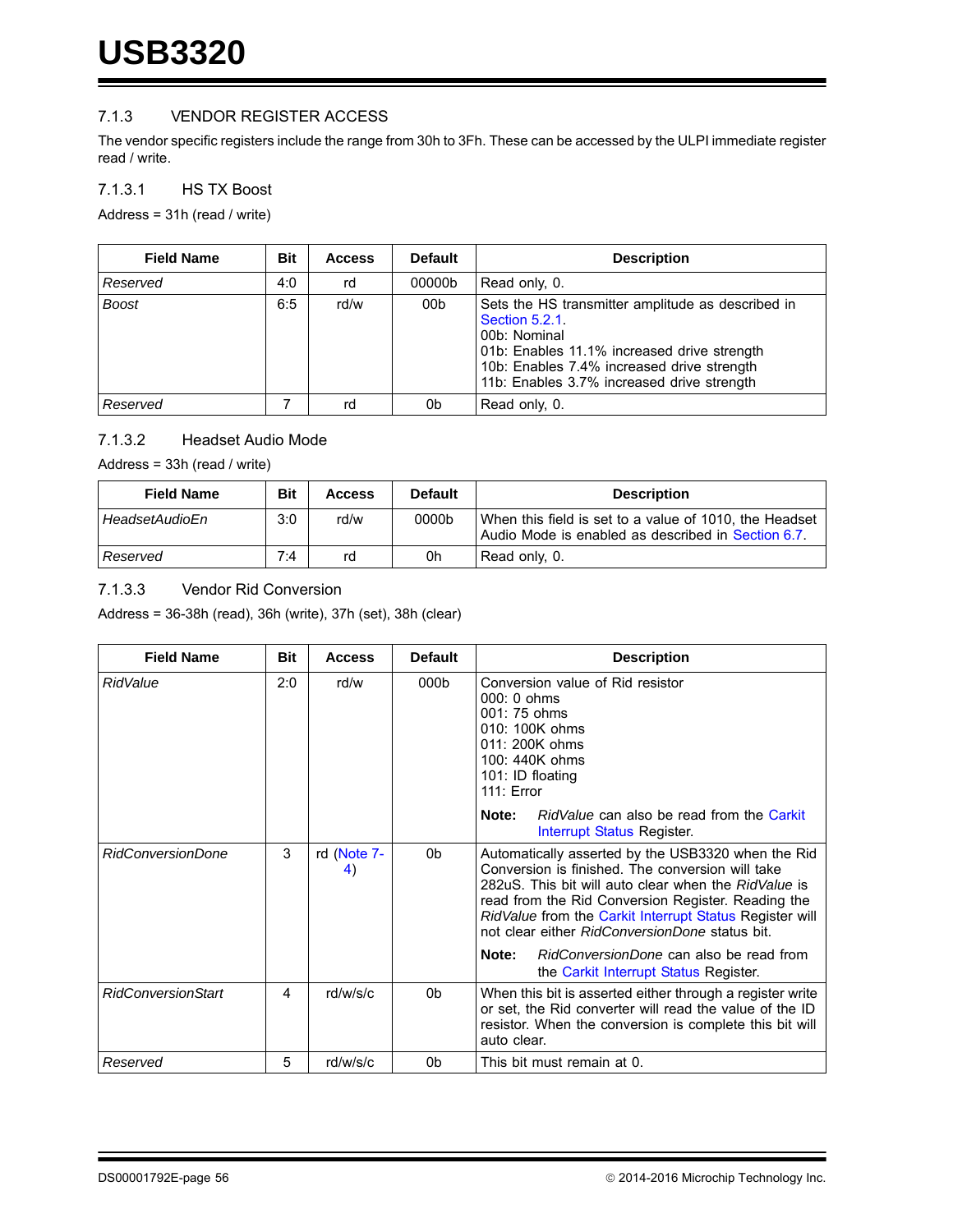| <b>Field Name</b> | Bit | <b>Access</b> | <b>Default</b> | <b>Description</b>                                                                                                         |  |
|-------------------|-----|---------------|----------------|----------------------------------------------------------------------------------------------------------------------------|--|
| <b>RidIntEn</b>   | 6   | rd/w/s/c      | 0 <sub>b</sub> | When enabled an interrupt will be generated on the<br>alt int of the RXCMD byte when RidConversionDone<br>bit is asserted. |  |
|                   |     |               |                | This register bit is or'ed with the RidlntEn bit<br>Note:<br>of the Carkit Interrupt Status register.                      |  |
| Reserved          |     | rd            | 0b             | Read only, 0.                                                                                                              |  |

<span id="page-56-2"></span><span id="page-56-0"></span>**Note 7-4** rd: Read Only with auto clear.

## <span id="page-56-1"></span>7.1.3.4 USB IO & Power Management

Address = 39-3Bh (read), 39h (write), 3Ah (set), 3Bh (clear)

| <b>Field Name</b>     | <b>Bit</b> | <b>Access</b> | <b>Default</b>  | <b>Description</b>                                                                                                                                                                                                                                                                                                                                                                                                                                                       |
|-----------------------|------------|---------------|-----------------|--------------------------------------------------------------------------------------------------------------------------------------------------------------------------------------------------------------------------------------------------------------------------------------------------------------------------------------------------------------------------------------------------------------------------------------------------------------------------|
| Reserved              | 0          | rd/w/s/c      | 0 <sub>b</sub>  | Read only, 0.                                                                                                                                                                                                                                                                                                                                                                                                                                                            |
| SwapDP/DM             | 1          | rd/w/s/c      | 0b              | When asserted, the DP and DM pins of the USB<br>transceiver are swapped. This bit can be used to<br>prevent crossing the DP/DM traces on the board. In<br>UART mode, it swaps the routing to the DP and DM<br>pins. In USB Audio Mode, it does not affect the SPK_L<br>and SPK_R pins.                                                                                                                                                                                   |
| <b>UART RegOutput</b> | 3:2        | rd/w/s/c      | 01 <sub>b</sub> | Controls the output voltage of the VBAT to VDD33<br>regulator in UART mode. When the transceiver is<br>switched from USB mode to UART mode regulator<br>output will automatically change to the value specified<br>in this register when TxdEn is asserted.<br>00:3.3V<br>01: 3.0V (default)<br>10: 2.75V<br>11:2.5V<br>Note:<br>When in USB Audio Mode the regulator will<br>remain at 3.3V. When using this register it is<br>recommended that the Link exit UART mode |
|                       |            |               |                 | by using the RESETB pin.                                                                                                                                                                                                                                                                                                                                                                                                                                                 |
| ChargerPullupEnDP     | 4          | rd/w/s/c      | 0 <sub>b</sub>  | Enables a Pull-up for USB Charger Detection when set<br>on the DP pin. (The pull-up is automatically enabled in<br>UART mode)                                                                                                                                                                                                                                                                                                                                            |
| ChargerPullupEnDM     | 5          | rd/w/s/c      | 0 <sub>b</sub>  | Enables a Pull-up for USB Charger Detection when set<br>on the DM pin. (The pull-up is automatically enabled in<br>UART mode)                                                                                                                                                                                                                                                                                                                                            |
| <b>USB RegOutput</b>  | 7:6        | rd/w/s/c      | 00 <sub>b</sub> | Controls the output voltage of the VBAT to VDD33<br>regulator in USB mode. When the transceiver is in<br>Synchronous Mode, Serial Mode, or Low Power Mode,<br>the regulator output will be the value specified in this<br>register.<br>00: 3.3V (default)<br>01: 3.0V<br>10: 2.75V<br>11: 2.5V                                                                                                                                                                           |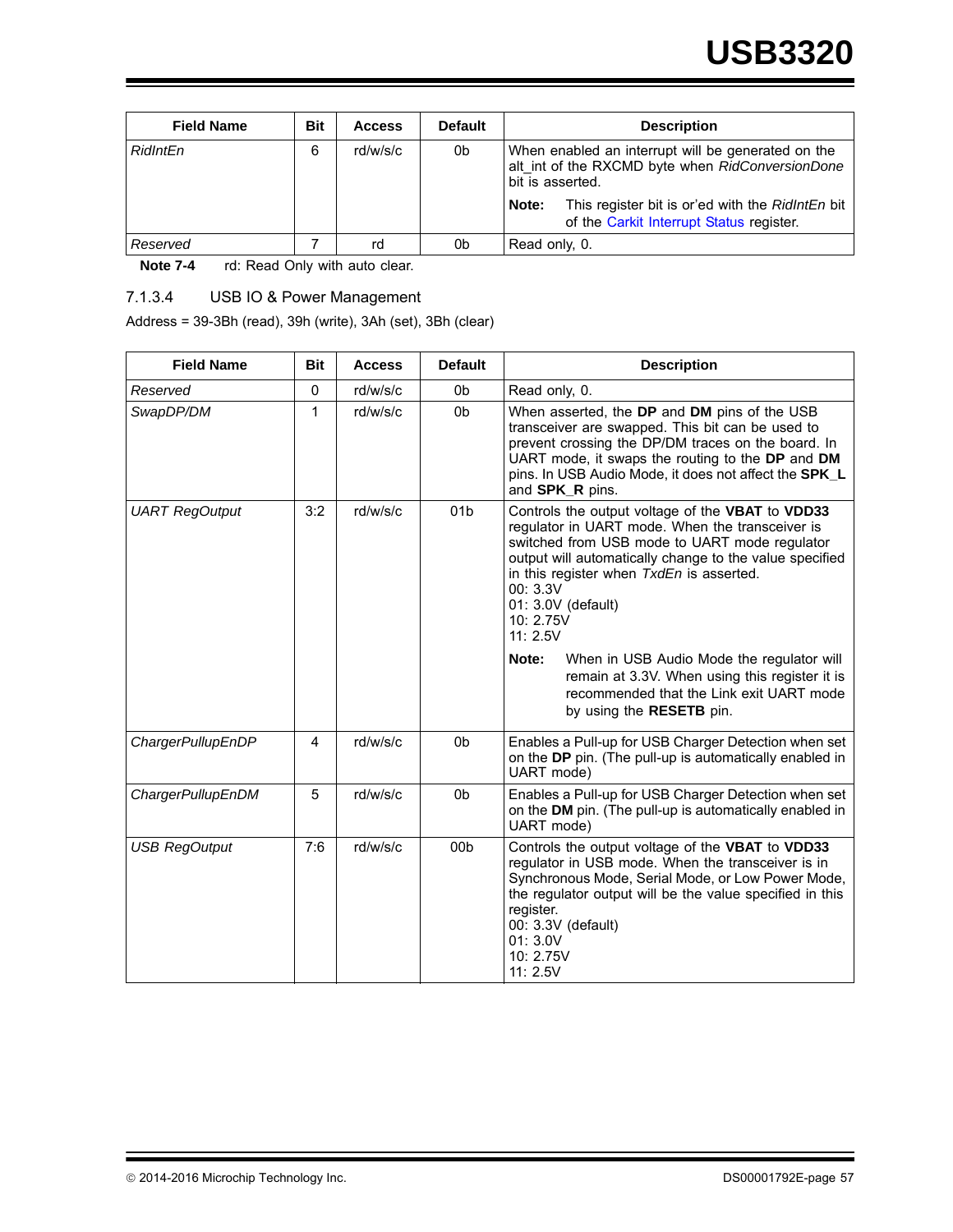## <span id="page-57-0"></span>**8.0 APPLICATION NOTES**

#### **8.1 Application Diagram**

The USB3320 requires few external components as shown in the application diagrams. The USB 2.0 Specification restricts the voltage at the VBUS pin to a maximum value of 5.25V. In some applications, the voltage will exceed this voltage, and the USB3320 provides an integrated overvoltage protection circuit. The overvoltage protection circuit works with an external resistor (R<sub>VBUS</sub>) to lower the voltage at the VBUS pin, as described in [Section 5.6.2.6](#page-29-3).

Following POR or hardware reset, the voltage at CLKOUT must not exceed  $V_{IH\_ED}$  as provided in [Table 4-4.](#page-11-0)

| Reference<br><b>Designator</b> | Value                | <b>Description</b>                                                                                                                                                            | <b>Notes</b>                                                                   |
|--------------------------------|----------------------|-------------------------------------------------------------------------------------------------------------------------------------------------------------------------------|--------------------------------------------------------------------------------|
| $C_{OUT}$                      | $2.2 \mu F$          | Bypass capacitor to ground ( $\leq 1\Omega$ ESR) for<br>requiator stability.                                                                                                  | Place as close as possible to the<br>transceiver.                              |
| $C_{VBUS}$                     | See Table 8-2        | Capacitor to ground required by the USB<br>Specification. Microchip recommends < $1\Omega$<br>ESR.                                                                            | Place near the USB connector.                                                  |
| $C_{BYP}$                      | System<br>dependent. | Bypass capacitor to ground. Typical<br>values used are 0.1 or 0.01 $\mu$ F.                                                                                                   | Place as close as possible to the<br>transceiver.                              |
| $C_{DC\_LOAD}$                 | System<br>dependent. | The USB connector housing may be AC-<br>coupled to the device ground.                                                                                                         | Industry convention is to ground<br>only the host side of the cable<br>shield. |
| $R_{VBUS}$                     | 1k $O$ or 10k $O$    | Series resistor to work with internal<br>overvoltage protection.<br>10k $\Omega$ in device applications.<br>See Table 5-7 for required values in Host<br>or OTG applications. | See Section 5.6.2.6 for information<br>regarding power dissipation.            |
| $R_{BIAS}$                     | 8.06k $\Omega$ (±1%) | Series resistor to establish reference<br>voltage.                                                                                                                            | See Section 5.3 for information<br>regarding power dissipation.                |

**TABLE 8-1: COMPONENT VALUES IN APPLICATION DIAGRAMS**

#### <span id="page-57-1"></span>**TABLE 8-2: CAPACITANCE VALUES AT VBUS OF USB CONNECTOR**

| <b>Mode</b> | <b>MIN Value</b>   | <b>MAX Value</b> |
|-------------|--------------------|------------------|
| Host        | 120 <sub>u</sub> F |                  |
| Device      | 1 <sub>u</sub> F   | $10\mu F$        |
| <b>OTC</b>  | 1uF                | $6.5\mu F$       |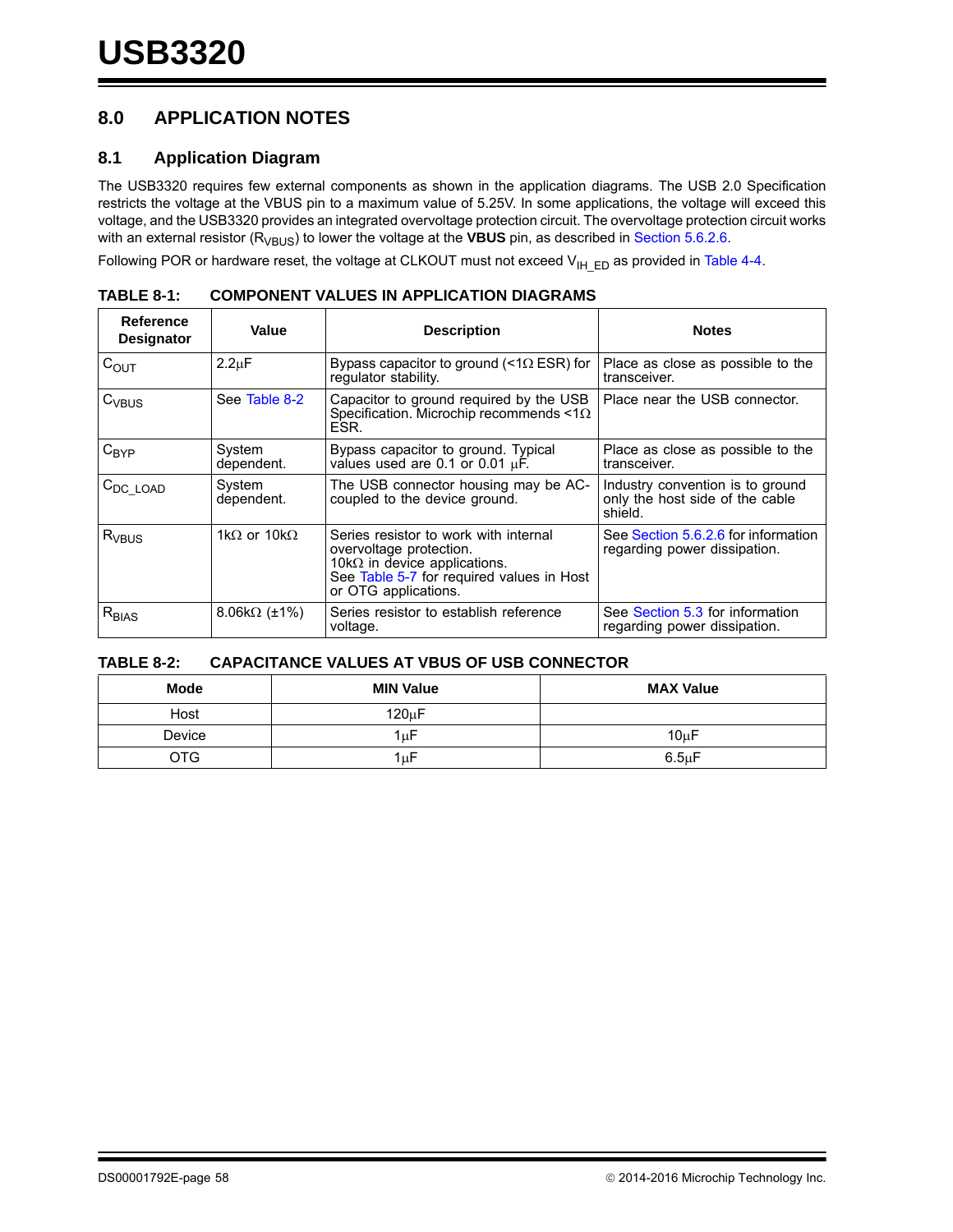#### <span id="page-58-0"></span>**FIGURE 8-1: USB3320 APPLICATION DIAGRAM (DEVICE, ULPI OUTPUT CLOCK MODE, 24MHZ)**

![](_page_58_Figure_2.jpeg)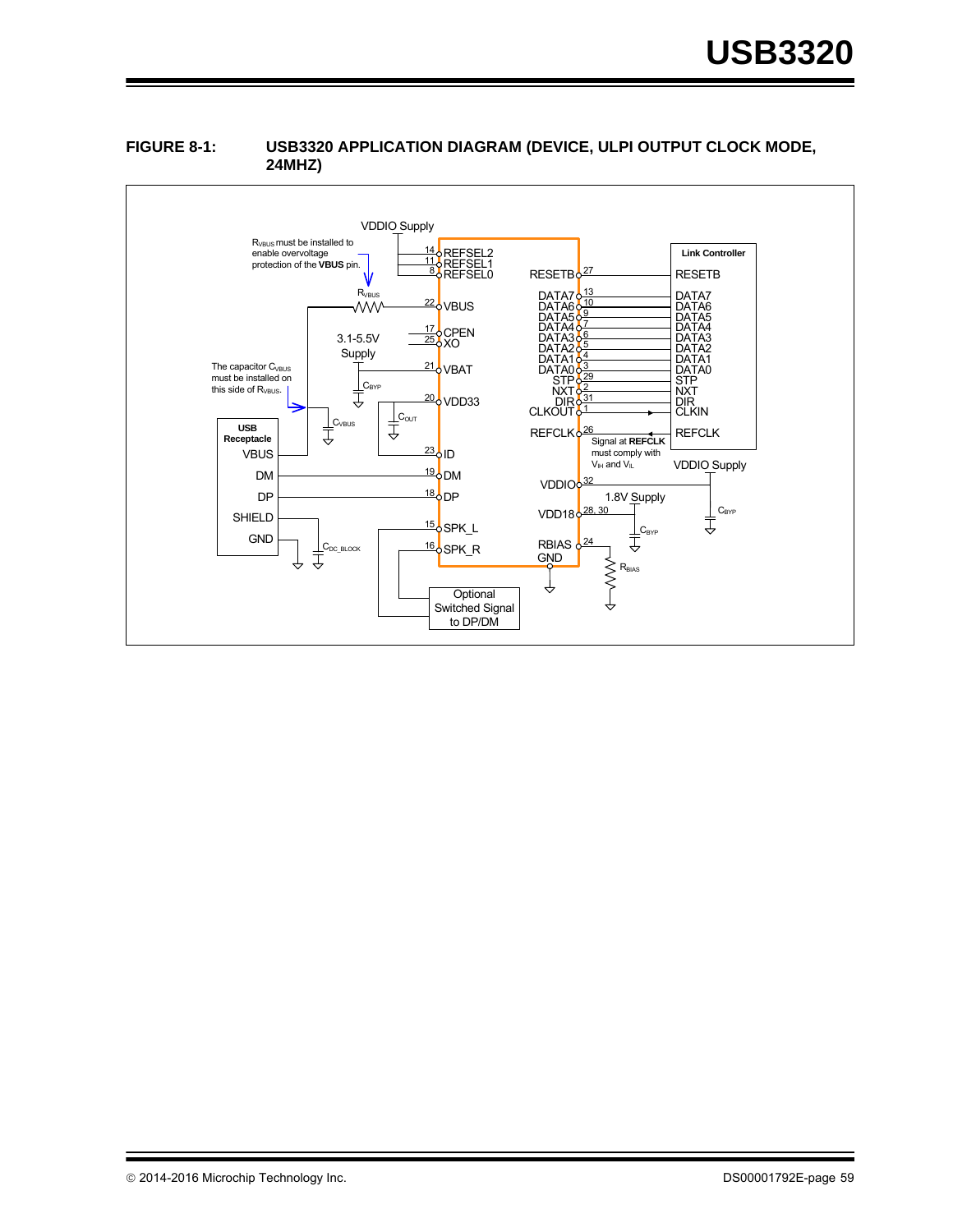![](_page_59_Figure_1.jpeg)

#### <span id="page-59-0"></span>**FIGURE 8-2: USB3320 APPLICATION DIAGRAM (DEVICE, ULPI INPUT CLOCK MODE, 60MHZ)**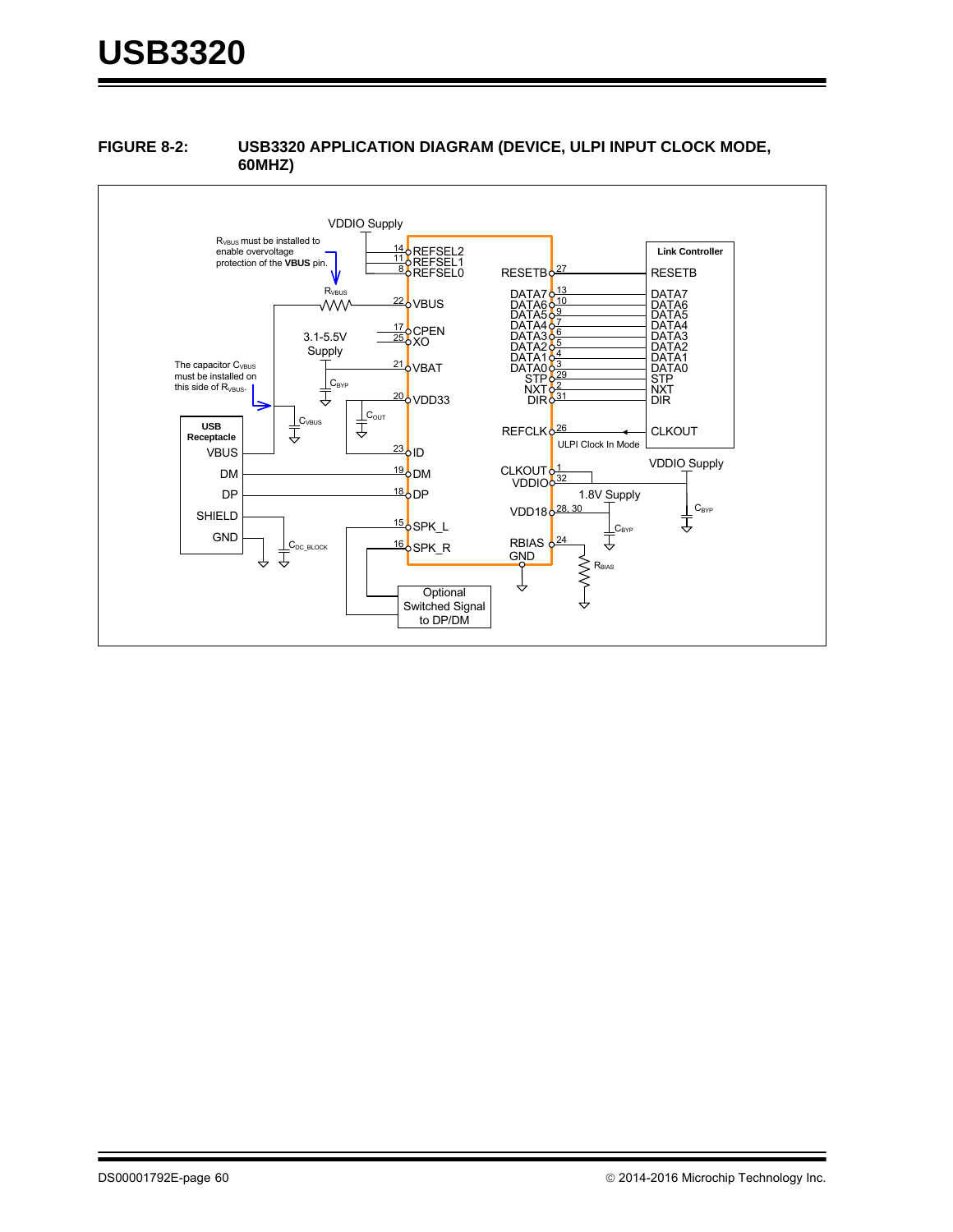#### <span id="page-60-0"></span>**FIGURE 8-3: USB3320 APPLICATION DIAGRAM (HOST OR OTG, ULPI OUTPUT CLOCK MODE, 24MHZ)**

![](_page_60_Figure_2.jpeg)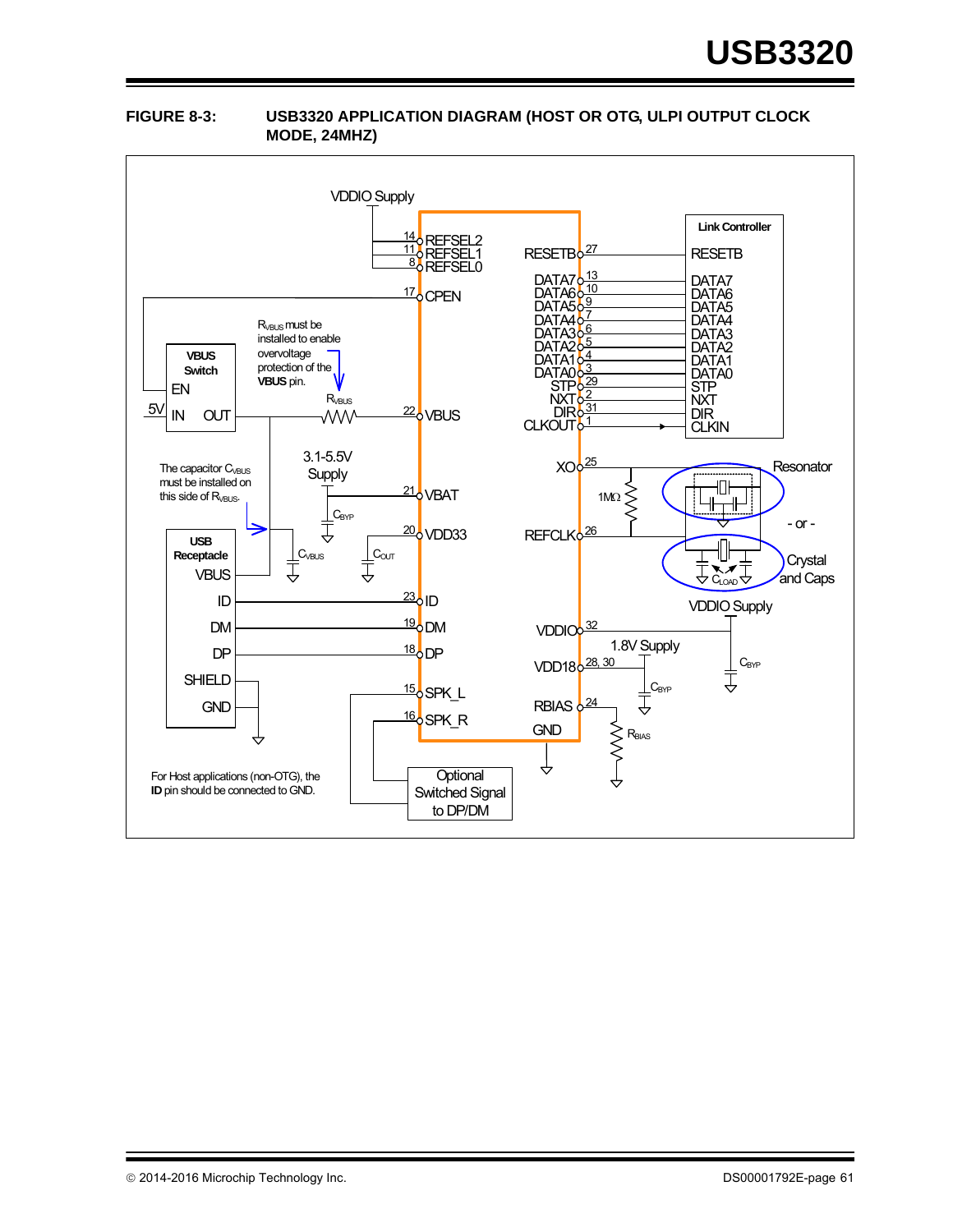#### **8.2 Reference Designs**

Microchip has generated reference designs for connecting the USB3320 to SOCs with a ULPI port. Please contact the Microchip sales office for more details.

#### **8.3 ESD Performance**

The USB3320 is protected from ESD strikes. By eliminating the requirement for external ESD protection devices, board space is conserved, and the board manufacturer is enabled to reduce cost. The advanced ESD structures integrated into the USB3320 protect the device whether or not it is powered up.

#### 8.3.1 HUMAN BODY MODEL (HBM) PERFORMANCE

HBM testing verifies the ability to withstand the ESD strikes like those that occur during handling and manufacturing, and is done without power applied to the IC. To pass the test, the device must have no change in operation or performance due to the event. All pins on the USB3320 except the **REFCLK**, **SPK\_L**, and **SPK\_R** pins provide ±8kV HBM protection, as shown in [Table 4-10](#page-14-4).

#### 8.3.2 EN/IEC 61000-4-2 PERFORMANCE

The EN/IEC 61000-4-2 ESD specification is an international standard that addresses system-level immunity to ESD strikes while the end equipment is operational. In contrast, the HBM ESD tests are performed at the device level with the device powered down.

Microchip contracts with Independent laboratories to test the USB3320 to EN/IEC 61000-4-2 in a working system. Reports are available upon request. Please contact your Microchip representative, and request information on 3rd party ESD test results. The reports show that systems designed with the USB3320 can safely provide the ESD performance shown in [Table 4-10](#page-14-4) without additional board level protection.

In addition to defining the ESD tests, EN/IEC 61000-4-2 also categorizes the impact to equipment operation when the strike occurs (ESD Result Classification). The USB3320 maintains an ESD Result Classification 1 or 2 when subjected to an EN/IEC 61000-4-2 (level 4) ESD strike.

Both air discharge and contact discharge test techniques for applying stress conditions are defined by the EN/IEC 61000-4-2 ESD document.

#### 8.3.3 AIR DISCHARGE

To perform this test, a charged electrode is moved close to the system being tested until a spark is generated. This test is difficult to reproduce because the discharge is influenced by such factors as humidity, the speed of approach of the electrode, and construction of the test equipment.

#### 8.3.4 CONTACT DISCHARGE

The uncharged electrode first contacts the USB connector to prepare this test, and then the probe tip is energized. This yields more repeatable results, and is the preferred test method. The independent test laboratories contracted by Microchip provide test results for both types of discharge methods.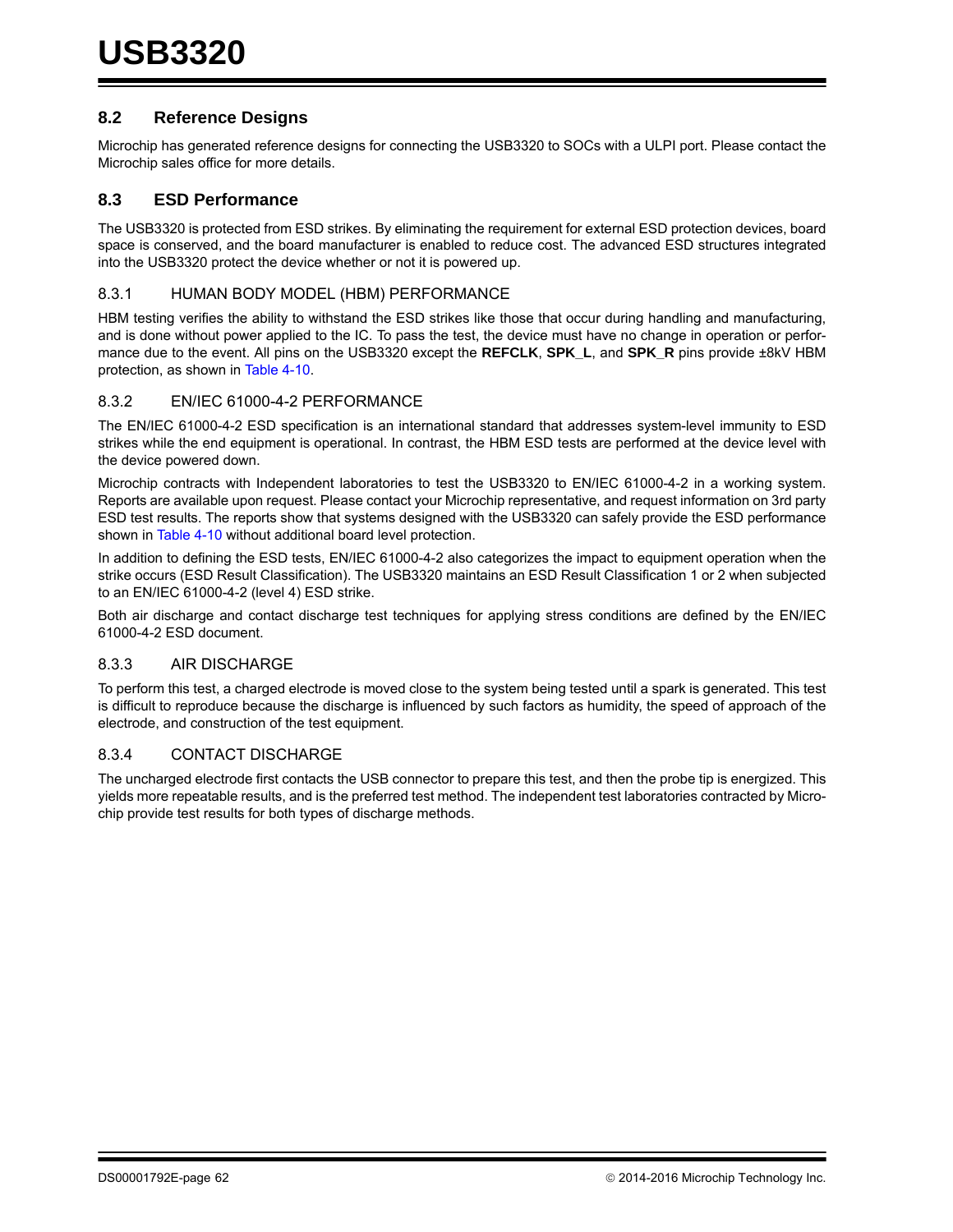## <span id="page-62-0"></span>**9.0 PACKAGE INFORMATION**

#### <span id="page-62-1"></span>**9.1 Package Marking Information**

![](_page_62_Figure_3.jpeg)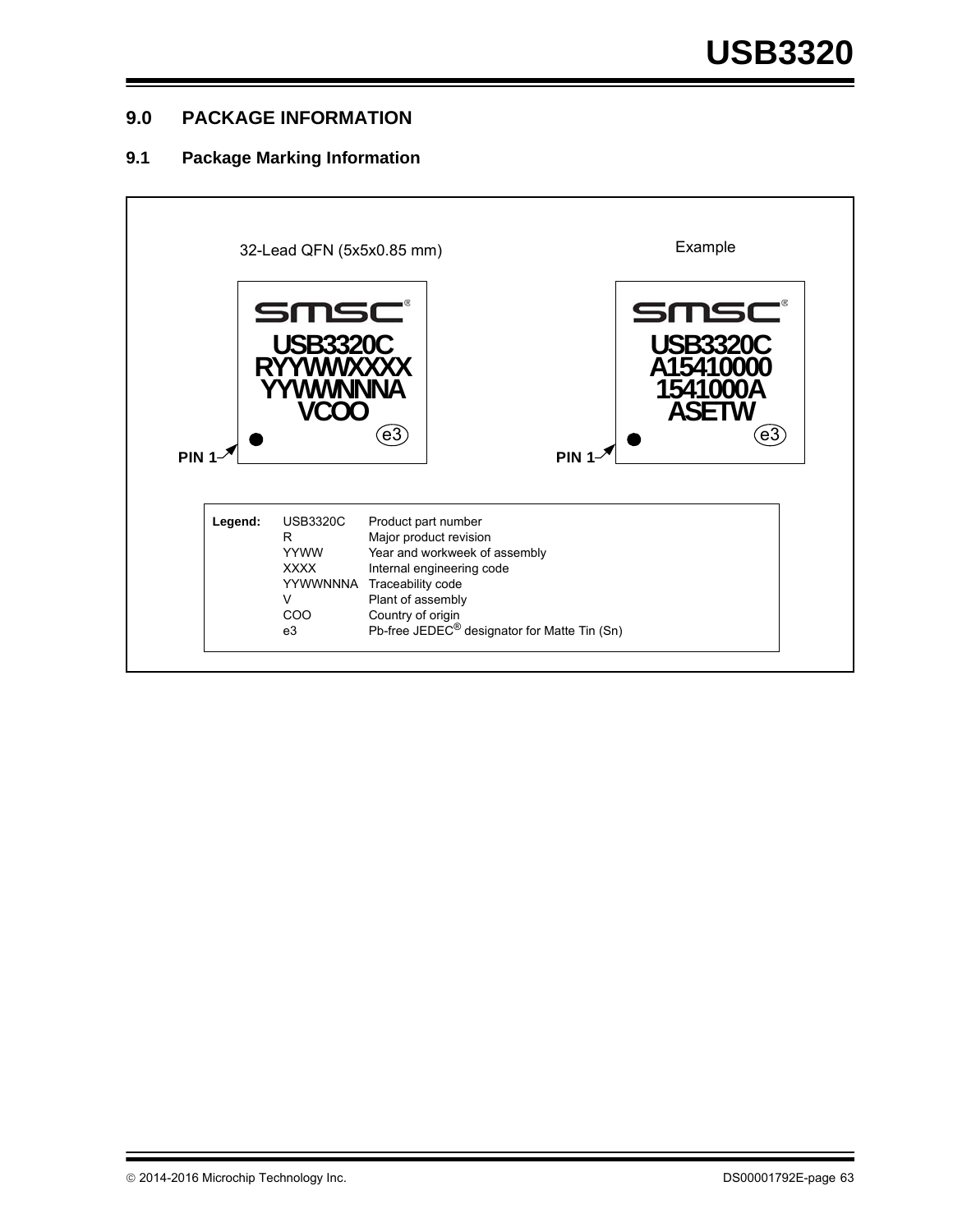#### **9.2 Package Details**

The USB3320 is offered in a compact 32 pin QFN package.

![](_page_63_Figure_3.jpeg)

#### **FIGURE 9-1: 32-PIN QFN, 5X5MM BODY, 0.5MM PITCH**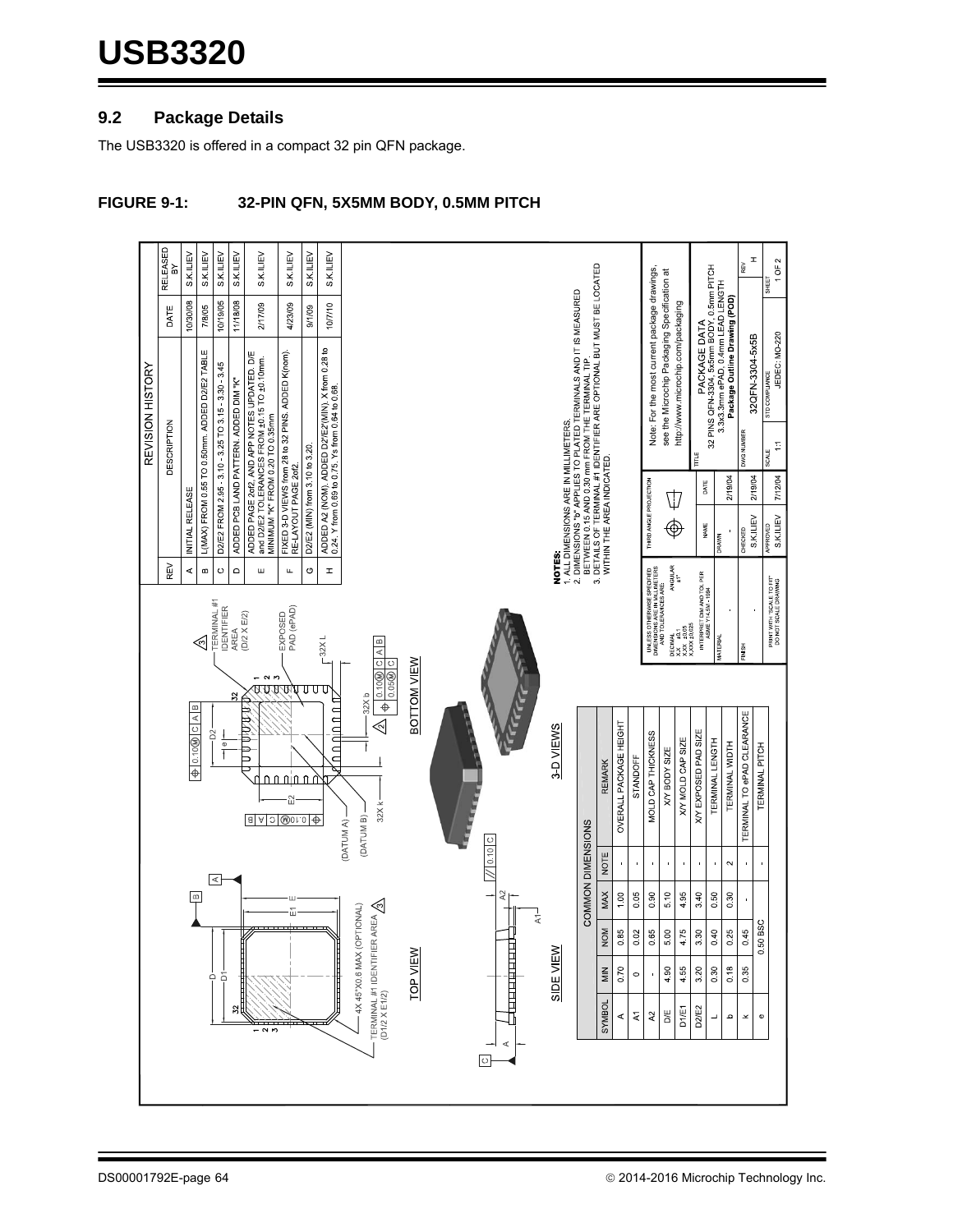![](_page_64_Figure_0.jpeg)

#### **FIGURE 9-1: 32-PIN QFN, 5X5MM BODY, 0.5MM PITCH (CONTINUED)**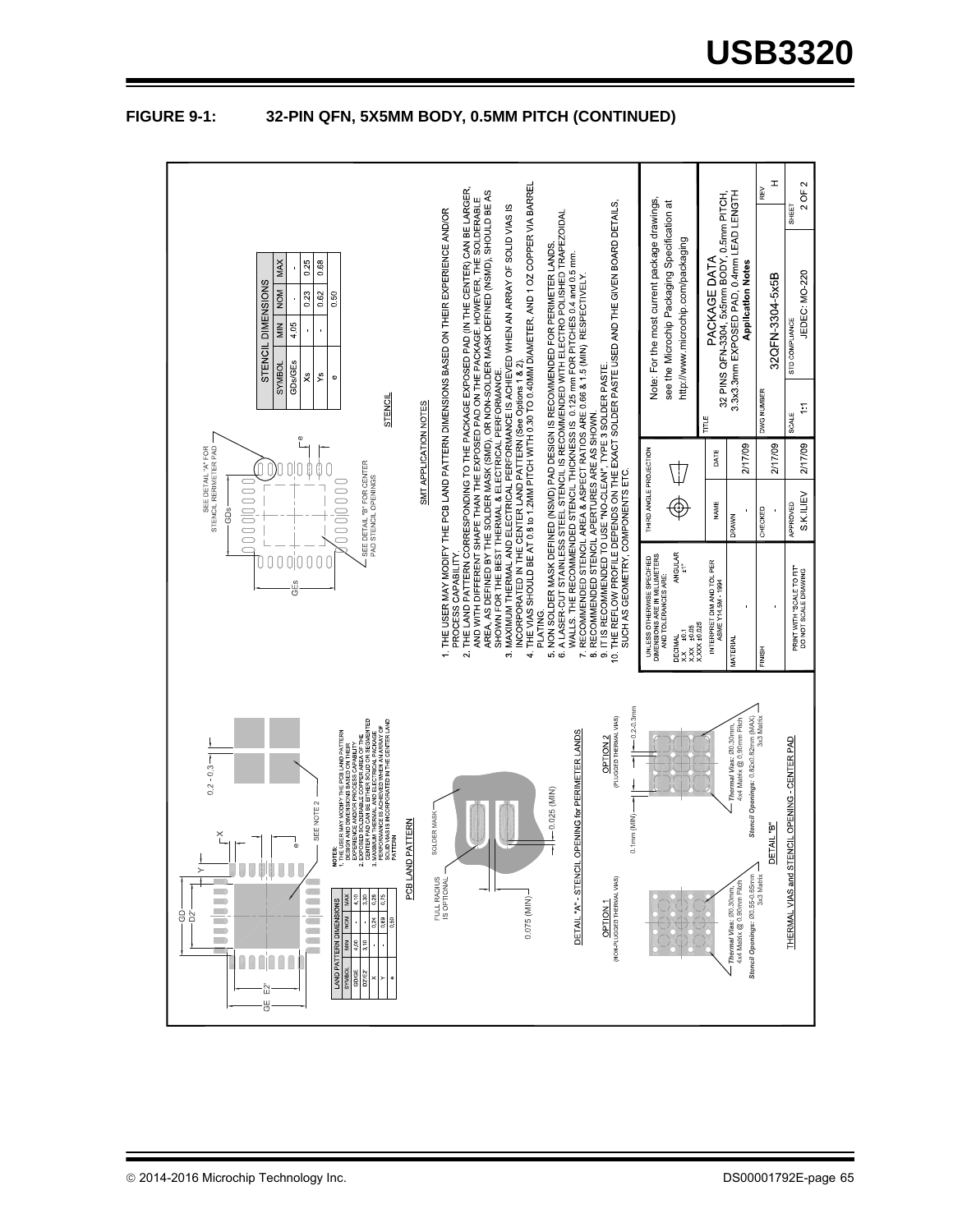![](_page_65_Figure_1.jpeg)

#### **FIGURE 9-2: QFN, 5X5 TAPING DIMENSIONS AND PART ORIENTATION**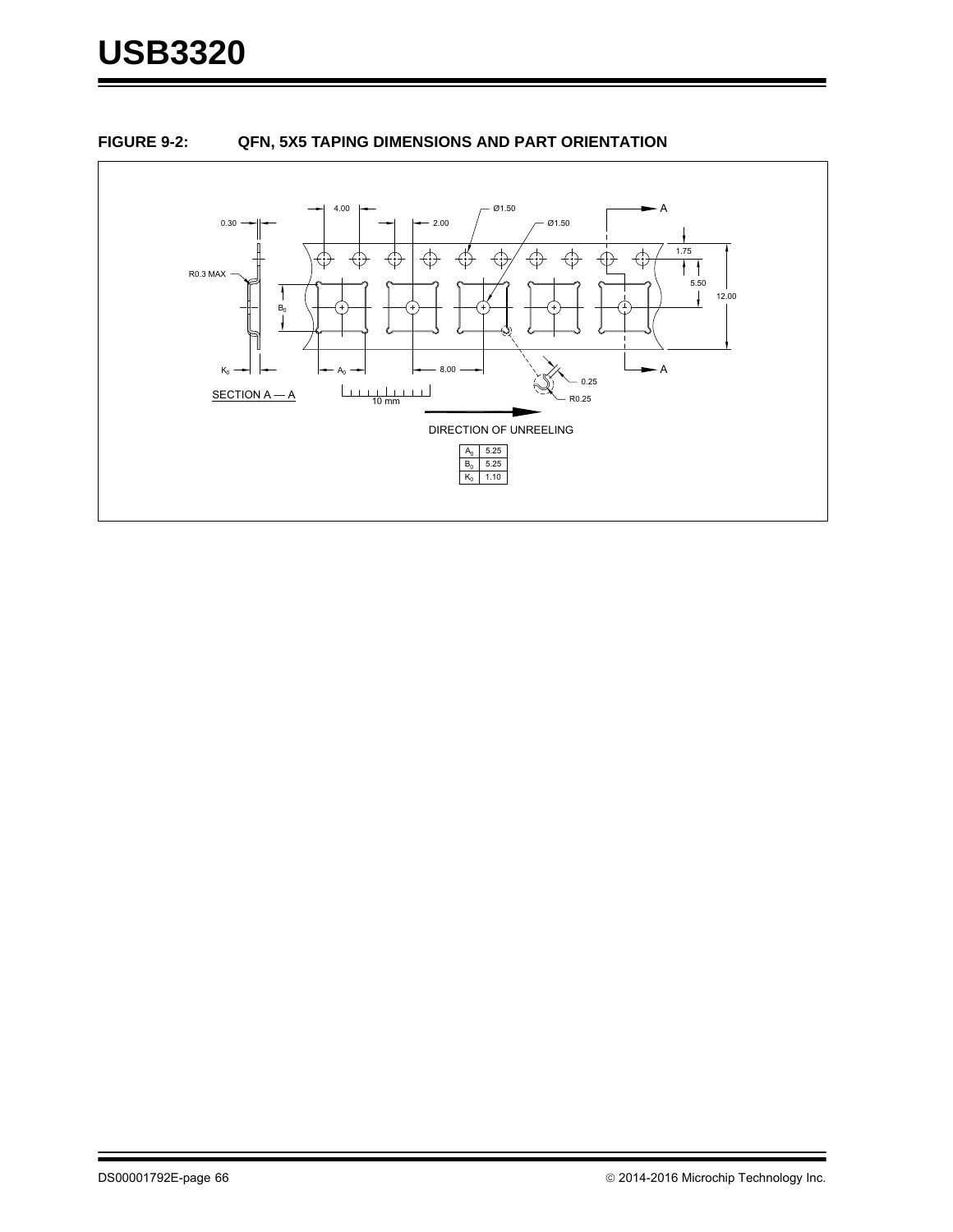## <span id="page-66-0"></span>**APPENDIX A: DATA SHEET REVISION HISTORY**

| <b>Revision Level &amp; Date</b> | <b>Section/Figure/Entry</b>                                                                                                                                     | <b>Correction</b>                                 |  |  |
|----------------------------------|-----------------------------------------------------------------------------------------------------------------------------------------------------------------|---------------------------------------------------|--|--|
| DS00001793E (05-31-16)           | Table 4-11, "USB3320 Quartz<br><b>Crystal Specifications"</b>                                                                                                   | Column headings modified.                         |  |  |
| DS00001792D (04-13-16)           | Table 4-3, "ULPI Interface<br>Timing"                                                                                                                           | Table heading corrected: "TYP" changed to "MAX"   |  |  |
| DS00001792C (03-28-16)           | Table 4-3, "ULPI Interface<br>Timing"                                                                                                                           | Table heading corrected: "MAX" changed to "Units" |  |  |
|                                  | Section 9.1, "Package Mark-<br>ing Information," on page 63                                                                                                     | Added package marking information.                |  |  |
|                                  | Trademark and Sales Listing pages updated                                                                                                                       |                                                   |  |  |
| DS00001792B (04-30-15)           | Updated temperature range offering throughout the document to reflect a single -40 $\degree$<br>to +85°C option and adjusted product ordering codes accordingly |                                                   |  |  |
| DS00001792A (08-14-14)           | Replaces previous SMSC version Rev. 1.0 (07-14-09)                                                                                                              |                                                   |  |  |
| Rev. 1.0 (07-14-09)              | <b>Initial Release</b>                                                                                                                                          |                                                   |  |  |

#### **TABLE A-1: REVISION HISTORY**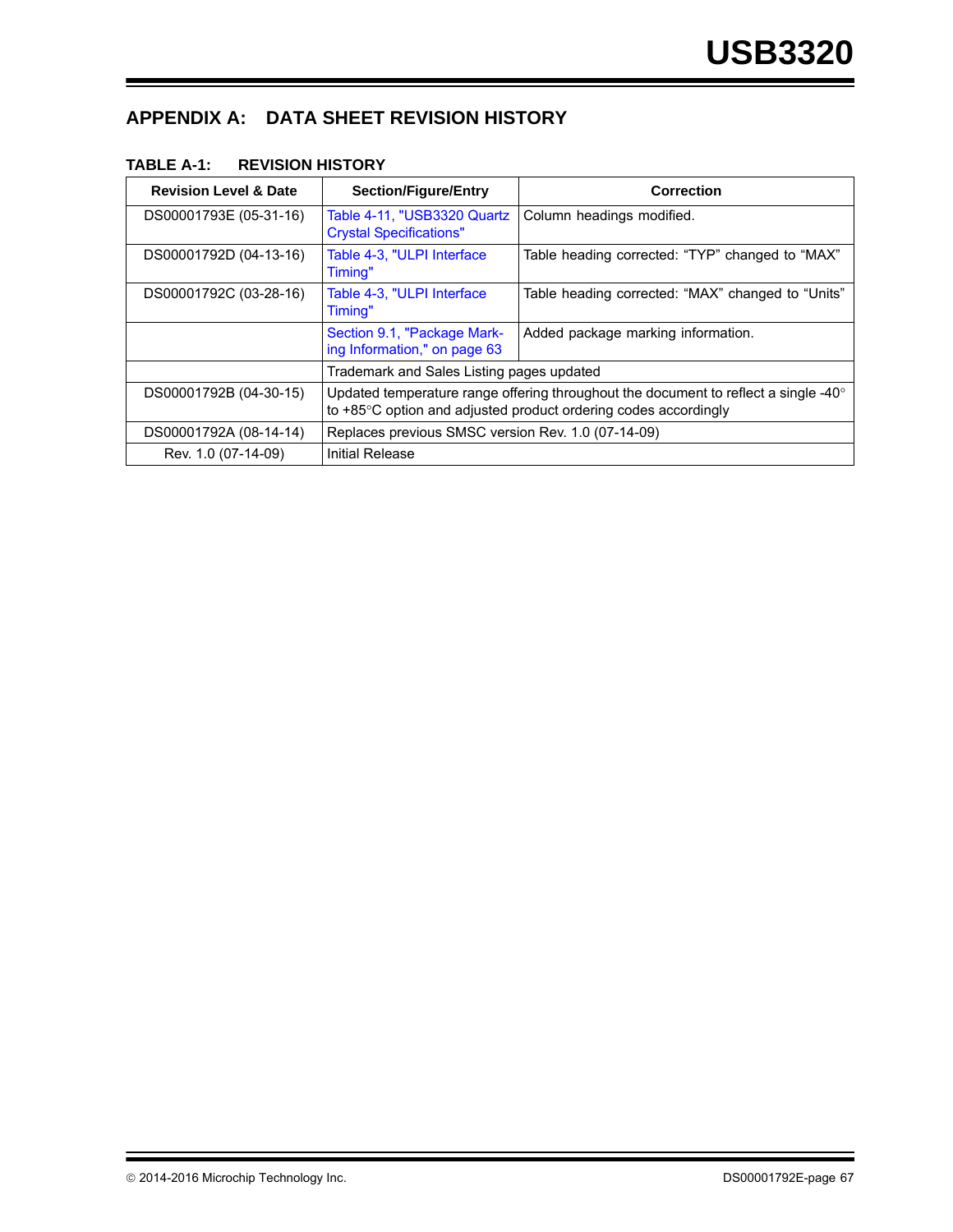## <span id="page-67-0"></span>**THE MICROCHIP WEB SITE**

[Microchip provides online support via our WWW site at w](http://www.microchip.com)ww.microchip.com. This web site is used as a means to make files and information easily available to customers. Accessible by using your favorite Internet browser, the web site contains the following information:

- **Product Support** Data sheets and errata, application notes and sample programs, design resources, user's guides and hardware support documents, latest software releases and archived software
- **General Technical Support** Frequently Asked Questions (FAQ), technical support requests, online discussion groups, Microchip consultant program member listing
- **Business of Microchip** Product selector and ordering guides, latest Microchip press releases, listing of seminars and events, listings of Microchip sales offices, distributors and factory representatives

## <span id="page-67-1"></span>**CUSTOMER CHANGE NOTIFICATION SERVICE**

Microchip's customer notification service helps keep customers current on Microchip products. Subscribers will receive e-mail notification whenever there are changes, updates, revisions or errata related to a specified product family or development tool of interest.

[To register, access the Microchip web site at](http://www.microchip.com) www.microchip.com. Under "Support", click on "Customer Change Notification" and follow the registration instructions.

## <span id="page-67-2"></span>**CUSTOMER SUPPORT**

Users of Microchip products can receive assistance through several channels:

- Distributor or Representative
- Local Sales Office
- Field Application Engineer (FAE)
- Technical Support

Customers should contact their distributor, representative or field application engineer (FAE) for support. Local sales offices are also available to help customers. A listing of sales offices and locations is included in the back of this document.

#### **[Technical support is available through the web site at: h](http://www.microchip.com)ttp://www.microchip.com/support**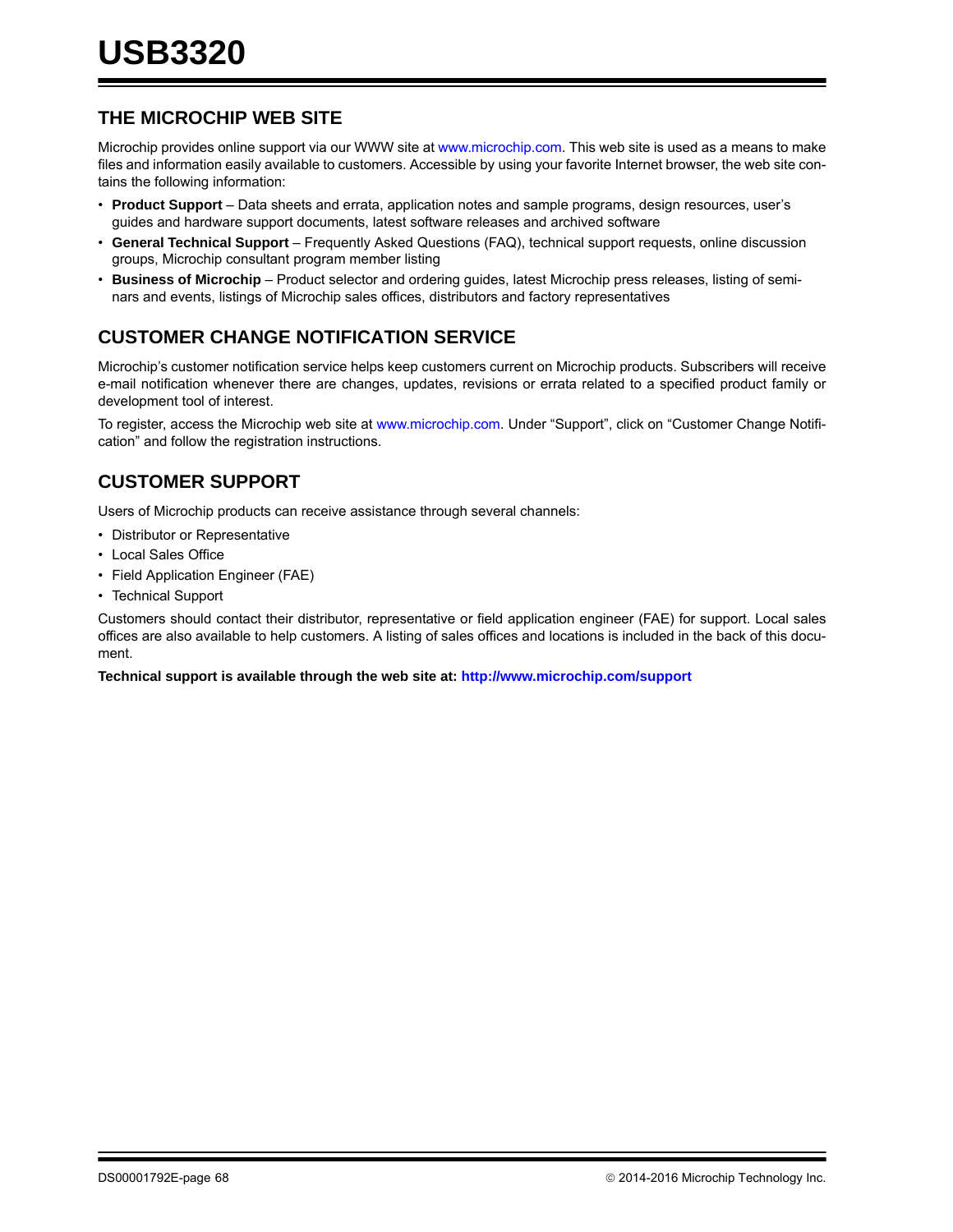## <span id="page-68-0"></span>**PRODUCT IDENTIFICATION SYSTEM**

To order or obtain information, e.g., on pricing or delivery, refer to the factory or the listed sales office.

| <b>PART NO.</b><br><b>Device</b> | $[X]^{(1)}$<br><u>XXX</u><br>Package<br><b>Tape and Reel</b><br>Option              | <b>Examples:</b><br>USB3320C-EZK<br>a)<br>b)<br>USB3320C-EZK-TR                                                                                                                                                                                                                                |
|----------------------------------|-------------------------------------------------------------------------------------|------------------------------------------------------------------------------------------------------------------------------------------------------------------------------------------------------------------------------------------------------------------------------------------------|
| Device:                          | <b>USB3320C</b>                                                                     |                                                                                                                                                                                                                                                                                                |
| <b>Temperature</b><br>Range:     | -40 $^{\circ}$ C to+85 $^{\circ}$ C                                                 |                                                                                                                                                                                                                                                                                                |
| Package:                         | 32-pin QFN RoHS Compliant package<br>$EXK =$                                        |                                                                                                                                                                                                                                                                                                |
| <b>Tape and Reel</b><br>Option:  | = Standard packaging (tray)<br>= Tape and Reel <sup>(1)</sup><br>Blank<br><b>TR</b> | Note 1:<br>Tape and Reel identifier only appears in the<br>catalog part number description. This<br>identifier is used for ordering purposes and is<br>not printed on the device package. Check<br>with your Microchip Sales Office for package<br>availability with the Tape and Reel option. |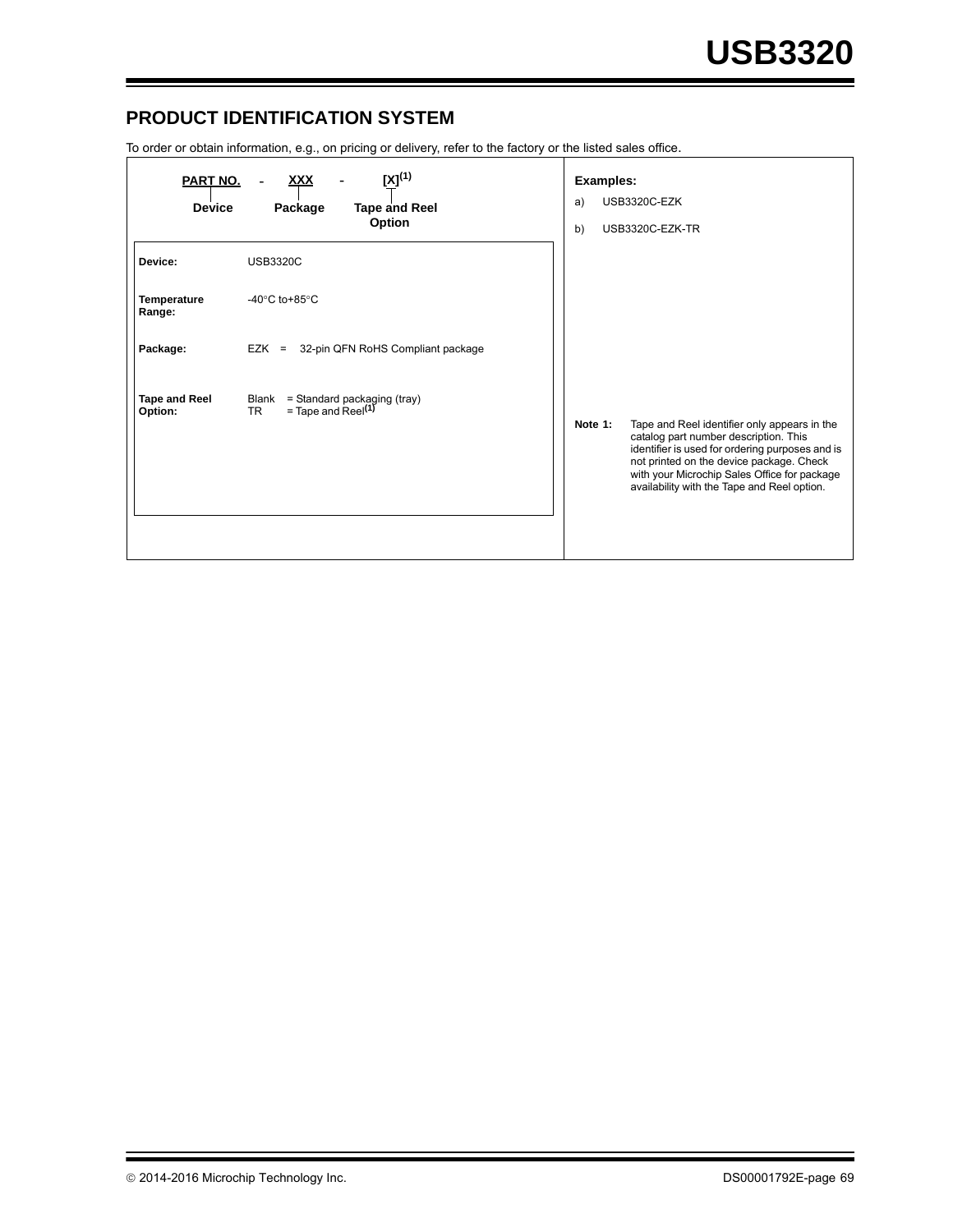**Note the following details of the code protection feature on Microchip devices:**

- Microchip products meet the specification contained in their particular Microchip Data Sheet.
- Microchip believes that its family of products is one of the most secure families of its kind on the market today, when used in the intended manner and under normal conditions.
- There are dishonest and possibly illegal methods used to breach the code protection feature. All of these methods, to our knowledge, require using the Microchip products in a manner outside the operating specifications contained in Microchip's Data Sheets. Most likely, the person doing so is engaged in theft of intellectual property.
- Microchip is willing to work with the customer who is concerned about the integrity of their code.
- Neither Microchip nor any other semiconductor manufacturer can guarantee the security of their code. Code protection does not mean that we are guaranteeing the product as "unbreakable."

Code protection is constantly evolving. We at Microchip are committed to continuously improving the code protection features of our products. Attempts to break Microchip's code protection feature may be a violation of the Digital Millennium Copyright Act. If such acts allow unauthorized access to your software or other copyrighted work, you may have a right to sue for relief under that Act.

Information contained in this publication regarding device applications and the like is provided only for your convenience and may be superseded by updates. It is your responsibility to ensure that your application meets with your specifications. MICROCHIP MAKES NO REP-RESENTATIONS OR WARRANTIES OF ANY KIND WHETHER EXPRESS OR IMPLIED, WRITTEN OR ORAL, STATUTORY OR OTHERWISE, RELATED TO THE INFORMATION, INCLUDING BUT NOT LIMITED TO ITS CONDITION, QUALITY, PERFORMANCE, MERCHANTABILITY OR FITNESS FOR PURPOSE**.** Microchip disclaims all liability arising from this information and its use. Use of Microchip devices in life support and/or safety applications is entirely at the buyer's risk, and the buyer agrees to defend, indemnify and hold harmless Microchip from any and all damages, claims, suits, or expenses resulting from such use. No licenses are conveyed, implicitly or otherwise, under any Microchip intellectual property rights unless otherwise stated.

#### **Trademarks**

The Microchip name and logo, the Microchip logo, AnyRate, dsPIC, FlashFlex, flexPWR, Heldo, JukeBlox, KeeLoq, KeeLoq logo, Kleer, LANCheck, LINK MD, MediaLB, MOST, MOST logo, MPLAB, OptoLyzer, PIC, PICSTART, PIC32 logo, RightTouch, SpyNIC, SST, SST Logo, SuperFlash and UNI/O are registered trademarks of Microchip Technology Incorporated in the U.S.A. and other countries.

ClockWorks, The Embedded Control Solutions Company, ETHERSYNCH, Hyper Speed Control, HyperLight Load, IntelliMOS, mTouch, Precision Edge, and QUIET-WIRE are registered trademarks of Microchip Technology Incorporated in the U.S.A.

Analog-for-the-Digital Age, Any Capacitor, AnyIn, AnyOut, BodyCom, chipKIT, chipKIT logo, CodeGuard, dsPICDEM, dsPICDEM.net, Dynamic Average Matching, DAM, ECAN, EtherGREEN, In-Circuit Serial Programming, ICSP, Inter-Chip Connectivity, JitterBlocker, KleerNet, KleerNet logo, MiWi, motorBench, MPASM, MPF, MPLAB Certified logo, MPLIB, MPLINK, MultiTRAK, NetDetach, Omniscient Code Generation, PICDEM, PICDEM.net, PICkit, PICtail, PureSilicon, RightTouch logo, REAL ICE, Ripple Blocker, Serial Quad I/O, SQI, SuperSwitcher, SuperSwitcher II, Total Endurance, TSHARC, USBCheck, VariSense, ViewSpan, WiperLock, Wireless DNA, and ZENA are trademarks of Microchip Technology Incorporated in the U.S.A. and other countries.

SQTP is a service mark of Microchip Technology Incorporated in the U.S.A.

Silicon Storage Technology is a registered trademark of Microchip Technology Inc. in other countries.

GestIC is a registered trademarks of Microchip Technology Germany II GmbH & Co. KG, a subsidiary of Microchip Technology Inc., in other countries.

All other trademarks mentioned herein are property of their respective companies.

© 2014-2016, Microchip Technology Incorporated, Printed in the U.S.A., All Rights Reserved.

ISBN: 9781522406501

## **QUALITY MANAGEMENT SYSTEM CERTIFIED BY DNV**  $=$  **ISO/TS** 16949 $=$

*Microchip received ISO/TS-16949:2009 certification for its worldwide headquarters, design and wafer fabrication facilities in Chandler and Tempe, Arizona; Gresham, Oregon and design centers in California and India. The Company's quality system processes and procedures are for its PIC® MCUs and dsPIC® DSCs, KEELOQ® code hopping devices, Serial EEPROMs, microperipherals, nonvolatile memory and analog products. In addition, Microchip's quality system for the design and manufacture of development systems is ISO 9001:2000 certified.*